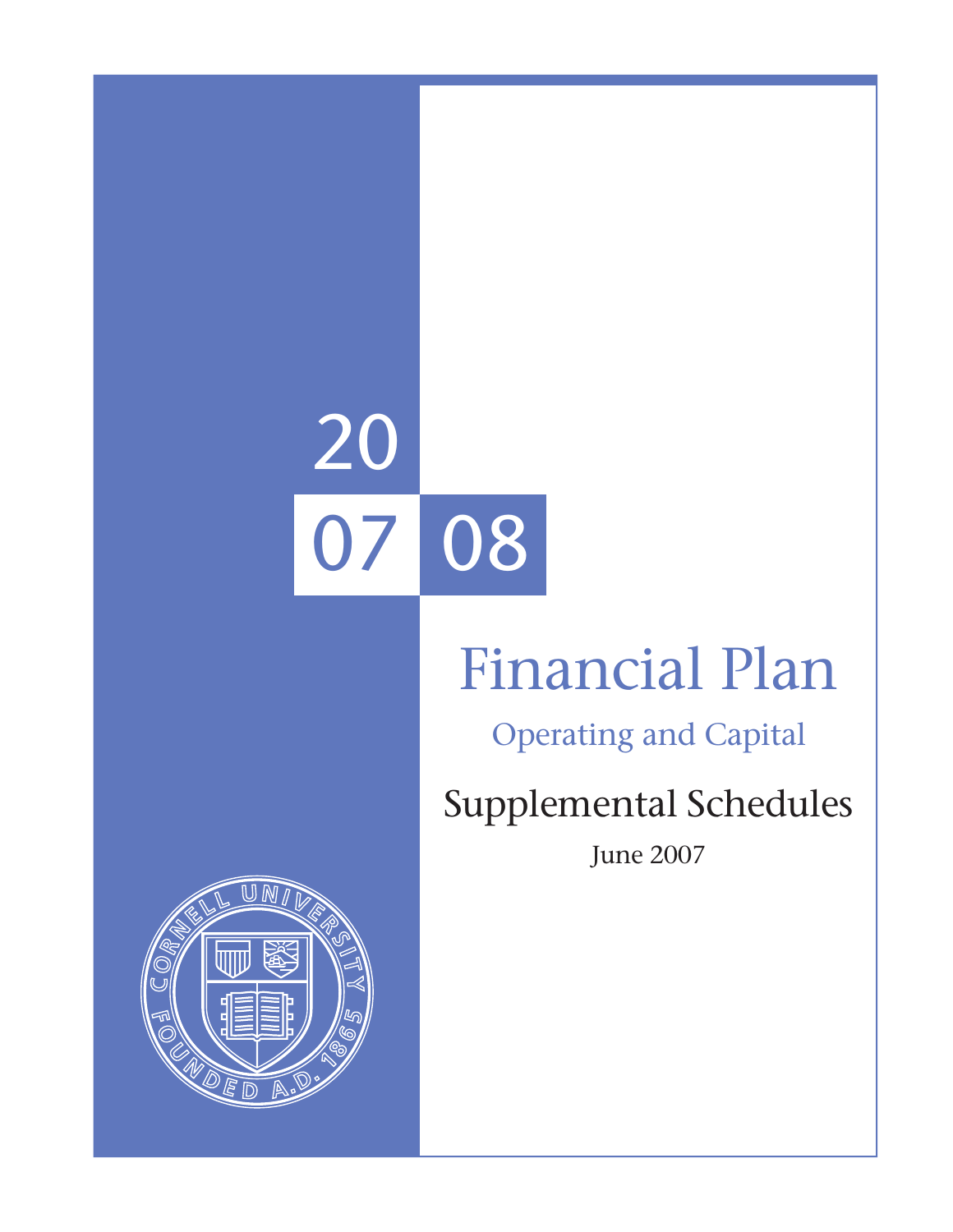Published by:

**The Division of Planning and Budget** Cornell University 440 Day Hall Ithaca, New York 14853 http://dpb.cornell.edu/index.htm 607-255-9329

June 22, 2007

Michael L. Whalen, Editor

Additional copies of this document are available at: http://dpb.cornell.edu/FP\_Current\_Pubs.htm



*Cornell University is an equal-opportunity, affirmative-action employer and educator.*

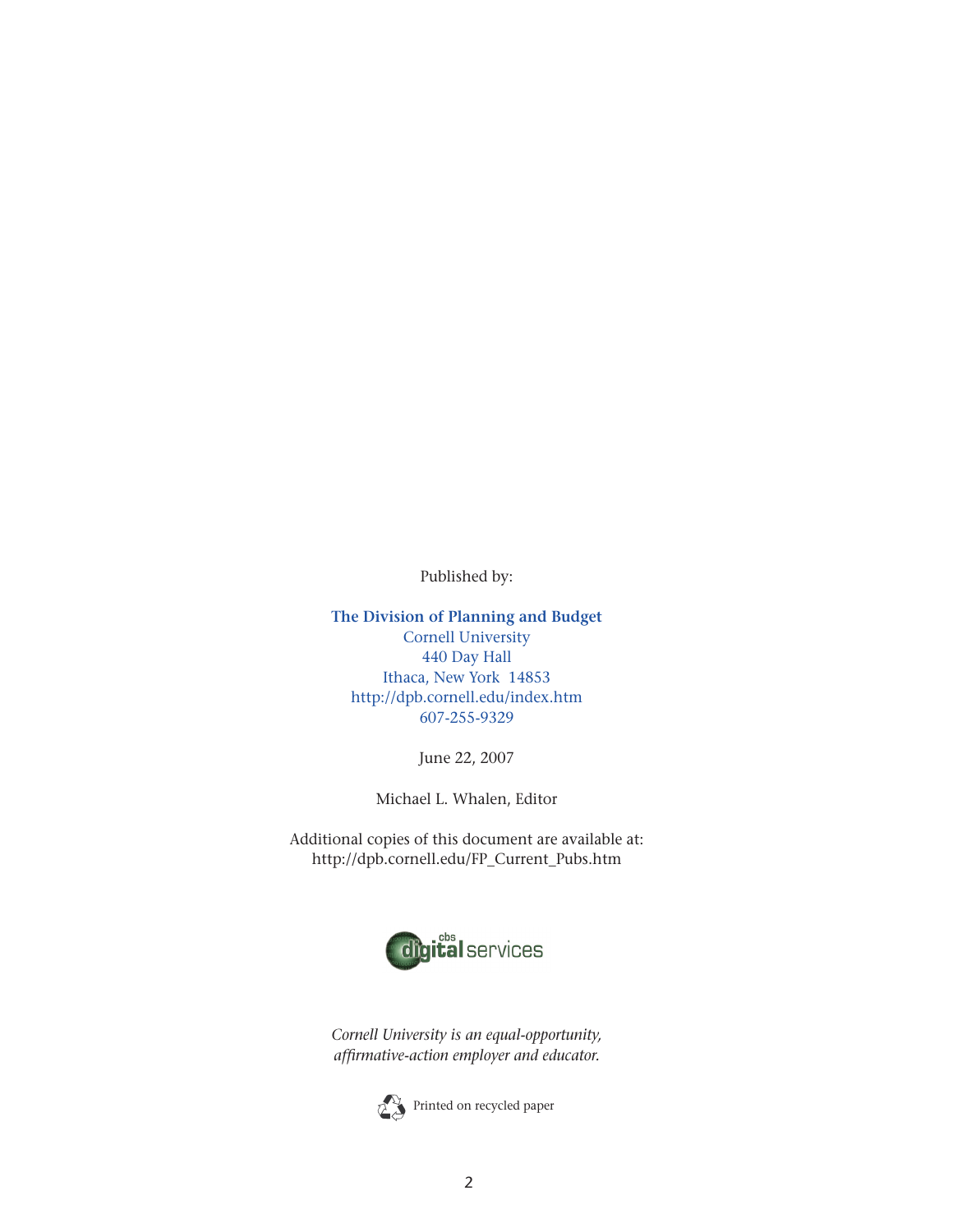#### **CONTENTS**

| <b>INTRODUCTION</b>                            | 4  |
|------------------------------------------------|----|
| <b>OPERATING PLAN</b>                          | 6  |
| <b>ITHACA CAMPUS OPERATING PLAN</b>            | 10 |
| Agriculture & Life Sciences (excluding Geneva) | 24 |
| Geneva Experiment Station                      | 25 |
| Subtotal Agriculture & Life Sciences           | 26 |
| Architecture, Art & Planning                   | 27 |
| Arts & Sciences                                | 28 |
| Engineering                                    | 29 |
| Hotel Administration                           | 30 |
| Human Ecology                                  | 31 |
| Industrial & Labor Relations                   | 32 |
| Johnson School                                 | 33 |
| Law School                                     | 34 |
| Veterinary Medicine                            | 35 |
| <b>Research Centers</b>                        | 36 |
| Other Academic Programs                        | 38 |
| Centrally Recorded Financial Aid               | 40 |
| <b>Student Services</b>                        | 41 |
| Administrative & Support                       | 42 |
| Physical Plant                                 | 44 |
| Ithaca Campus All Other                        | 45 |
| <b>Enterprise &amp; Service Operations</b>     | 46 |
| <b>MEDICAL COLLEGE OPERATING PLAN</b>          | 48 |
| <b>CAPITAL PLAN</b>                            | 52 |
| Administrative Systems (2003-2017)             | 66 |
| Animal Health Diagnostic Center                | 67 |
| <b>Biomedical Research Building</b>            | 68 |
| Campus Network Wiring Upgrade                  | 69 |
| Cellulosic Ethanol Laboratory                  | 70 |
| Central Avenue Parking Garage                  | 71 |
| Central Heating Plant Steam/Electric           |    |
| Expansion                                      | 72 |
| Civil/Environmental Engineering                |    |
| <b>Teaching Laboratories</b>                   | 73 |
| Computing & Info. Sci. Bldg. - Gates Hall      | 74 |
| Day Care Center                                | 75 |
| East Campus Research Facility                  | 76 |
| <b>Energy Recovery Linac Planning</b>          | 77 |
| Equine Drug Testing Facility Upgrade           | 78 |
| Fernow Hall Rehabilitation and Roof Repairs    | 79 |
| Fredonia - New Laboratory                      | 80 |
| Geneva Food Science Renovation, Phase I        | 81 |
| Goldwin Smith Annex                            | 82 |
| Helen Newman Hall                              | 83 |
| Hematology & Medical Oncology Center           | 84 |

|   | <b>Ives Faculty Building</b>              | 85  |
|---|-------------------------------------------|-----|
|   | Johnson Museum Expansion                  | 86  |
|   | LambdaRail - Ithaca/NYC Fiber Link        | 87  |
|   | Life Sciences Technology Facility         | 88  |
|   | Mann Library Renovation                   | 89  |
|   | Martha Van Rensselaer - 1933 Building &   |     |
|   | East Wing Rehabilitation, Phase I         | 90  |
|   | <b>Medicine Renovation</b>                | 91  |
|   | Milstein Hall                             | 92  |
|   | North Martha Van Rensselaer Replacement/  |     |
|   | Parking Garage                            | 93  |
|   | Olin Hall HVAC, Power, Fire Suppression   | 94  |
|   | Olin Library Improvements, Phase I        | 95  |
|   | Physical Sciences Facility                | 96  |
|   | Plantations Facilities Upgrades/Expansion | 97  |
|   | Research Animal Resource Center           |     |
|   | A-7 and C-7 Renovation                    | 98  |
|   | Research Animal Resource Center E Bldg.   | 99  |
|   | Research Animal Resource Center S-3       | 100 |
|   | Reproductive Medicine Renovations         | 101 |
|   | Rice Hall Rehabilitation and Roof         |     |
|   | Replacement                               | 102 |
|   | <b>Stocking Hall Renovation</b>           | 103 |
|   | <b>Surgery Renovations</b>                | 104 |
|   | Telephony Infrastructure Upgrades         | 105 |
|   | Uris Hall Animal Facility                 | 106 |
|   | <b>Urology Renovation</b>                 | 107 |
|   | Veterinary Waste Management System        | 108 |
|   | Weill Greenberg Center (Ambulatory Care)  | 109 |
|   | Weill Greenberg Center (Ambulatory Care)  |     |
|   | Ophthalmology Fit-Out                     | 110 |
|   | West Campus Residential Initiative        | 111 |
|   | <b>APPENDICES</b>                         |     |
| P | Tuition and Fees                          |     |
|   | Selected Business Schools                 | 112 |
| Q | Tuition and Fees                          |     |
|   | Selected Law Schools                      | 113 |
| R | Tuition and Fees                          |     |

**S** Graduate Student Stipends Ithaca Campus 115

Colleges of Veterinary Medicine 114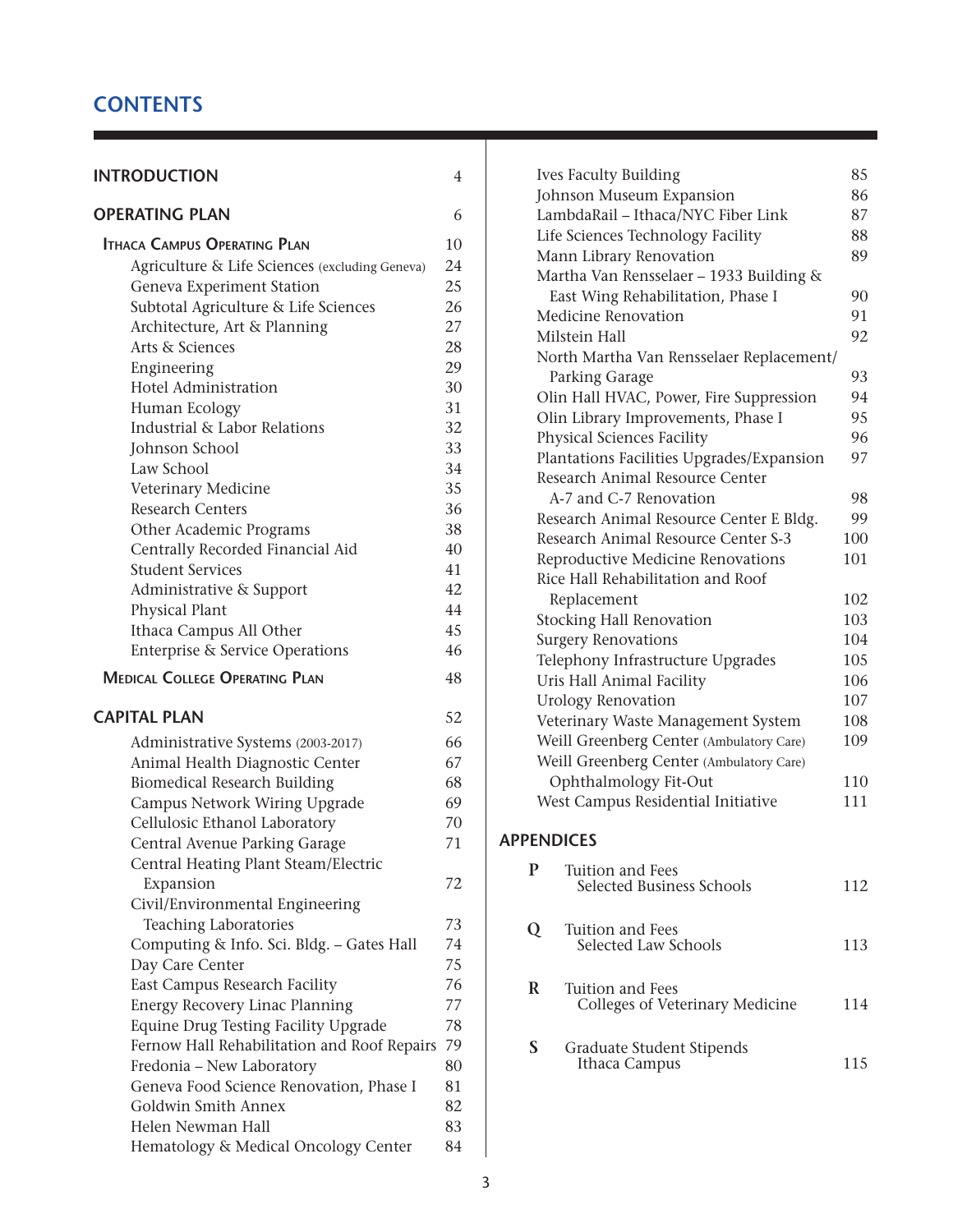## **INTRODUCTION**

#### **PRESENTATION FORMAT**

On May 26, 2007, the Cornell Board of Trustees approved the university's 2007-08 financial plan. This document provides additional details of that plan in the form of supplemental schedules.

#### **Operating Plan**

Pages 6 through 19, 48, and 49 constitute the 2007-08 operating plan in the form presented to the trustees. In the pages following each of these summary sections are the operating plans of the individual colleges, with details by major fund categories. Other categories of each division's summary operating plan are shown by operating unit. The schedule on pages 46 and 47 is an analysis of Ithaca campus enterprise and service operations, providing details of activities contained in other schedules. Finally, the contract college operating plan is isolated on pages 21 through 23, even though the budgets for these colleges are now integrated with endowed Ithaca budgets to form an Ithaca campus operating plan.

#### **Capital Plan**

Pages 52 through 65 record the university's 2007-08 capital plan in the form presented to the trustees. Beginning on page 66 and continuing through page 111 are descriptions of some of the approved capital projects that are itemized in the schedules on pages 54 through 61. The capital projects individually described are those with estimated budgets of \$5 million or greater; excluded are capital projects that represent groupings of smaller projects.

#### **Appendices**

Appendices, which provide background information, begin on page 112. They augment or update information that was presented to the trustees in May.

#### **CHANGES SINCE MAY**

Since the financial plan was presented in May, a variety of changes have occurred that will affect operating and capital plans. For capital projects these changes are recorded in the *current status/notes* section of each project page. While there have been no substantial changes to the operating plan since its approval in May, the university received confirmation from the State University of New York of Cornell's 2007-08 state appropriation level for the contract colleges, which is very close to the amount shown in this plan. This slight variance along with other modifications and updates will be presented and discussed in the in-year forecast (fall report) of the 2007-08 financial plan that will be published in January 2008.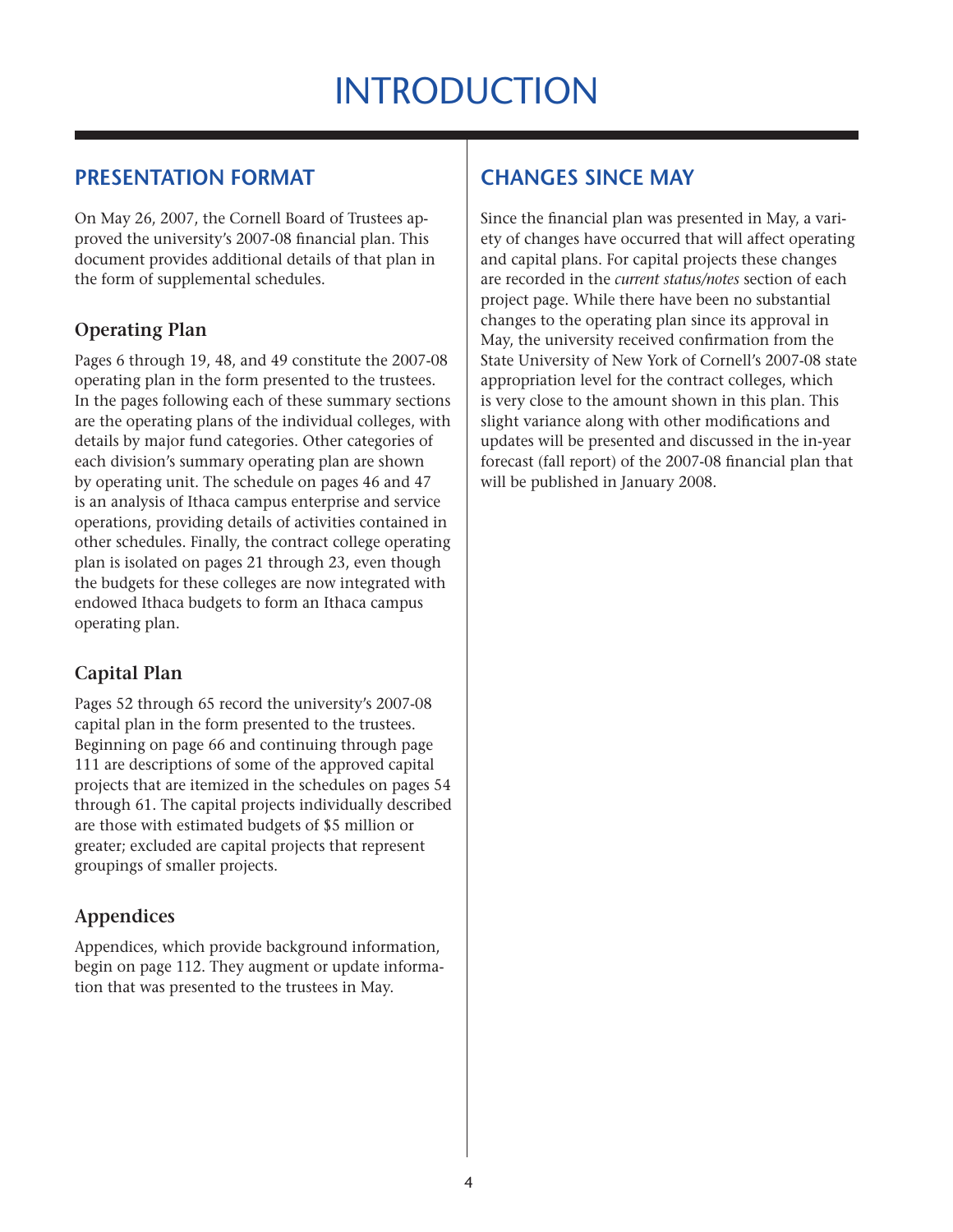## **Operating Plan**

Including Budget Details of the Colleges and Other Major Operating Units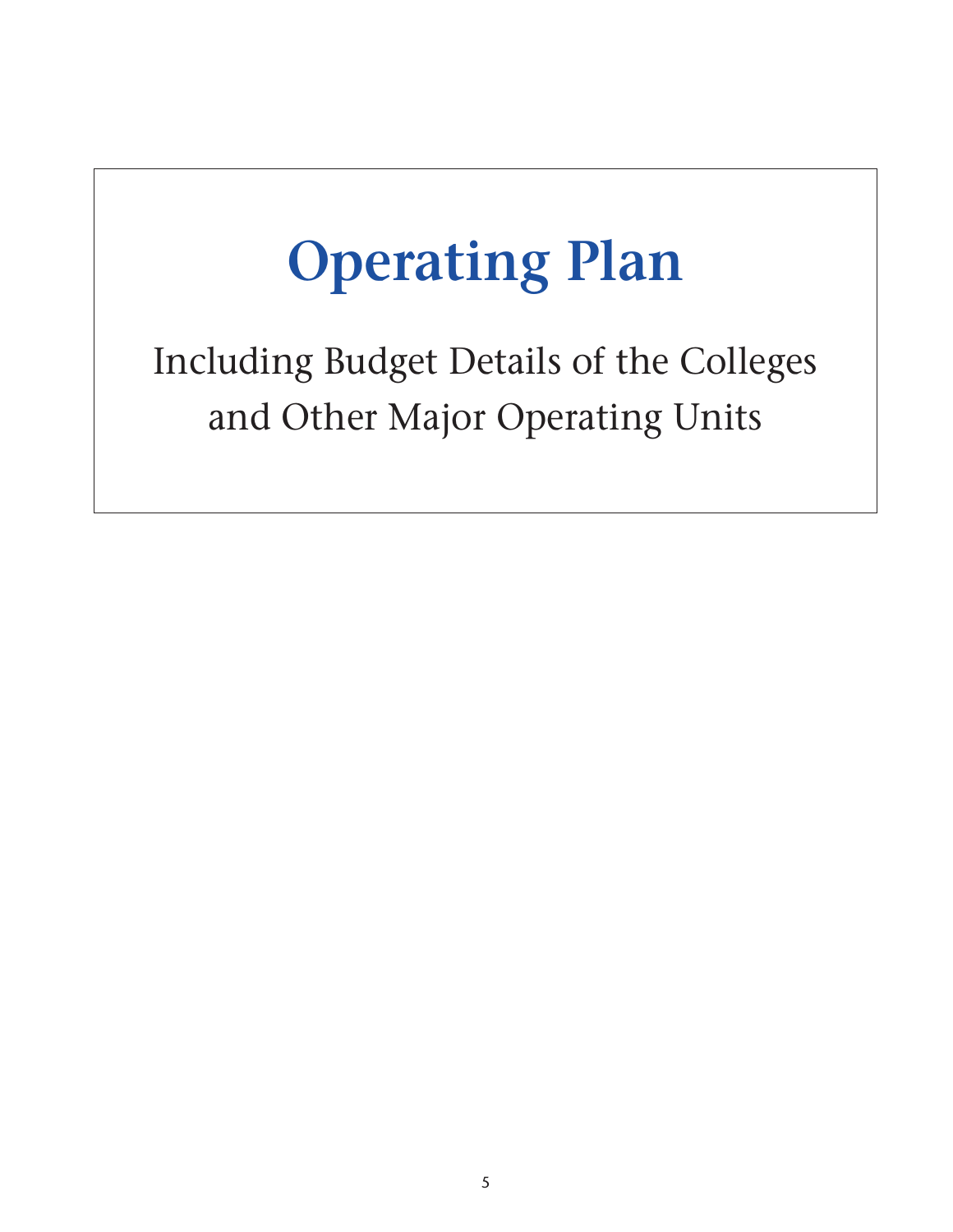## Operating plan – highlights

#### **Introduction**

Cornell's 2007-08 operating plan is illustrated below and described beginning on page 7.

From an economic point of view, Cornell receives funding from three primary sources: user fees, government support, and private donations.

- • *User fees* are paid primarily by students for tuition, room, and board and patients for medical services.
- • *Government support* includes state and federal appropriations as well as almost all sponsored programs (grant and contract) activity.
- *Private donations* take the form of operating plan gifts as well as distributions (payouts) from endowments and other investments.

The proportion of user fees in Cornell's operating plan has grown slightly over the past ten years, from 54.2 percent of the total to 57.5 percent. Donative support has also grown, from 14.4 percent to 16.7 percent, while government support has declined as a percentage of the total (dropping from 31.4 percent to 25.8 percent of all operating revenues). The increase in donative support reflects both fundraising success and greater investment distributions while the decline in

government support is related primarily to a long-term pattern of budget cuts in state appropriations that began in the 1970's.

Cornell's colleges and other academic programs constitute 71 percent of the university's operating budget expenditures. The remainder is dedicated for financial aid and student services, administrative and support, and physical plant costs. The ratios of these costs have also changed over the past ten years.

- College and academic programs have declined from 72.9 percent of the total to 71 percent.
- Financial aid and student support have also declined, from 11.3 percent to 10.4 percent.
- Administrative and support costs have grown from 7.8 percent of the total to 12.3 percent.
- Physical plant expenditures have declined from 8.1 percent to 6.3 percent.

The substantial growth in administrative and support costs is due to the establishment of the Weill Cornell Medical College in Qatar and investments in administrative systems, enhanced fundraising, improved communications, better investment management, and regulatory compliance, among other factors. Cornell expects to offset a significant portion of these costs with additional revenues derived from these activities.

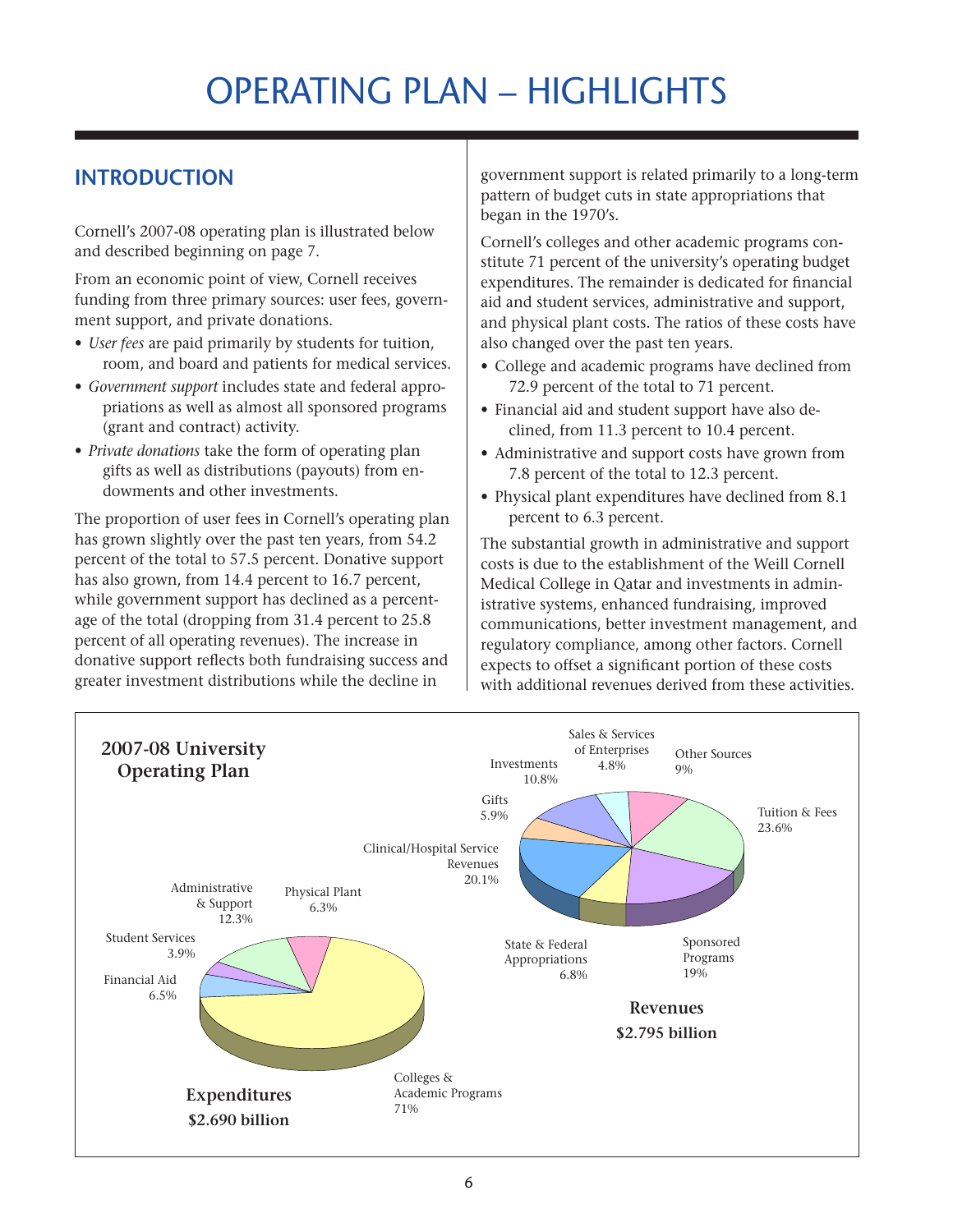#### **Composite operating plan**

*Cornell's composite operating plan for 2007-08 is based on the plans of its two main divisions: the Ithaca campus and the Medical College (with campuses in New York City and Doha, Qatar). The schedule on page 8 shows the overall university plan, while the schedule on page 9 presents the plan's two primary divisional components. These divisional plans are shown in detail beginning on page 10.*

#### **Revenues and Transfers In**

Revenues are projected at \$2.795 billion, an increase of 5.5 percent over the forecast for 2006-07.

- • **Tuition and fee** revenues are projected to expand 5.5 percent, based on approved tuition rate increases. A very slight overall decrease in student enrollment is anticipated.
- The net increase in **investment distributions** is expected to be 6.9 percent, as an increase in financial capital combined with growth in invested operating reserves will augment the planned 5 percent increase in the Long Term Investment Pool (LTIP) payout rate, from \$2.42 to \$2.54 per share.
- • The combination of **unrestricted** and **restricted gifts** for general operations are expected to increase 12 percent from the forecast for 2006-07, reflecting the anticipated effect of Cornell's fundraising campaign and the continued fundraising success of the Medical College's Strategic Plans. *[Endowment and capital project gifts, while often significant, are not included in the operating plan.]*
- • **Direct costs** of grants and contracts for **sponsored programs** are expected to increase 1.2 percent, to \$410 million, while **recoveries of facilities and administrative costs** are projected to decline 0.5 percent, to \$122 million.
- • **State appropriations** are planned at \$174 million, representing an increase of \$15.9 million from the 2006-07 forecast.
- • Revenues from the **Physician Organization** are projected to increase \$40.2 million over the forecast for 2006-07, due to growth in several clinical areas introduced as part of the Strategic Plan.
- • **Sales and services of enterprises** (mostly to students) are projected to increase 2.9 percent, reflecting rate increases.
- • Included in the category of **other sources** is \$71.6 million of planned income in 2007-08 for the

Qatar initiative in the Joan and Sanford I. Weill Medical College. The corresponding costs of this activity are embedded primarily in the category of *administrative and support* (line 34).

**Transfers in from funds functioning as endowment** and **plant reserves** are planned at \$31.8 million, most of which will fund recent construction, physical plant maintenance, debt service, and financial aid.

#### **Expenditures and Transfers Out**

Expenditures are planned at \$2.690 billion, an increase of 5.5 percent over the forecast for 2006-07.

- • Expenditures by **academic units** (colleges, research centers, and other academic programs) are planned to increase 5.6 percent, to \$1.907 billion. Expenditures of the academic and clinical departments of the Medical College represent 40.5 percent of this total.
- • **Centrally recorded financial-aid** costs for undergraduate, graduate, and professional students are planned at \$175 million, or 6.2 percent more than the forecast for 2006-07.
- Administrative and support costs are planned to increase \$15.1 million, or 4.9 percent. Thirty-one percent, or \$4.7 million, of this increase represents support for the Qatar initiative in the Medical College. All other administrative and support costs are expected to grow 4.3 percent in 2007-08, and include additions for enhanced fundraising, investment management, and research support.
- • **Physical plant** expenditures are expected to increase 6.6 percent from the forecast for 2006-07 due to rising maintenance costs and additional operating and debt service costs for new facilities.

**Transfers out to funds functioning as endowment** are planned at \$18 million, while **transfers to plant reserves** will total \$105 million.

#### **Net from Operations**

This plan will produce a \$12.9 million **net from operations**, which will be added to current fund balances and various operating reserves. Eighty-six percent of the total \$12.9 million represents the net from operations of the Medical College, while the balance will derive from Ithaca campus activity.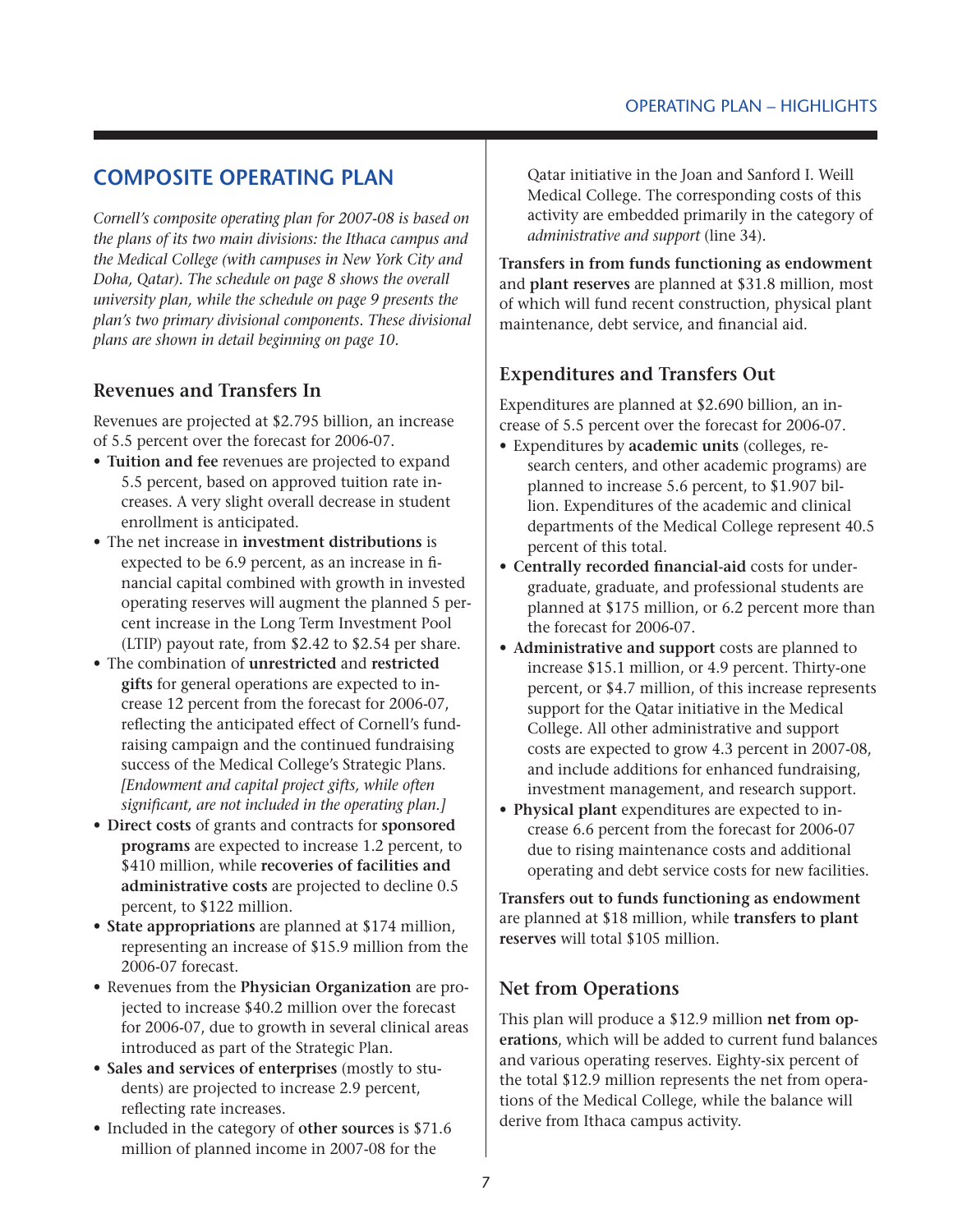#### **Composite Operating Plan**

| (dollars in thousands)                  |               |                               |                               |           | <b>Change from</b>      |           |
|-----------------------------------------|---------------|-------------------------------|-------------------------------|-----------|-------------------------|-----------|
|                                         | 05-06         | 06-07                         | 06-07                         | 07-08     | <b>Forecast to Plan</b> |           |
| <b>Resources</b>                        | <b>Actual</b> | Plan                          | <b>Forecast</b>               | Plan      | <b>Dollars Percent</b>  |           |
| 1. Tuition & Fees                       | \$590,658     | \$619,258                     | \$624,626                     | \$658,857 | \$34,231                | 5.5%      |
| 2. Investment Distributions             | 233,942       | 248,632                       | 281,858                       | 301,391   | 19,533                  | 6.9%      |
| 3. Unrestricted Gifts                   | 48,661        | 40,414                        | 41,684                        | 45,848    | 4,164                   | 10.0%     |
| 4. Restricted Gifts                     | 116,618       | 125,751                       | 106,231                       | 119,771   | 13,540                  | 12.7%     |
| 5. Sponsored Programs (direct)          | 408,649       | 426,939                       | 404,963                       | 409,910   | 4,947                   | 1.2%      |
| 6. Sponsored Programs (F&A)             | 120,441       | 127,652                       | 122,731                       | 122,081   | (650)                   | $(0.5\%)$ |
| 7. Institutional Allowances             | 21,818        | 22,438                        | 23,404                        | 24,514    | 1,110                   | 4.7%      |
| 8. State Appropriations                 | 146,083       | 156,802                       | 158,214                       | 174,128   | 15,914                  | 10.1%     |
| 9. Federal Appropriations               | 16,754        | 17,245                        | 17,100                        | 16,781    | (319)                   | $(1.9\%)$ |
| 10. Physician Organization (PO)         | 385,440       | 407,455                       | 439,417                       | 479,583   | 40,166                  | 9.1%      |
| 11. NYPH (purchased services)           | 79,175        | 83,226                        | 81,140                        | 82,763    | 1,623                   | 2.0%      |
| 12. Enterprise Sales & Services         | 124,691       | 129,292                       | 129,247                       | 133,041   | 3,794                   | 2.9%      |
| 13. Other Sources                       | 211,098       | 212,588                       | 217,921                       | 225,901   | 7,980                   | 3.7%      |
| 14. Subtotal In-Year Revenues           |               |                               | 2,504,028 2,617,692 2,648,536 | 2,794,569 | 146,033                 | 5.5%      |
| 15. Transfers From Endowment            | 32,762        | 42,597                        | 31,100                        | 29,710    | (1,390)                 |           |
| 16. Transfers From Plant                | 680           | 8,281                         | 3,000                         | 2,076     | (924)                   |           |
| 17. Subtotal Transfers In               | 33,442        | 50,878                        | 34,100                        | 31,786    | (2,314)                 |           |
| 18. Total Resources                     |               |                               | 2,537,470 2,668,570 2,682,636 | 2,826,355 | 143,719                 | 5.4%      |
| <b>Uses of Resources</b>                |               |                               |                               |           |                         |           |
| 19. Agriculture & Life Sciences         | 231,012       | 238,771                       | 235,000                       | 243,175   | 8,175                   | 3.5%      |
| 20. Architecture, Art & Planning        | 18,507        | 20,293                        | 21,175                        | 23,936    | 2,761                   | 13.0%     |
| 21. Arts & Sciences                     | 165,529       | 171,352                       | 169,200                       | 179,150   | 9,950                   | 5.9%      |
| 22. Engineering                         | 117,924       | 127,735                       | 122,600                       | 130,515   | 7,915                   | 6.5%      |
| 23. Hotel Administration                | 45,734        | 43,781                        | 42,962                        | 45,257    | 2,295                   | 5.3%      |
| 24. Human Ecology                       | 50,510        | 54,749                        | 52,151                        | 55,597    | 3,446                   | 6.6%      |
| 25. Industrial & Labor Relations        | 41,693        | 44,738                        | 45,620                        | 44,698    | (922)                   | $(2.0\%)$ |
| 26. Johnson School                      | 41,846        | 44,820                        | 46,600                        | 51,836    | 5,236                   | 11.2%     |
| 27. Law School                          | 23,083        | 24,592                        | 24,500                        | 25,918    | 1,418                   | 5.8%      |
| 28. Medical College (academic/clinical) | 670,128       | 694,626                       | 723,591                       | 772,908   | 49,317                  | 6.8%      |
| 29. Veterinary Medicine                 | 97,643        | 98,721                        | 100,000                       | 106,538   | 6,538                   | 6.5%      |
| 30. Research Centers                    | 100,901       | 99,993                        | 95,751                        | 90,224    | (5,527)                 | $(5.8\%)$ |
| 31. Other Academic Programs             | 119,452       | 123,594                       | 127,889                       | 137,659   | 9,770                   | 7.6%      |
| 32. Centrally Recorded Financial Aid    | 155,808       | 166,391                       | 165,159                       | 175,480   | 10,321                  | 6.2%      |
| 33. Student Services                    | 96,990        | 102,015                       | 101,329                       | 106,255   | 4,926                   | 4.9%      |
| 34. Administrative & Support            | 266,436       | 295,769                       | 309,764                       | 324,841   | 15,077                  | 4.9%      |
| 35. Physical Plant                      | 144,453       | 162,939                       | 159,133                       | 169,602   | 10,469                  | 6.6%      |
| 36. All Other                           | 6,874         | 6,582                         | 6,700                         | 6,505     | (195)                   | $(2.9\%)$ |
| 37. Subtotal Expenditures               |               | 2,394,523 2,521,461 2,549,124 |                               | 2,690,094 | 140,970                 | 5.5%      |
| 38. Transfers To Endowment              | 15,697        | 26,534                        | 18,000                        | 18,025    | 25                      |           |
| 39. Transfers To Plant                  | 105,117       | 108,502                       | 102,075                       | 105,332   | 3,257                   |           |
| 40. Subtotal Transfers Out              | 120,814       | 135,036                       | 120,075                       | 123,357   | 3,282                   |           |
| 41. Total Uses of Resources             |               | 2,515,337 2,656,497 2,669,199 |                               | 2,813,451 | 144,252                 | 5.4%      |
| 42. Net From Operations                 | 22,133        | 12,073                        | 13,437                        | 12,904    | (533)                   |           |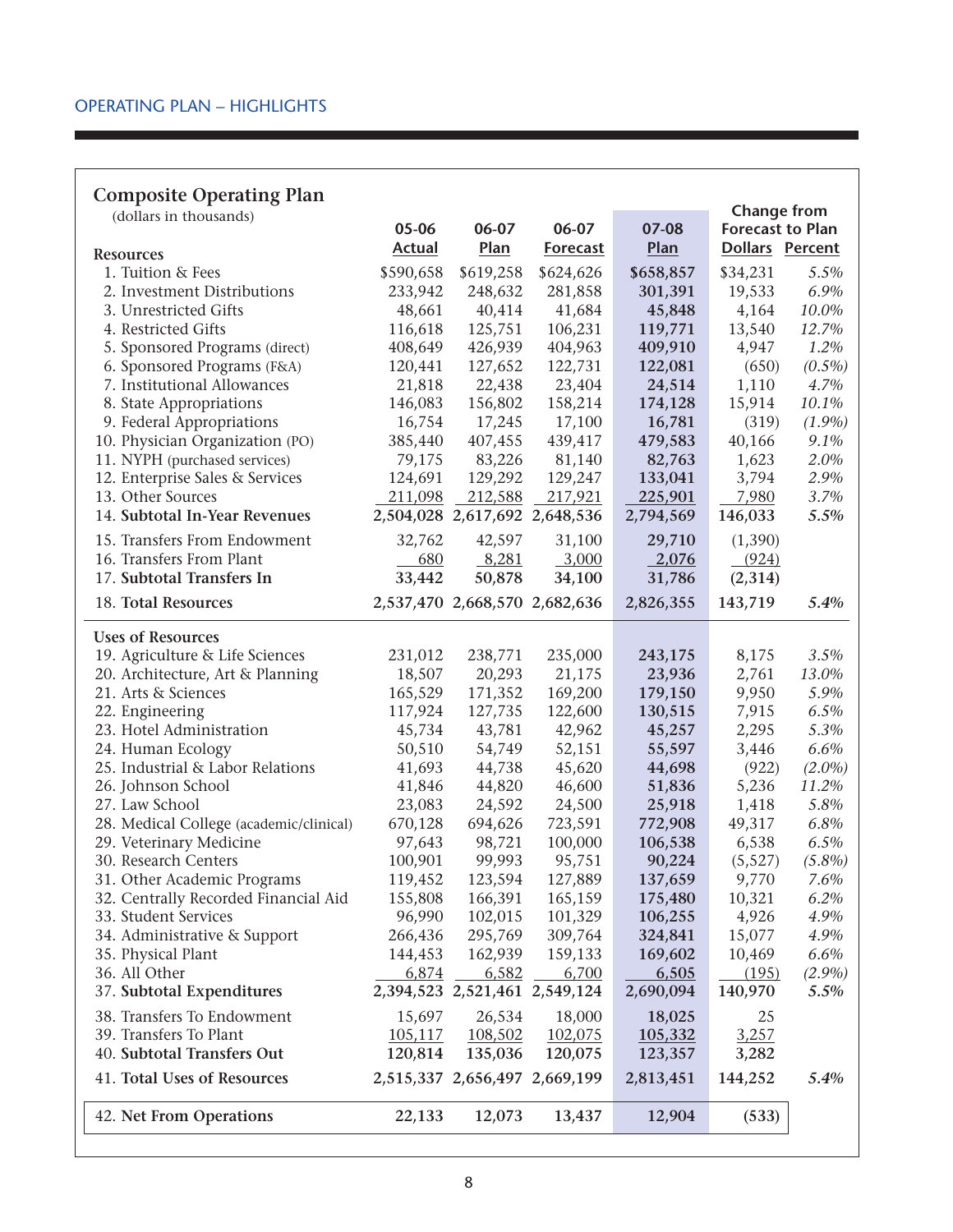| Composite Operating Plan – By Division  |                     |                 |           |                 |                                            |           |
|-----------------------------------------|---------------------|-----------------|-----------|-----------------|--------------------------------------------|-----------|
| (dollars in thousands)                  |                     |                 |           |                 | <b>Change from</b>                         |           |
|                                         | Ithaca              | <b>Medical</b>  | 07-08     | 06-07           | <b>Forecast to Plan</b><br>Dollars Percent |           |
| <b>Resources</b>                        | <b>Campus</b>       | <b>College</b>  | Plan      | <b>Forecast</b> |                                            |           |
| 1. Tuition & Fees                       | \$639,425           | \$19,432        | \$658,857 | \$624,626       | \$34,231                                   | 5.5%      |
| 2. Investment Distributions             | 260,777             | 40,614          | 301,391   | 281,858         | 19,533                                     | 6.9%      |
| 3. Unrestricted Gifts                   | 43,519              | 2,329           | 45,848    | 41,684          | 4,164                                      | 10.0%     |
| 4. Restricted Gifts                     | 50,669              | 69,102          | 119,771   | 106,231         | 13,540                                     | 12.7%     |
| 5. Sponsored Programs (direct)          | 292,883             | 117,027         | 409,910   | 404,963         | 4,947                                      | 1.2%      |
| 6. Sponsored Programs (F&A)             | 76,533              | 45,548          | 122,081   | 122,731         | (650)                                      | $(0.5\%)$ |
| 7. Institutional Allowances             | 39                  | 24,475          | 24,514    | 23,404          | 1,110                                      | 4.7%      |
| 8. State Appropriations                 | 173,938             | 190             | 174,128   | 158,214         | 15,914                                     | 10.1%     |
| 9. Federal Appropriations               | 16,781              |                 | 16,781    | 17,100          | (319)                                      | $(1.9\%)$ |
| 10. Physician Organization (PO)         |                     | 479,583         | 479,583   | 439,417         | 40,166                                     | 9.1%      |
| 11. NYPH (purchased services)           |                     | 82,763          | 82,763    | 81,140          | 1,623                                      | 2.0%      |
| 12. Enterprise Sales & Services         | 116,961             | 16,080          | 133,041   | 129,247         | 3,794                                      | 2.9%      |
| 13. Other Sources                       |                     | 120,152 105,749 | 225,901   | 217,921         | 7,980                                      | 3.7%      |
| 14. Subtotal In-Year Revenues           | 1,791,677 1,002,892 |                 | 2,794,569 | 2,648,536       | 146,033                                    | 5.5%      |
| 15. Transfers From Endowment            | 29,710              |                 | 29,710    | 31,100          | (1,390)                                    |           |
| 16. Transfers From Plant                | $-2,076$            |                 | 2,076     | 3,000           | (924)                                      |           |
| 17. Subtotal Transfers In               | 31,786              |                 | 31,786    | 34,100          | (2,314)                                    |           |
| 18. Total Resources                     | 1,823,463 1,002,892 |                 | 2,826,355 | 2,682,636       | 143,719                                    | 5.4%      |
|                                         |                     |                 |           |                 |                                            |           |
| <b>Uses of Resources</b>                |                     |                 |           |                 |                                            |           |
| 19. Agriculture & Life Sciences         | 243,175             |                 | 243,175   | 235,000         | 8,175                                      | 3.5%      |
| 20. Architecture, Art & Planning        | 23,936              |                 | 23,936    | 21,175          | 2,761                                      | 13.0%     |
| 21. Arts & Sciences                     | 179,150             |                 | 179,150   | 169,200         | 9,950                                      | 5.9%      |
| 22. Engineering                         | 130,515             |                 | 130,515   | 122,600         | 7,915                                      | 6.5%      |
| 23. Hotel Administration                | 45,257              |                 | 45,257    | 42,962          | 2,295                                      | 5.3%      |
| 24. Human Ecology                       | 55,597              |                 | 55,597    | 52,151          | 3,446                                      | 6.6%      |
| 25. Industrial & Labor Relations        | 44,698              |                 | 44,698    | 45,620          | (922)                                      | $(2.0\%)$ |
| 26. Johnson School                      | 51,836              |                 | 51,836    | 46,600          | 5,236                                      | 11.2%     |
| 27. Law School                          | 25,918              |                 | 25,918    | 24,500          | 1,418                                      | 5.8%      |
| 28. Medical College (academic/clinical) |                     | 772,908         | 772,908   | 723,591         | 49,317                                     | 6.8%      |
| 29. Veterinary Medicine                 | 106,538             |                 | 106,538   | 100,000         | 6,538                                      | 6.5%      |
| 30. Research Centers                    | 90,224              |                 | 90,224    | 95,751          | (5,527)                                    | $(5.8\%)$ |
| 31. Other Academic Programs             | 137,659             |                 | 137,659   | 127,889         | 9,770                                      | 7.6%      |
| 32. Centrally Recorded Financial Aid    | 163,418             | 12,062          | 175,480   | 165,159         | 10,321                                     | 6.2%      |
| 33. Student Services                    | 106,255             |                 | 106,255   | 101,329         | 4,926                                      | 4.9%      |
| 34. Administrative & Support            | 174,640             | 150,201         | 324,841   | 309,764         | 15,077                                     | 4.9%      |
| 35. Physical Plant                      | 117,415             | 52,187          | 169,602   | 159,133         | 10,469                                     | 6.6%      |
| 36. All Other                           | 6,505               |                 | 6,505     | 6,700           | (195)                                      | $(2.9\%)$ |
| 37. Cost Redistribution                 | (1,738)             | 1,738           |           |                 |                                            |           |
| 38. Subtotal Expenditures               | 1,700,998           | 989,096         | 2,690,094 | 2,549,124       | 140,970                                    | 5.5%      |
| 39. Transfers To Endowment              | 18,025              |                 | 18,025    | 18,000          | 25                                         |           |
| 40. Transfers To Plant                  | 102,680             | 2,652           | 105,332   | 102,075         | 3,257                                      |           |
| 41. Subtotal Transfers Out              | 120,705             | 2,652           | 123,357   | 120,075         | 3,282                                      |           |
| 42. Total Uses of Resources             | 1,821,703           | 991,748         | 2,813,451 | 2,669,199       | 144,252                                    | 5.4%      |
| 43. Net From Operations                 | 1,760               | 11,144          | 12,904    | 13,437          | (533)                                      |           |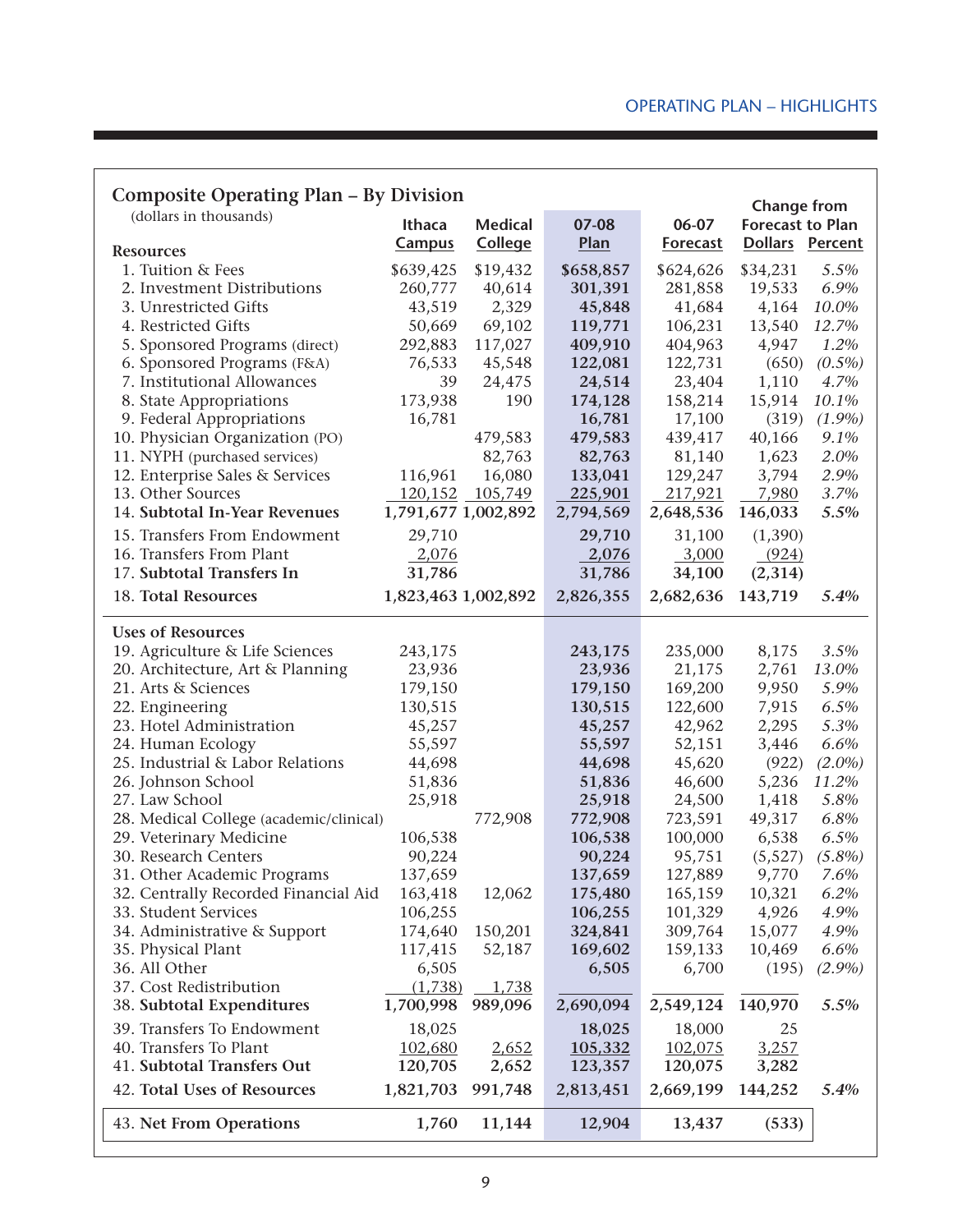## Operating plan – details

#### **Ithaca Campus**

#### **Revenues and Transfers In**

Revenues are planned at \$1.792 billion, an increase of 5.2 percent from the 2006-07 forecast.

- • **Tuition and fee** revenues are expected to increase \$32.9 million, or 5.4 percent, from the 2006-07 forecast based on growth in tuition rates for the Ithaca campus ranging from 4.3 to 10.1 percent (with the exception of Graduate School tuition rates for research degrees, which will remain unchanged). A slight decrease in on-campus undergraduate enrollments will partially offset the growth in tuition rates.
- • **Investment distributions** are projected to increase 7.4 percent from the 2006-07 forecast. The increase since 2005-06 is due to a growth in endowment fund balances from gift receipts, use of prior investment income from intermediate-term funds and working capital, the investment of accumulated fund balances, and the 5 percent increase in the payout rate for the Long Term Investment Pool (to \$2.54 per unit share in 2007-08).
- • U**nrestricted** and **restricted** operating **gifts** are expected to total \$94.2 million, or 10.4 percent more than forecast for 2006-07, reflecting the impact of the new fundraising campaign. The 2006-07 forecast and the 2007-08 plan are both less than the 2005-06 gift total due to the receipt of a large, one-time bequest in 2005-06—an event that is not expected to be repeated in this year or the next.
- • The **direct costs of sponsored programs** and the **indirect recoveries of facilities and administrative costs** related to those programs are projected to reach \$369.4 million in 2007-08, an increase of 2.2 percent over the 2006-07 forecast.
- • **State appropriations** are planned at \$173.9 million, reflecting additional funding for utilities and critical maintenance, the Empire Innovation Fund, and Cornell Cooperative Extension County Associations.

**Transfers in from funds functioning as endowment** are planned at \$29.7 million, and will fund financial aid, debt service, project construction, and renovations. **Transfers in from plant reserves** of \$2.1 million will support facility maintenance and equipment purchases.

#### **Expenditures and Transfers Out**

Expenditures are planned at \$1.701 billion, an increase of 5.1 percent over the forecast for 2006-07.

- • **College** expenditures are planned at \$906.6 million, a 5.4 percent growth over the forecast, as costs will increase for salaries, new faculty, program expansion, and facility construction and renovation.
- • **Research center** expenditures are expected to total \$90.2 million, a decrease of 5.5 percent, due to anticipated declines in support for the Laboratory for Elementary Particle Physics and the Theory Center and no growth in other research centers.
- • **Other academic program** expenditures are projected to increase 7.6 percent, to \$137.7 million, and include the addition of the Institute for Cellular and Molecular Biology.
- • **Centrally recorded financial-aid** expenditures are planned at \$163.4 million, an increase of 6.4 percent over the 2006-07 forecast. These costs will expand due to the growth in tuition and other student costs and the increased undergraduate financial-aid demand associated with the implementation of the "consensus approach."
- • **Administrative and support** costs are planned to increase 8.7 percent, or 5.3 percent. Included in this total is enhanced support for the fundraising campaign and the management of investments. The significant overall increase in administrative costs since 2005-06 is attributable largely to the fundraising campaign, investment management, and research support functions.
- • **Physical plant** expenditures in the operating plan are projected to increase by \$8.6 million, or 7.9 percent, reflecting increased state appropriations for critical maintenance support and additional operating expenses for new facilities.

**Transfers out to funds functioning as endowment** of \$18 million and to **plant reserves** of \$102.7 million will fund future programmatic support, cover upcoming capital plan costs, and support facility renovations.

#### **Net from Operations**

This plan is expected to yield a \$1.8 million **net from operations**, as \$17.3 million in planned additions to operating fund balances will be offset partially by \$15.6 million in the use of accumulated reserves (which stood at \$310 million as of June 30, 2006).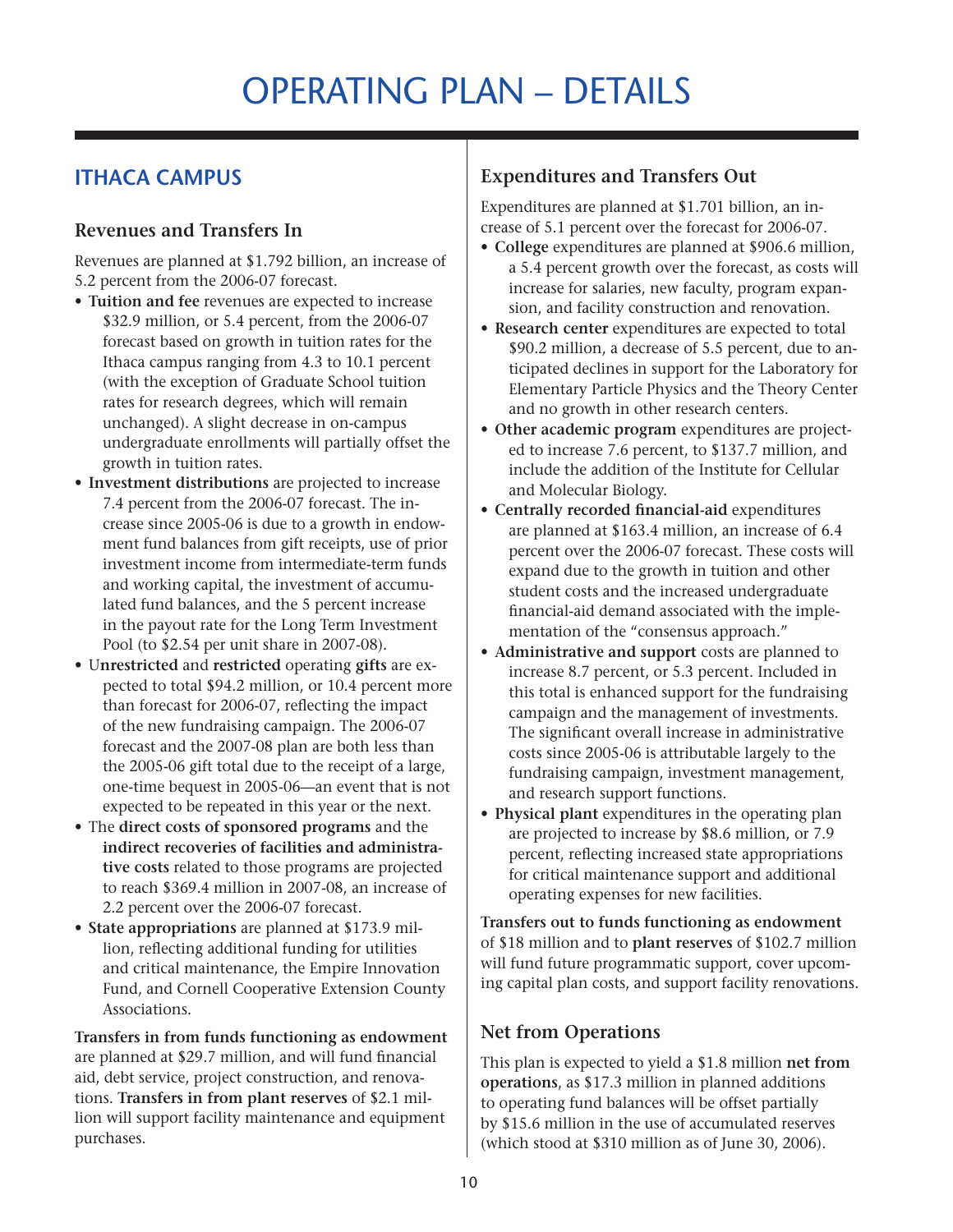| Ithaca Campus - Summary<br>(dollars in thousands)                    | 05-06         | 06-07                         | 06-07           | 07-08            | <b>Change from</b><br><b>Forecast to Plan</b> |           |
|----------------------------------------------------------------------|---------------|-------------------------------|-----------------|------------------|-----------------------------------------------|-----------|
| <b>Resources</b>                                                     | <b>Actual</b> | Plan                          | <b>Forecast</b> | Plan             | Dollars Percent                               |           |
| 1. Tuition & Fees                                                    | \$573,390     | \$601,047                     | \$606,514       | \$639,425        | \$32,911                                      | 5.4%      |
| 2. Investment Distributions                                          | 201,152       | 210,828                       | 242,843         | 260,777          | 17,934                                        | 7.4%      |
| 3. Unrestricted Gifts                                                | 46,541        | 38,305                        | 39,237          | 43,519           | 4,282                                         | 10.9%     |
| 4. Restricted Gifts                                                  | 60,425        | 64,375                        | 46,067          | 50,669           | 4,602                                         | 10.0%     |
| 5. Sponsored Programs (direct)                                       | 291,264       | 303,832                       | 286,800         | 292,883          | 6,083                                         | 2.1%      |
| 6. Sponsored Programs (F&A)                                          | 75,235        | 77,698                        | 74,630          | 76,533           | 1,903                                         | 2.5%      |
| 7. Institutional Allowances                                          | 20            | 38                            | 28              | 39               | 11                                            | 39.3%     |
| 8. State Appropriations                                              | 145,920       | 156,616                       | 158,028         | 173,938          | 15,910                                        | 10.1%     |
| 9. Federal Appropriations                                            | 16,754        | 17,245                        | 17,100          | 16,781           | (319)                                         | $(1.9\%)$ |
| 10. Enterprise Sales & Services                                      | 109,975       | 113,876                       | 113,900         | 116,961          | 3,061                                         | 2.7%      |
| 11. Other Sources                                                    | 119,871       | 113,871                       | 118,131         | 120,152          | 2,021                                         | 1.7%      |
| 12. Subtotal In-Year Revenues                                        |               | 1,640,547 1,697,731 1,703,278 |                 | 1,791,677        | 88,399                                        | 5.2%      |
| 13. Transfers From Endowment                                         | 32,762        | 42,597                        | 31,100          | 29,710           | (1,390)                                       |           |
| 14. Transfers From Plant                                             | 680           | 8,281                         | 3,000           | 2,076            | (924)                                         |           |
| 15. Subtotal Transfers In                                            | 33,442        | 50,878                        | 34,100          | 31,786           | (2,314)                                       |           |
|                                                                      |               | 1,673,989 1,748,609 1,737,378 |                 |                  |                                               |           |
| 16. Total Resources                                                  |               |                               |                 | 1,823,463        | 86,085                                        | 5.0%      |
| <b>Uses of Resources</b>                                             |               |                               |                 |                  |                                               |           |
| 17. Agriculture & Life Sciences                                      | 231,012       | 238,771                       | 235,000         | 243,175          | 8,175                                         | 3.5%      |
| 18. Architecture, Art & Planning                                     | 18,507        | 20,293                        | 21,175          | 23,936           | 2,761                                         | 13.0%     |
| 19. Arts & Sciences                                                  | 165,529       | 171,352                       | 169,200         | 179,150          | 9,950                                         | 5.9%      |
| 20. Engineering                                                      | 117,924       | 127,735                       | 122,600         | 130,515          | 7,915                                         | 6.5%      |
| 21. Hotel Administration *                                           | 45,734        | 43,781                        | 42,962          | 45,257           | 2,295                                         | 5.3%      |
| 22. Human Ecology                                                    | 50,510        | 54,749                        | 52,151          | 55,597           | 3,446                                         | 6.6%      |
| 23. Industrial & Labor Relations                                     | 41,693        | 44,738                        | 45,620          | 44,698           | (922)                                         | $(2.0\%)$ |
| 24. Johnson School                                                   | 41,846        | 44,820                        | 46,600          | 51,836           | 5,236                                         | 11.2%     |
| 25. Law School                                                       | 23,083        | 24,592                        | 24,500          | 25,918           | 1,418                                         | 5.8%      |
| 26. Veterinary Medicine                                              | 97,643        | 98,721                        | 100,000         | 106,538          | 6,538                                         | 6.5%      |
| 27. Research Centers                                                 | 100,901       | 99,993                        | 95,751          | 90,224           | (5,527)                                       | $(5.8\%)$ |
| 28. Other Academic Programs                                          | 119,452       | 123,594                       | 127,889         | 137,659          | 9,770                                         | 7.6%      |
| 29. Centrally Recorded Financial Aid *                               | 143,545       | 154,172                       | 153,565         | 163,418          | 9,853                                         | 6.4%      |
| 30. Student Services                                                 | 96,990        | 102,015                       | 101,329         | 106,255          | 4,926                                         | 4.9%      |
| 31. Administrative & Support                                         | 153,654       | 152,628                       | 165,903         | 174,640          | 8,737                                         | 5.3%      |
| 32. Physical Plant                                                   | 95,938        | 108,679                       | 108,830         | 117,415          | 8,585                                         | 7.9%      |
| 33. Ithaca Campus All Other                                          | 6,874         | 6,582                         | 6,700           | 6,505            | (195)                                         | $(2.9\%)$ |
| 34. Cost Redistribution                                              | (1,625)       | (1,700)                       | (1,700)         | (1,738)          | (38)                                          | 2.2%      |
| 35. Subtotal Expenditures                                            |               | 1,549,210 1,615,515 1,618,075 |                 | 1,700,998        | 82,923                                        | 5.1%      |
| 36. Transfers To Endowment                                           | 15,697        | 26,534                        | 18,000          | 18,025           | 25                                            |           |
| 37. Transfers To Plant                                               | 104,406       | 105,927                       | 99,500          | 102,680          | 3,180                                         |           |
| 38. Subtotal Transfers Out                                           | 120,103       | 132,461                       | 117,500         | 120,705          | 3,205                                         |           |
| 39. Total Uses of Resources                                          |               | 1,669,313 1,747,976 1,735,575 |                 | 1,821,703        | 86,128                                        | 5.0%      |
| 40. Net From Operations                                              | 4,676         | 633                           | 1,803           | 1,760            | (43)                                          |           |
| 41. Additions to Operating Reserves<br>42. Use of Operating Reserves |               |                               |                 | 17,316<br>15,556 |                                               |           |

Note: \* The 2006-07 plan has been revised to relocate to the category of *centrally recorded financial aid* (line 29) \$3.997 million in undergraduate financial aid that was originally budgeted in *Hotel Administration* (line 21).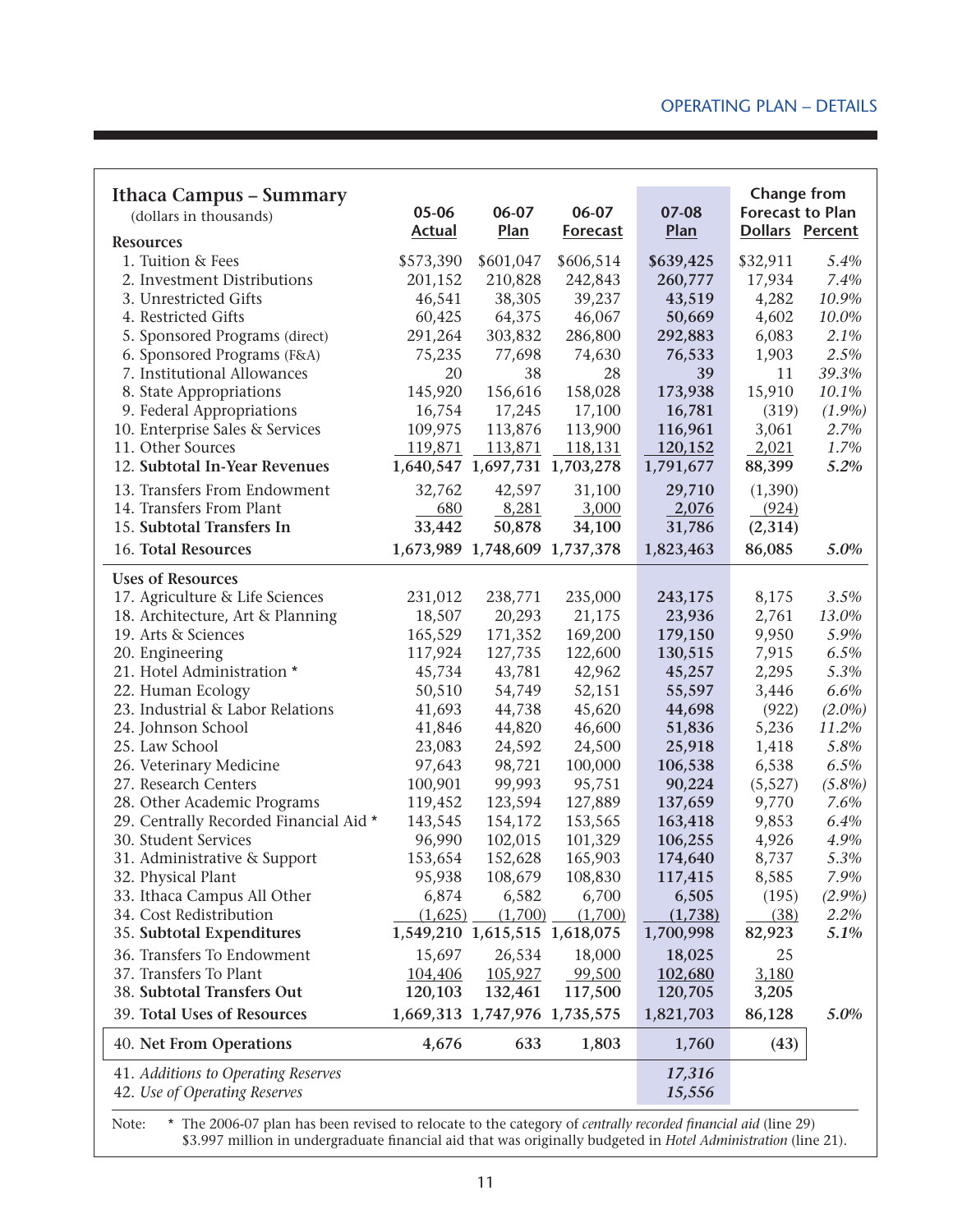#### **Ithaca Campus College Plans**

*The two-page schedule on pages 18 and 19 shows the 2007-08 operating plan for each of the ten colleges on the Ithaca campus as well as summary plans for other major operational segments. The narratives below provide an overview of the individual college plans, highlighting the various academic initiatives that are either underway or being planned. Some of the capital projects mentioned below are listed in the capital plan. (See page 52.)*

#### **Agriculture and Life Sciences**

The 2007-08 budget of the College of Agriculture and Life Sciences (CALS) reflects an ongoing commitment to its four program priorities: the land-grant mission, the applied social sciences, the environmental sciences, and the new life sciences. These priorities allow faculty and students to examine the world's complexities from multiple perspectives.

In 2007-08, New York State will continue its separate base funding for the college's land-grant mission on both the Ithaca and Geneva campuses. Increases in tuition and state funds will provide inflationary support to the college's ongoing operations. In addition, through its Empire Innovation Program, the State will provide ongoing support for the recruitment from other states of high-profile faculty in the life sciences.

CALS long-range plan calls for a strategic reduction in both faculty and staff positions in order to address the long-term decrease in overall state support, the growth in financial-aid expenditures, and the increasing cost of support services. Additionally, the need to invest in the college's facilities and provide appropriate classrooms, laboratories, and support services for faculty and students requires an overall reduction in operations to free up funding for facilities services and capital investment.

During the past four years, CALS has invested over \$27 million of college resources in major facility improvements and capital equipment purchases. In fiscal 2007-08 the college will increase its planned capital spending to \$9 million. Some of the major projects included in the 2007-08 budget are the Lake Erie Research and Extension Laboratory (\$2 million), the Riley-Robb Cellulosic Ethanol Laboratory (\$3 million), classroom renovation in Warren Hall (\$750 thousand),

and the renovation of Bruckner Hall (\$700 thousand). Capital investment will remain at this level for the foreseeable future.

The applicant pool for the fall 2007 freshman class was the most competitive ever, while the college's budgeted enrollment is very similar to last year's, with an undergraduate population of between 3,050 and 3,150 students and approximately 1,000 graduate students. The projected enrollment for the fall 2007 freshman class is targeted at 635 students, with a New York State resident to non-resident ratio of 60:40.

CALS students receive the benefit of engaging in the classroom, in fieldwork, in research projects, through work-study, and in their extracurricular activities with an extraordinarily committed and productive faculty of approximately 375 members. CALS today continues its long and distinguished history of service to society—from the local level to the international arena—through basic and applied research, through extension and outreach, and through teaching focused on developing leaders and improving lives.

#### **Architecture, Art and Planning**

In 2007-08, Architecture, Art and Planning (AAP) will continue to make urban and international exposure for its students a cornerstone for educational programs, providing students access to visiting critics, lecturers, and practitioners from around the world. Having marked the twentieth anniversary of the Cornell in Rome program in March 2007, the college will reinvest in and rework this program, which serves over 100 students per year, for the next twenty years. Similarly, the college's New York City program (AAP NYC), which is based in the college's studio and seminar facility near Union Square, will triple the number of students benefiting from access to the cultural and educational resources of metropolitan New York. The AAP NYC center serves as the home for the summer operations of Cornell's Urban Scholars and UNESCO's Growing Up in Cities programs. AAP will also provide study opportunities in other metropolitan areas, including Rio de Janeiro, Panama City, Nairobi, Beijing, and London.

In 2007-08, AAP will undertake the first transition steps related to the 2008 construction start-up of Milstein Hall as faculty and staff offices and up to six 15-student studios will be relocated to interim facili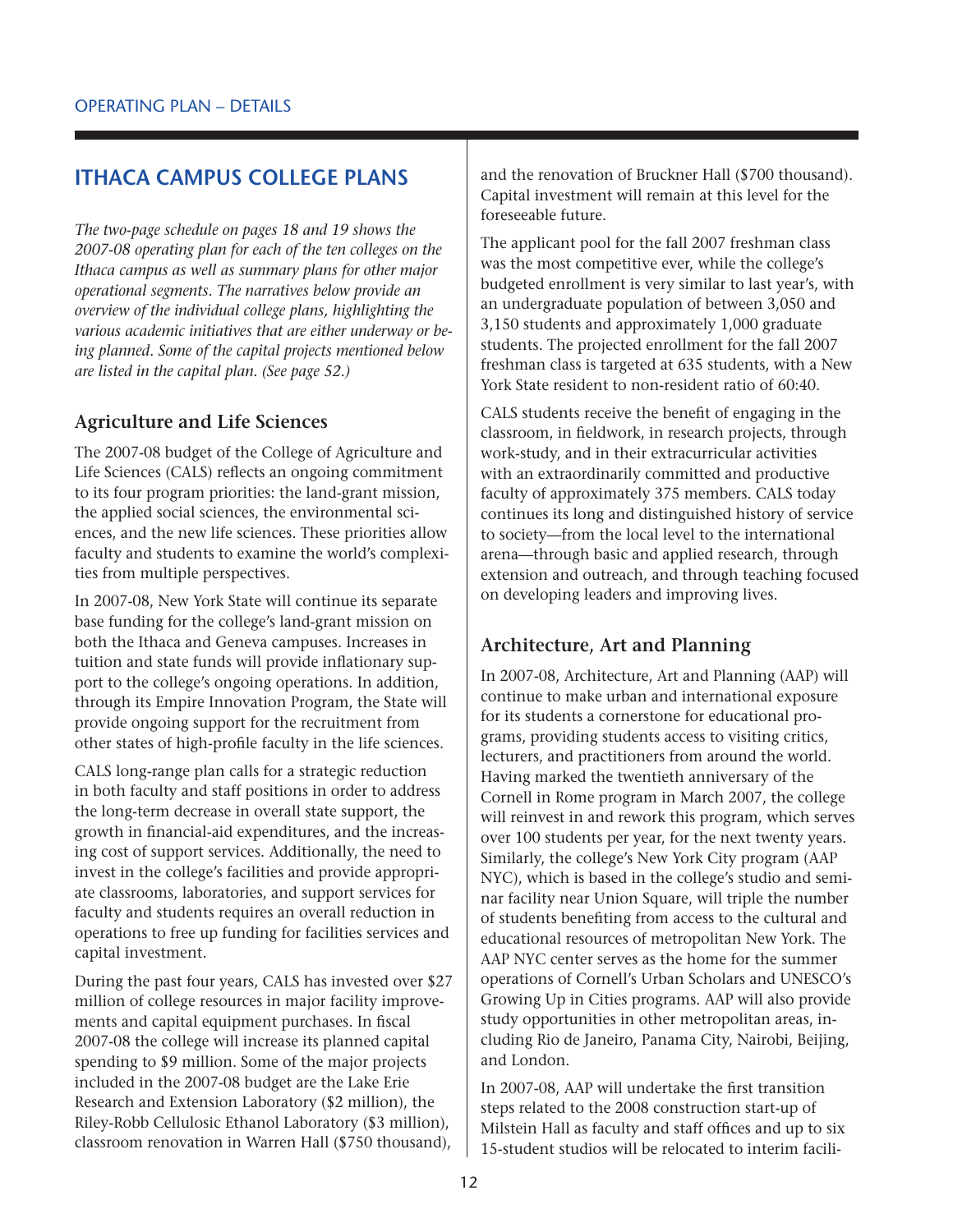ties. At the same time the college will initiate work to address accessibility issues in Sibley Hall that were identified in a March 2007 consultants' report.

AAP continues to enjoy strong growth in interest from prospective students. Overall applications for fall 2007 were up over the prior year. The Masters programs in Architecture—professional and post professional—are growing again this year, and applications for graduate programs offered through the Departments of City and Regional Planning and Art also increased over the prior year. Total undergraduate enrollment of tuition paying students is expected to remain fairly level at 442 students.

AAP's 2007-08 operating budget is planned at \$23.9 million, an increase of \$2.7 million from the current year. Much of this increase relates to \$1 million of one-time costs for the Milstein Hall transition and surge logistics, other facility-related investments, and continued growth in graduate and New York City programs.

#### **Arts and Sciences**

The growth in the number of undergraduate applications to the College of Arts and Sciences continued for a third straight year, with an increase of 5 percent in those seeking admission for the fall 2007 freshman class. The total increase in applications over the last 3 years has been more than 70 percent, and has been accompanied by a rise in the average high school rank of applicants. Total estimated tuition-paying enrollment for 2007-08 is 3,959.

Arts and Sciences continues to pursue an aggressive program of faculty recruitment in order to replace faculty who are retiring at an unusually rapid rate and to fill new positions created to support initiatives responding to the increasing internationalization of the college's curriculum, the growth in multidisciplinary research and scholarship, and the development of new technologies. The 2007-08 financial plan reflects recruitment efforts in growth areas such as Arabic and Chinese language instruction, Chinese theater and film studies, and African studies. Recruitment aimed at building strength in more traditional fields such as archaeology, economics, and government continues as well. Across all departments and fields, the college expects to welcome 20 to 30 new faculty members in 2007-08.

The high level of activity in faculty recruitment and a good success rate in faculty retention is generating a demand for additional investment in faculty research and summer support as well as a need to increase the pace at which the college creates new facilities and renovates existing ones. The college's financial plan reflects these pressures and includes use of existing operating reserves to fund approximately \$3.1 million for renovation costs required to prepare both office and research space for new faculty and the cost of projects related to the new Physical Sciences Building. Additional funds have also been allocated to improve the instructional technologies available in classrooms and to reconfigure some existing space to create additional faculty offices. Nonetheless, adequate office and classroom space for the humanities and social sciences remains a major issue for the college. This need will be addressed partially by the proposal to build an annex to the east of Goldwin Smith Hall as well as a project under consideration to renovate McGraw Hall, which is the last of the college's heritage buildings in need of long-term preservation.

#### **Engineering**

Cornell's College of Engineering is a nationally ranked top-ten engineering college offering undergraduate, doctoral, and professional masters degree programs, enrolling annually 3,000 undergraduates, 810 Ph.D., and 470 Master of Engineering (M.Eng.) students. The college employs 230 faculty, 330 academic and nonacademic staff, and approximately 100 visiting professors and scientists.

Budgeted faculty salary expenditures reflect continued growth in faculty positions in institutional and college strategic areas. Included in the 2007-08 plan is the cost of pre-filling 9 faculty lines in advance of expected faculty retirements and in anticipation of future gifts. The college plans to increase the number of tenure-track faculty positions by 30, with 15 of these new positions in the Department of Biomedical Engineering (BME), which was newly established in 2004, and the balance in the college's six strategic areas of research priority: systems biology, nanoscience, advanced materials, energy and environment, computational science and engineering, and complex systems. The 2007-08 budget includes the addition of one BME faculty, bringing the department's total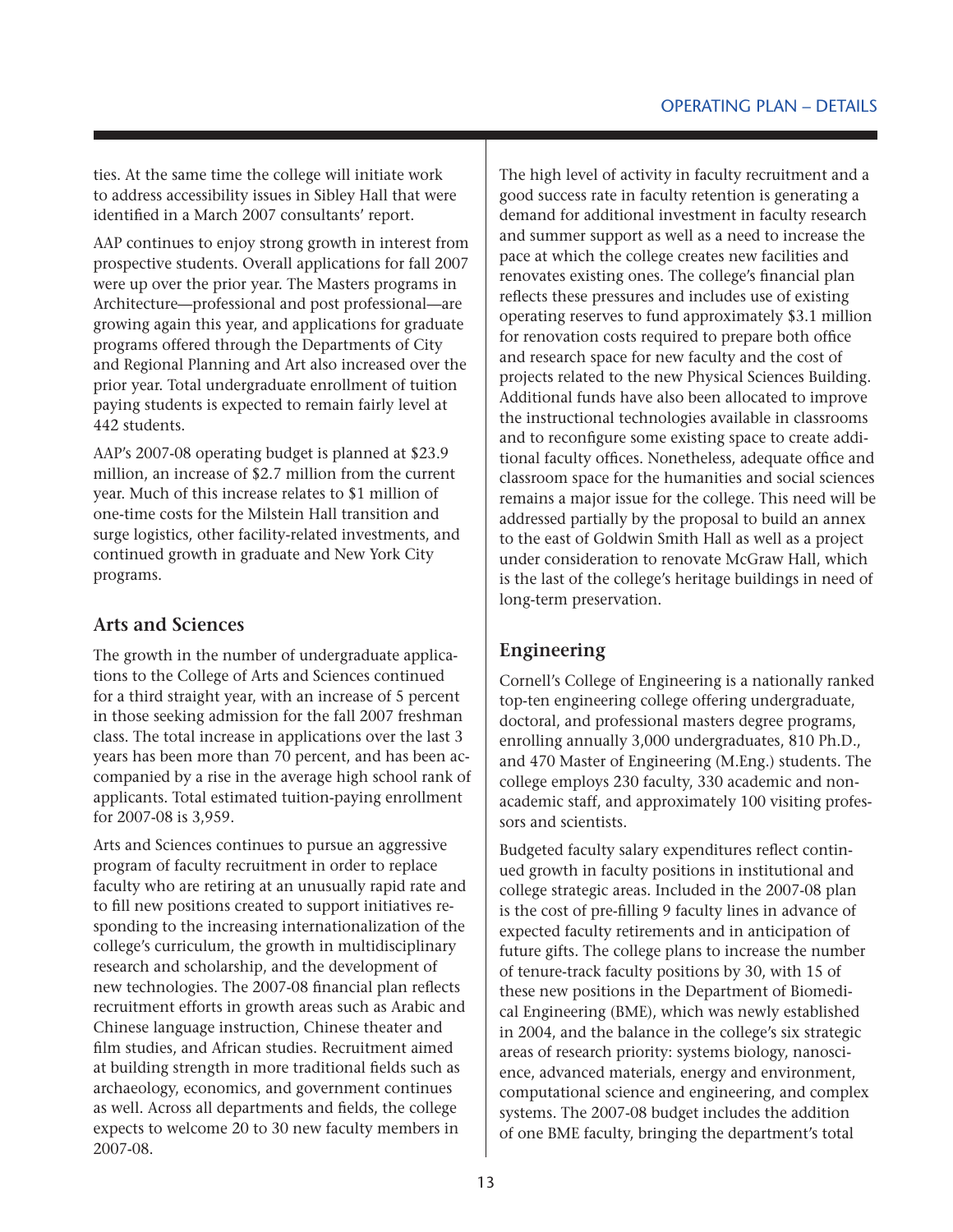faculty to 11. The Department plans to fill all 15 new faculty lines by 2010.

In addition to BME hires, budgeted 2007-08 expenditures reflect 6 new faculty lines in the strategic growth areas of sustainable energy systems, computational science, bio-materials, and nanoscience. Four of these lines will be funded from reserves in advance of raising endowed professorship funds.

The college's enrollment goals are tied implicitly to strategic programmatic goals. The college is striving to double research funding within ten years. A related goal is the plan to increase the number of Ph.D. students, with significant growth particularly in the college's six areas of strategic focus. Projected 2007-08 expenses include newly funded Ph.D. fellowships and growth in sponsored research graduate assistantships.

Delivery of new Master of Engineering (M.Eng.) programs in the areas of financial engineering and systems engineering and planned growth in computer and mechanical engineering result in a projected 11 percent increase in M.Eng. enrollment, and is reflected as increased tuition revenue and program expenditures in the 2007-08 financial plan. In 2007-08, a new three-semester Operations Research in Manhattan M.Eng. degree program in financial engineering will be offered, where students will participate in internships and instruction in Manhattan during their third semester. The Systems Engineering M.Eng. degree will offer its first semester of a new industry-targeted distance learning degree program.

Undergraduate enrollment is projected to remain at the current level of approximately 3,000 students. New gifts and expenditures related to the college's curriculum transformation and new instructional excellence program, and allocation of resources to international programs with India, China, Spain, and France are reflected in the 2007-08 budget.

Engineering is one of the leaders in the institution's sustainable development initiative, with the college's 2007-08 financial plan reflecting a newly endowed position in sustainable energy systems, funding for a college-wide research seed-grant program to support innovative research focused on alternative energy, and development of curriculum and undergraduate student projects on energy and the environment.

Engineering completed an extensive, yearlong facilities master planning process resulting in a ten-year,

multi-million dollar plan for new construction and renewal and renovation of the college's facilities. The 2007-08 budget reflects implementation of elements of the plan, including the design and first phase of construction of the Olin Hall mechanical infrastructure, safety, and building exterior upgrade; a feasibility study for a Phillips Hall laboratory addition and mechanical upgrades; and a feasibility study for a new Engineering building that will replace Carpenter Hall and most of Hollister Hall.

Engineering's 2007-08 plan also includes funding for the Physical Sciences Building, which will provide important new space for Applied and Engineering Physics. Engineering is also active in the planning and fundraising for the Life Sciences Building, which will contain all faculty of the Biomedical Engineering Department, and Gates Hall, in which the Department of Computer Science will reside.

#### **Hotel Administration**

The combined 2007-08 budget for the School of Hotel Administration and Statler Hotel is \$54.1 million. This budget will allow the school to further implement its vision and mission to shape the global knowledge base for hospitality management and to create and disseminate knowledge of hospitality management to the global hospitality industry. The school's faculty consists of 44 professors and 22 other academic professional staff dedicated to excellence in teaching, research, and service. The school anticipates a 2007- 08 enrollment of 820 undergraduates, 8 M.S./Ph.D. students, and 60 Masters in Management in Hospitality students. Central to the organization's mission is the ability to provide students, faculty and alumni with outstanding educational and career development experiences.

The 2007-08 operating plan for the Hotel School alone is \$45.2 million, a 5.3 percent increase over the 2006- 07 forecast. The 2007-08 operating plan represents a reasonably steady-state budget, with the most significant increase resulting from the filling of 7 vacant positions, including 3 faculty positions. Executive education revenues are expected to increase approximately 7 percent. The school has long been recognized as a leader in the field of real estate finance, and effort is underway to develop the Center for Hospitality Real Estate Studies (CHRES). CHRES's mission is to become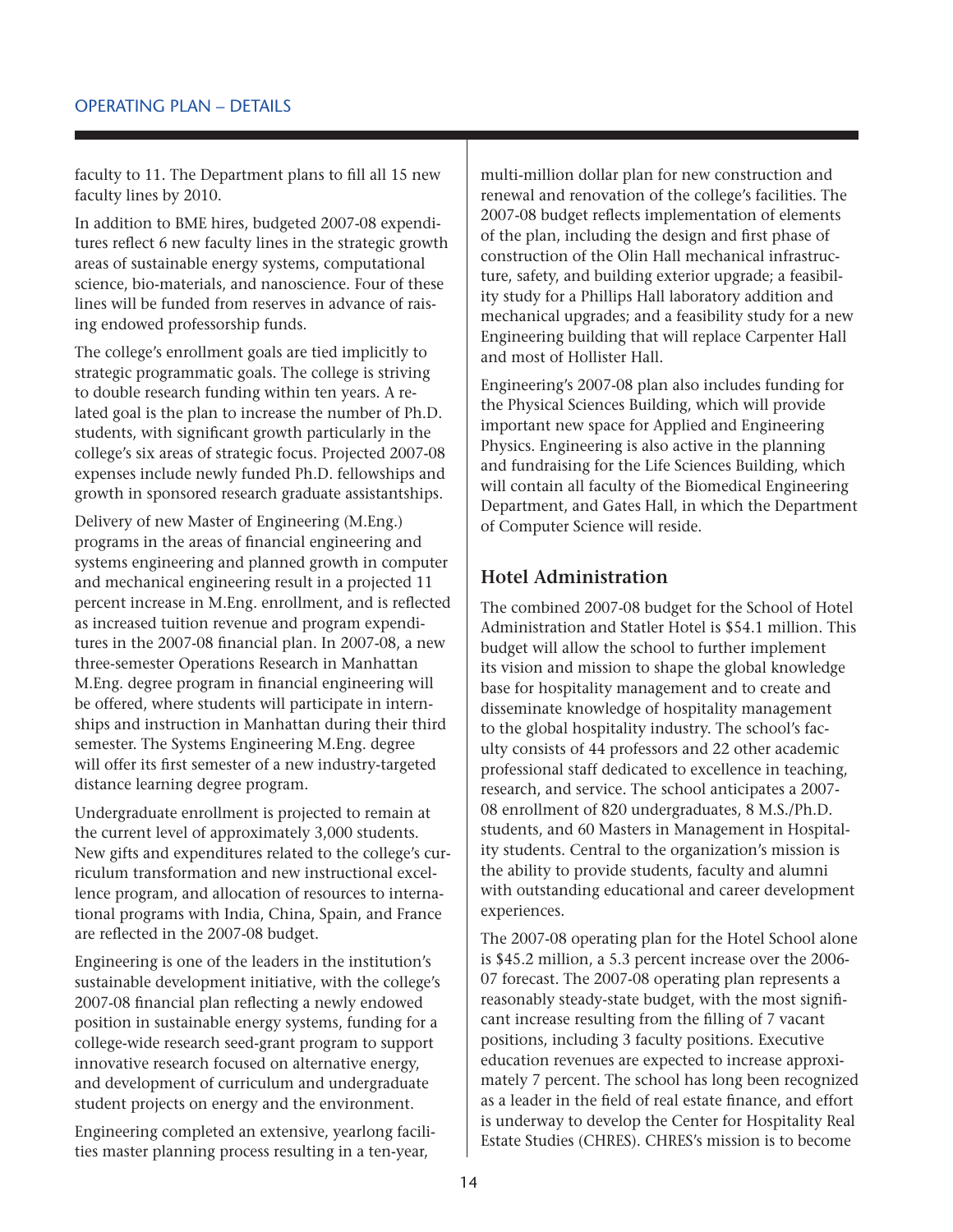the leading source of knowledge and scholarly support for real estate in the hospitality industry. The Center for Hospitality Research (CHR) continues to be the leading source for research on the hospitality industry. Discussions are being held to consider a new business model for CHR.

As announced in November of 2006, Leland and Mary Pillsbury have donated \$15 million (\$3 million in cash and \$12 million in planned giving) toward the capital campaign to endow the Pillsbury Institute for Hospitality Entrepreneurship (IHE). A search is underway for the managing director of the IHE, and a search will begin for the faculty director in the summer of 2007, with the plan to have a staffed and functioning institute during 2007-08.

The school and the hotel plan to spend approximately \$1.8 million in improvements to their joint facility. These will include necessary upgrades and repairs, initial planning for a complete guest room renovation in the hotel, and renovation of Statler Hall to provide 8,000 gross square feet of program space for school institutes and centers.

#### **Human Ecology**

A community of approximately 100 faculty, 1,200 undergraduates, and 225 graduate students, the College of Human Ecology is the hub for Cornell's research and academic studies in family, health, social, and consumer policy.

Human Ecology's overall expenditure plan for 2007- 08 is \$71.6 million, an increase of approximately 6 percent from the in-year forecast. The college's growth in sponsored research is expected to continue, particularly in the social science fields in policy analysis and management and human development, as well as the biological and social sciences work in the Division of Nutritional Sciences.

The replacement of the north wing of Martha Van Rensselaer Hall (MVR) is currently in the design phase, with construction to begin in the fall of 2007 and completion expected in 2011. Concurrently, major renovations to the 1933 portion of MVR have begun, and will be phased in conjunction with the construction of the new north wing. The final renovations will take place once the occupants of the new north wing relocate from MVR. The capital funding being planned

for these two main projects, to be completed in the next eight years, is over \$150 million. Included in the 2007-08 financial plan is a set-aside of \$1.8 million to help fund the college's future costs associate with the Human Ecology Science and Design building.

Once completed, the College's physical campus will both reflect and foster the innovative, multidisciplinary approach that distinguishes the research, academics, and outreach of both the college and Cornell. New initiatives in the college include a Masters in Public Policy, recently approved by the faculty senate; a dual degree Master of Health Administration/Master of Business Administration in conjunction with the Johnson School; an undergraduate exchange program with Hong Kong Polytechnic University; and a new undergraduate minor in Global Health.

#### **Industrial and Labor Relations**

The School of Industrial and Labor Relations (ILR) remains the nation's only institution offering a four-year undergraduate program in the field. Undergraduate applications for fall 2007 were up 15.8 percent with approximately 800 students enrolled in undergraduate study. The graduate program enrolls over 140 students, and includes international programs that promote the school's core mission around the world and supports the integration of international dimensions into teaching and research at ILR.

Focused on balancing a rigorous academic research approach with a real-world practice orientation, the faculty—who specialize in personnel and human resource management, labor economics, collective bargaining, labor law and history, and social statistics—is the largest concentration of such scholars in these fields.

The school is housed in a modern, state-of-the-art facility, including lecture halls, seminar rooms, and ILR's Catherwood Library. A \$16 million renovation of Ives Faculty Hall began in early 2007 and will be completed by May 2009. The school's 2007-08 total expenditure plan has grown to \$57.2 million, although direct college operating expenses (i.e. net of university cost distributions) are decreasing as compared to 2006-07 projected actual expenses by approximately 2 percent. Most of this decrease is attributable to significant program reductions in the Extension Division as well as substantial one-time expenses incurred in 2006-07 related to the programmatic transition.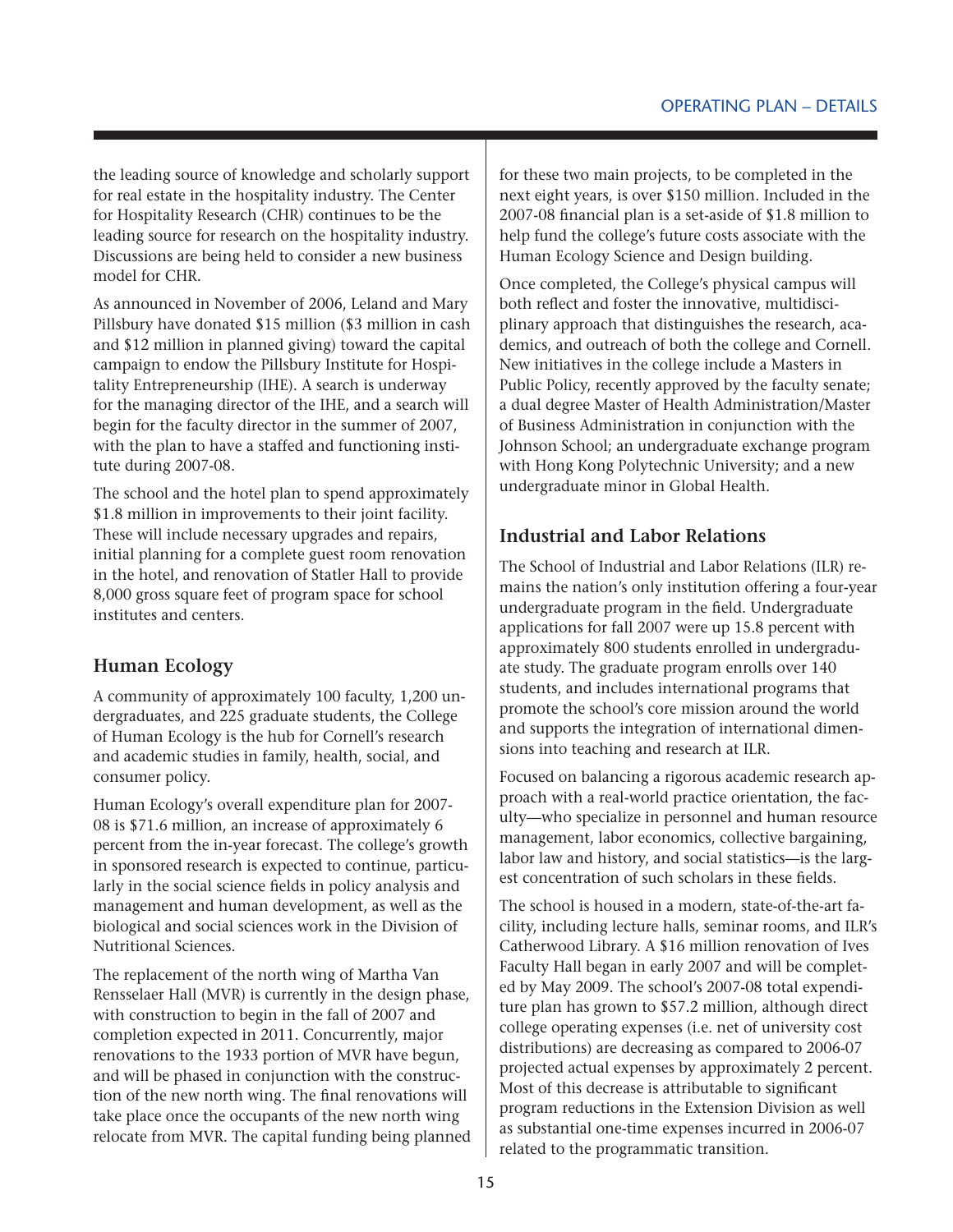Research in ILR focuses on some of the most important issues in the workplace. Conceived to help labor and management in New York State, the scope and breadth of research and extension activities continue to evolve in response to changing times across the nation and around the world.

#### **Johnson School**

The Johnson School is working to build and sustain a worldwide reputation as a top-ten school of management. Accordingly, in 2004 the school launched a strategic plan that included a number of priorities and initiatives designed to achieve this goal. The financial plan for 2007-08 reflects investments in a number of areas that are detailed in the multi-year plan. The school is growing and changing in many positive ways, and the budget reflects this growth. The operating budget was approximately \$40 million in 2003-04; in 2007-08 it will approach \$60 million. Most of the revenue growth is attributable to tuition and enrollment increases, accessory instruction, and investment income. Significant changes in expenses include personnel (to support larger programs and new programmatic initiatives), financial aid, facilities, and the payment to the university for central support services.

The 2007-08 budget reflects an increase of approximately 10 percent in the tuition rate for new MBA students. This rate was established to bring the tuition rate closer to that of the average of peer institution rates. In keeping with the long-range plan, the school is investing heavily in executive MBA programs, which have been quite successful. The 2007-08 budget assumes that a second section of students will be added to the Cornell/Queen's EMBA program, perhaps bringing the total enrollment in this program alone to over 100. Steady enrollments are planned for the other MBA programs.

The long-range plan calls for continued growth in the size of the faculty. Accordingly, the 2007-08 budget reflects the addition of five new tenure-track faculty and one new lecturer. Strategic hiring is being used to accommodate programmatic growth as well as to position the school for strong continuity when some of the faculty retire.

Overall programmatic growth has also put pressure on many of the staff functions. The budget reflects additions of staff positions in the Cornell/Queen's

program, the registrar's area (to support the increase in overall enrollment and also the planned PeopleSoft systems implementation), career services, and alumni affairs. The school's emphasis on performance learning has resulted in an increasing number of student consulting projects. Therefore, the school plans to create an office to coordinate this activity, to support the faculty, and to work with sponsoring corporations.

As stated in last year's financial summary, an important element of the long-range plan is the development of Centers of Research, Learning and Practice. In addition to including resources for two existing centers (the Parker Center for Investment Research and the Center for Sustainable Global Enterprise), last year the school launched several pilot projects under the Business for Science and Technology and Entrepreneurship at Johnson initiatives. The financial plan includes additional projects in both areas, with those in Science and Technology being sponsored by corporate partners.

Programmatic and staffing growth has resulted in a continuous demand for additional space. In 2005-06, a group of staff relocated from Sage Hall to the Cornell offices at Seneca Place. In 2007-08, additional staff will be relocated to the Seneca Place location. In addition, plans are underway to renovate some of the Sage Hall facility (including converting some library space into offices and student space). While these moves and renovations should accommodate short term needs, the school continues to request adjacent campus space for use in the future to accommodate growing programmatic needs. The 2007-08 financial plan reflects the additional rental costs for additional Seneca Place space.

Finally, the Johnson School continues to invest in areas that will enhance the school's competitiveness, quality, and strength. These include financial aid (to attract a highly qualified and diverse student body), marketing and public relations (to ensure that the school is visible and well positioned), and technology. The financial plan includes a \$250 thousand investment to upgrade the technology in Sage Hall's largest classrooms. The school will continue investing in these and other areas to ensure that the Johnson School experience supports its outstanding faculty, staff, and students and provides the best possible management education.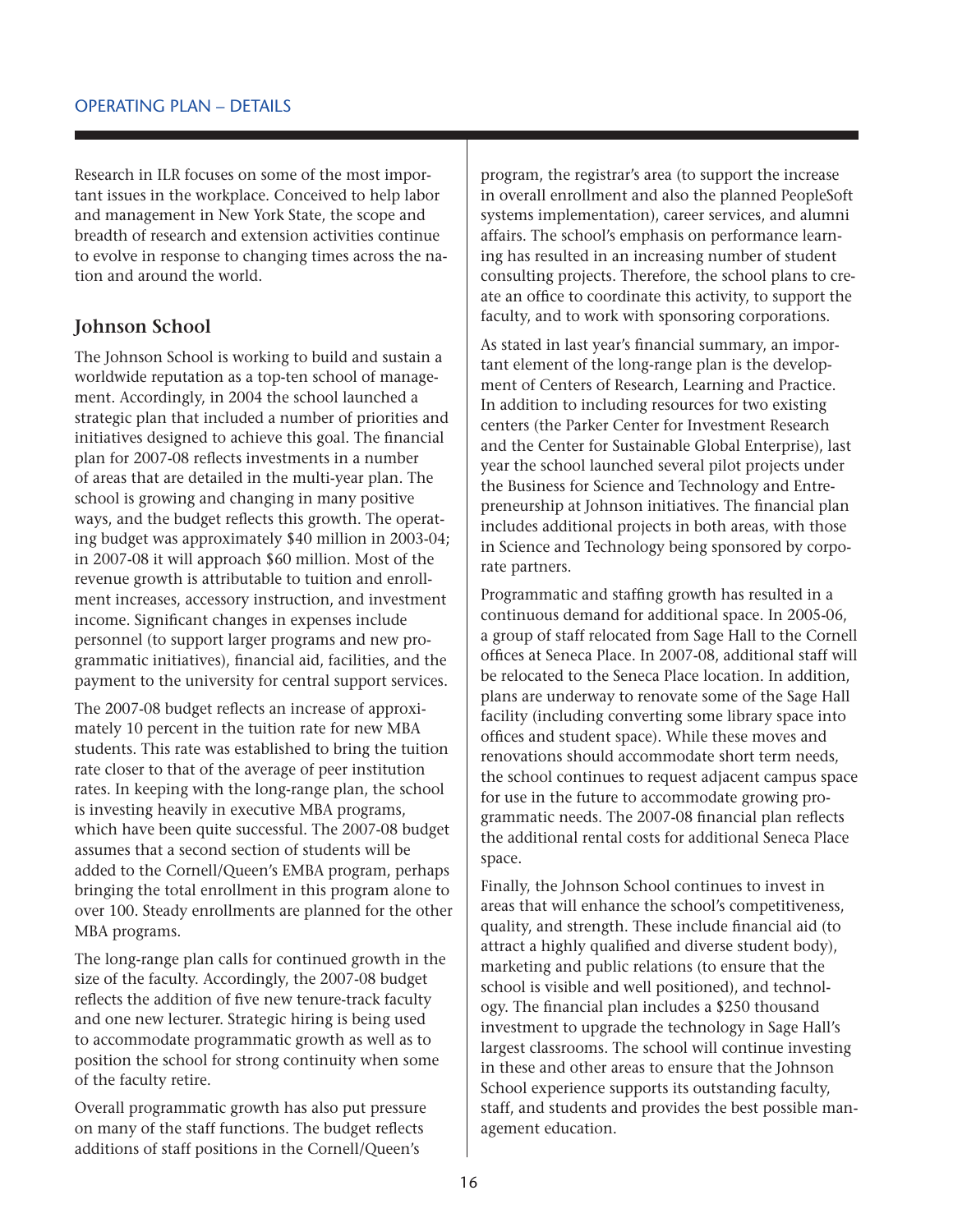#### **Law School**

Excellence in teaching and scholarship serve as the foundation of the Cornell Law School. Intellectual enterprise is assured by the distinction of outstanding faculty dedicated to educating the most broadminded and technically sophisticated future lawyers and leaders. The School continues to recruit diverse faculty members to enrich and compliment the existing faculty base. The 2007-08 financial plan reflects the addition of 3 new faculty members, including two women and one faculty member of color. The School continues to expand its existing assistant professor program, which brings to the School faculty new to teaching careers for visits of one or two semesters.

International programs continue to be a primary focus for the Law School. Through research, teaching, and scholarly dialogue, the Clarke Program in East Asian Law and Culture strives to bring a broad interdisciplinary focus to the study of law and develop new ways of thinking about key issues of transnational law, politics, and culture. The 2007-08 program supports two summer international programs: the Paris Summer Institute of International and Comparative Law and the Summer Law Institute in Suzhou, China. The Suzhou program is a multi-university partnership offering coursework in international business law with Chinese characteristics and is composed of students and faculty from China, Europe, and the United States. The School is continuing and developing several other exchange programs with law faculty throughout the world.

The Law School continues to support and expand the Legal Information Institute (LII), known internationally as the leading "law-not-com" provider of public legal information. The LII offers all opinions of the United States Supreme Court handed down since 1992, together with over 600 earlier decisions selected for their historic importance, over a decade of opinions of the New York State Court of Appeals, and the full United States legal code.

High academic standards and attention to the importance of student diversity is maintained throughout the competitive admissions process with special attention to understanding and being sensitive to applicants' special attributes to ensure the best class possible. Key attributes include diversity in age, interest and extent of legal studies background. In 2007-08,

the School plans to maintain an enrollment of 560 professional degree students and 63 graduate students.

#### **Veterinary Medicine**

The College of Veterinary Medicine (CVM) continues to be the national leader in the panoptic field of veterinary medicine, once again named the best in the nation by *U.S. News and World Report* in the 2008 edition of "America's Best Graduate Schools", released on March 31, 2007. The college takes its reputation as the premier program in veterinary education seriously and is cognizant of the role of both world-class veterinary teaching hospital and Animal Health Diagnostic Center in maintaining its preeminence. Cutting-edge research and quality graduate education programs that emphasize collaboration between the physical sciences, biological sciences, and engineering programs are also key contributors to the continuation of CVM's high ranking.

The college's 2007-08 budget continues to strengthen commitment to clinical programs, recognizing that clinical discovery is key to improving health and life quality, not only of individual animals but also of animal and human populations at large. Planned expenditures for 2007-08 are \$122.6 million, 7.5 percent more than planned expenditures of \$114 million for 2006-07. Most of this growth is due to a 13.1 percent increase, or \$3.8 million, in sponsored award expenditures, which are estimated based on currentyear grant and contract activity. Capital expenses are planned to increase by \$1.5 million, to \$3.3 million in total, reflecting planned purchases of new or replacement equipment, start-up costs for new faculty, and equipment for core research facilities. Professional and graduate student enrollment is planned at current levels of 330 and 125 students, respectively.

The Association of American Veterinary Medical Colleges recently published the results of a long-range planning study for academic veterinary medicine, entitled "The Foresight Report: Envisioning the Future of Veterinary Medical Education." Significant debate is anticipated as a result of this document, both across the profession and within this college, including discussion of the broader societal impact of these recommendations as well as the distinct role of Cornell as the pacesetter in veterinary medicine.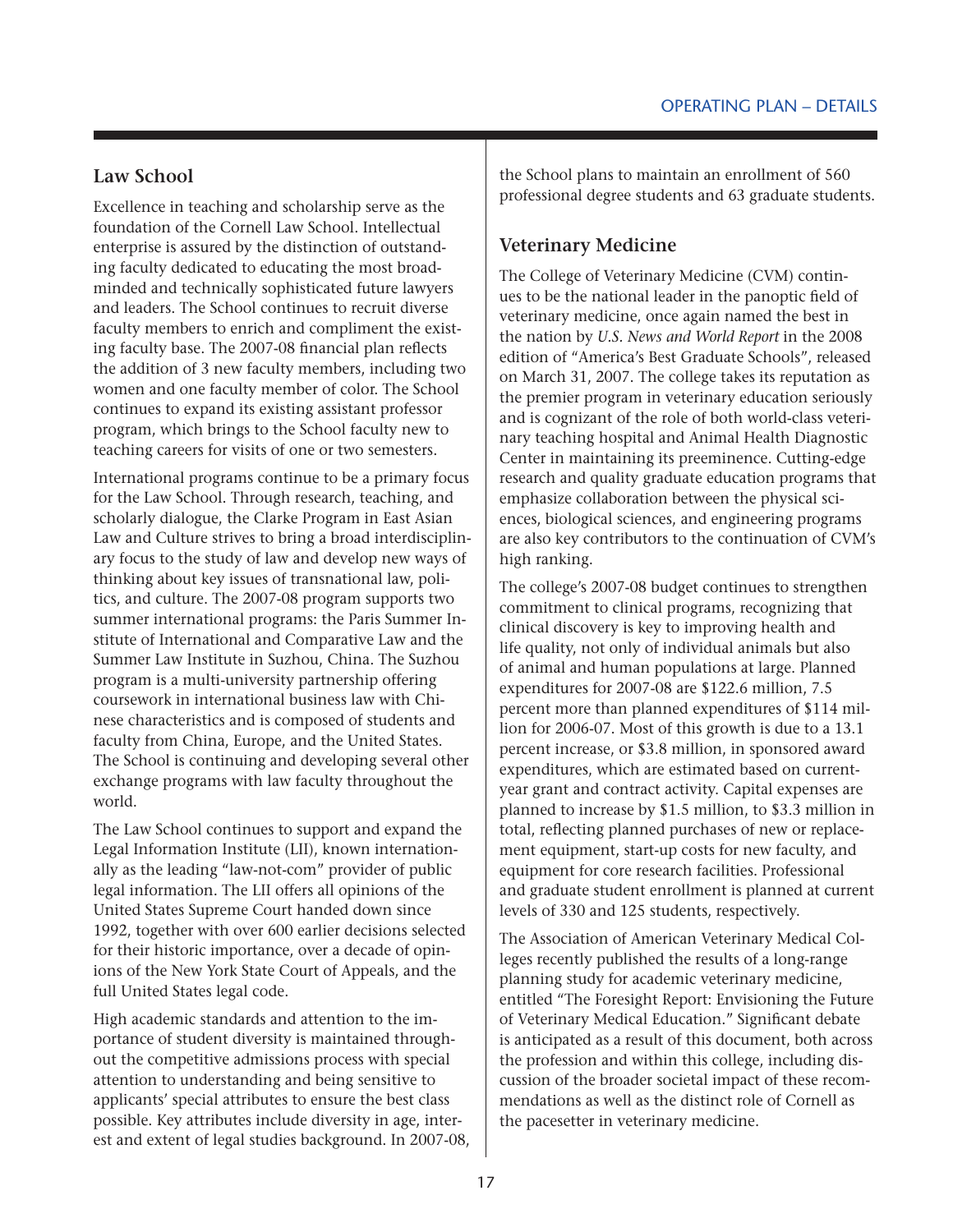#### **Ithaca Campus – Detail**

| (dollars in thousands)                            | General<br><b>Purpose</b> | Agriculture<br>& Life | Arch.<br>Art $\delta x$ | Arts<br>&       |                             | Hotel        | Human          | Industrial<br>& Labor |
|---------------------------------------------------|---------------------------|-----------------------|-------------------------|-----------------|-----------------------------|--------------|----------------|-----------------------|
| <b>Resources</b>                                  | <b>Budget</b>             | <b>Sciences</b>       | Planning                |                 | <b>Sciences Engineering</b> | School       | <b>Ecology</b> | Relations             |
| 1. Tuition & Fees *                               | \$347,116                 | \$95,900              | \$4,086                 | \$501           | \$13,949                    | \$34,701     | \$32,765       | \$23,770              |
| 2. Investment Distributions                       | 137,091                   | 13,209                | 2,048                   | 9,698           | 8,183                       | 2,578        | 2,914          | 1,905                 |
| 3. Unrestricted Gifts                             | 8,259                     | 6,425                 | 621                     | 2,107           | 3,885                       | 751          | 503            | 473                   |
| 4. Restricted Gifts                               |                           | 6,191                 | 21                      | 2,876           | 3,245                       | 619          | 292            | 1,191                 |
| 5. Sponsored Programs (direct)                    |                           | 77,597                | 170                     | 23,000          | 42,800                      |              | 18,137         | 5,928                 |
| 6. Sponsored Programs (F&A)                       | 44,643                    | 16,760                |                         |                 |                             |              | 4,556          | 974                   |
| 7. Institutional Allowances                       |                           | 25                    |                         |                 |                             |              |                |                       |
| 8. State Appropriations                           | 1,520                     | 63,523                |                         |                 |                             | 100          | 9,363          | 11,752                |
| 9. Federal Appropriations                         |                           | 10,080                |                         |                 |                             |              | 3,070          |                       |
| 10. Enterprise Sales & Services                   |                           |                       |                         |                 |                             |              |                |                       |
| 11. Other Sources                                 | 8,029                     | 13,529                | 1,147                   | 1,538           | 1,333                       | 15,848       | 2,029          | 10,070                |
| 12. Inter-Unit Transfers                          |                           | 5,365                 | 2,033                   | 3,609           | 13,265                      | (272)        | (197)          | 221                   |
| 13. Subtotal In-Year Revenues                     | 546,658                   | 308,604               | 10,126                  | 43,329          | 86,660                      | 54,325       | 73,432         | 56,284                |
| 14. General Purpose Allocations                   | (678,900)                 |                       | 12,474                  | 131,806         | 51,061                      |              |                |                       |
| 15. Transfers From Endowment                      |                           | 100                   |                         |                 | 3,231                       |              |                |                       |
| 16. Transfers From Plant                          |                           |                       |                         |                 | 1,147                       |              |                |                       |
| 17. Subtotal Transfers In                         |                           | 100                   |                         |                 | 4,378                       |              |                |                       |
| 18. Total Resources                               | (132, 242)                | 308,704               | 22,600                  | 175,135         | 142,099                     | 54,325       | 73,432         | 56,284                |
|                                                   |                           |                       |                         |                 |                             |              |                |                       |
| <b>Uses of Resources</b>                          |                           |                       |                         |                 |                             |              |                |                       |
| 19. Salaries & Wages                              |                           | 148,898               | 10,186                  | 103,464         | 75,523                      | 23,744       | 29,876         | 25,584                |
| 20. Employee Benefits                             |                           | 13,128                | 3,015                   | 27,850          | 17,939                      | 7,195        | 2,444          | 1,455                 |
| 21. Undergraduate Financial Aid                   |                           | 1,884                 | 124                     | 229             | 202                         | 22           | 567            | 162                   |
| 22. Graduate Financial Aid                        |                           | 16,965                | 3,984                   | 20,956          | 8,231                       | 257          | 3,315          | 2,390                 |
| 23. General Expense                               |                           | 57,933                | 6,609                   | 22,135<br>4,516 | 23,584                      | 13,992<br>47 | 19,258<br>137  | 14,575<br>532         |
| 24. Capital Expense<br>25. Debt Service           |                           | 4,367                 | 18                      |                 | 5,036                       |              |                |                       |
| 26. Subtotal Expenditures                         |                           | 243,175               | 23,936                  | 179,150         | 130,515                     | 45,257       | 55,597         | 44,698                |
|                                                   |                           |                       |                         |                 |                             |              |                |                       |
| 27. Accessory Instruction                         | (13, 171)                 | 3,399                 |                         |                 |                             | (2,177)      | 1,400          | 679                   |
| 28. Administrative & Support<br>29. Financial Aid | (92, 157)<br>(26, 914)    | 39,726                |                         | 17              |                             | 5,445        | 8,701          | 7,920                 |
| 30. Subtotal Cost Redistribution                  |                           | 16,075<br>59,200      |                         | 17              |                             | 3,555        | 5,879          | 3,896                 |
|                                                   | (132, 242)                |                       |                         |                 |                             | 6,823        | 15,980         | 12,495                |
| 31. Net Expenditures                              | (132, 242)                | 302,375               | 23,936                  | 179,167         | 130,515                     | 52,080       | 71,577         | 57,193                |
| 32. Transfers To Endowment                        |                           | 2,000                 |                         | 104             | 4,095                       |              |                | 20                    |
| 33. Transfers To Plant                            |                           | 2,550                 |                         |                 | 7,979                       | 1,971        | 2,110          | 17                    |
| 34. Subtotal Transfers Out                        |                           | 4,550                 |                         | 104             | 12,074                      | 1,971        | 2,110          | 37                    |
| 35. Total Uses of Resources                       | (132, 242)                | 306,925               | 23,936                  | 179,271         | 142,589                     | 54,051       | 73,687         | 57,230                |
| 36. Net From Operations                           |                           | 1,779                 | (1, 336)                | (4, 136)        | (490)                       | 274          | (255)          | (946)                 |
| 37. Additions to Operating Reserves †             |                           | 2,344                 | 68                      |                 | 12                          | 274          | 1,831          | 30                    |
| 38. Use of Operating Reserves †                   |                           | 565                   | 1,404                   | 4,136           | 502                         |              | 2,086          | 976                   |
|                                                   |                           |                       |                         |                 |                             |              |                |                       |

Note: \* Most of the tuition related to enrollments in the Colleges of Architecture, Art and Planning; Arts and Sciences; and Engineering is recorded in the general purpose budget and then allocated to these colleges. Exceptions to this pattern include the Rome, FALCON, and Master of Engineering Programs, where tuition is recorded directly by the colleges.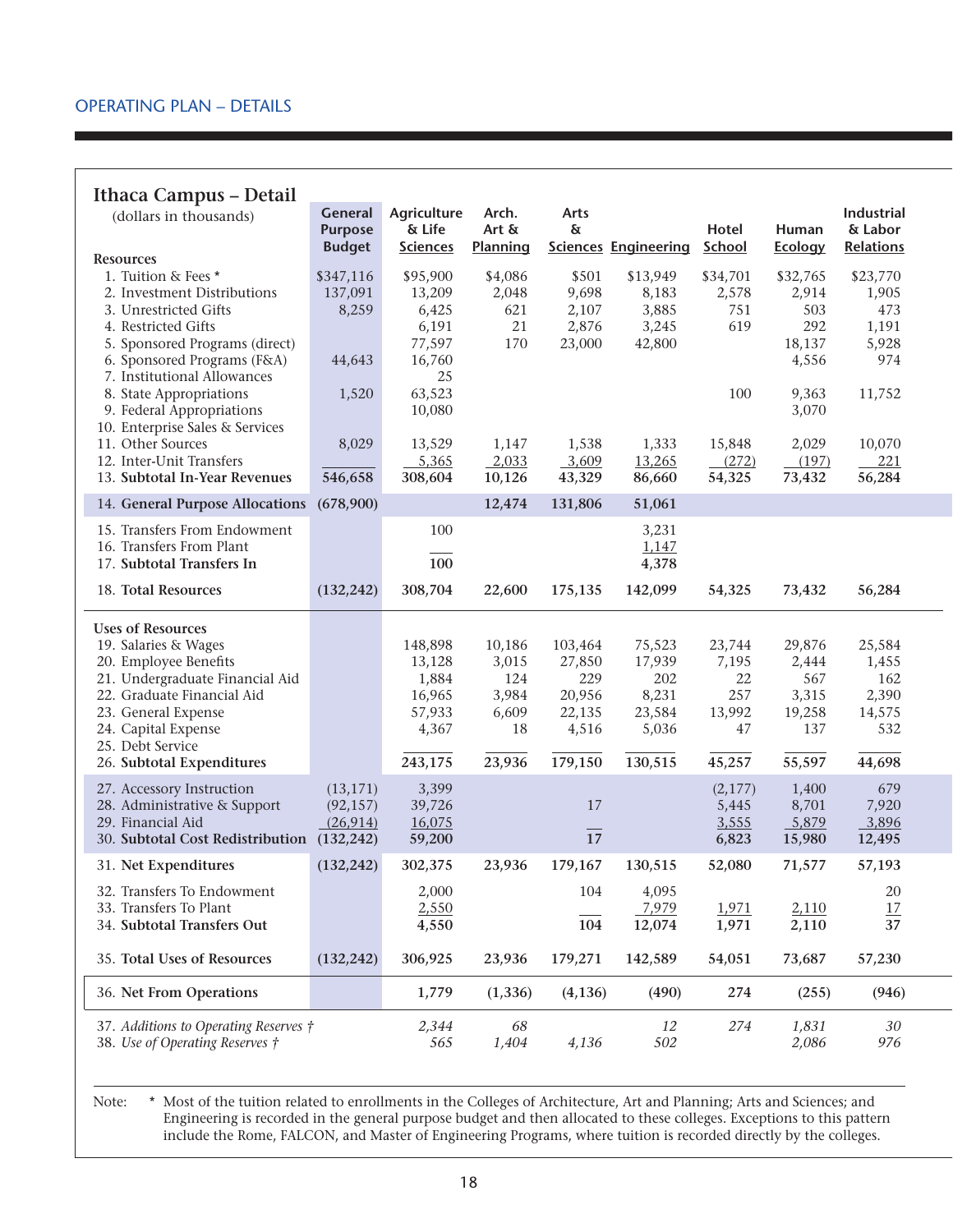#### Operating plan – Details

|                            |                            |                                         |                               | Other                                          | Centrally<br><b>Recorded</b> |                                   | Administrative                    |                              |                              | <b>Total</b>                             |
|----------------------------|----------------------------|-----------------------------------------|-------------------------------|------------------------------------------------|------------------------------|-----------------------------------|-----------------------------------|------------------------------|------------------------------|------------------------------------------|
| Johnson<br>School          | Law<br>School              | Veterinary<br><b>Medicine</b>           | <b>Centers</b>                | Research Academic Financial<br><b>Programs</b> | <b>Aid</b>                   | <b>Student</b><br><b>Services</b> | $\delta$<br><b>Support</b>        | Physical<br>Plant            | Ithaca<br><b>All Other</b>   | Ithaca<br>Campus                         |
| \$39,403<br>4,879<br>2,412 | \$27,434<br>4,582<br>1,747 | \$12,345<br>6,800<br>3,000              | 430                           | \$7,455<br>10,312<br>1,386                     | 30,245                       | 1,332                             | 393<br>2,350                      | 13,270<br>9,600              | 10,908                       | \$639,425<br>260,777<br>43,519           |
| 3,732<br>439               | 318<br>19                  | 2,000<br>33,515<br>9,600<br>14          | 221<br>74,158                 | 6,448<br>7,993                                 | 1,500<br>8,689               | 2,015                             | 1,000<br>438                      |                              | 19,000                       | 50,669<br>292,883<br>76,533<br>39        |
| 100                        | 75                         | 31,962<br>360                           |                               | 4,170<br>3,251<br>965                          |                              | 83,201                            | 20                                | 5,888<br>32,795              | 45,485                       | 173,938<br>16,781<br>116,961             |
| 1,187<br>(1,905)<br>50,247 | 214<br>(1, 413)<br>32,976  | 22,657<br>767<br>123,020                | 4,768<br>4,901<br>84,478      | 20,528<br>10,867<br>73,375                     | (1, 556)<br>38,878           | 7,966<br>6,000<br>100,514         | 3,707<br>35,526<br>43,434         | 5,602<br>(10, 130)<br>57,025 | (67,081)<br>8,312            | 120,152<br>1,791,677                     |
| 219                        | 700                        |                                         | 6,082                         | 66,903                                         | 122,305                      | 29,691                            | 133,534                           | 101,110                      | 23,015                       |                                          |
| 2,500                      |                            | 330                                     |                               | 64                                             |                              | 20                                | 307                               | 23,795<br>292                |                              | 29,710<br>2,076                          |
| 2,500                      |                            | 330                                     |                               | $\overline{64}$                                |                              | 20                                | 307                               | 24,087                       |                              | 31,786                                   |
| 52,966                     | 33,676                     | 123,350                                 | 90,560                        | 140,342                                        | 161,183                      | 130,225                           | 177,275                           | 182,222                      | 31,327                       | 1,823,463                                |
| 25,450<br>7,235<br>6,675   | 12,886<br>3,892<br>4,429   | 63,004<br>5,097<br>6,050                | 42,102<br>11,177<br>60<br>474 | 64,002<br>17,903<br>291<br>2,155               | 117,834<br>45,584            | 45,751<br>14,143<br>659<br>115    | 97,534<br>35,184                  | 57,370<br>18,917             | 1,050<br>2,832               | 826,424<br>189,406<br>122,034<br>121,580 |
| 11,901<br>575<br>51,836    | 4,682<br>29<br>25,918      | 29,018<br>3,353<br><u>16</u><br>106,538 | 31,198<br>5,213<br>90,224     | 38,471<br>14,833<br>$\overline{4}$<br>137,659  | 163,418                      | 45,285<br>77<br>225<br>106,255    | 39,397<br>1,962<br>563<br>174,640 | 41,103<br>25<br>117,415      | 2,298<br>325<br>6,505        | 401,439<br>41,045<br>808<br>1,702,736    |
| (5,017)<br>5,417<br>8      | (400)<br>5,189             | 15,964<br>68                            |                               | 58                                             | (2,235)                      | 5,219                             | 1,375                             | 6,315                        | 15,287<br>(10, 927)<br>(332) | (1,738)                                  |
| 408                        | 4,789                      | 16,032                                  |                               | 58                                             | (2, 235)                     | 5,219                             | 1,375                             | 6,315                        | 4,028                        | (1,738)                                  |
| 52,244                     | 30,707<br>3,000            | 122,570                                 | 90,224                        | 137,717<br>1,306                               | 161,183                      | 111,474                           | 176,015<br>1,500                  | 123,730                      | 10,533<br>6,000              | 1,700,998<br>18,025                      |
|                            | 3,000                      | 2,363<br>2,363                          | 297<br>297                    | 1,056<br>2,362                                 |                              | 18,959<br>18,959                  | 488<br>1,988                      | 52,890<br>52,890             | 12,000<br>18,000             | 102,680<br>120,705                       |
| 52,244                     | 33,707                     | 124,933                                 | 90,521                        | 140,079                                        | 161,183                      | 130,433                           | 178,003                           | 176,620                      | 28,533                       | 1,821,703                                |
| 722                        | (31)                       | (1, 583)                                | 39                            | 263                                            |                              | (208)                             | (728)                             | 5,602                        | 2,794                        | 1,760                                    |
| 722                        | 191<br>222                 | 1,583                                   | 92<br>53                      | 1,357<br>455                                   |                              | 241<br>449                        | 210<br>938                        | 5,822<br>220                 | 4,122<br>1,967               | 17,316<br>15,556                         |

Note: † Besides transfers in from and out to other funds (e.g., funds functioning as endowment and physical plant funds), the operating plan can involve additions to (line 37) and the use of (line 38) current fund operating reserves. These reserves for the Ithaca campus totaled \$310 million as of June 30, 2006.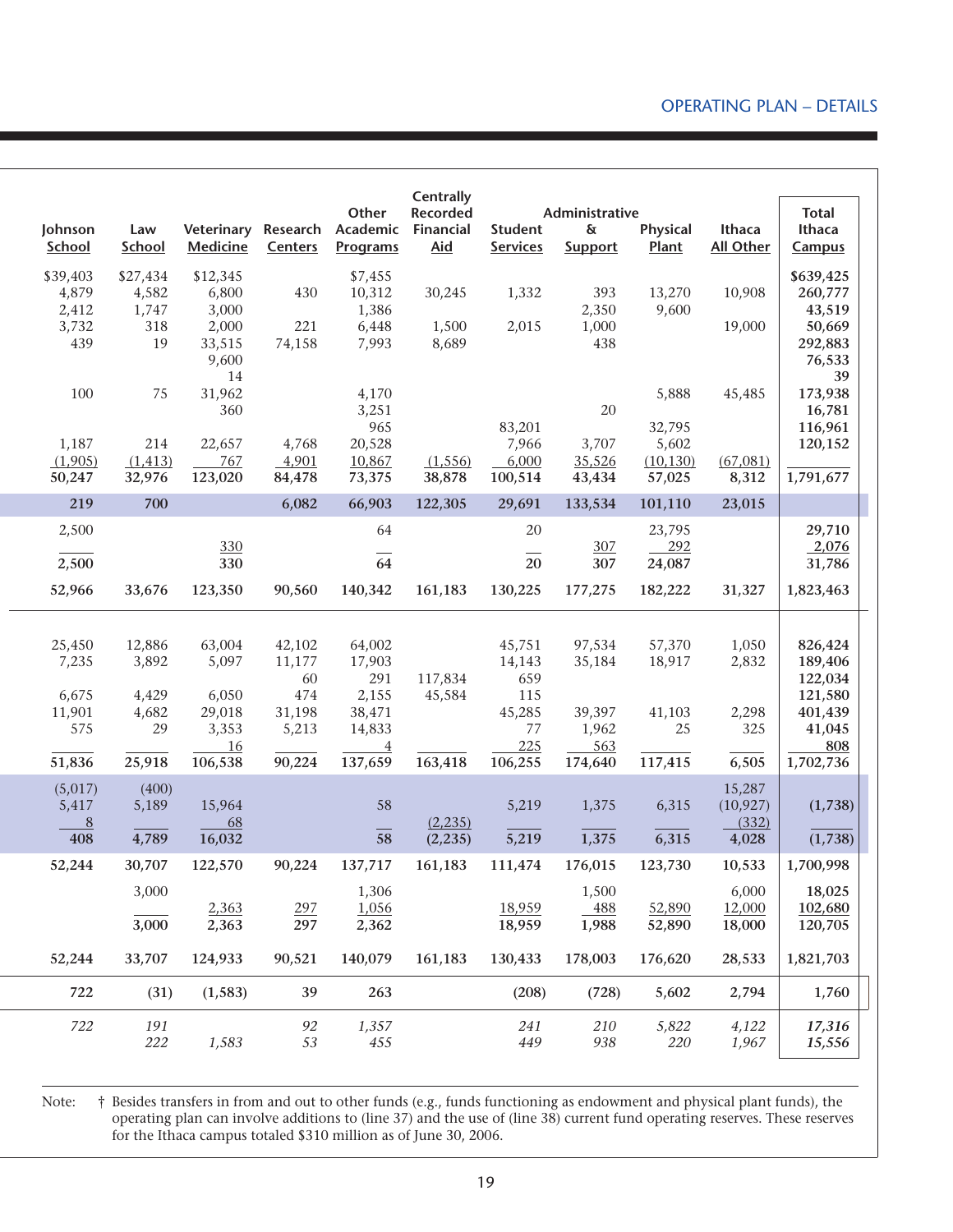| <b>General Purpose Budget</b><br>(dollars in thousands)                             | 05-06<br><b>Actual</b> | 06-07<br>Plan | 06-07<br><b>Forecast</b> | 07-08<br>Plan | <b>Change from</b><br><b>Forecast to Plan</b><br><b>Dollars Percent</b> |            |
|-------------------------------------------------------------------------------------|------------------------|---------------|--------------------------|---------------|-------------------------------------------------------------------------|------------|
| <b>Resources</b>                                                                    |                        |               |                          |               |                                                                         |            |
| 1. Tuition & Fees                                                                   | \$317,454              | \$331,373     | \$332,359                | \$347,116     | \$14,757                                                                | 4.4%       |
| 2. Investment Distributions                                                         | 72,775                 | 75,816        | 123,917                  | 137,091       | 13,174                                                                  | 10.6%      |
| 3. Unrestricted Gifts                                                               | 5,980                  | 6,040         | 6,971                    | 8,259         | 1,288                                                                   | 18.5%      |
| 4. Sponsored Programs (F&A)                                                         | 45,526                 | 47,838        | 43,730                   | 44,643        | 913                                                                     | 2.1%       |
| 5. State Appropriations                                                             | 1,331                  | 1,337         | 1,484                    | 1,520         | 36                                                                      | 2.4%       |
| 6. Other Sources                                                                    | 6,591                  | 4,590         | 5,028                    | 8,029         | 3,001                                                                   | 59.7%      |
| 7. Subtotal In-Year Revenues                                                        | 449,657                | 466,994       | 513,489                  | 546,658       | 33,169                                                                  | 6.5%       |
| 8. Transfers From Endowment<br>9. Transfers From Plant<br>10. Subtotal Transfers In |                        |               |                          |               |                                                                         |            |
| 11. Total Resources                                                                 | 449,657                | 466,994       | 513,489                  | 546,658       | 33,169                                                                  | 6.5%       |
| <b>Uses of Resources</b>                                                            |                        |               |                          |               |                                                                         |            |
| 12. Architecture, Art, & Planning                                                   | 12,129                 | 12,613        | 12,785                   | 12,474        | (311)                                                                   | $(2.4\%)$  |
| 13. Arts & Sciences                                                                 | 120,228                | 126,921       | 127,478                  | 131,806       | 4,328                                                                   | 3.4%       |
| 14. Engineering                                                                     | 46,814                 | 49,120        | 50,867                   | 51,061        | 194                                                                     | 0.4%       |
| 15. Johnson School                                                                  | 206                    | 212           | 212                      | 219           | 7                                                                       | 3.3%       |
| 16. Law School                                                                      | 700                    | 700           | 700                      | 700           |                                                                         |            |
| 17. Research Centers                                                                | 6,595                  | 5,345         | 6,634                    | 6,082         | (552)                                                                   | $(8.3\%)$  |
| 18. Other Academic Programs                                                         | 63,212                 | 63,330        | 78,353                   | 66,903        | (11, 450)                                                               | $(14.6\%)$ |
| 19. Undergraduate Financial Aid                                                     | 58,295                 | 61,182        | 75,933                   | 86,872        | 10,939                                                                  | 14.4%      |
| 20. Graduate Financial Aid                                                          | 34,595                 | 36,640        | 36,617                   | 35,433        | (1, 184)                                                                | $(3.2\%)$  |
| 21. Student Services                                                                | 27,128                 | 27,921        | 28,570                   | 29,691        | 1,121                                                                   | 3.9%       |
| 22. Administrative & Support                                                        | 115,434                | 113,500       | 125,546                  | 129,068       | 3,522                                                                   | 2.8%       |
| 23. Physical Plant                                                                  | 61,481                 | 59,745        | 61,283                   | 63,055        | 1,772                                                                   | 2.9%       |
| 24. General Purpose All Other                                                       | 15,228                 | 26,471        | 35,363                   | 65,536        | 30,173                                                                  | 85.3%      |
| 25. Cost Redistribution                                                             | (112, 437)             | (116, 706)    | (122, 784)               | (132, 242)    | (9,458)                                                                 | 7.7%       |
| 26. Subtotal Allocations                                                            | 449,608                | 466,994       | 517,557                  | 546,658       | 29,101                                                                  | 5.6%       |
| 27. Transfers To Endowment<br>28. Transfers To Plant                                |                        |               |                          |               |                                                                         |            |
| 29. Subtotal Transfers Out                                                          |                        |               |                          |               |                                                                         |            |
| 30. Total Uses of Resources                                                         | 449,608                | 466,994       | 517,557                  | 546,658       | 29,101                                                                  | 5.6%       |
| 31. Net From Operations                                                             | 49                     |               | (4,068)                  |               | 4,068                                                                   |            |
|                                                                                     |                        |               |                          |               |                                                                         |            |

Note: • This schedule provides details of the general purpose budget that is also shown on pages 18 and 19 as an integral component of the Ithaca campus operating plan.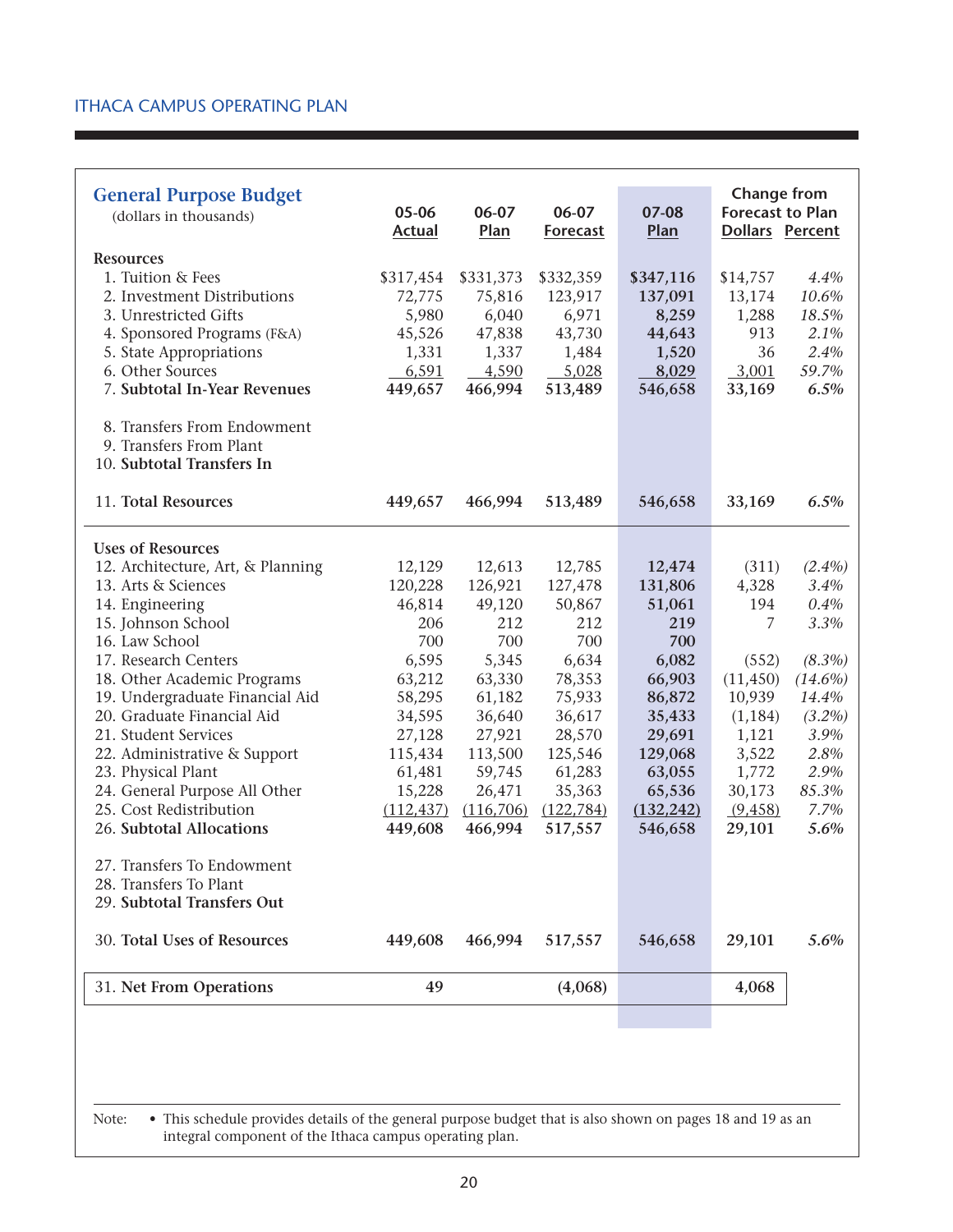| <b>Contract Colleges - Subtotal</b><br>(dollars in thousands) | 05-06<br><b>Actual</b> | 06-07<br>Plan | 06-07<br><b>Forecast</b> | 07-08<br>Plan | <b>Change from</b><br><b>Forecast to Plan</b><br>Dollars Percent |            |
|---------------------------------------------------------------|------------------------|---------------|--------------------------|---------------|------------------------------------------------------------------|------------|
| <b>Resources</b>                                              |                        |               |                          |               |                                                                  |            |
| 1. Tuition & Fees                                             | \$149,016              | \$155,824     | \$158,500                | \$164,780     | \$6,280                                                          | 4.0%       |
| 2. Investment Distributions                                   | 20,953                 | 22,116        | 23,000                   | 24,928        | 1,928                                                            | 8.4%       |
| 3. Unrestricted Gifts                                         | 11,035                 | 10,785        | 10,098                   | 10,401        | 303                                                              | 3.0%       |
| 4. Restricted Gifts                                           | 10,388                 | 9,409         | 12,159                   | 9,674         | (2, 485)                                                         | $(20.4\%)$ |
| 5. Sponsored Programs (direct)                                | 128,726                | 130,009       | 130,000                  | 136,566       | 6,566                                                            | 5.1%       |
| 6. Sponsored Programs (F&A)                                   | 30,254                 | 29,860        | 30,900                   | 31,890        | 990                                                              | 3.2%       |
| 7. Institutional Allowances                                   | 20                     | 38            | 28                       | 39            | 11                                                               | 39.3%      |
| 8. State Appropriations                                       | 144,322                | 155,004       | 156,234                  | 172,143       | 15,909                                                           | 10.2%      |
| 9. Federal Appropriations                                     | 16,754                 | 17,245        | 17,100                   | 16,781        | (319)                                                            | $(1.9\%)$  |
| 10. Other Sources                                             | 49,172                 | 47,611        | 47,600                   | 48,292        | 692                                                              | 1.5%       |
| 11. Inter-Unit Transfers                                      | 13,177                 | 12,266        | 12,300                   | 14,184        | 1,884                                                            | 15.3%      |
| 12. Subtotal In-Year Revenues                                 | 573,817                | 590,167       | 597,919                  | 629,678       | 31,759                                                           | 5.3%       |
| 13. Transfers From Endowment                                  | 257                    | 1,144         | 1,700                    | 100           | (1,600)                                                          |            |
| 14. Transfers From Plant                                      | 59                     | 1,918         | 1,700                    | <b>330</b>    | (1,370)                                                          |            |
| 15. Subtotal Transfers In                                     | 316                    | 3,062         | 3,400                    | 430           | (2,970)                                                          |            |
| 16. Total Resources                                           | 574,133                | 593,229       | 601,319                  | 630,108       | 28,789                                                           | 4.8%       |
| <b>Uses of Resources</b>                                      |                        |               |                          |               |                                                                  |            |
| 17. Agriculture & Life Sciences                               | 231,012                | 238,771       | 235,000                  | 243,175       | 8,175                                                            | 3.5%       |
| 18. Human Ecology                                             | 50,510                 | 54,749        | 52,151                   | 55,597        | 3,446                                                            | 6.6%       |
| 19. Industrial & Labor Relations                              | 41,693                 | 44,738        | 45,620                   | 44,698        | (922)                                                            | $(2.0\%)$  |
| 20. Veterinary Medicine                                       | 97,643                 | 98,721        | 100,000                  | 106,538       | 6,538                                                            | 6.5%       |
| 21. Other Academic Programs                                   | 6,883                  | 7,546         | 7,500                    | 7,970         | 470                                                              | 6.3%       |
| 22. Centrally Recorded Financial Aid                          | 2,431                  | 2,408         | 2,400                    | 2,419         | 19                                                               | 0.8%       |
| 23. Administrative & Support                                  | 5,378                  | 6,125         | 6,300                    | 6,579         | 279                                                              | 4.4%       |
| 24. Physical Plant                                            | 31,676                 | 38,463        | 38,300                   | 43,845        | 5,545                                                            | 14.5%      |
| 25. Contract College All Other                                | 2,284                  | 2,613         | 2,600                    | 2,330         | (270)                                                            | $(10.4\%)$ |
| 26. Cost Redistribution                                       | 92,962                 | 95,125        | 101,500                  | 107,982       | 6,482                                                            | 6.4%       |
| 27. Subtotal Expenditures                                     | 562,472                | 589,259       | 591,371                  | 621,133       | 29,762                                                           | 5.0%       |
| 28. Transfers To Endowment                                    | 3,955                  | 2,002         | 2,500                    | 2,020         | (480)                                                            |            |
| 29. Transfers To Plant                                        | 10,434                 | 4,346         | 6,346                    | 7,048         | 702                                                              |            |
| 30. Subtotal Transfers Out                                    | 14,389                 | 6,348         | 8,846                    | 9,068         | 222                                                              |            |
| 31. Total Uses of Resources                                   | 576,861                | 595,607       | 600,217                  | 630,201       | 29,984                                                           | 5.0%       |
| 32. Net From Operations                                       | (2,728)                | (2,378)       | 1,102                    | (93)          | (1, 195)                                                         |            |

Note: • This schedule provides detail for the four contract colleges and associated support services that are also shown on pages 18 and 19 as integral components of the Ithaca campus operating plan.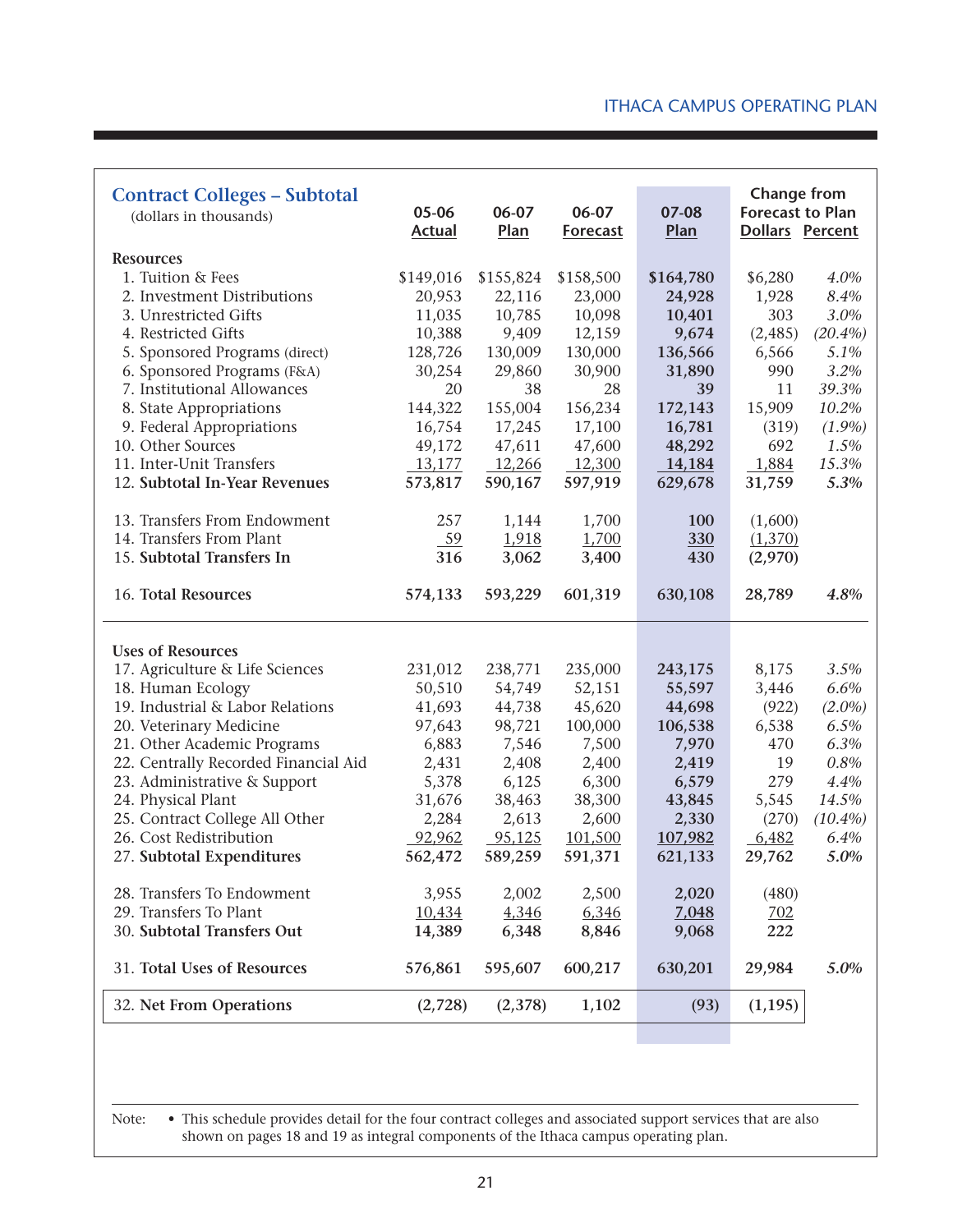| <b>Contract Colleges - Detail</b><br>(dollars in thousands)<br><b>Resources</b> | <b>Agriculture</b><br>& Life<br><b>Sciences</b> | Geneva<br><b>Experiment</b><br><b>Station</b> | Subtotal<br><b>Agriculture</b><br>& Life<br><b>Sciences</b> | Human<br><b>Ecology</b> | Industrial<br>& Labor<br><b>Relations</b> |
|---------------------------------------------------------------------------------|-------------------------------------------------|-----------------------------------------------|-------------------------------------------------------------|-------------------------|-------------------------------------------|
| 1. Tuition & Fees                                                               | \$95,900                                        |                                               | \$95,900                                                    | \$32,765                | \$23,770                                  |
| 2. Investment Distributions                                                     | 12,812                                          | 397                                           | 13,209                                                      | 2,914                   | 1,905                                     |
| 3. Unrestricted Gifts                                                           | 6,000                                           | 425                                           | 6,425                                                       | 503                     | 473                                       |
| 4. Restricted Gifts                                                             | 6,050                                           | 141                                           | 6,191                                                       | 292                     | 1,191                                     |
| 5. Sponsored Programs (direct)                                                  | 72,000                                          | 5,597                                         | 77,597                                                      | 18,137                  | 5,928                                     |
| 6. Sponsored Programs (F&A)                                                     | 16,350                                          | 410                                           | 16,760                                                      | 4,556                   | 974                                       |
| 7. Institutional Allowances                                                     | 25                                              |                                               | 25                                                          |                         |                                           |
| 8. State Appropriations                                                         | 51,628                                          | 11,895                                        | 63,523                                                      | 9,363                   | 11,752                                    |
| 9. Federal Appropriations                                                       | 9,000                                           | 1,080                                         | 10,080                                                      | 3,070                   |                                           |
| 10. Enterprise Sales & Services                                                 |                                                 |                                               |                                                             |                         |                                           |
| 11. Other Sources                                                               | 11,850                                          | 1,679                                         | 13,529                                                      | 2,029                   | 10,070                                    |
| 12. Inter-Unit Transfers                                                        | 1,487                                           | 3,878                                         | 5,365                                                       | (197)                   | 221                                       |
| 13. Subtotal In-Year Revenues                                                   | 283,102                                         | 25,502                                        | 308,604                                                     | 73,432                  | 56,284                                    |
| 14. General Purpose Allocations                                                 |                                                 |                                               |                                                             |                         |                                           |
| 15. Transfers From Endowment                                                    | 100                                             |                                               | 100                                                         |                         |                                           |
| 16. Transfers From Plant                                                        |                                                 |                                               |                                                             |                         |                                           |
| 17. Subtotal Transfers In                                                       | 100                                             |                                               | 100                                                         |                         |                                           |
| 18. Total Resources                                                             | 283,202                                         | 25,502                                        | 308,704                                                     | 73,432                  | 56,284                                    |
| <b>Uses of Resources</b>                                                        |                                                 |                                               |                                                             |                         |                                           |
| 19. Salaries & Wages                                                            | 134,674                                         | 14,224                                        | 148,898                                                     | 29,876                  | 25,584                                    |
| 20. Employee Benefits                                                           | 11,956                                          | 1,172                                         | 13,128                                                      | 2,444                   | 1,455                                     |
| 21. Undergraduate Financial Aid                                                 | 1,884                                           |                                               | 1,884                                                       | 567                     | 162                                       |
| 22. Graduate Financial Aid                                                      | 16,662                                          | 303                                           | 16,965                                                      | 3,315                   | 2,390                                     |
| 23. General Expense                                                             | 51,678                                          | 6,255                                         | 57,933                                                      | 19,258                  | 14,575                                    |
| 24. Capital Expense                                                             | 3,903                                           | 464                                           | 4,367                                                       | 137                     | 532                                       |
| 25. Debt Service                                                                |                                                 |                                               |                                                             |                         |                                           |
| 26. Subtotal Expenditures                                                       | 220,757                                         | 22,418                                        | 243,175                                                     | 55,597                  | 44,698                                    |
| 27. Accessory Instruction                                                       | 3,399                                           |                                               | 3,399                                                       | 1,400                   | 679                                       |
| 28. Administrative & Support                                                    | 36,680                                          | 3,046                                         | 39,726                                                      | 8,701                   | 7,920                                     |
| 29. Financial Aid                                                               | 16,075                                          |                                               | 16,075                                                      | 5,879                   | 3,896                                     |
| 30. Subtotal Cost Redistribution                                                | 56,154                                          | 3,046                                         | 59,200                                                      | 15,980                  | 12,495                                    |
| 31. Net Expenditures                                                            | 276,911                                         | 25,464                                        | 302,375                                                     | 71,577                  | 57,193                                    |
| 32. Transfers To Endowment                                                      | 2,000                                           |                                               | 2,000                                                       |                         | 20                                        |
| 33. Transfers To Plant                                                          | 2,500                                           | $\underline{50}$                              | 2,550                                                       | 2,110                   | 17                                        |
| 34. Subtotal Transfers Out                                                      | 4,500                                           | 50                                            | 4,550                                                       | 2,110                   | 37                                        |
| 35. Total Uses of Resources                                                     | 281,411                                         | 25,514                                        | 306,925                                                     | 73,687                  | 57,230                                    |
| 36. Net From Operations                                                         | 1,791                                           | (12)                                          | 1,779                                                       | (255)                   | (946)                                     |
| 37. Additions to Operating Reserves                                             | 2,185                                           | 159                                           | 2,344                                                       | 1,831                   | 30                                        |
| 38. Use of Operating Reserves                                                   | 394                                             | 171                                           | 565                                                         | 2,086                   | 976                                       |
|                                                                                 |                                                 |                                               |                                                             |                         |                                           |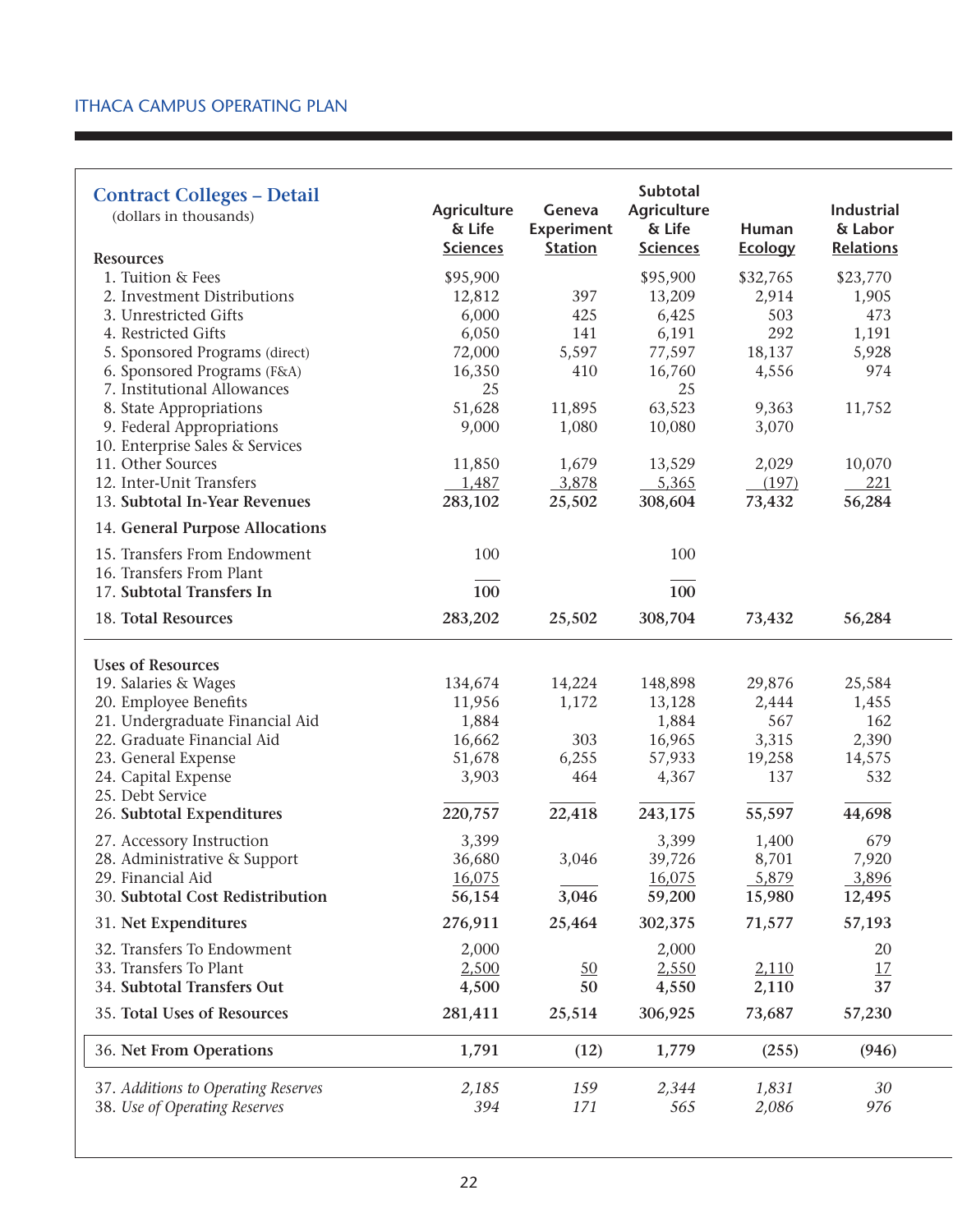| Veterinary<br><b>Medicine</b>                          | Other<br>Academic<br>Programs | <b>Centrally</b><br><b>Recorded</b><br>Financial<br><b>Aid</b> | Admin.<br>$\delta\!x$<br><b>Support</b> | <b>General Services</b><br><b>Physical</b><br>Plant | Contract<br>College<br><b>All Other</b> | Subtotal<br>General<br><b>Services</b> | <b>Total</b><br><b>Contract</b><br><b>Colleges</b><br>(see p. 21) |                                  |
|--------------------------------------------------------|-------------------------------|----------------------------------------------------------------|-----------------------------------------|-----------------------------------------------------|-----------------------------------------|----------------------------------------|-------------------------------------------------------------------|----------------------------------|
| \$12,345<br>6,800<br>3,000<br>2,000<br>33,515<br>9,600 | 15                            | 1,389                                                          |                                         |                                                     | 85                                      | 85                                     | \$164,780<br>24,928<br>10,401<br>9,674<br>136,566<br>31,890<br>39 | 1.<br>2.<br>3.<br>4.<br>5.<br>6. |
| 14<br>31,962<br>360                                    | 4,170<br>3,251                |                                                                | 20                                      | 5,888                                               | 45,485                                  | 51,373<br>20                           | 172,143<br>16,781                                                 | 7.<br>8.<br>9.<br>10.            |
| 22,657<br>767<br>123,020                               | 534<br>7,970                  | 1,030<br>2,419                                                 | 2,101<br>2,121                          | 7<br>2,135<br>8,030                                 | 2,228<br>47,798                         | $\overline{7}$<br>6,464<br>57,949      | 48,292<br>14,184<br>629,678                                       | 11.<br>12.<br>13.                |
| 330<br>330                                             |                               |                                                                | 4,466                                   | 38,055                                              | (42, 521)                               |                                        | 100<br>330<br>430                                                 | 14.<br>15.<br>16.<br>17.         |
| 123,350                                                | 7,970                         | 2,419                                                          | 6,587                                   | 46,085                                              | 5,277                                   | 57,949                                 | 630,108                                                           | 18.                              |
| 63,004<br>5,097                                        | 6,580<br>839                  | 2,419                                                          | 5,781                                   | 6,376                                               | 381<br>2,635                            | 12,538<br>2,635                        | 286,480<br>25,598<br>5,032                                        | 19.<br>20.<br>21.                |
| 6,050<br>29,018<br>3,353<br>16                         | 551                           |                                                                | 783<br>15                               | 37,469                                              | (1,011)<br>325                          | 37,241<br>340                          | 28,720<br>158,576<br>8,729<br>16                                  | 22.<br>23.<br>24.<br>25.         |
| 106,538                                                | 7,970                         | 2,419                                                          | 6,579                                   | 43,845                                              | 2,330<br>15,287                         | 52,754<br>15,287                       | 513,151<br>20,765                                                 | 26.<br>27.                       |
| 15,964<br>68<br>16,032                                 |                               |                                                                |                                         |                                                     | (11, 012)<br>4,275                      | (11, 012)<br>4,275                     | 61,299<br>25,918<br>107,982                                       | 28.<br>29.<br>30.                |
| 122,570                                                | 7,970                         | 2,419                                                          | 6,579                                   | 43,845                                              | 6,605                                   | 57,029                                 | 621,133                                                           | 31.                              |
| 2,363<br>2,363                                         |                               |                                                                | $\frac{8}{8}$                           |                                                     |                                         | $\frac{8}{8}$                          | 2,020<br>7,048<br>9,068                                           | 32.<br>33.<br>34.                |
| 124,933                                                | 7,970                         | 2,419                                                          | 6,587                                   | 43,845                                              | 6,605                                   | 57,037                                 | 630,201                                                           | 35.                              |
| (1, 583)                                               |                               |                                                                |                                         | 2,240                                               | (1, 328)                                | 912                                    | (93)                                                              | 36.                              |
| 1,583                                                  |                               |                                                                |                                         | 2,323<br>83                                         | 1,328                                   | 2,323<br>1,411                         | 6,528<br>6,621                                                    | 37.<br>38.                       |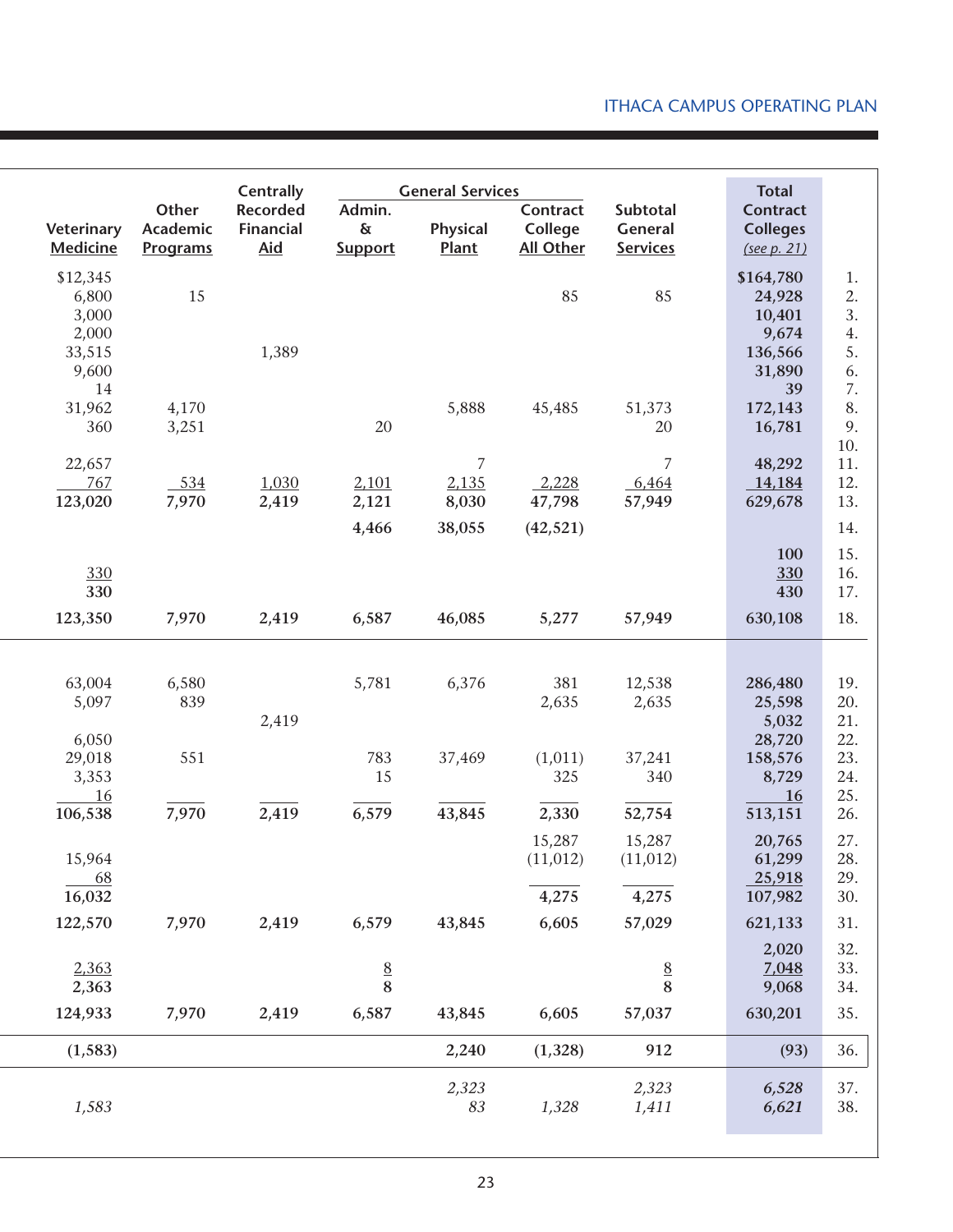| <b>Agriculture &amp; Life Sciences</b> (excluding Geneva)<br>(dollars in thousands) | <b>State</b> | Federal | <b>General</b><br>Purpose &<br><b>Designated</b> | Other                       | Grants &        | <b>Total</b><br>Plan |
|-------------------------------------------------------------------------------------|--------------|---------|--------------------------------------------------|-----------------------------|-----------------|----------------------|
| <b>Resources</b>                                                                    | Approp.      | Approp. | <b>Funds</b>                                     | <b>Restricted Contracts</b> |                 | (see p. 22)          |
| 1. Tuition & Fees                                                                   |              |         | \$95,900                                         |                             |                 | \$95,900             |
| 2. Investment Distributions                                                         |              |         | 3,977                                            | 8,835                       |                 | 12,812               |
| 3. Unrestricted Gifts                                                               |              |         | 6,000                                            |                             |                 | 6,000                |
| 4. Restricted Gifts<br>5. Sponsored Programs (direct)                               |              |         |                                                  | 3,550                       | 2,500<br>72,000 | 6,050<br>72,000      |
| 6. Sponsored Programs (F&A)                                                         |              |         | 16,350                                           |                             |                 | 16,350               |
| 7. Institutional Allowances                                                         |              |         | 25                                               |                             |                 | 25                   |
| 8. State Appropriations                                                             | 51,628       |         |                                                  |                             |                 | 51,628               |
| 9. Federal Appropriations                                                           |              | 9,000   |                                                  |                             |                 | 9,000                |
| 10. Enterprise Sales & Services<br>11. Other Sources                                |              |         |                                                  |                             |                 |                      |
| 12. Inter-Unit Transfers                                                            |              |         | 11,800<br>1,337                                  | 100                         | 50<br>50        | 11,850<br>1,487      |
| 13. Subtotal In-Year Revenues                                                       | 51,628       | 9,000   | 135,389                                          | 12,485                      | 74,600          | 283,102              |
| 14. General Purpose Allocations                                                     |              |         |                                                  |                             |                 |                      |
|                                                                                     |              |         |                                                  |                             |                 |                      |
| 15. Transfers From Endowment<br>16. Transfers From Plant                            |              |         | 100                                              |                             |                 | 100                  |
| 17. Subtotal Transfers In                                                           |              |         | 100                                              |                             |                 | 100                  |
| 18. Total Resources                                                                 | 51,628       | 9,000   | 135,489                                          | 12,485                      | 74,600          | 283,202              |
|                                                                                     |              |         |                                                  |                             |                 |                      |
| <b>Uses of Resources</b>                                                            |              |         |                                                  |                             |                 |                      |
| 19. Salaries & Wages                                                                | 47,746       | 6,287   | 40,876                                           | 6,335                       | 33,430          | 134,674              |
| 20. Employee Benefits                                                               |              | 51      | 2,905                                            | 500                         | 8,500           | 11,956               |
| 21. Undergraduate Financial Aid                                                     | 84           |         | 350                                              | 1,400                       | 50              | 1,884                |
| 22. Graduate Financial Aid                                                          | 354          | 100     | 11,258                                           | 700                         | 4,250           | 16,662               |
| 23. General Expense                                                                 | 670<br>283   | 2,512   | 18,146                                           | 3,250                       | 27,100          | 51,678               |
| 24. Capital Expense<br>25. Debt Service                                             |              | 50      | 2,000                                            | 300                         | 1,270           | 3,903                |
| 26. Subtotal Expenditures                                                           | 49,137       | 9,000   | 75,535                                           | 12,485                      | 74,600          | 220,757              |
| 27. Accessory Instruction                                                           | 2,491        |         | 908                                              |                             |                 | 3,399                |
| 28. Administrative & Support                                                        |              |         | 36,680                                           |                             |                 | 36,680               |
| 29. Financial Aid                                                                   |              |         | <u>16,075</u>                                    |                             |                 | <u>16,075</u>        |
| 30. Subtotal Cost Redistribution                                                    | 2,491        |         | 53,663                                           |                             |                 | 56,154               |
| 31. Net Expenditures                                                                | 51,628       | 9,000   | 129,198                                          | 12,485                      | 74,600          | 276,911              |
| 32. Transfers To Endowment                                                          |              |         | 2,000                                            |                             |                 | 2,000                |
| 33. Transfers To Plant                                                              |              |         | 2,500                                            |                             |                 | 2,500                |
| 34. Subtotal Transfers Out                                                          |              |         | 4,500                                            |                             |                 | 4,500                |
| 35. Total Uses of Resources                                                         | 51,628       | 9,000   | 133,698                                          | 12,485                      | 74,600          | 281,411              |
| 36. Net From Operations                                                             |              |         | 1,791                                            |                             |                 | 1,791                |
| 37. Additions to Operating Reserves                                                 |              |         | 2,185                                            |                             |                 | 2,185                |
| 38. Use of Operating Reserves                                                       |              |         | 394                                              |                             |                 | 394                  |
|                                                                                     |              |         |                                                  |                             |                 |                      |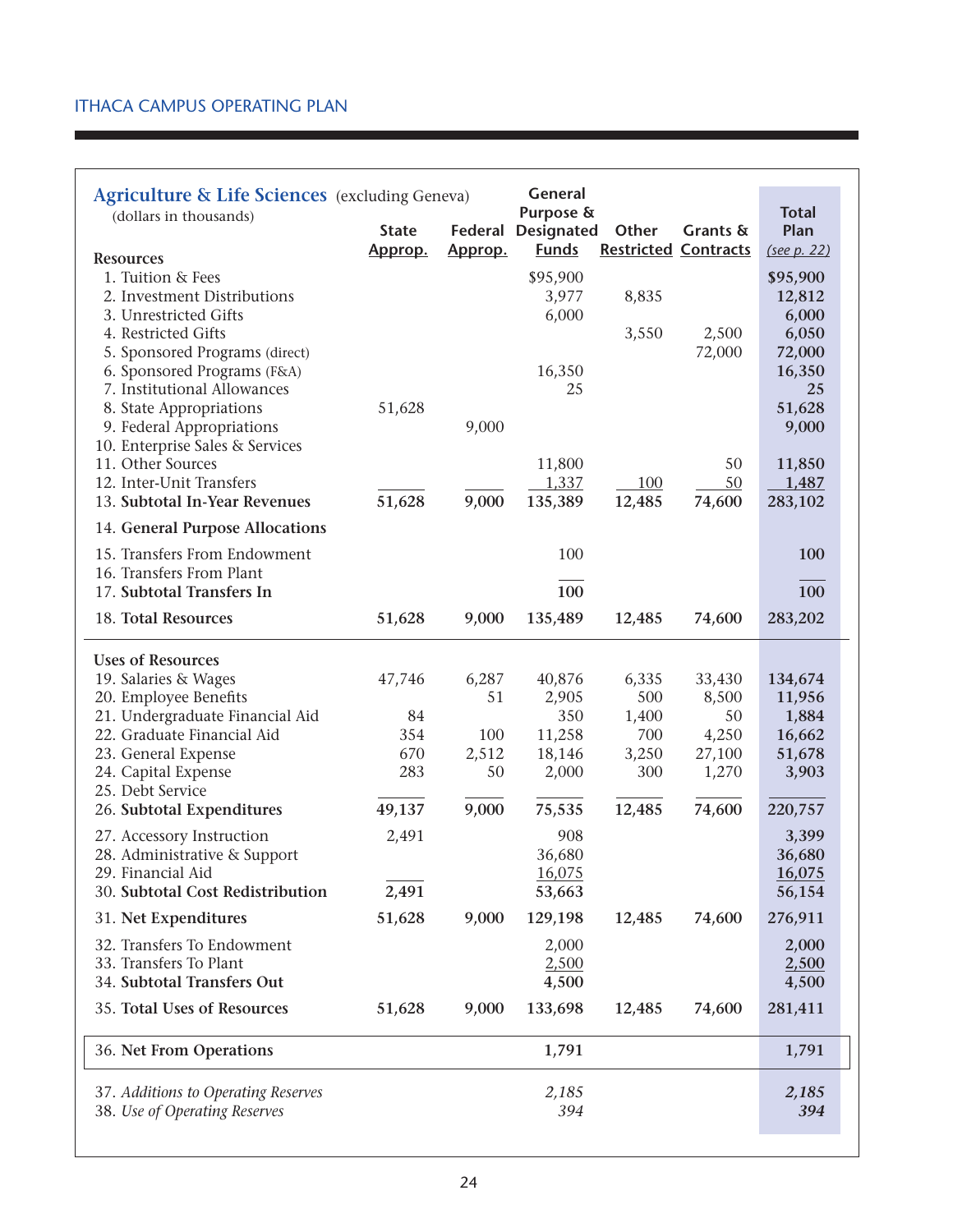| <b>Geneva Experiment Station</b><br>(dollars in thousands)<br><b>Resources</b>                                                                                                           | <b>State</b><br>Approp. | Federal<br>Approp.          | <b>General</b><br>Purpose &<br><b>Designated</b><br><b>Funds</b> | Other<br><b>Restricted Contracts</b> | Grants &                            | <b>Total</b><br>Plan<br>(see p. 22)    |
|------------------------------------------------------------------------------------------------------------------------------------------------------------------------------------------|-------------------------|-----------------------------|------------------------------------------------------------------|--------------------------------------|-------------------------------------|----------------------------------------|
| 1. Tuition & Fees<br>2. Investment Distributions<br>3. Unrestricted Gifts<br>4. Restricted Gifts<br>5. Sponsored Programs (direct)                                                       |                         |                             | 107<br>425                                                       | 290<br>141                           | 5,597                               | 397<br>425<br>141<br>5,597             |
| 6. Sponsored Programs (F&A)<br>7. Institutional Allowances<br>8. State Appropriations<br>9. Federal Appropriations                                                                       | 11,895                  | 1,080                       | 410                                                              |                                      |                                     | 410<br>11,895<br>1,080                 |
| 10. Enterprise Sales & Services<br>11. Other Sources<br>12. Inter-Unit Transfers<br>13. Subtotal In-Year Revenues                                                                        | 11,895                  | 1,080                       | 1,679<br>3,858<br>6,479                                          | $\frac{20}{2}$<br>451                | 5,597                               | 1,679<br>3,878<br>25,502               |
| 14. General Purpose Allocations                                                                                                                                                          |                         |                             |                                                                  |                                      |                                     |                                        |
| 15. Transfers From Endowment<br>16. Transfers From Plant<br>17. Subtotal Transfers In                                                                                                    |                         |                             |                                                                  |                                      |                                     |                                        |
| 18. Total Resources                                                                                                                                                                      | 11,895                  | 1,080                       | 6,479                                                            | 451                                  | 5,597                               | 25,502                                 |
| <b>Uses of Resources</b><br>19. Salaries & Wages<br>20. Employee Benefits<br>21. Undergraduate Financial Aid<br>22. Graduate Financial Aid<br>23. General Expense<br>24. Capital Expense | 9,744<br>2,151          | 587<br>23<br>5<br>450<br>15 | 1,448<br>313<br>103<br>1,372<br>159                              | 66<br>12<br>70<br>153<br>150         | 2,379<br>824<br>125<br>2,129<br>140 | 14,224<br>1,172<br>303<br>6,255<br>464 |
| 25. Debt Service<br>26. Subtotal Expenditures                                                                                                                                            | 11,895                  | 1,080                       | 3,395                                                            | 451                                  | 5,597                               | 22,418                                 |
| 27. Accessory Instruction<br>28. Administrative & Support<br>29. Financial Aid<br>30. Subtotal Cost Redistribution                                                                       |                         |                             | 3,046<br>3,046                                                   |                                      |                                     | 3,046<br>3,046                         |
| 31. Net Expenditures                                                                                                                                                                     | 11,895                  | 1,080                       | 6,441                                                            | 451                                  | 5,597                               | 25,464                                 |
| 32. Transfers To Endowment<br>33. Transfers To Plant<br>34. Subtotal Transfers Out                                                                                                       |                         |                             | 50<br>50                                                         |                                      |                                     | $\underline{50}$<br>50                 |
| 35. Total Uses of Resources                                                                                                                                                              | 11,895                  | 1,080                       | 6,491                                                            | 451                                  | 5,597                               | 25,514                                 |
| 36. Net From Operations                                                                                                                                                                  |                         |                             | (12)                                                             |                                      |                                     | (12)                                   |
| 37. Additions to Operating Reserves<br>38. Use of Operating Reserves                                                                                                                     |                         |                             | 159<br>171                                                       |                                      |                                     | 159<br>171                             |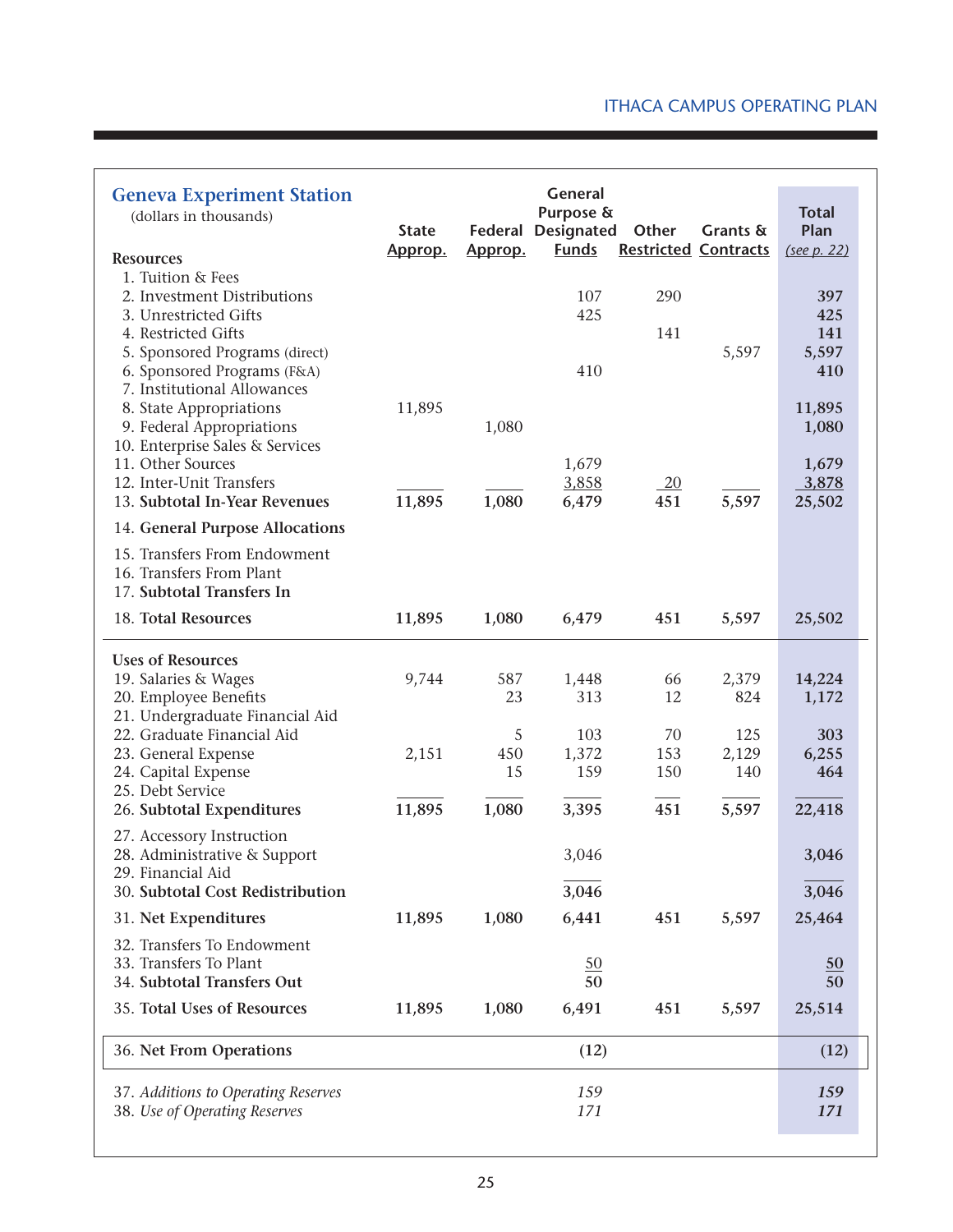| <b>Subtotal Agriculture &amp; Life Sciences</b><br>(dollars in thousands) |              |             | General<br>Purpose & |                             |                 | <b>Total</b>    |  |
|---------------------------------------------------------------------------|--------------|-------------|----------------------|-----------------------------|-----------------|-----------------|--|
|                                                                           | <b>State</b> | Federal     | <b>Designated</b>    | Other                       | Grants &        | Plan            |  |
| <b>Resources</b>                                                          | Approp.      | Approp.     | <b>Funds</b>         | <b>Restricted Contracts</b> |                 | (see p. 18)     |  |
| 1. Tuition & Fees                                                         |              |             | \$95,900             |                             |                 | \$95,900        |  |
| 2. Investment Distributions                                               |              |             | 4,084                | 9,125                       |                 | 13,209          |  |
| 3. Unrestricted Gifts                                                     |              |             | 6,425                |                             |                 | 6,425           |  |
| 4. Restricted Gifts                                                       |              |             |                      | 3,691                       | 2,500           | 6,191           |  |
| 5. Sponsored Programs (direct)                                            |              |             |                      |                             | 77,597          | 77,597          |  |
| 6. Sponsored Programs (F&A)<br>7. Institutional Allowances                |              |             | 16,760<br>25         |                             |                 | 16,760<br>25    |  |
| 8. State Appropriations                                                   | 63,523       |             |                      |                             |                 | 63,523          |  |
| 9. Federal Appropriations                                                 |              | 10,080      |                      |                             |                 | 10,080          |  |
| 10. Enterprise Sales & Services                                           |              |             |                      |                             |                 |                 |  |
| 11. Other Sources                                                         |              |             | 13,479               |                             | 50              | 13,529          |  |
| 12. Inter-Unit Transfers                                                  |              | 10,080      | 5,195                | 120                         | 50              | 5,365           |  |
| 13. Subtotal In-Year Revenues                                             | 63,523       |             | 141,868              | 12,936                      | 80,197          | 308,604         |  |
| 14. General Purpose Allocations                                           |              |             |                      |                             |                 |                 |  |
| 15. Transfers From Endowment                                              |              |             | 100                  |                             |                 | 100             |  |
| 16. Transfers From Plant<br>17. Subtotal Transfers In                     |              |             | 100                  |                             |                 | 100             |  |
|                                                                           |              |             |                      |                             |                 |                 |  |
| 18. Total Resources                                                       | 63,523       | 10,080      | 141,968              | 12,936                      | 80,197          | 308,704         |  |
| <b>Uses of Resources</b>                                                  |              |             |                      |                             |                 |                 |  |
| 19. Salaries & Wages                                                      | 57,490       | 6,874       | 42,324               | 6,401                       | 35,809          | 148,898         |  |
| 20. Employee Benefits                                                     |              | 74          | 3,218                | 512                         | 9,324           | 13,128          |  |
| 21. Undergraduate Financial Aid                                           | 84           |             | 350                  | 1,400                       | 50              | 1,884           |  |
| 22. Graduate Financial Aid                                                | 354          | 105         | 11,361               | 770                         | 4,375           | 16,965          |  |
| 23. General Expense<br>24. Capital Expense                                | 2,821<br>283 | 2,962<br>65 | 19,518<br>2,159      | 3,403<br>450                | 29,229<br>1,410 | 57,933<br>4,367 |  |
| 25. Debt Service                                                          |              |             |                      |                             |                 |                 |  |
| 26. Subtotal Expenditures                                                 | 61,032       | 10,080      | 78,930               | 12,936                      | 80,197          | 243,175         |  |
| 27. Accessory Instruction                                                 | 2,491        |             | 908                  |                             |                 | 3,399           |  |
| 28. Administrative & Support                                              |              |             | 39,726               |                             |                 | 39,726          |  |
| 29. Financial Aid                                                         |              |             | 16,075               |                             |                 | 16,075          |  |
| 30. Subtotal Cost Redistribution                                          | 2,491        |             | 56,709               |                             |                 | 59,200          |  |
| 31. Net Expenditures                                                      | 63,523       | 10,080      | 135,639              | 12,936                      | 80,197          | 302,375         |  |
| 32. Transfers To Endowment                                                |              |             | 2,000                |                             |                 | 2,000           |  |
| 33. Transfers To Plant                                                    |              |             | 2,550                |                             |                 | 2,550           |  |
| 34. Subtotal Transfers Out                                                |              |             | 4,550                |                             |                 | 4,550           |  |
| 35. Total Uses of Resources                                               | 63,523       | 10,080      | 140,189              | 12,936                      | 80,197          | 306,925         |  |
| 36. Net From Operations                                                   |              |             | 1,779                |                             |                 | 1,779           |  |
| 37. Additions to Operating Reserves                                       |              |             | 2,344                |                             |                 | 2,344           |  |
| 38. Use of Operating Reserves                                             |              |             | 565                  |                             |                 | 565             |  |
|                                                                           |              |             |                      |                             |                 |                 |  |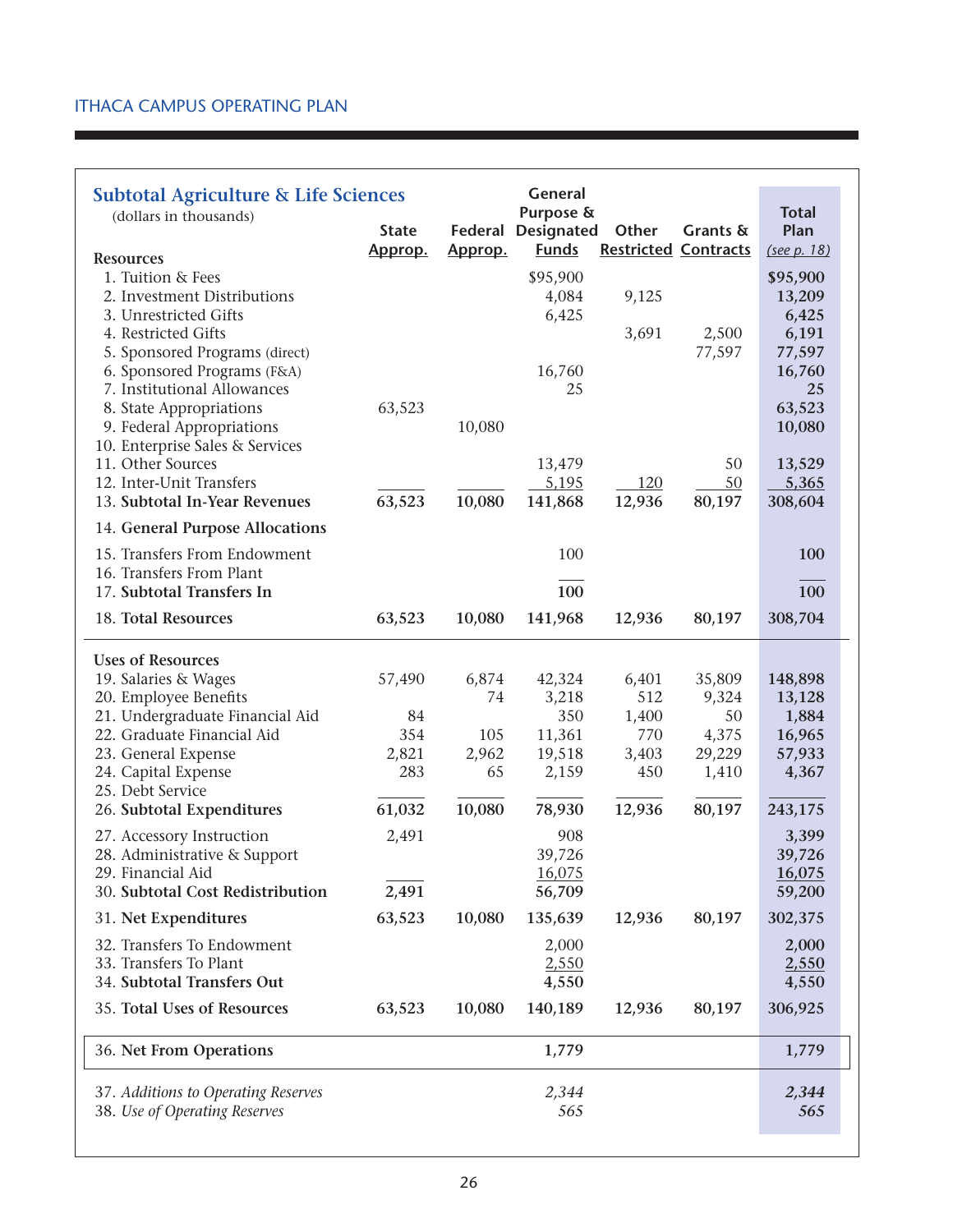| <b>Architecture, Art &amp; Planning</b><br>(dollars in thousands)<br><b>Resources</b><br>1. Tuition & Fees<br>2. Investment Distributions<br>3. Unrestricted Gifts<br>4. Restricted Gifts<br>5. Sponsored Programs (direct)<br>6. Sponsored Programs (F&A)<br>7. Institutional Allowances<br>8. State Appropriations<br>9. Federal Appropriations<br>10. Enterprise Sales & Services | <b>General</b><br><b>Purpose</b>                | <b>Designated</b><br>\$4,086<br>1,228<br>621    | Other<br><b>Restricted</b><br>820<br>21 | Grants &<br>Contracts<br>170 | <b>Total</b><br>Plan<br>(see p. 18)<br>\$4,086<br>2,048<br>621<br>21<br>170 |
|--------------------------------------------------------------------------------------------------------------------------------------------------------------------------------------------------------------------------------------------------------------------------------------------------------------------------------------------------------------------------------------|-------------------------------------------------|-------------------------------------------------|-----------------------------------------|------------------------------|-----------------------------------------------------------------------------|
| 11. Other Sources                                                                                                                                                                                                                                                                                                                                                                    |                                                 | 1,147                                           |                                         |                              | 1,147                                                                       |
| 12. Inter-Unit Transfers<br>13. Subtotal In-Year Revenues                                                                                                                                                                                                                                                                                                                            | 6,387<br>6,387                                  | (4, 195)<br>2,887                               | (159)<br>682                            | 170                          | 2,033<br>10,126                                                             |
| 14. General Purpose Allocations                                                                                                                                                                                                                                                                                                                                                      | 12,474                                          |                                                 |                                         |                              | 12,474                                                                      |
| 15. Transfers From Endowment<br>16. Transfers From Plant<br>17. Subtotal Transfers In                                                                                                                                                                                                                                                                                                |                                                 |                                                 |                                         |                              |                                                                             |
| 18. Total Resources                                                                                                                                                                                                                                                                                                                                                                  | 18,861                                          | 2,887                                           | 682                                     | 170                          | 22,600                                                                      |
| <b>Uses of Resources</b><br>19. Salaries & Wages<br>20. Employee Benefits<br>21. Undergraduate Financial Aid<br>22. Graduate Financial Aid<br>23. General Expense<br>24. Capital Expense<br>25. Debt Service<br>26. Subtotal Expenditures                                                                                                                                            | 9,248<br>2,821<br>3,034<br>3,755<br>3<br>18,861 | 820<br>156<br>19<br>614<br>2,667<br>15<br>4,291 | 18<br>5<br>105<br>326<br>160<br>614     | 100<br>33<br>10<br>27<br>170 | 10,186<br>3,015<br>124<br>3,984<br>6,609<br>18<br>23,936                    |
| 27. Accessory Instruction<br>28. Administrative & Support<br>29. Financial Aid<br>30. Subtotal Cost Redistribution                                                                                                                                                                                                                                                                   |                                                 |                                                 |                                         |                              |                                                                             |
| 31. Net Expenditures                                                                                                                                                                                                                                                                                                                                                                 | 18,861                                          | 4,291                                           | 614                                     | 170                          | 23,936                                                                      |
| 32. Transfers To Endowment<br>33. Transfers To Plant<br>34. Subtotal Transfers Out                                                                                                                                                                                                                                                                                                   |                                                 |                                                 |                                         |                              |                                                                             |
| 35. Total Uses of Resources                                                                                                                                                                                                                                                                                                                                                          | 18,861                                          | 4,291                                           | 614                                     | 170                          | 23,936                                                                      |
| 36. Net From Operations                                                                                                                                                                                                                                                                                                                                                              |                                                 | (1, 404)                                        | 68                                      |                              | (1, 336)                                                                    |
| 37. Additions to Operating Reserves<br>38. Use of Operating Reserves                                                                                                                                                                                                                                                                                                                 |                                                 | 1,404                                           | 68                                      |                              | 68<br>1,404                                                                 |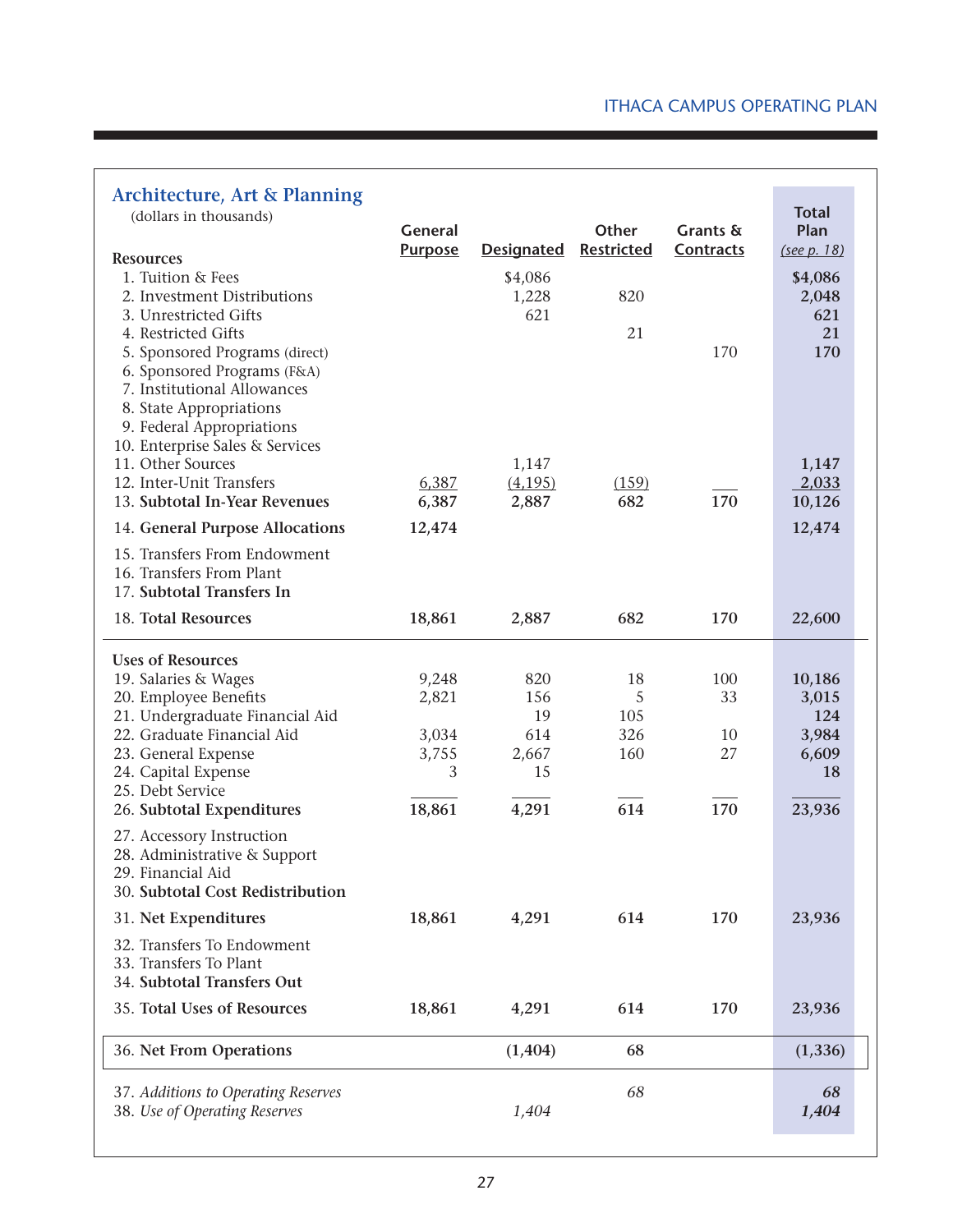#### **Arts & Sciences**

| <b>Arts &amp; Sciences</b>                                 |                |                   |                   |              |                 |
|------------------------------------------------------------|----------------|-------------------|-------------------|--------------|-----------------|
| (dollars in thousands)                                     |                |                   |                   |              | <b>Total</b>    |
|                                                            | General        |                   | Other             | Grants &     | Plan            |
| <b>Resources</b>                                           | <b>Purpose</b> | <b>Designated</b> | <b>Restricted</b> | Contracts    | (see p. 18)     |
| 1. Tuition & Fees                                          |                | \$501             |                   |              | \$501           |
| 2. Investment Distributions                                |                | 3,360             | 6,338             |              | 9,698           |
| 3. Unrestricted Gifts                                      |                | 2,107             |                   |              | 2,107           |
| 4. Restricted Gifts                                        |                |                   | 2,476             | 400          | 2,876           |
| 5. Sponsored Programs (direct)                             |                |                   |                   | 23,000       | 23,000          |
| 6. Sponsored Programs (F&A)<br>7. Institutional Allowances |                |                   |                   |              |                 |
| 8. State Appropriations                                    |                |                   |                   |              |                 |
| 9. Federal Appropriations                                  |                |                   |                   |              |                 |
| 10. Enterprise Sales & Services                            |                |                   |                   |              |                 |
| 11. Other Sources                                          |                | 1,538             |                   |              | 1,538           |
| 12. Inter-Unit Transfers                                   | (4,085)        | 6,711             | 983               |              | 3,609           |
| 13. Subtotal In-Year Revenues                              | (4,085)        | 14,217            | 9,797             | 23,400       | 43,329          |
| 14. General Purpose Allocations                            | 131,806        |                   |                   |              | 131,806         |
| 15. Transfers From Endowment                               |                |                   |                   |              |                 |
| 16. Transfers From Plant                                   |                |                   |                   |              |                 |
| 17. Subtotal Transfers In                                  |                |                   |                   |              |                 |
| 18. Total Resources                                        | 127,721        | 14,217            | 9,797             | 23,400       | 175,135         |
| <b>Uses of Resources</b>                                   |                |                   |                   |              |                 |
| 19. Salaries & Wages                                       | 82,315         | 3,580             | 5,069             | 12,500       | 103,464         |
| 20. Employee Benefits                                      | 23,083         | 1,046             | 1,321             | 2,400        | 27,850          |
| 21. Undergraduate Financial Aid                            |                | 78                | 151               |              | 229             |
| 22. Graduate Financial Aid                                 | 18,828         | 245               | 783               | 1,100        | 20,956          |
| 23. General Expense<br>24. Capital Expense                 | 3,485<br>10    | 8,175<br>3,781    | 3,775<br>25       | 6,700<br>700 | 22,135<br>4,516 |
| 25. Debt Service                                           |                |                   |                   |              |                 |
| 26. Subtotal Expenditures                                  | 127,721        | 16,905            | 11,124            | 23,400       | 179,150         |
|                                                            |                |                   |                   |              |                 |
| 27. Accessory Instruction<br>28. Administrative & Support  |                | 17                |                   |              | 17              |
| 29. Financial Aid                                          |                |                   |                   |              |                 |
| 30. Subtotal Cost Redistribution                           |                | 17                |                   |              | 17              |
| 31. Net Expenditures                                       | 127,721        | 16,922            | 11,124            | 23,400       | 179,167         |
| 32. Transfers To Endowment                                 |                | 104               |                   |              | 104             |
| 33. Transfers To Plant                                     |                |                   |                   |              |                 |
| 34. Subtotal Transfers Out                                 |                | 104               |                   |              | 104             |
| 35. Total Uses of Resources                                | 127,721        | 17,026            | 11,124            | 23,400       | 179,271         |
| 36. Net From Operations                                    |                | (2,809)           | (1,327)           |              | (4, 136)        |
| 37. Additions to Operating Reserves                        |                |                   |                   |              |                 |
| 38. Use of Operating Reserves                              |                | 2,809             | 1,327             |              | 4,136           |
|                                                            |                |                   |                   |              |                 |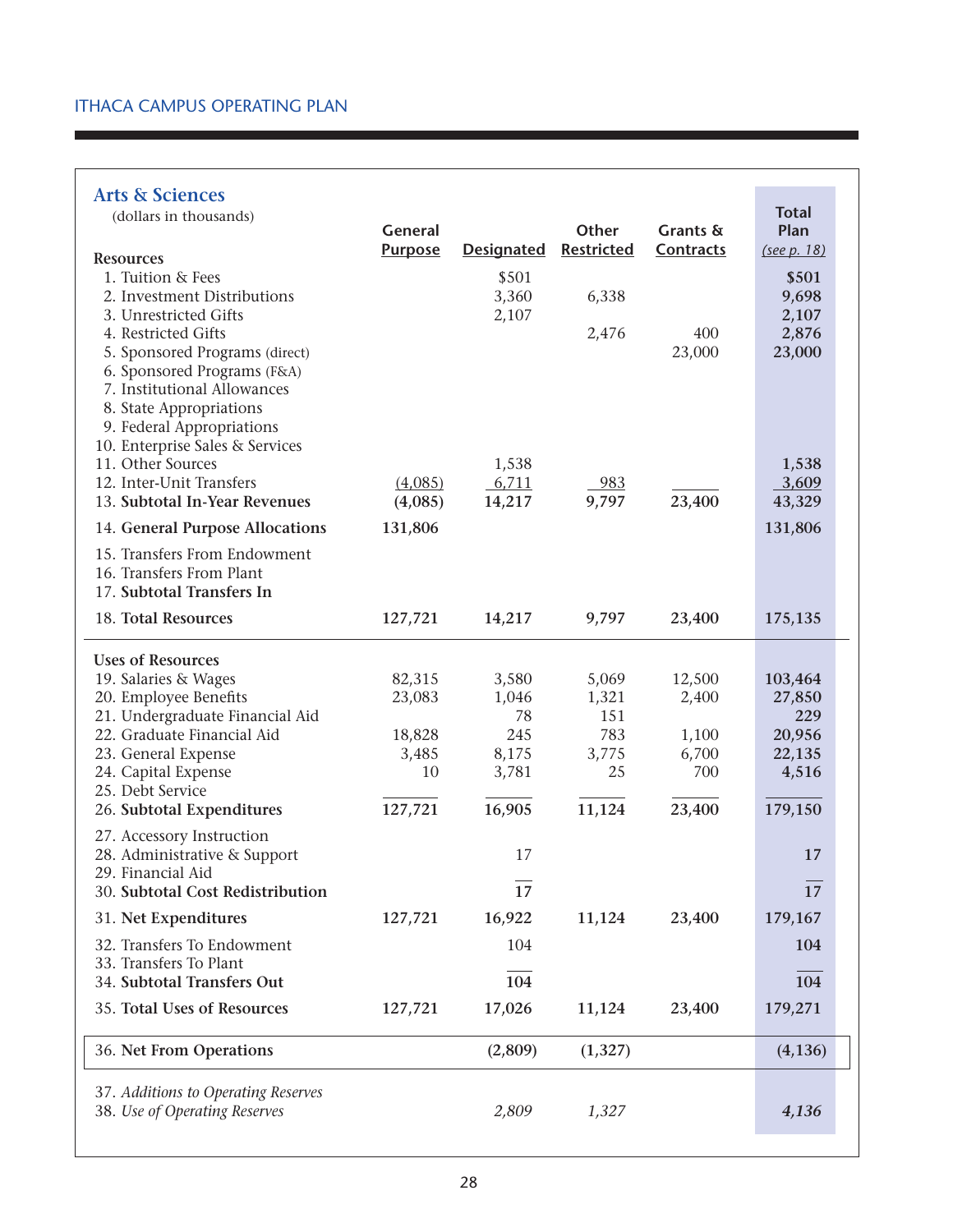| <b>Engineering</b><br>(dollars in thousands)                                                                                                                                                                   | General        |                            | Other               | Grants &      | <b>Total</b><br>Plan       |
|----------------------------------------------------------------------------------------------------------------------------------------------------------------------------------------------------------------|----------------|----------------------------|---------------------|---------------|----------------------------|
| <b>Resources</b>                                                                                                                                                                                               | <b>Purpose</b> | <b>Designated</b>          | <b>Restricted</b>   | Contracts     | (see p. 18)                |
| 1. Tuition & Fees<br>2. Investment Distributions<br>3. Unrestricted Gifts                                                                                                                                      |                | \$13,949<br>3,600<br>3,885 | 4,583               |               | \$13,949<br>8,183<br>3,885 |
| 4. Restricted Gifts<br>5. Sponsored Programs (direct)<br>6. Sponsored Programs (F&A)<br>7. Institutional Allowances<br>8. State Appropriations<br>9. Federal Appropriations<br>10. Enterprise Sales & Services |                |                            | 3,045               | 200<br>42,800 | 3,245<br>42,800            |
| 11. Other Sources                                                                                                                                                                                              |                | 1,333                      |                     |               | 1,333                      |
| 12. Inter-Unit Transfers<br>13. Subtotal In-Year Revenues                                                                                                                                                      | 5,494<br>5,494 | 8,261<br>31,028            | (490)<br>7,138      | 43,000        | 13,265<br>86,660           |
| 14. General Purpose Allocations                                                                                                                                                                                | 51,061         |                            |                     |               | 51,061                     |
| 15. Transfers From Endowment                                                                                                                                                                                   |                | 3,038                      | 193                 |               | 3,231                      |
| 16. Transfers From Plant<br>17. Subtotal Transfers In                                                                                                                                                          |                | 1,012<br>4,050             | 135<br>328          |               | 1,147<br>4,378             |
| 18. Total Resources                                                                                                                                                                                            | 56,555         | 35,078                     | 7,466               | 43,000        | 142,099                    |
| <b>Uses of Resources</b>                                                                                                                                                                                       |                |                            |                     |               |                            |
| 19. Salaries & Wages                                                                                                                                                                                           | 38,333         | 10,626                     | 3,364               | 23,200        | 75,523                     |
| 20. Employee Benefits                                                                                                                                                                                          | 11,670         | 2,870                      | 499                 | 2,900         | 17,939                     |
| 21. Undergraduate Financial Aid                                                                                                                                                                                |                | 81                         | 121                 |               | 202                        |
| 22. Graduate Financial Aid<br>23. General Expense                                                                                                                                                              | 6,025<br>527   | 216<br>8,646               | 1,090<br>1,911      | 900<br>12,500 | 8,231<br>23,584            |
| 24. Capital Expense<br>25. Debt Service                                                                                                                                                                        |                | 1,007                      | 529                 | 3,500         | 5,036                      |
| 26. Subtotal Expenditures                                                                                                                                                                                      | 56,555         | 23,446                     | 7,514               | 43,000        | 130,515                    |
| 27. Accessory Instruction<br>28. Administrative & Support<br>29. Financial Aid<br>30. Subtotal Cost Redistribution                                                                                             |                |                            |                     |               |                            |
| 31. Net Expenditures                                                                                                                                                                                           | 56,555         | 23,446                     | 7,514               | 43,000        | 130,515                    |
| 32. Transfers To Endowment<br>33. Transfers To Plant<br>34. Subtotal Transfers Out                                                                                                                             |                | 3,696<br>7,924<br>11,620   | 399<br>$-55$<br>454 |               | 4,095<br>7,979<br>12,074   |
| 35. Total Uses of Resources                                                                                                                                                                                    | 56,555         | 35,066                     | 7,968               | 43,000        | 142,589                    |
| 36. Net From Operations                                                                                                                                                                                        |                | 12                         | (502)               |               | (490)                      |
| 37. Additions to Operating Reserves<br>38. Use of Operating Reserves                                                                                                                                           |                | 12                         | 502                 |               | 12<br>502                  |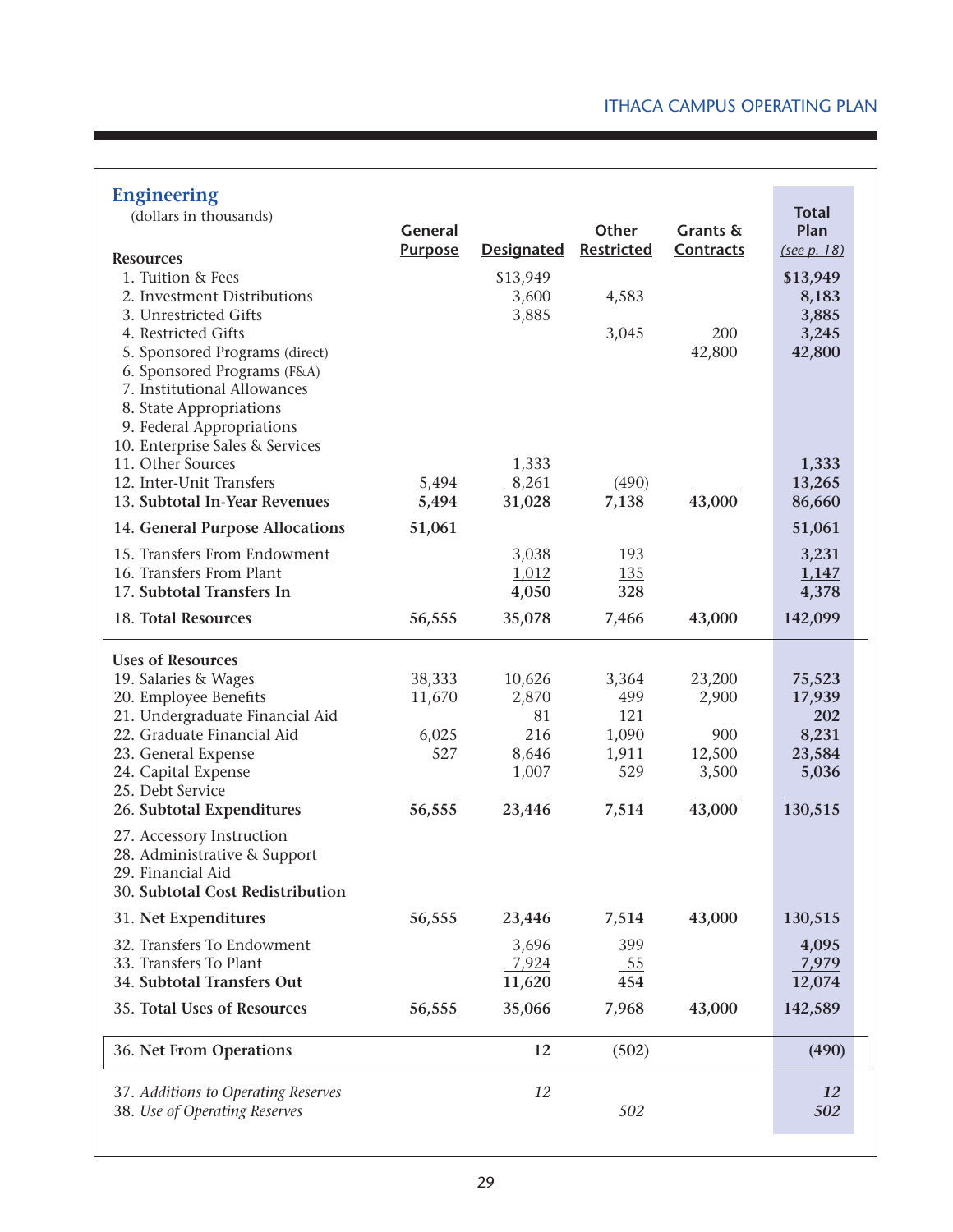#### **Hotel Administration**

| <b>Hotel Administration</b>                                          |                |                   |            |           |                      |
|----------------------------------------------------------------------|----------------|-------------------|------------|-----------|----------------------|
| (dollars in thousands)                                               | <b>General</b> |                   | Other      | Grants &  | <b>Total</b><br>Plan |
|                                                                      | <b>Purpose</b> | <b>Designated</b> | Restricted | Contracts | (see p. 18)          |
| <b>Resources</b><br>1. Tuition & Fees                                |                | \$34,701          |            |           | \$34,701             |
| 2. Investment Distributions                                          |                | 211               | 2,367      |           | 2,578                |
| 3. Unrestricted Gifts                                                |                | 751               |            |           | 751                  |
| 4. Restricted Gifts                                                  |                |                   | 619        |           | 619                  |
| 5. Sponsored Programs (direct)                                       |                |                   |            |           |                      |
| 6. Sponsored Programs (F&A)<br>7. Institutional Allowances           |                |                   |            |           |                      |
| 8. State Appropriations                                              |                | 100               |            |           | 100                  |
| 9. Federal Appropriations                                            |                |                   |            |           |                      |
| 10. Enterprise Sales & Services                                      |                |                   |            |           |                      |
| 11. Other Sources<br>12. Inter-Unit Transfers                        |                | 15,848<br>(272)   |            |           | 15,848<br>(272)      |
| 13. Subtotal In-Year Revenues                                        |                | 51,339            | 2,986      |           | 54,325               |
| 14. General Purpose Allocations                                      |                |                   |            |           |                      |
| 15. Transfers From Endowment                                         |                |                   |            |           |                      |
| 16. Transfers From Plant                                             |                |                   |            |           |                      |
| 17. Subtotal Transfers In                                            |                |                   |            |           |                      |
| 18. Total Resources                                                  |                | 51,339            | 2,986      |           | 54,325               |
| <b>Uses of Resources</b>                                             |                |                   |            |           |                      |
| 19. Salaries & Wages                                                 |                | 22,025            | 1,719      |           | 23,744               |
| 20. Employee Benefits                                                |                | 6,635             | 560        |           | 7,195                |
| 21. Undergraduate Financial Aid<br>22. Graduate Financial Aid        |                | 22<br>242         | 15         |           | 22<br>257            |
| 23. General Expense                                                  |                | 13,349            | 643        |           | 13,992               |
| 24. Capital Expense                                                  |                | 47                |            |           | 47                   |
| 25. Debt Service                                                     |                |                   |            |           |                      |
| 26. Subtotal Expenditures                                            |                | 42,320            | 2,937      |           | 45,257               |
| 27. Accessory Instruction                                            |                | (2,177)           |            |           | (2,177)              |
| 28. Administrative & Support                                         |                | 5,445             |            |           | 5,445                |
| 29. Financial Aid<br>30. Subtotal Cost Redistribution                |                | 3,555<br>6,823    |            |           | 3,555<br>6,823       |
| 31. Net Expenditures                                                 |                | 49,143            | 2,937      |           | 52,080               |
| 32. Transfers To Endowment                                           |                |                   |            |           |                      |
| 33. Transfers To Plant                                               |                | 1,971             |            |           | 1,971                |
| 34. Subtotal Transfers Out                                           |                | 1,971             |            |           | 1,971                |
| 35. Total Uses of Resources                                          |                | 51,114            | 2,937      |           | 54,051               |
| 36. Net From Operations                                              |                | 225               | 49         |           | 274                  |
| 37. Additions to Operating Reserves<br>38. Use of Operating Reserves |                | 225               | 49         |           | 274                  |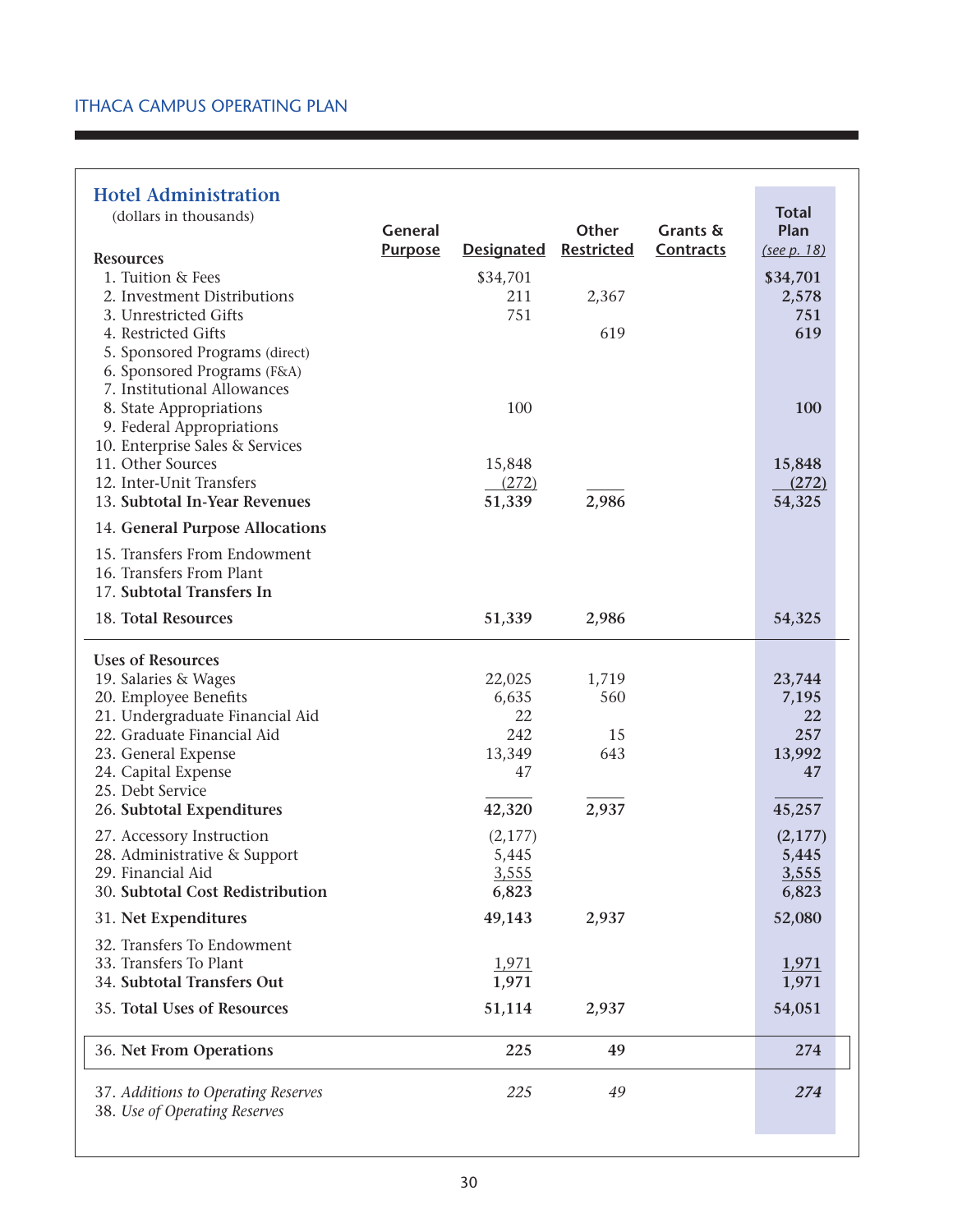| <b>Human Ecology</b><br>(dollars in thousands)<br><b>Resources</b><br>1. Tuition & Fees<br>2. Investment Distributions<br>3. Unrestricted Gifts<br>4. Restricted Gifts<br>5. Sponsored Programs (direct)<br>6. Sponsored Programs (F&A) | <b>State</b><br>Approp. | Federal<br>Approp. | <b>General</b><br>Purpose &<br><b>Designated</b><br><b>Funds</b><br>\$32,765<br>1,169<br>503<br>4,556 | Other<br><b>Restricted Contracts</b><br>1,745<br>131 | Grants &<br>161<br>18,137       | <b>Total</b><br>Plan<br>(see p. 18)<br>\$32,765<br>2,914<br>503<br>292<br>18,137<br>4,556 |
|-----------------------------------------------------------------------------------------------------------------------------------------------------------------------------------------------------------------------------------------|-------------------------|--------------------|-------------------------------------------------------------------------------------------------------|------------------------------------------------------|---------------------------------|-------------------------------------------------------------------------------------------|
| 7. Institutional Allowances<br>8. State Appropriations<br>9. Federal Appropriations<br>10. Enterprise Sales & Services<br>11. Other Sources<br>12. Inter-Unit Transfers<br>13. Subtotal In-Year Revenues                                | 9,363<br>9,363          | 3,070<br>3,070     | 2,029<br>(237)<br>40,785                                                                              | 40<br>1,916                                          | 18,298                          | 9,363<br>3,070<br>2,029<br>(197)<br>73,432                                                |
| 14. General Purpose Allocations<br>15. Transfers From Endowment<br>16. Transfers From Plant<br>17. Subtotal Transfers In                                                                                                                |                         |                    |                                                                                                       |                                                      |                                 |                                                                                           |
| 18. Total Resources                                                                                                                                                                                                                     | 9,363                   | 3,070              | 40,785                                                                                                | 1,916                                                | 18,298                          | 73,432                                                                                    |
| <b>Uses of Resources</b><br>19. Salaries & Wages<br>20. Employee Benefits<br>21. Undergraduate Financial Aid<br>22. Graduate Financial Aid<br>23. General Expense<br>24. Capital Expense<br>25. Debt Service                            | 9,105<br>258            | 2,075<br>57<br>938 | 12,627<br>496<br>81<br>2,628<br>6,681<br>114                                                          | 607<br>3<br>486<br>492<br>628<br>23                  | 5,462<br>1,888<br>195<br>10,753 | 29,876<br>2,444<br>567<br>3,315<br>19,258<br>137                                          |
| 26. Subtotal Expenditures                                                                                                                                                                                                               | 9,363                   | 3,070              | 22,627                                                                                                | 2,239                                                | 18,298                          | 55,597                                                                                    |
| 27. Accessory Instruction<br>28. Administrative & Support<br>29. Financial Aid<br>30. Subtotal Cost Redistribution                                                                                                                      |                         |                    | 1,400<br>8,701<br>5,879<br>15,980                                                                     |                                                      |                                 | 1,400<br>8,701<br>5,879<br>15,980                                                         |
| 31. Net Expenditures                                                                                                                                                                                                                    | 9,363                   | 3,070              | 38,607                                                                                                | 2,239                                                | 18,298                          | 71,577                                                                                    |
| 32. Transfers To Endowment<br>33. Transfers To Plant<br>34. Subtotal Transfers Out                                                                                                                                                      |                         |                    | 2,110<br>2,110                                                                                        |                                                      |                                 | 2,110<br>2,110                                                                            |
| 35. Total Uses of Resources                                                                                                                                                                                                             | 9,363                   | 3,070              | 40,717                                                                                                | 2,239                                                | 18,298                          | 73,687                                                                                    |
| 36. Net From Operations                                                                                                                                                                                                                 |                         |                    | 68                                                                                                    | (323)                                                |                                 | (255)                                                                                     |
| 37. Additions to Operating Reserves<br>38. Use of Operating Reserves                                                                                                                                                                    |                         |                    | 1,831<br>1,763                                                                                        | 323                                                  |                                 | 1,831<br>2,086                                                                            |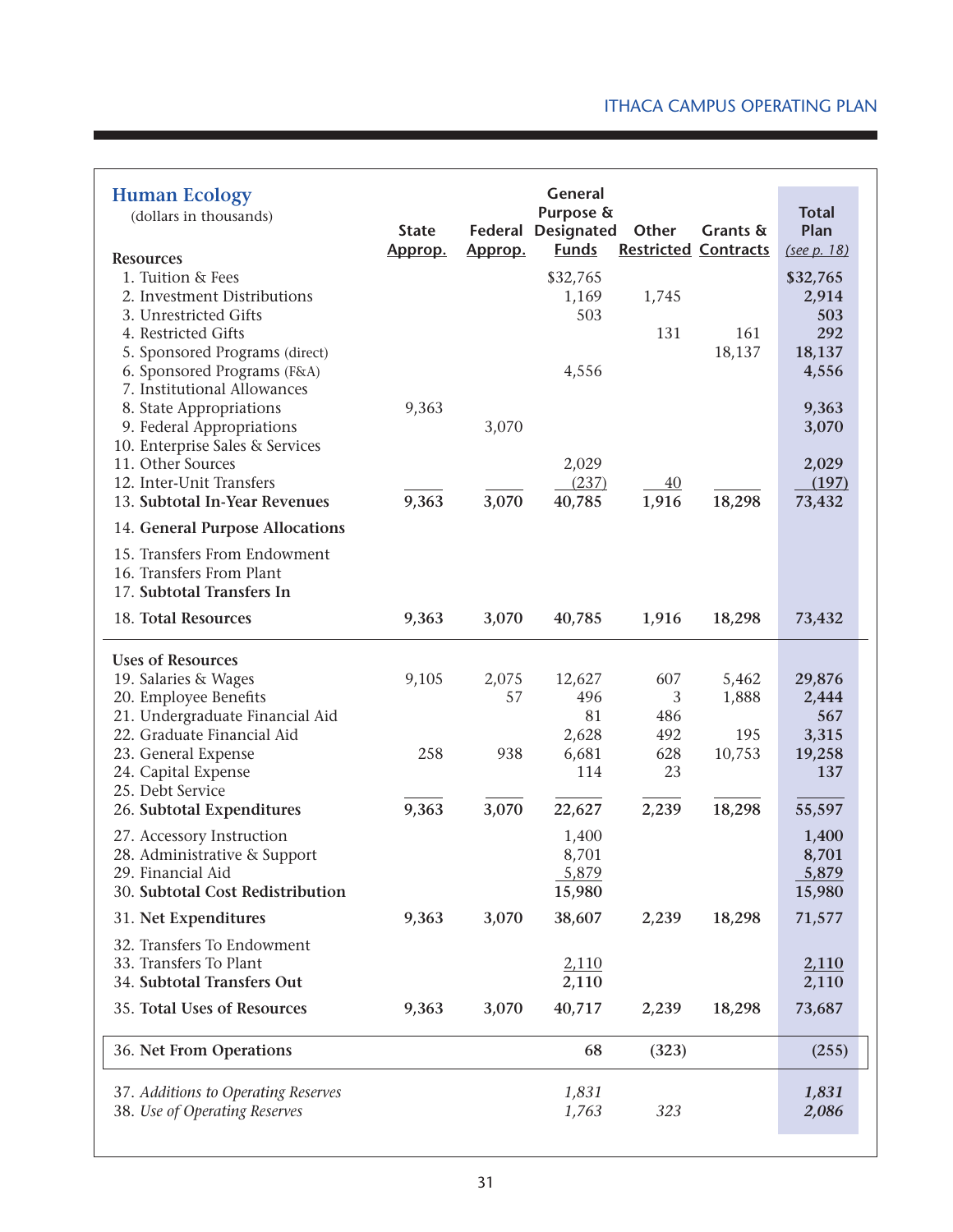| 1. Tuition & Fees<br>\$23,770<br>\$23,770<br>1,285<br>2. Investment Distributions<br>1,905<br>614<br>6<br>473<br>473<br>3. Unrestricted Gifts<br>1,191<br>4. Restricted Gifts<br>1,191<br>5,928<br>5. Sponsored Programs (direct)<br>5,928<br>6. Sponsored Programs (F&A)<br>974<br>974<br>7. Institutional Allowances<br>8. State Appropriations<br>11,752<br>11,752<br>9. Federal Appropriations<br>10. Enterprise Sales & Services<br>11. Other Sources<br>10,070<br>10,070<br>12. Inter-Unit Transfers<br>218<br>221<br>$\overline{3}$<br>11,752<br>36,119<br>2,479<br>5,934<br>56,284<br>13. Subtotal In-Year Revenues<br>14. General Purpose Allocations<br>15. Transfers From Endowment<br>16. Transfers From Plant<br>17. Subtotal Transfers In<br>18. Total Resources<br>36,119<br>5,934<br>11,752<br>2,479<br>56,284<br><b>Uses of Resources</b><br>19. Salaries & Wages<br>11,470<br>10,915<br>945<br>2,254<br>25,584<br>893<br>20. Employee Benefits<br>410<br>152<br>1,455<br>21. Undergraduate Financial Aid<br>137<br>19<br>162<br>6<br>22. Graduate Financial Aid<br>93<br>2,107<br>31<br>159<br>2,390<br>170<br>23. General Expense<br>10,587<br>1,062<br>2,756<br>14,575<br>524<br>24. Capital Expense<br>8<br>532<br>25. Debt Service<br>11,752<br>5,934<br>26. Subtotal Expenditures<br>24,549<br>2,463<br>44,698<br>27. Accessory Instruction<br>679<br>679<br>7,920<br>7,920<br>28. Administrative & Support<br>29. Financial Aid<br>3,896<br>3,896<br>12,495<br>30. Subtotal Cost Redistribution<br>12,495<br>31. Net Expenditures<br>11,752<br>37,044<br>2,463<br>5,934<br>57,193<br>32. Transfers To Endowment<br>18<br>2<br><b>20</b><br>33. Transfers To Plant<br>17<br>17<br>35<br>34. Subtotal Transfers Out<br>2<br>37<br>35. Total Uses of Resources<br>37,079<br>11,752<br>2,465<br>5,934<br>57,230<br>36. Net From Operations<br>(960)<br>14<br>(946)<br>37. Additions to Operating Reserves<br>16<br>14<br>30<br>38. Use of Operating Reserves<br>976<br>976 | <b>Industrial &amp; Labor Relations</b><br>(dollars in thousands)<br><b>Resources</b> | <b>State</b><br>Approp. | Approp. | General<br>Purpose &<br><b>Federal Designated</b><br><b>Funds</b> | Other | Grants &<br><b>Restricted Contracts</b> | <b>Total</b><br>Plan<br>(see p. 18) |  |
|------------------------------------------------------------------------------------------------------------------------------------------------------------------------------------------------------------------------------------------------------------------------------------------------------------------------------------------------------------------------------------------------------------------------------------------------------------------------------------------------------------------------------------------------------------------------------------------------------------------------------------------------------------------------------------------------------------------------------------------------------------------------------------------------------------------------------------------------------------------------------------------------------------------------------------------------------------------------------------------------------------------------------------------------------------------------------------------------------------------------------------------------------------------------------------------------------------------------------------------------------------------------------------------------------------------------------------------------------------------------------------------------------------------------------------------------------------------------------------------------------------------------------------------------------------------------------------------------------------------------------------------------------------------------------------------------------------------------------------------------------------------------------------------------------------------------------------------------------------------------------------------------------------------------------------------------------------------------------------------------|---------------------------------------------------------------------------------------|-------------------------|---------|-------------------------------------------------------------------|-------|-----------------------------------------|-------------------------------------|--|
|                                                                                                                                                                                                                                                                                                                                                                                                                                                                                                                                                                                                                                                                                                                                                                                                                                                                                                                                                                                                                                                                                                                                                                                                                                                                                                                                                                                                                                                                                                                                                                                                                                                                                                                                                                                                                                                                                                                                                                                                |                                                                                       |                         |         |                                                                   |       |                                         |                                     |  |
|                                                                                                                                                                                                                                                                                                                                                                                                                                                                                                                                                                                                                                                                                                                                                                                                                                                                                                                                                                                                                                                                                                                                                                                                                                                                                                                                                                                                                                                                                                                                                                                                                                                                                                                                                                                                                                                                                                                                                                                                |                                                                                       |                         |         |                                                                   |       |                                         |                                     |  |
|                                                                                                                                                                                                                                                                                                                                                                                                                                                                                                                                                                                                                                                                                                                                                                                                                                                                                                                                                                                                                                                                                                                                                                                                                                                                                                                                                                                                                                                                                                                                                                                                                                                                                                                                                                                                                                                                                                                                                                                                |                                                                                       |                         |         |                                                                   |       |                                         |                                     |  |
|                                                                                                                                                                                                                                                                                                                                                                                                                                                                                                                                                                                                                                                                                                                                                                                                                                                                                                                                                                                                                                                                                                                                                                                                                                                                                                                                                                                                                                                                                                                                                                                                                                                                                                                                                                                                                                                                                                                                                                                                |                                                                                       |                         |         |                                                                   |       |                                         |                                     |  |
|                                                                                                                                                                                                                                                                                                                                                                                                                                                                                                                                                                                                                                                                                                                                                                                                                                                                                                                                                                                                                                                                                                                                                                                                                                                                                                                                                                                                                                                                                                                                                                                                                                                                                                                                                                                                                                                                                                                                                                                                |                                                                                       |                         |         |                                                                   |       |                                         |                                     |  |
|                                                                                                                                                                                                                                                                                                                                                                                                                                                                                                                                                                                                                                                                                                                                                                                                                                                                                                                                                                                                                                                                                                                                                                                                                                                                                                                                                                                                                                                                                                                                                                                                                                                                                                                                                                                                                                                                                                                                                                                                |                                                                                       |                         |         |                                                                   |       |                                         |                                     |  |
|                                                                                                                                                                                                                                                                                                                                                                                                                                                                                                                                                                                                                                                                                                                                                                                                                                                                                                                                                                                                                                                                                                                                                                                                                                                                                                                                                                                                                                                                                                                                                                                                                                                                                                                                                                                                                                                                                                                                                                                                |                                                                                       |                         |         |                                                                   |       |                                         |                                     |  |
|                                                                                                                                                                                                                                                                                                                                                                                                                                                                                                                                                                                                                                                                                                                                                                                                                                                                                                                                                                                                                                                                                                                                                                                                                                                                                                                                                                                                                                                                                                                                                                                                                                                                                                                                                                                                                                                                                                                                                                                                |                                                                                       |                         |         |                                                                   |       |                                         |                                     |  |
|                                                                                                                                                                                                                                                                                                                                                                                                                                                                                                                                                                                                                                                                                                                                                                                                                                                                                                                                                                                                                                                                                                                                                                                                                                                                                                                                                                                                                                                                                                                                                                                                                                                                                                                                                                                                                                                                                                                                                                                                |                                                                                       |                         |         |                                                                   |       |                                         |                                     |  |
|                                                                                                                                                                                                                                                                                                                                                                                                                                                                                                                                                                                                                                                                                                                                                                                                                                                                                                                                                                                                                                                                                                                                                                                                                                                                                                                                                                                                                                                                                                                                                                                                                                                                                                                                                                                                                                                                                                                                                                                                |                                                                                       |                         |         |                                                                   |       |                                         |                                     |  |
|                                                                                                                                                                                                                                                                                                                                                                                                                                                                                                                                                                                                                                                                                                                                                                                                                                                                                                                                                                                                                                                                                                                                                                                                                                                                                                                                                                                                                                                                                                                                                                                                                                                                                                                                                                                                                                                                                                                                                                                                |                                                                                       |                         |         |                                                                   |       |                                         |                                     |  |
|                                                                                                                                                                                                                                                                                                                                                                                                                                                                                                                                                                                                                                                                                                                                                                                                                                                                                                                                                                                                                                                                                                                                                                                                                                                                                                                                                                                                                                                                                                                                                                                                                                                                                                                                                                                                                                                                                                                                                                                                |                                                                                       |                         |         |                                                                   |       |                                         |                                     |  |
|                                                                                                                                                                                                                                                                                                                                                                                                                                                                                                                                                                                                                                                                                                                                                                                                                                                                                                                                                                                                                                                                                                                                                                                                                                                                                                                                                                                                                                                                                                                                                                                                                                                                                                                                                                                                                                                                                                                                                                                                |                                                                                       |                         |         |                                                                   |       |                                         |                                     |  |
|                                                                                                                                                                                                                                                                                                                                                                                                                                                                                                                                                                                                                                                                                                                                                                                                                                                                                                                                                                                                                                                                                                                                                                                                                                                                                                                                                                                                                                                                                                                                                                                                                                                                                                                                                                                                                                                                                                                                                                                                |                                                                                       |                         |         |                                                                   |       |                                         |                                     |  |
|                                                                                                                                                                                                                                                                                                                                                                                                                                                                                                                                                                                                                                                                                                                                                                                                                                                                                                                                                                                                                                                                                                                                                                                                                                                                                                                                                                                                                                                                                                                                                                                                                                                                                                                                                                                                                                                                                                                                                                                                |                                                                                       |                         |         |                                                                   |       |                                         |                                     |  |
|                                                                                                                                                                                                                                                                                                                                                                                                                                                                                                                                                                                                                                                                                                                                                                                                                                                                                                                                                                                                                                                                                                                                                                                                                                                                                                                                                                                                                                                                                                                                                                                                                                                                                                                                                                                                                                                                                                                                                                                                |                                                                                       |                         |         |                                                                   |       |                                         |                                     |  |
|                                                                                                                                                                                                                                                                                                                                                                                                                                                                                                                                                                                                                                                                                                                                                                                                                                                                                                                                                                                                                                                                                                                                                                                                                                                                                                                                                                                                                                                                                                                                                                                                                                                                                                                                                                                                                                                                                                                                                                                                |                                                                                       |                         |         |                                                                   |       |                                         |                                     |  |
|                                                                                                                                                                                                                                                                                                                                                                                                                                                                                                                                                                                                                                                                                                                                                                                                                                                                                                                                                                                                                                                                                                                                                                                                                                                                                                                                                                                                                                                                                                                                                                                                                                                                                                                                                                                                                                                                                                                                                                                                |                                                                                       |                         |         |                                                                   |       |                                         |                                     |  |
|                                                                                                                                                                                                                                                                                                                                                                                                                                                                                                                                                                                                                                                                                                                                                                                                                                                                                                                                                                                                                                                                                                                                                                                                                                                                                                                                                                                                                                                                                                                                                                                                                                                                                                                                                                                                                                                                                                                                                                                                |                                                                                       |                         |         |                                                                   |       |                                         |                                     |  |
|                                                                                                                                                                                                                                                                                                                                                                                                                                                                                                                                                                                                                                                                                                                                                                                                                                                                                                                                                                                                                                                                                                                                                                                                                                                                                                                                                                                                                                                                                                                                                                                                                                                                                                                                                                                                                                                                                                                                                                                                |                                                                                       |                         |         |                                                                   |       |                                         |                                     |  |
|                                                                                                                                                                                                                                                                                                                                                                                                                                                                                                                                                                                                                                                                                                                                                                                                                                                                                                                                                                                                                                                                                                                                                                                                                                                                                                                                                                                                                                                                                                                                                                                                                                                                                                                                                                                                                                                                                                                                                                                                |                                                                                       |                         |         |                                                                   |       |                                         |                                     |  |
|                                                                                                                                                                                                                                                                                                                                                                                                                                                                                                                                                                                                                                                                                                                                                                                                                                                                                                                                                                                                                                                                                                                                                                                                                                                                                                                                                                                                                                                                                                                                                                                                                                                                                                                                                                                                                                                                                                                                                                                                |                                                                                       |                         |         |                                                                   |       |                                         |                                     |  |
|                                                                                                                                                                                                                                                                                                                                                                                                                                                                                                                                                                                                                                                                                                                                                                                                                                                                                                                                                                                                                                                                                                                                                                                                                                                                                                                                                                                                                                                                                                                                                                                                                                                                                                                                                                                                                                                                                                                                                                                                |                                                                                       |                         |         |                                                                   |       |                                         |                                     |  |
|                                                                                                                                                                                                                                                                                                                                                                                                                                                                                                                                                                                                                                                                                                                                                                                                                                                                                                                                                                                                                                                                                                                                                                                                                                                                                                                                                                                                                                                                                                                                                                                                                                                                                                                                                                                                                                                                                                                                                                                                |                                                                                       |                         |         |                                                                   |       |                                         |                                     |  |
|                                                                                                                                                                                                                                                                                                                                                                                                                                                                                                                                                                                                                                                                                                                                                                                                                                                                                                                                                                                                                                                                                                                                                                                                                                                                                                                                                                                                                                                                                                                                                                                                                                                                                                                                                                                                                                                                                                                                                                                                |                                                                                       |                         |         |                                                                   |       |                                         |                                     |  |
|                                                                                                                                                                                                                                                                                                                                                                                                                                                                                                                                                                                                                                                                                                                                                                                                                                                                                                                                                                                                                                                                                                                                                                                                                                                                                                                                                                                                                                                                                                                                                                                                                                                                                                                                                                                                                                                                                                                                                                                                |                                                                                       |                         |         |                                                                   |       |                                         |                                     |  |
|                                                                                                                                                                                                                                                                                                                                                                                                                                                                                                                                                                                                                                                                                                                                                                                                                                                                                                                                                                                                                                                                                                                                                                                                                                                                                                                                                                                                                                                                                                                                                                                                                                                                                                                                                                                                                                                                                                                                                                                                |                                                                                       |                         |         |                                                                   |       |                                         |                                     |  |
|                                                                                                                                                                                                                                                                                                                                                                                                                                                                                                                                                                                                                                                                                                                                                                                                                                                                                                                                                                                                                                                                                                                                                                                                                                                                                                                                                                                                                                                                                                                                                                                                                                                                                                                                                                                                                                                                                                                                                                                                |                                                                                       |                         |         |                                                                   |       |                                         |                                     |  |
|                                                                                                                                                                                                                                                                                                                                                                                                                                                                                                                                                                                                                                                                                                                                                                                                                                                                                                                                                                                                                                                                                                                                                                                                                                                                                                                                                                                                                                                                                                                                                                                                                                                                                                                                                                                                                                                                                                                                                                                                |                                                                                       |                         |         |                                                                   |       |                                         |                                     |  |
|                                                                                                                                                                                                                                                                                                                                                                                                                                                                                                                                                                                                                                                                                                                                                                                                                                                                                                                                                                                                                                                                                                                                                                                                                                                                                                                                                                                                                                                                                                                                                                                                                                                                                                                                                                                                                                                                                                                                                                                                |                                                                                       |                         |         |                                                                   |       |                                         |                                     |  |
|                                                                                                                                                                                                                                                                                                                                                                                                                                                                                                                                                                                                                                                                                                                                                                                                                                                                                                                                                                                                                                                                                                                                                                                                                                                                                                                                                                                                                                                                                                                                                                                                                                                                                                                                                                                                                                                                                                                                                                                                |                                                                                       |                         |         |                                                                   |       |                                         |                                     |  |
|                                                                                                                                                                                                                                                                                                                                                                                                                                                                                                                                                                                                                                                                                                                                                                                                                                                                                                                                                                                                                                                                                                                                                                                                                                                                                                                                                                                                                                                                                                                                                                                                                                                                                                                                                                                                                                                                                                                                                                                                |                                                                                       |                         |         |                                                                   |       |                                         |                                     |  |
|                                                                                                                                                                                                                                                                                                                                                                                                                                                                                                                                                                                                                                                                                                                                                                                                                                                                                                                                                                                                                                                                                                                                                                                                                                                                                                                                                                                                                                                                                                                                                                                                                                                                                                                                                                                                                                                                                                                                                                                                |                                                                                       |                         |         |                                                                   |       |                                         |                                     |  |
|                                                                                                                                                                                                                                                                                                                                                                                                                                                                                                                                                                                                                                                                                                                                                                                                                                                                                                                                                                                                                                                                                                                                                                                                                                                                                                                                                                                                                                                                                                                                                                                                                                                                                                                                                                                                                                                                                                                                                                                                |                                                                                       |                         |         |                                                                   |       |                                         |                                     |  |
|                                                                                                                                                                                                                                                                                                                                                                                                                                                                                                                                                                                                                                                                                                                                                                                                                                                                                                                                                                                                                                                                                                                                                                                                                                                                                                                                                                                                                                                                                                                                                                                                                                                                                                                                                                                                                                                                                                                                                                                                |                                                                                       |                         |         |                                                                   |       |                                         |                                     |  |
|                                                                                                                                                                                                                                                                                                                                                                                                                                                                                                                                                                                                                                                                                                                                                                                                                                                                                                                                                                                                                                                                                                                                                                                                                                                                                                                                                                                                                                                                                                                                                                                                                                                                                                                                                                                                                                                                                                                                                                                                |                                                                                       |                         |         |                                                                   |       |                                         |                                     |  |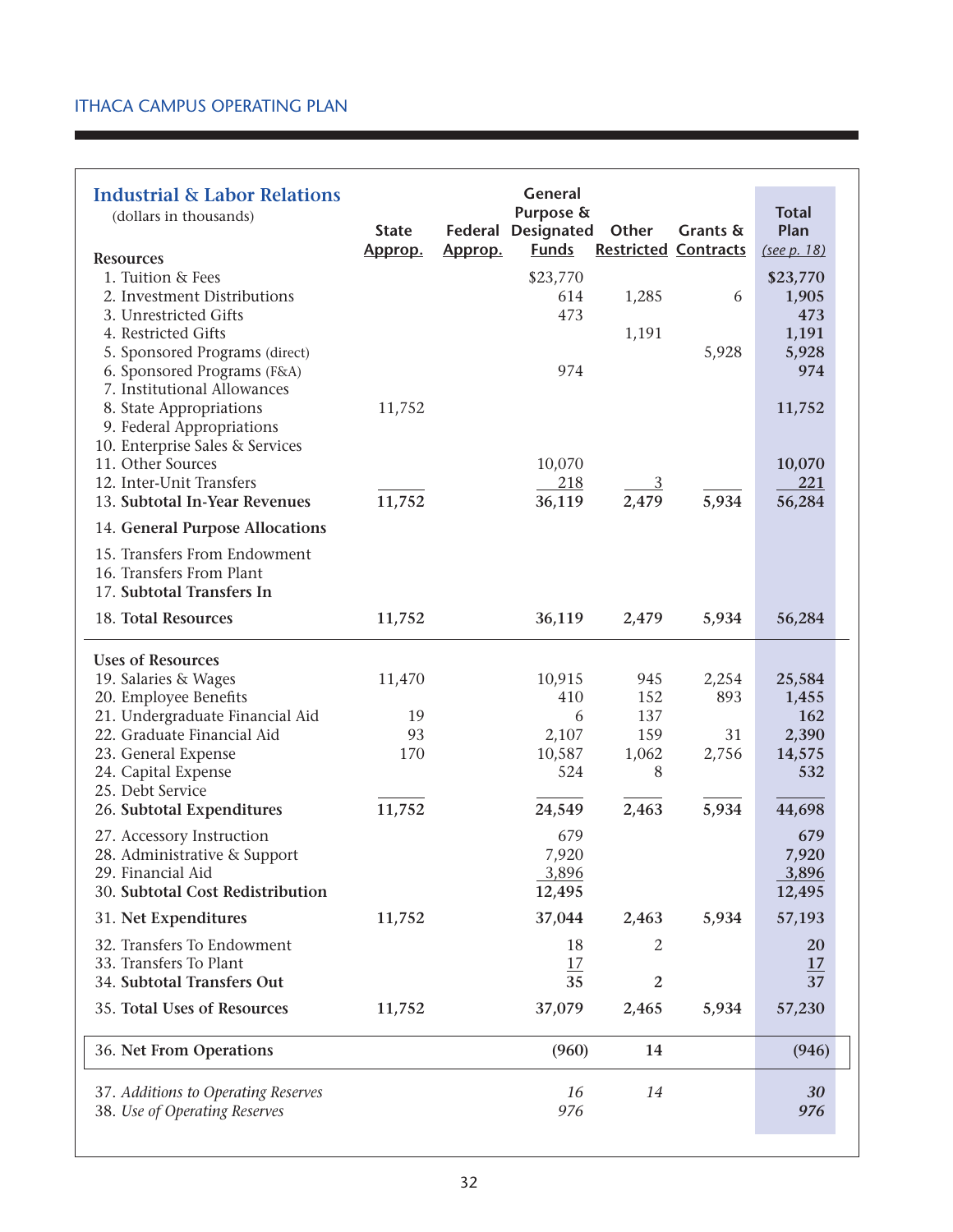| <b>Johnson School</b>                                                                        |                |                   |              |           |                      |
|----------------------------------------------------------------------------------------------|----------------|-------------------|--------------|-----------|----------------------|
| (dollars in thousands)                                                                       | General        |                   | Other        | Grants &  | <b>Total</b><br>Plan |
| <b>Resources</b>                                                                             | <b>Purpose</b> | <b>Designated</b> | Restricted   | Contracts | (see p. 19)          |
| 1. Tuition & Fees<br>2. Investment Distributions                                             |                | \$39,403<br>1,641 | 3,238        |           | \$39,403<br>4,879    |
| 3. Unrestricted Gifts<br>4. Restricted Gifts                                                 |                | 2,412             | 3,732        |           | 2,412<br>3,732       |
| 5. Sponsored Programs (direct)<br>6. Sponsored Programs (F&A)<br>7. Institutional Allowances |                |                   |              | 439       | 439                  |
| 8. State Appropriations<br>9. Federal Appropriations                                         |                | 100               |              |           | 100                  |
| 10. Enterprise Sales & Services                                                              |                |                   |              |           |                      |
| 11. Other Sources<br>12. Inter-Unit Transfers                                                | (219)          | 1,187<br>(1,808)  | 122          |           | 1,187<br>(1,905)     |
| 13. Subtotal In-Year Revenues                                                                | (219)          | 42,935            | 7,092        | 439       | 50,247               |
| 14. General Purpose Allocations                                                              | 219            |                   |              |           | 219                  |
| 15. Transfers From Endowment<br>16. Transfers From Plant                                     |                | 2,500             |              |           | 2,500                |
| 17. Subtotal Transfers In                                                                    |                | 2,500             |              |           | 2,500                |
| 18. Total Resources                                                                          |                | 45,435            | 7,092        | 439       | 52,966               |
| <b>Uses of Resources</b>                                                                     |                |                   |              |           |                      |
| 19. Salaries & Wages                                                                         |                | 23,194<br>6,584   | 1,980<br>591 | 276       | 25,450               |
| 20. Employee Benefits<br>21. Undergraduate Financial Aid                                     |                |                   |              | 60        | 7,235                |
| 22. Graduate Financial Aid                                                                   |                | 3,412             | 3,258        | 5         | 6,675                |
| 23. General Expense<br>24. Capital Expense                                                   |                | 11,080<br>575     | 723          | 98        | 11,901<br>575        |
| 25. Debt Service                                                                             |                |                   |              |           |                      |
| 26. Subtotal Expenditures                                                                    |                | 44,845            | 6,552        | 439       | 51,836               |
| 27. Accessory Instruction<br>28. Administrative & Support                                    |                | (5,017)<br>5,417  |              |           | (5,017)<br>5,417     |
| 29. Financial Aid                                                                            |                | 8                 |              |           | 8                    |
| 30. Subtotal Cost Redistribution                                                             |                | 408               |              |           | 408                  |
| 31. Net Expenditures                                                                         |                | 45,253            | 6,552        | 439       | 52,244               |
| 32. Transfers To Endowment<br>33. Transfers To Plant                                         |                |                   |              |           |                      |
| 34. Subtotal Transfers Out                                                                   |                |                   |              |           |                      |
| 35. Total Uses of Resources                                                                  |                | 45,253            | 6,552        | 439       | 52,244               |
| 36. Net From Operations                                                                      |                | 182               | 540          |           | 722                  |
| 37. Additions to Operating Reserves                                                          |                | 182               | 540          |           | 722                  |
| 38. Use of Operating Reserves                                                                |                |                   |              |           |                      |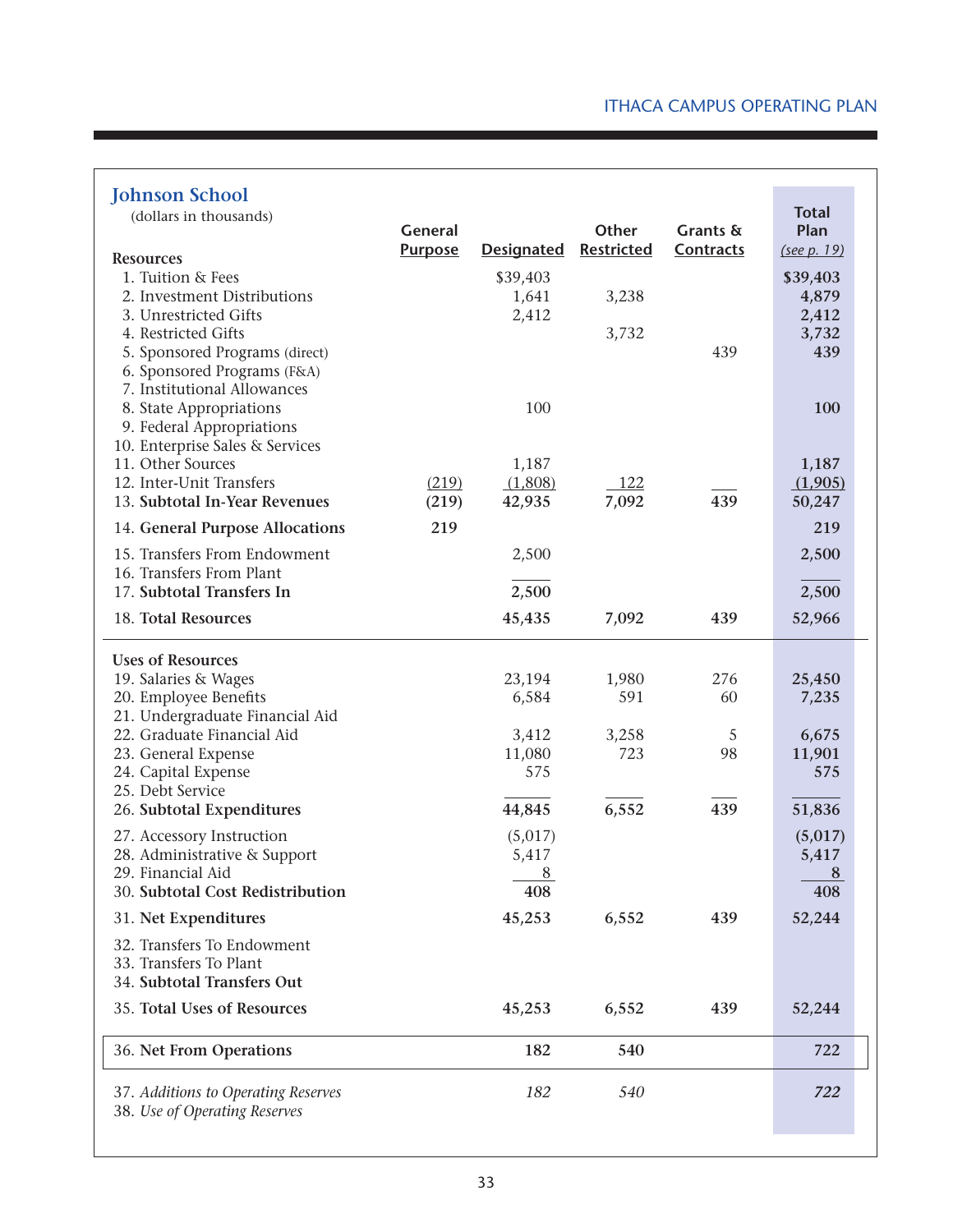#### **Law School**

| <b>Law School</b>                                      |                |                   |                   |           |                      |
|--------------------------------------------------------|----------------|-------------------|-------------------|-----------|----------------------|
| (dollars in thousands)                                 | <b>General</b> |                   | Other             | Grants &  | <b>Total</b><br>Plan |
|                                                        | <b>Purpose</b> | <b>Designated</b> | <b>Restricted</b> | Contracts | (see p. 19)          |
| <b>Resources</b><br>1. Tuition & Fees                  |                | \$27,434          |                   |           |                      |
| 2. Investment Distributions                            |                | 2,791             | 1,791             |           | \$27,434<br>4,582    |
| 3. Unrestricted Gifts                                  |                | 1,747             |                   |           | 1,747                |
| 4. Restricted Gifts                                    |                |                   | 318               |           | 318                  |
| 5. Sponsored Programs (direct)                         |                |                   |                   | 19        | 19                   |
| 6. Sponsored Programs (F&A)                            |                |                   |                   |           |                      |
| 7. Institutional Allowances<br>8. State Appropriations |                | 75                |                   |           | 75                   |
| 9. Federal Appropriations                              |                |                   |                   |           |                      |
| 10. Enterprise Sales & Services                        |                |                   |                   |           |                      |
| 11. Other Sources                                      |                | 214               |                   |           | 214                  |
| 12. Inter-Unit Transfers                               | (700)          | (714)             | $\frac{1}{1}$     |           | (1, 413)             |
| 13. Subtotal In-Year Revenues                          | (700)          | 31,547            | 2,110             | 19        | 32,976               |
| 14. General Purpose Allocations                        | 700            |                   |                   |           | 700                  |
| 15. Transfers From Endowment                           |                |                   |                   |           |                      |
| 16. Transfers From Plant                               |                |                   |                   |           |                      |
| 17. Subtotal Transfers In                              |                |                   |                   |           |                      |
| 18. Total Resources                                    |                | 31,547            | 2,110             | 19        | 33,676               |
| <b>Uses of Resources</b>                               |                |                   |                   |           |                      |
| 19. Salaries & Wages                                   |                | 12,336            | 536               | 14        | 12,886               |
| 20. Employee Benefits                                  |                | 3,738             | 149               | 5         | 3,892                |
| 21. Undergraduate Financial Aid                        |                |                   |                   |           |                      |
| 22. Graduate Financial Aid                             |                | 3,205             | 1,224             |           | 4,429                |
| 23. General Expense<br>24. Capital Expense             |                | 4,278<br>10       | 404<br>19         |           | 4,682<br>29          |
| 25. Debt Service                                       |                |                   |                   |           |                      |
| 26. Subtotal Expenditures                              |                | 23,567            | 2,332             | 19        | 25,918               |
| 27. Accessory Instruction                              |                | (400)             |                   |           | (400)                |
| 28. Administrative & Support                           |                | 5,189             |                   |           | 5,189                |
| 29. Financial Aid                                      |                |                   |                   |           |                      |
| 30. Subtotal Cost Redistribution                       |                | 4,789             |                   |           | 4,789                |
| 31. Net Expenditures                                   |                | 28,356            | 2,332             | 19        | 30,707               |
| 32. Transfers To Endowment                             |                | 3,000             |                   |           | 3,000                |
| 33. Transfers To Plant<br>34. Subtotal Transfers Out   |                | 3,000             |                   |           | 3,000                |
|                                                        |                |                   |                   |           |                      |
| 35. Total Uses of Resources                            |                | 31,356            | 2,332             | 19        | 33,707               |
| 36. Net From Operations                                |                | 191               | (222)             |           | (31)                 |
| 37. Additions to Operating Reserves                    |                | 191               |                   |           | 191                  |
| 38. Use of Operating Reserves                          |                |                   | 222               |           | 222                  |
|                                                        |                |                   |                   |           |                      |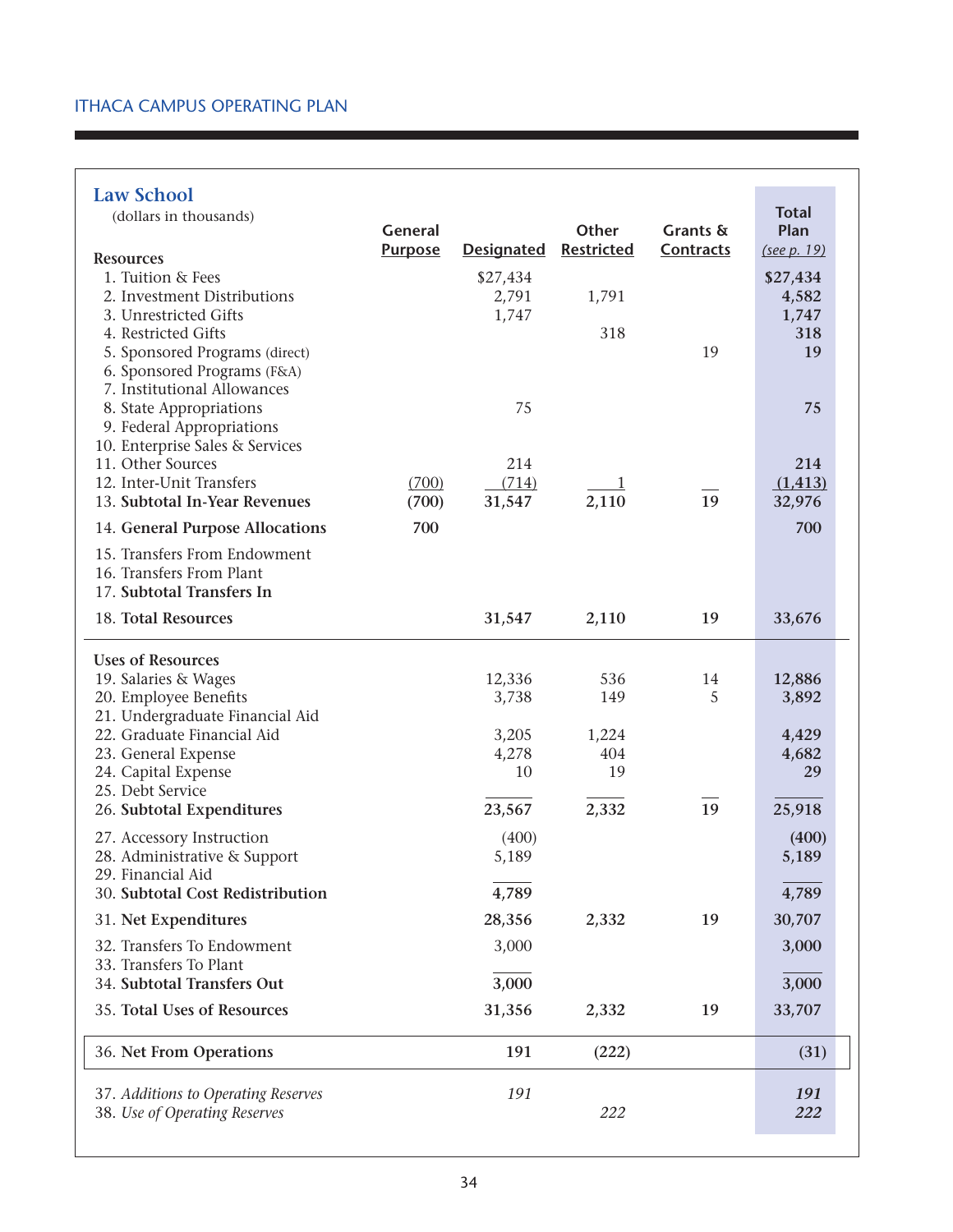| <b>Veterinary Medicine</b><br>(dollars in thousands)<br><b>Resources</b><br>1. Tuition & Fees<br>2. Investment Distributions<br>3. Unrestricted Gifts<br>4. Restricted Gifts<br>5. Sponsored Programs (direct)                            | <b>State</b><br>Approp.               | Federal<br>Approp. | <b>General</b><br>Purpose &<br><b>Designated</b><br><b>Funds</b><br>\$12,345<br>4,200<br>3,000 | Other<br><b>Restricted Contracts</b><br>2,600<br>2,000 | Grants &<br>33,515                                    | <b>Total</b><br>Plan<br>(see p. 19)<br>\$12,345<br>6,800<br>3,000<br>2,000<br>33,515 |
|-------------------------------------------------------------------------------------------------------------------------------------------------------------------------------------------------------------------------------------------|---------------------------------------|--------------------|------------------------------------------------------------------------------------------------|--------------------------------------------------------|-------------------------------------------------------|--------------------------------------------------------------------------------------|
| 6. Sponsored Programs (F&A)<br>7. Institutional Allowances<br>8. State Appropriations<br>9. Federal Appropriations<br>10. Enterprise Sales & Services<br>11. Other Sources<br>12. Inter-Unit Transfers                                    | 31,962                                | 360                | 9,600<br>14<br>16,461<br>809                                                                   | (42)                                                   | 6,196                                                 | 9,600<br>14<br>31,962<br>360<br>22,657<br>767                                        |
| 13. Subtotal In-Year Revenues<br>14. General Purpose Allocations                                                                                                                                                                          | 31,962                                | 360                | 46,429                                                                                         | 4,558                                                  | 39,711                                                | 123,020                                                                              |
| 15. Transfers From Endowment<br>16. Transfers From Plant<br>17. Subtotal Transfers In                                                                                                                                                     |                                       |                    | 330<br>330                                                                                     |                                                        |                                                       | 330<br>330                                                                           |
| 18. Total Resources                                                                                                                                                                                                                       | 31,962                                | 360                | 46,759                                                                                         | 4,558                                                  | 39,711                                                | 123,350                                                                              |
| <b>Uses of Resources</b><br>19. Salaries & Wages<br>20. Employee Benefits<br>21. Undergraduate Financial Aid<br>22. Graduate Financial Aid<br>23. General Expense<br>24. Capital Expense<br>25. Debt Service<br>26. Subtotal Expenditures | 31,077<br>258<br>258<br>369<br>31,962 | 226<br>134<br>360  | 14,357<br>659<br>2,510<br>11,253<br>1,152<br><u>16</u><br>29,947                               | 1,227<br>150<br>1,638<br>1,010<br>533<br>4,558         | 16,117<br>4,288<br>1,644<br>16,363<br>1,299<br>39,711 | 63,004<br>5,097<br>6,050<br>29,018<br>3,353<br>16<br>106,538                         |
| 27. Accessory Instruction<br>28. Administrative & Support<br>29. Financial Aid<br>30. Subtotal Cost Redistribution                                                                                                                        |                                       |                    | 15,964<br>$\underline{68}$<br>16,032                                                           |                                                        |                                                       | 15,964<br>68<br>16,032                                                               |
| 31. Net Expenditures<br>32. Transfers To Endowment<br>33. Transfers To Plant<br>34. Subtotal Transfers Out                                                                                                                                | 31,962                                | 360                | 45,979<br>2,363<br>2,363                                                                       | 4,558                                                  | 39,711                                                | 122,570<br>2,363<br>2,363                                                            |
| 35. Total Uses of Resources                                                                                                                                                                                                               | 31,962                                | 360                | 48,342                                                                                         | 4,558                                                  | 39,711                                                | 124,933                                                                              |
| 36. Net From Operations                                                                                                                                                                                                                   |                                       |                    | (1, 583)                                                                                       |                                                        |                                                       | (1, 583)                                                                             |
| 37. Additions to Operating Reserves<br>38. Use of Operating Reserves                                                                                                                                                                      |                                       |                    | 1,583                                                                                          |                                                        |                                                       | 1,583                                                                                |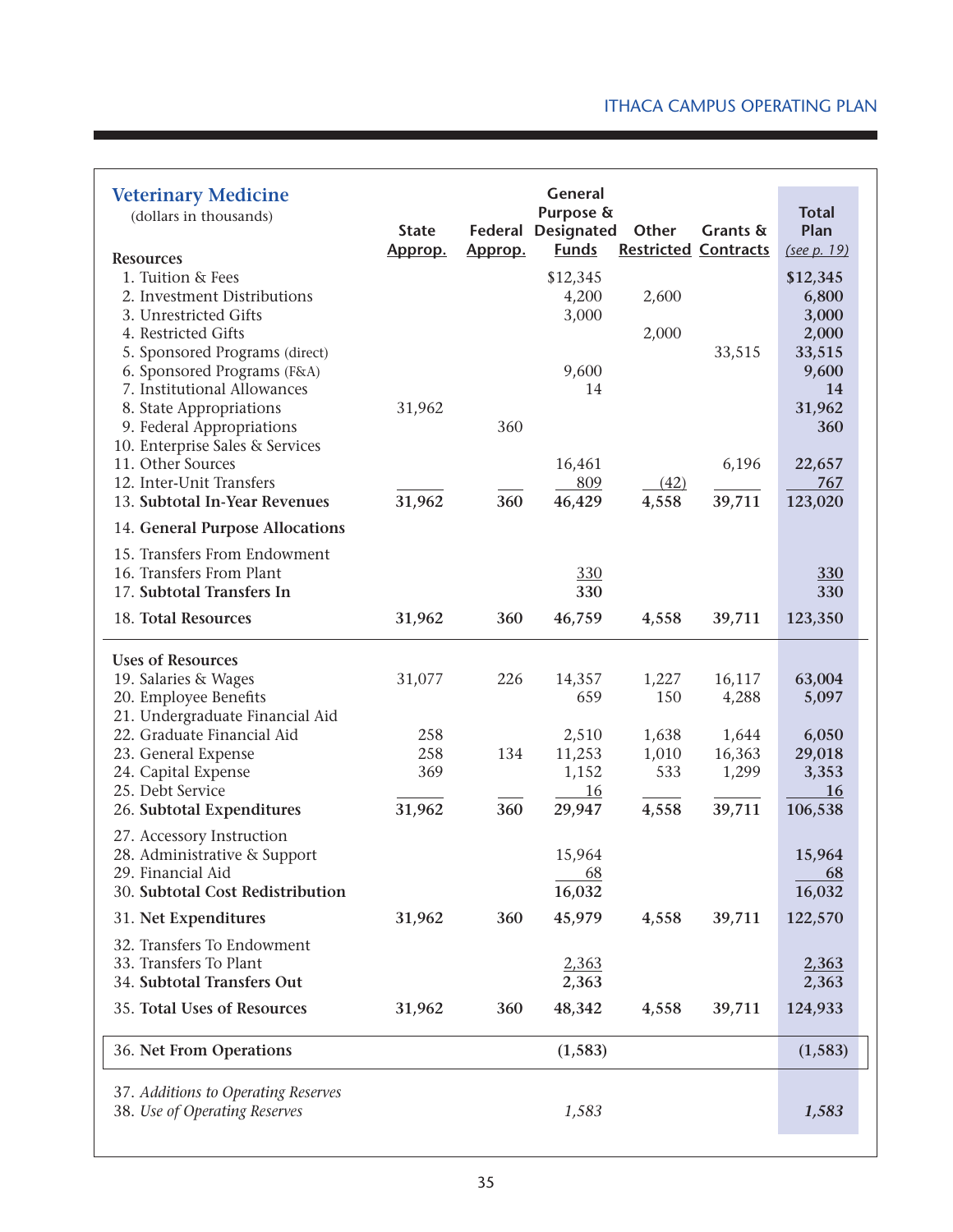| <b>Research Centers</b><br>(dollars in thousands) | <b>Cornell</b><br><b>Center for</b><br><b>Materials</b><br><b>Research</b> | Center<br>for<br><b>Applied</b><br>Math. | <b>National</b><br>Astron.<br>& lono.<br>Center. | Radiophys.<br>& Space<br><b>Research</b> | Biotech.<br>& Life<br><b>Sciences</b><br>Tech. |
|---------------------------------------------------|----------------------------------------------------------------------------|------------------------------------------|--------------------------------------------------|------------------------------------------|------------------------------------------------|
| <b>Resources</b>                                  |                                                                            |                                          |                                                  |                                          |                                                |
| 1. Tuition & Fees                                 |                                                                            |                                          |                                                  |                                          |                                                |
| 2. Investment Distributions                       | 49                                                                         |                                          |                                                  |                                          |                                                |
| 3. Unrestricted Gifts                             |                                                                            |                                          |                                                  |                                          |                                                |
| 4. Restricted Gifts                               | 6                                                                          |                                          |                                                  |                                          |                                                |
| 5. Sponsored Programs (direct)                    | 4,490                                                                      | 220                                      | 12,090                                           | 11,190                                   | 1,170                                          |
| 6. Sponsored Programs (F&A)                       |                                                                            |                                          |                                                  |                                          |                                                |
| 7. Institutional Allowances                       |                                                                            |                                          |                                                  |                                          |                                                |
| 8. State Appropriations                           |                                                                            |                                          |                                                  |                                          |                                                |
| 9. Federal Appropriations                         |                                                                            |                                          |                                                  |                                          |                                                |
| 10. Enterprise Sales & Services                   |                                                                            |                                          |                                                  |                                          |                                                |
| 11. Other Sources                                 | 164                                                                        |                                          | 524                                              |                                          | 353                                            |
| 12. Inter-Unit Transfers                          | 326                                                                        |                                          | 83                                               | 210                                      | 846                                            |
| 13. Subtotal In-Year Revenues                     | 5,035                                                                      | 220                                      | 12,697                                           | 11,400                                   | 2,369                                          |
| 14. General Purpose Allocations                   | 495                                                                        | 206                                      | 481                                              | 628                                      | 294                                            |
| 15. Transfers From Endowment                      |                                                                            |                                          |                                                  |                                          |                                                |
| 16. Transfers From Plant                          |                                                                            |                                          |                                                  |                                          |                                                |
| 17. Subtotal Transfers In                         |                                                                            |                                          |                                                  |                                          |                                                |
| 18. Total Resources                               | 5,530                                                                      | 426                                      | 13,178                                           | 12,028                                   | 2,663                                          |
|                                                   |                                                                            |                                          |                                                  |                                          |                                                |
| <b>Uses of Resources</b>                          |                                                                            |                                          |                                                  |                                          |                                                |
| 19. Salaries & Wages                              | 3,812                                                                      | 330                                      | 7,494                                            | 5,386                                    | 1,899                                          |
| 20. Employee Benefits                             | 641                                                                        | 42                                       | 2,283                                            | 1,294                                    | 548                                            |
| 21. Undergraduate Financial Aid                   |                                                                            |                                          |                                                  |                                          |                                                |
| 22. Graduate Financial Aid                        | 380                                                                        |                                          | 30                                               |                                          |                                                |
| 23. General Expense                               | 217                                                                        | 54                                       | 3,311                                            | 4,826                                    | 129                                            |
| 24. Capital Expense                               | 480                                                                        |                                          | 60                                               | 530                                      |                                                |
| 25. Debt Service                                  |                                                                            |                                          |                                                  |                                          |                                                |
| 26. Subtotal Expenditures                         | 5,530                                                                      | 426                                      | 13,178                                           | 12,036                                   | 2,576                                          |
| 27. Accessory Instruction                         |                                                                            |                                          |                                                  |                                          |                                                |
| 28. Administrative & Support                      |                                                                            |                                          |                                                  |                                          |                                                |
| 29. Financial Aid                                 |                                                                            |                                          |                                                  |                                          |                                                |
| 30. Subtotal Cost Redistribution                  |                                                                            |                                          |                                                  |                                          |                                                |
| 31. Net Expenditures                              | 5,530                                                                      | 426                                      | 13,178                                           | 12,036                                   | 2,576                                          |
| 32. Transfers To Endowment                        |                                                                            |                                          |                                                  |                                          |                                                |
| 33. Transfers To Plant                            |                                                                            |                                          |                                                  |                                          | 87                                             |
| 34. Subtotal Transfers Out                        |                                                                            |                                          |                                                  |                                          | 87                                             |
|                                                   |                                                                            |                                          |                                                  |                                          |                                                |
| 35. Total Uses of Resources                       | 5,530                                                                      | 426                                      | 13,178                                           | 12,036                                   | 2,663                                          |
| 36. Net From Operations                           |                                                                            |                                          |                                                  | (8)                                      |                                                |
|                                                   |                                                                            |                                          |                                                  |                                          |                                                |
| 37. Additions to Operating Reserves               |                                                                            |                                          |                                                  |                                          |                                                |
| 38. Use of Operating Reserves                     |                                                                            |                                          |                                                  | 8                                        |                                                |
|                                                   |                                                                            |                                          |                                                  |                                          |                                                |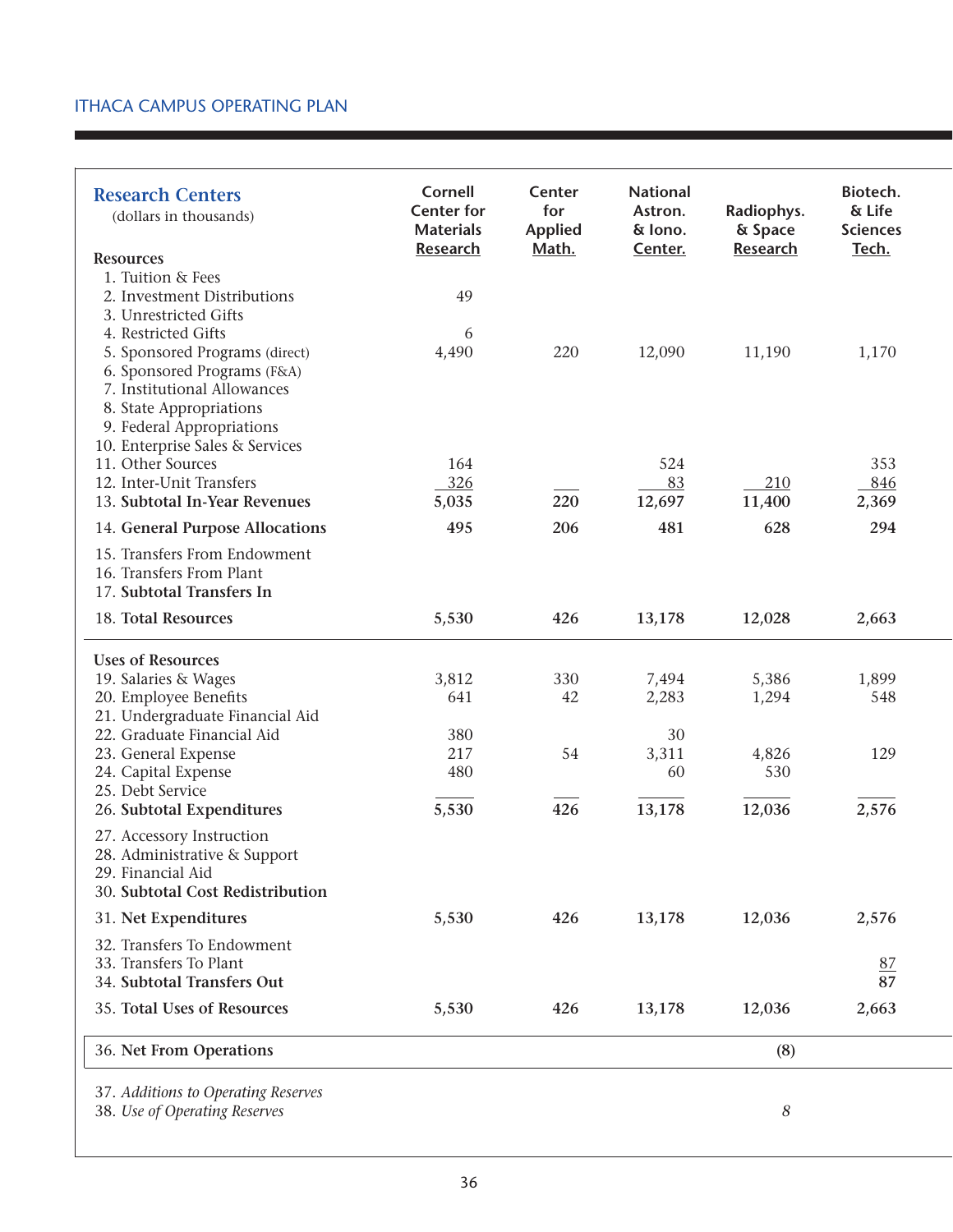| Nano-<br>biotech-<br>nology<br>Center | Cornell<br><b>High Energy</b><br>Synchrotron<br>Source | Nano-<br>scale<br><b>Systems</b> | Cornell<br>Nano-<br><b>Scale</b><br><b>Facility</b> | <b>Atomic</b><br>& Solid<br><b>State</b><br><b>Physics</b> | Lab for<br>Elementary<br><b>Particle</b><br><b>Physics</b> | Other<br>Research<br>Center<br><b>Activities</b> | <b>Total</b><br>Plan<br>(see p. 19)              |                                                    |
|---------------------------------------|--------------------------------------------------------|----------------------------------|-----------------------------------------------------|------------------------------------------------------------|------------------------------------------------------------|--------------------------------------------------|--------------------------------------------------|----------------------------------------------------|
|                                       |                                                        |                                  | 135                                                 | 21                                                         |                                                            | 225                                              | 430                                              |                                                    |
| 3,609                                 | 5,560                                                  | 2,530                            | 10,850                                              | 90<br>4,310                                                | 16,939                                                     | 125<br>1,200                                     | 221<br>74,158                                    | 1. 2. 3. 4. 5. 6. 7. 8.<br>9.<br>$10.$             |
| $20\,$                                |                                                        |                                  | 2,873                                               | 12                                                         | 134                                                        | 688                                              | 4,768                                            | 11.                                                |
| 36                                    | 165                                                    | 268                              | 252                                                 | $-224$                                                     | 1,849                                                      | 642                                              | 4,901                                            | 12.                                                |
| 3,665                                 | 5,725<br>306                                           | 2,798                            | 14,110                                              | 4,657                                                      | 18,922                                                     | 2,880                                            | 84,478                                           | 13.                                                |
| 366                                   |                                                        | 362                              | 215                                                 | 1,296                                                      | 865                                                        | 568                                              | 6,082                                            | 14.<br>15.<br>16.<br>17.                           |
| 4,031                                 | 6,031                                                  | 3,160                            | 14,325                                              | 5,953                                                      | 19,787                                                     | 3,448                                            | 90,560                                           | 18.                                                |
| 1,653<br>241<br>30<br>2,092<br>60     | 3,161<br>946<br>1,204<br>720                           | 1,760<br>213<br>64<br>943<br>180 | 1,765<br>573<br>11,309<br>523                       | 3,589<br>682<br>935<br>660                                 | 9,463<br>3,123<br>30<br>5,171<br>2,000                     | 1,790<br>591<br>1,007                            | 42,102<br>11,177<br>60<br>474<br>31,198<br>5,213 | 19.<br>20.<br>$21. \,$<br>22.<br>23.<br>24.<br>25. |
| 4,076                                 | 6,031                                                  | 3,160                            | 14,170                                              | 5,866                                                      | 19,787                                                     | 3,388                                            | 90,224                                           | 26.<br>27.<br>28.<br>29.<br>30.                    |
| 4,076                                 | 6,031                                                  | 3,160                            | 14,170                                              | 5,866                                                      | 19,787                                                     | 3,388                                            | 90,224                                           | 31.                                                |
|                                       |                                                        |                                  | <u>150</u><br>150                                   | $\underline{60}$<br>60                                     |                                                            |                                                  | 297<br>297                                       | 32.<br>33.<br>34.                                  |
| 4,076                                 | 6,031                                                  | 3,160                            | 14,320                                              | 5,926                                                      | 19,787                                                     | 3,388                                            | 90,521                                           | 35.                                                |
| (45)                                  |                                                        |                                  | 5                                                   | 27                                                         |                                                            | 60                                               | 39                                               | 36.                                                |
| 45                                    |                                                        |                                  | $\sqrt{5}$                                          | 27                                                         |                                                            | 60                                               | 92<br>53                                         | 37.<br>38.                                         |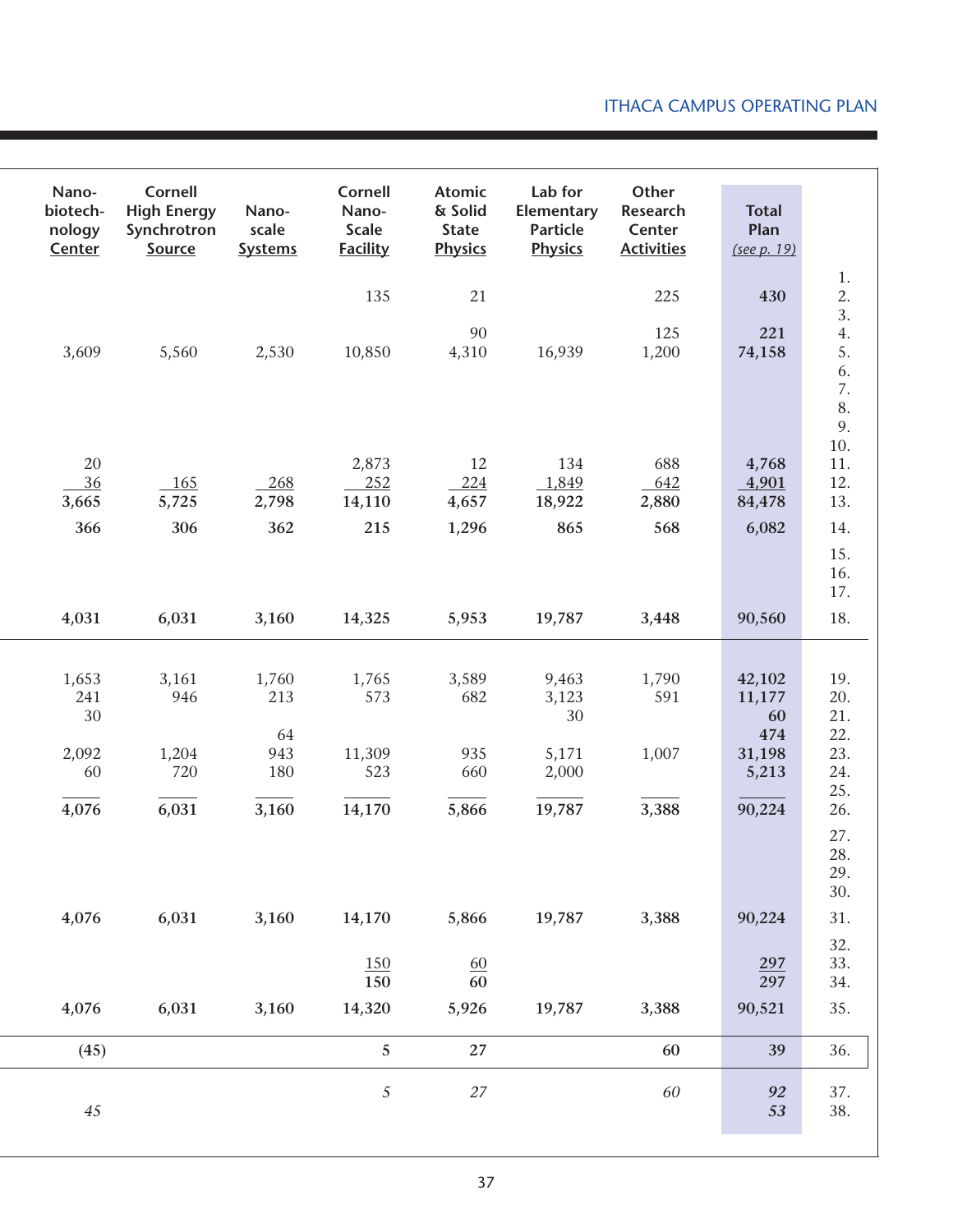| <b>Other Academic Programs</b><br>(dollars in thousands)     | Continuing<br><b>Education</b><br><b>Sessions</b> | Cornell<br><b>Extension</b> | Computing<br>&<br>& Summer Cooperative Information<br><b>Science</b> | <b>Athletics</b><br>and<br><b>Physical</b><br><b>Education</b> | <b>Cornell</b><br><b>Abroad</b> | Provost<br>& Vice<br><b>Provosts</b> |  |
|--------------------------------------------------------------|---------------------------------------------------|-----------------------------|----------------------------------------------------------------------|----------------------------------------------------------------|---------------------------------|--------------------------------------|--|
| <b>Resources</b><br>1. Tuition & Fees                        | \$7,455                                           |                             |                                                                      |                                                                |                                 |                                      |  |
| 2. Investment Distributions                                  | 31                                                | 15                          |                                                                      | 3,815                                                          | 36                              | 1,327                                |  |
| 3. Unrestricted Gifts                                        | 25                                                |                             |                                                                      | 380                                                            |                                 | 100                                  |  |
| 4. Restricted Gifts                                          | 80                                                |                             |                                                                      | 4,306                                                          | $\mathbf{1}$                    | 950                                  |  |
| 5. Sponsored Programs (direct)                               |                                                   |                             | 5,631                                                                |                                                                |                                 | 1,000                                |  |
| 6. Sponsored Programs (F&A)                                  |                                                   |                             |                                                                      |                                                                |                                 |                                      |  |
| 7. Institutional Allowances                                  |                                                   |                             |                                                                      |                                                                |                                 |                                      |  |
| 8. State Appropriations                                      |                                                   | 4,170                       |                                                                      |                                                                |                                 |                                      |  |
| 9. Federal Appropriations<br>10. Enterprise Sales & Services |                                                   | 3,251                       |                                                                      |                                                                |                                 |                                      |  |
| 11. Other Sources                                            | 3,372                                             |                             |                                                                      | 9,055                                                          | 6                               |                                      |  |
| 12. Inter-Unit Transfers                                     | 1,306                                             |                             | 1,304                                                                | (213)                                                          | (152)                           | 5,089                                |  |
| 13. Subtotal In-Year Revenues                                | 12,269                                            | 7,436                       | 6,935                                                                | 17,343                                                         | (109)                           | 8,466                                |  |
| 14. General Purpose Allocations                              |                                                   |                             | 3,822                                                                | 8,666                                                          | 7,949                           | 5,784                                |  |
| 15. Transfers From Endowment                                 |                                                   |                             |                                                                      | 64                                                             |                                 |                                      |  |
| 16. Transfers From Plant<br>17. Subtotal Transfers In        |                                                   |                             |                                                                      | 64                                                             |                                 |                                      |  |
|                                                              |                                                   |                             |                                                                      |                                                                |                                 |                                      |  |
| 18. Total Resources                                          | 12,269                                            | 7,436                       | 10,757                                                               | 26,073                                                         | 7,840                           | 14,250                               |  |
| <b>Uses of Resources</b>                                     |                                                   |                             |                                                                      |                                                                |                                 |                                      |  |
| 19. Salaries & Wages                                         | 5,065                                             | 6,082                       | 6,054                                                                | 12,279                                                         | 341                             | 5,795                                |  |
| 20. Employee Benefits                                        | 1,320                                             | 839                         | 1,557                                                                | 3,486                                                          | 107                             | 1,911                                |  |
| 21. Undergraduate Financial Aid                              | 254                                               |                             |                                                                      |                                                                | 37                              |                                      |  |
| 22. Graduate Financial Aid                                   | 42                                                |                             | 1,022                                                                |                                                                | 129                             | 53                                   |  |
| 23. General Expense                                          | 5,094                                             | 515                         | 1,919                                                                | 8,903                                                          | 7,234                           | 5,897                                |  |
| 24. Capital Expense<br>25. Debt Service                      | 242                                               |                             | 270                                                                  | 371                                                            |                                 | 330                                  |  |
| 26. Subtotal Expenditures                                    | 12,017                                            | 7,436                       | 10,822                                                               | $\overline{4}$<br>25,043                                       | 7,848                           | 13,986                               |  |
|                                                              |                                                   |                             |                                                                      |                                                                |                                 |                                      |  |
| 27. Accessory Instruction                                    |                                                   |                             |                                                                      |                                                                |                                 |                                      |  |
| 28. Administrative & Support<br>29. Financial Aid            |                                                   |                             |                                                                      |                                                                |                                 |                                      |  |
| 30. Subtotal Cost Redistribution                             |                                                   |                             |                                                                      |                                                                |                                 |                                      |  |
| 31. Net Expenditures                                         | 12,017                                            | 7,436                       | 10,822                                                               | 25,043                                                         | 7,848                           | 13,986                               |  |
| 32. Transfers To Endowment                                   |                                                   |                             |                                                                      | 1,206                                                          |                                 | 100                                  |  |
| 33. Transfers To Plant                                       | 281                                               |                             |                                                                      | 463                                                            |                                 |                                      |  |
| 34. Subtotal Transfers Out                                   | 281                                               |                             |                                                                      | 1,669                                                          |                                 | 100                                  |  |
| 35. Total Uses of Resources                                  | 12,298                                            | 7,436                       | 10,822                                                               | 26,712                                                         | 7,848                           | 14,086                               |  |
|                                                              |                                                   |                             |                                                                      |                                                                |                                 |                                      |  |
| 36. Net From Operations                                      | (29)                                              |                             | (65)                                                                 | (639)                                                          | (8)                             | 164                                  |  |
| 37. Additions to Operating Reserves                          |                                                   |                             |                                                                      |                                                                |                                 | 164                                  |  |
| 38. Use of Operating Reserves                                | 29                                                |                             | 65                                                                   |                                                                | $\boldsymbol{8}$                |                                      |  |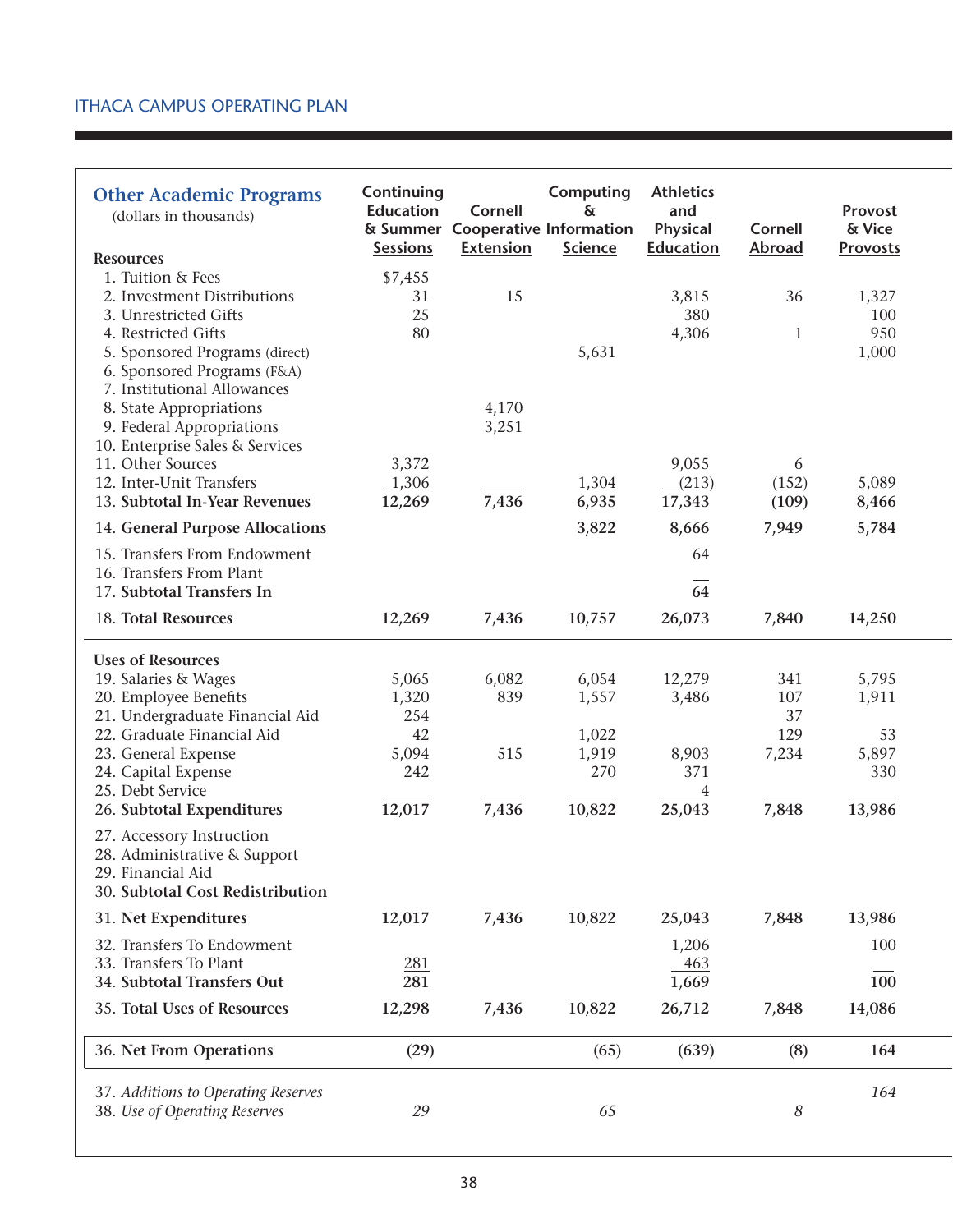| Program<br>$\ln$<br><b>Real Estate</b>  | <b>University</b><br>Libraries     | Inst. for<br>Social &<br>Economic<br>Research | Graduate<br>School         | Johnson<br><b>Museum</b><br>of Art | <b>Cornell</b><br><b>University</b><br><b>Press</b> | Africana<br>Studies &<br>Research<br>Center | All<br>Other<br>Academic<br><b>Programs</b> | <b>Total</b><br>Plan<br>(see p. 19)                  |                                                  |
|-----------------------------------------|------------------------------------|-----------------------------------------------|----------------------------|------------------------------------|-----------------------------------------------------|---------------------------------------------|---------------------------------------------|------------------------------------------------------|--------------------------------------------------|
| 169<br>30                               | 3,457<br>475<br>1,045<br>1,000     |                                               | 275<br>25                  | 1,155<br>406<br>36<br>150          | 26                                                  |                                             | 6<br>187                                    | \$7,455<br>10,312<br>1,386<br>6,448<br>7,993         | 1.<br>2.<br>3.<br>4.<br>5.                       |
| 67<br>267<br>533                        | 1,421<br>1,561<br>8,959            | 1,085<br>1,085                                | 45<br>380<br>725           | 174<br>(49)<br>1,872               | 965<br>5,657<br>49<br>6,697                         | 321<br>321                                  | 731<br>(81)<br>843                          | 4,170<br>3,251<br>965<br>20,528<br>10,867<br>73,375  | 6.<br>7.<br>8.<br>9.<br>10.<br>11.<br>12.<br>13. |
| 554                                     | 31,172                             |                                               | 2,727                      | 1,533                              | 667                                                 | 1,861                                       | 2,168                                       | 66,903<br>64<br>64                                   | 14.<br>15.<br>16.<br>17.                         |
| 1,087                                   | 40,131                             | 1,085                                         | 3,452                      | 3,405                              | 7,364                                               | 2,182                                       | 3,011                                       | 140,342                                              | 18.                                              |
| 412<br>83<br>268<br>274<br>$\mathbf{1}$ | 17,722<br>5,504<br>2,856<br>13,005 | 839<br>287<br>22<br>(465)<br>335              | 1,940<br>540<br>395<br>524 | 1,509<br>486<br>1,183<br>227       | 2,833<br>926<br>3,533<br>52                         | 1,466<br>427<br>289                         | 1,665<br>430<br>224<br>715                  | 64,002<br>17,903<br>291<br>2,155<br>38,471<br>14,833 | 19.<br>20.<br>21.<br>22.<br>23.<br>24.           |
| 1,038                                   | 39,087                             | 1,018                                         | 3,399                      | 3,405                              | 7,344                                               | 2,182                                       | 3,034                                       | $\overline{\mathbf{4}}$<br>137,659                   | 25.<br>26.                                       |
|                                         |                                    |                                               |                            |                                    | 58<br>$\frac{1}{58}$                                |                                             |                                             | 58<br>58                                             | 27.<br>28.<br>29.<br>30.                         |
| 1,038                                   | 39,087                             | 1,018                                         | 3,399                      | 3,405                              | 7,402                                               | 2,182                                       | 3,034                                       | 137,717<br>1,306                                     | 31.<br>32.                                       |
|                                         | $\frac{4}{4}$                      | $\frac{67}{67}$                               | $\frac{75}{75}$            |                                    | <u>162</u><br>162                                   |                                             | $\frac{4}{4}$                               | 1,056<br>2,362                                       | 33.<br>34.                                       |
| 1,038                                   | 39,091                             | 1,085                                         | 3,474                      | 3,405                              | 7,564                                               | 2,182                                       | 3,038                                       | 140,079                                              | 35.                                              |
| 49                                      | 1,040                              |                                               | (22)                       |                                    | (200)                                               |                                             | (27)                                        | 263                                                  | 36.                                              |
| 49                                      | 1,040                              |                                               | 62<br>$\it 84$             |                                    | 36<br>236                                           |                                             | 6<br>33                                     | 1,357<br>455                                         | 37.<br>38.                                       |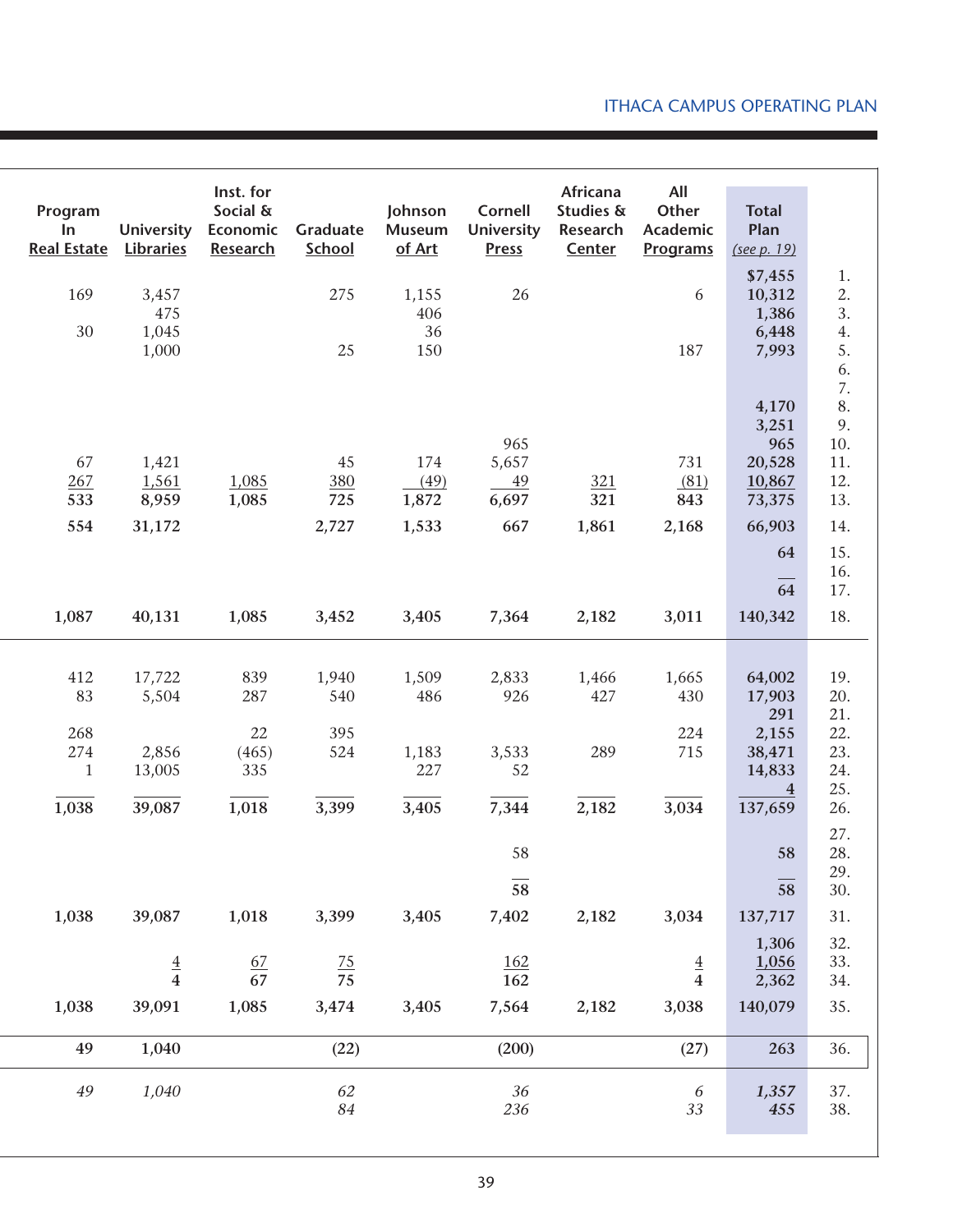| <b>Centrally Recorded Financial Aid</b><br>(dollars in thousands)                                                                                                           |                                  |                      |                            |                       | <b>Total</b>         |  |
|-----------------------------------------------------------------------------------------------------------------------------------------------------------------------------|----------------------------------|----------------------|----------------------------|-----------------------|----------------------|--|
|                                                                                                                                                                             | <b>General</b><br><b>Purpose</b> | <b>Designated</b>    | Other<br><b>Restricted</b> | Grants &<br>Contracts | Plan<br>(see p. 19)  |  |
| <b>Resources</b><br>1. Tuition & Fees                                                                                                                                       |                                  |                      |                            |                       |                      |  |
| 2. Investment Distributions<br>3. Unrestricted Gifts                                                                                                                        |                                  | 1,322                | 28,923                     |                       | 30,245               |  |
| 4. Restricted Gifts<br>5. Sponsored Programs (direct)<br>6. Sponsored Programs (F&A)<br>7. Institutional Allowances<br>8. State Appropriations<br>9. Federal Appropriations |                                  |                      | 1,500                      | 8,689                 | 1,500<br>8,689       |  |
| 10. Enterprise Sales & Services<br>11. Other Sources                                                                                                                        |                                  |                      |                            |                       |                      |  |
| 12. Inter-Unit Transfers<br>13. Subtotal In-Year Revenues                                                                                                                   | (1,214)<br>(1,214)               | 140<br>1,462         | (1,482)<br>28,941          | 1,000<br>9,689        | (1, 556)<br>38,878   |  |
| 14. General Purpose Allocations                                                                                                                                             | 122,305                          |                      |                            |                       | 122,305              |  |
| 15. Transfers From Endowment<br>16. Transfers From Plant<br>17. Subtotal Transfers In                                                                                       |                                  |                      |                            |                       |                      |  |
| 18. Total Resources                                                                                                                                                         | 121,091                          | 1,462                | 28,941                     | 9,689                 | 161,183              |  |
| <b>Uses of Resources</b><br>19. Salaries & Wages<br>20. Employee Benefits                                                                                                   |                                  |                      |                            |                       |                      |  |
| 21. Undergraduate Financial Aid<br>22. Graduate Financial Aid<br>23. General Expense<br>24. Capital Expense                                                                 | 86,902<br>34,189                 | 1,322<br>2,375       | 24,661<br>4,280            | 4,949<br>4,740        | 117,834<br>45,584    |  |
| 25. Debt Service                                                                                                                                                            |                                  |                      |                            |                       |                      |  |
| 26. Subtotal Expenditures<br>27. Accessory Instruction                                                                                                                      | 121,091                          | 3,697                | 28,941                     | 9,689                 | 163,418              |  |
| 28. Administrative & Support<br>29. Financial Aid<br>30. Subtotal Cost Redistribution                                                                                       |                                  | (2, 235)<br>(2, 235) |                            |                       | (2, 235)<br>(2, 235) |  |
| 31. Net Expenditures                                                                                                                                                        | 121,091                          | 1,462                | 28,941                     | 9,689                 | 161,183              |  |
| 32. Transfers To Endowment<br>33. Transfers To Plant<br>34. Subtotal Transfers Out                                                                                          |                                  |                      |                            |                       |                      |  |
| 35. Total Uses of Resources                                                                                                                                                 | 121,091                          | 1,462                | 28,941                     | 9,689                 | 161,183              |  |
| 36. Net From Operations                                                                                                                                                     |                                  |                      |                            |                       |                      |  |
| 37. Additions to Operating Reserves<br>38. Use of Operating Reserves                                                                                                        |                                  |                      |                            |                       |                      |  |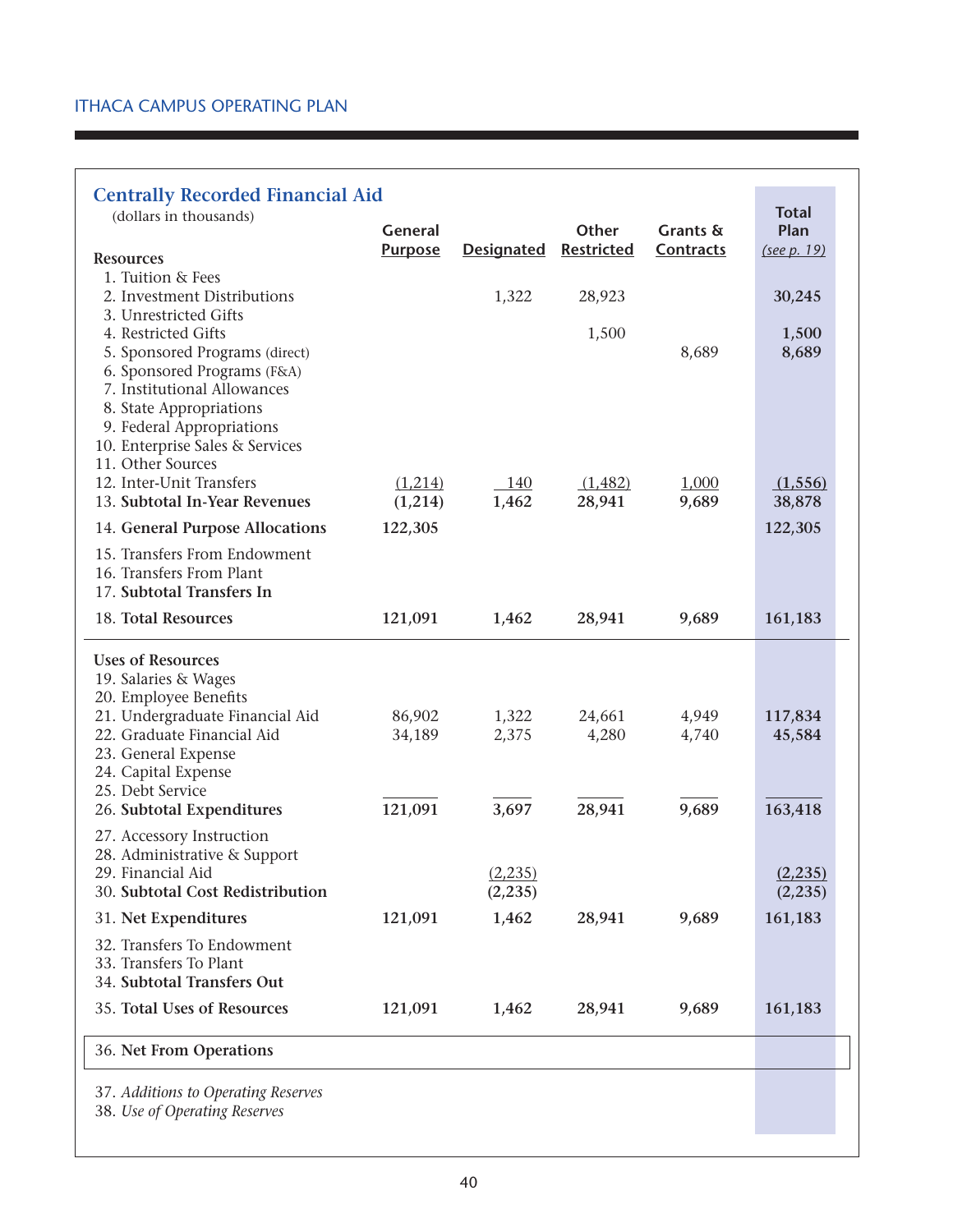| <b>Student Services</b><br>(dollars in thousands)<br><b>Resources</b>                                                                                                                                | <b>Admissions</b><br>$\delta$<br><b>Financial Aid</b> | <b>Campus</b><br>Life | Dean<br>of<br><b>Students</b> | Health<br><b>Services</b> | <b>Student</b><br>Academic<br><b>Services</b> | <b>Total</b><br>Plan<br>(see p. 19) |
|------------------------------------------------------------------------------------------------------------------------------------------------------------------------------------------------------|-------------------------------------------------------|-----------------------|-------------------------------|---------------------------|-----------------------------------------------|-------------------------------------|
| 1. Tuition & Fees<br>2. Investment Distributions                                                                                                                                                     |                                                       | 291                   | 821                           | 119                       | 101                                           | 1,332                               |
| 3. Unrestricted Gifts<br>4. Restricted Gifts<br>5. Sponsored Programs (direct)<br>6. Sponsored Programs (F&A)<br>7. Institutional Allowances<br>8. State Appropriations<br>9. Federal Appropriations | 5                                                     |                       | 1,878                         | 83                        | 49                                            | 2,015                               |
| 10. Enterprise Sales & Services                                                                                                                                                                      |                                                       | 80,588                | 2,613                         |                           |                                               | 83,201                              |
| 11. Other Sources                                                                                                                                                                                    |                                                       | 20                    | 771                           | 6,753                     | 422                                           | 7,966                               |
| 12. Inter-Unit Transfers<br>13. Subtotal In-Year Revenues                                                                                                                                            | $\overline{20}$<br>75                                 | 3,181                 | 1,609                         | <b>108</b>                | 1,032                                         | 6,000                               |
|                                                                                                                                                                                                      |                                                       | 84,080                | 7,692                         | 7,063                     | 1,604                                         | 100,514                             |
| 14. General Purpose Allocations                                                                                                                                                                      | 7,206                                                 | 860                   | 3,803                         | 7,959                     | 9,863                                         | 29,691                              |
| 15. Transfers From Endowment<br>16. Transfers From Plant                                                                                                                                             |                                                       |                       | 20                            |                           |                                               | 20                                  |
| 17. Subtotal Transfers In                                                                                                                                                                            |                                                       |                       | 20                            |                           |                                               | 20                                  |
| 18. Total Resources                                                                                                                                                                                  | 7,281                                                 | 84,940                | 11,515                        | 15,022                    | 11,467                                        | 130,225                             |
| <b>Uses of Resources</b>                                                                                                                                                                             |                                                       |                       |                               |                           |                                               |                                     |
| 19. Salaries & Wages                                                                                                                                                                                 | 4,007                                                 | 23,619                | 3,283                         | 8,240                     | 6,602                                         | 45,751                              |
| 20. Employee Benefits                                                                                                                                                                                | 1,292                                                 | 7,265                 | 988                           | 2,657                     | 1,941                                         | 14,143                              |
| 21. Undergraduate Financial Aid<br>22. Graduate Financial Aid                                                                                                                                        | 28                                                    |                       | 109                           |                           | 631<br>6                                      | 659<br>115                          |
| 23. General Expense                                                                                                                                                                                  | 1,954                                                 | 30,892                | 5,811                         | 4,150                     | 2,478                                         | 45,285                              |
| 24. Capital Expense                                                                                                                                                                                  |                                                       | 77                    |                               |                           |                                               | 77                                  |
| 25. Debt Service<br>26. Subtotal Expenditures                                                                                                                                                        | 7,281                                                 | 61,853                | 225<br>10,416                 | 15,047                    | 11,658                                        | 225<br>106,255                      |
| 27. Accessory Instruction                                                                                                                                                                            |                                                       |                       |                               |                           |                                               |                                     |
| 28. Administrative & Support<br>29. Financial Aid                                                                                                                                                    |                                                       | 5,059                 | 160                           |                           |                                               | 5,219                               |
| 30. Subtotal Cost Redistribution                                                                                                                                                                     |                                                       | 5,059                 | 160                           |                           |                                               | 5,219                               |
| 31. Net Expenditures                                                                                                                                                                                 | 7,281                                                 | 66,912                | 10,576                        | 15,047                    | 11,658                                        | 111,474                             |
| 32. Transfers To Endowment                                                                                                                                                                           |                                                       |                       |                               |                           |                                               |                                     |
| 33. Transfers To Plant<br>34. Subtotal Transfers Out                                                                                                                                                 |                                                       | 18,028<br>18,028      | $\frac{705}{2}$<br>705        |                           | 226<br>226                                    | 18,959<br>18,959                    |
|                                                                                                                                                                                                      |                                                       |                       |                               |                           |                                               |                                     |
| 35. Total Uses of Resources                                                                                                                                                                          | 7,281                                                 | 84,940                | 11,281                        | 15,047                    | 11,884                                        | 130,433                             |
| 36. Net From Operations                                                                                                                                                                              |                                                       |                       | 234                           | (25)                      | (417)                                         | (208)                               |
| 37. Additions to Operating Reserves                                                                                                                                                                  |                                                       |                       | 241                           |                           |                                               | 241                                 |
| 38. Use of Operating Reserves                                                                                                                                                                        |                                                       |                       | 7                             | 25                        | 417                                           | 449                                 |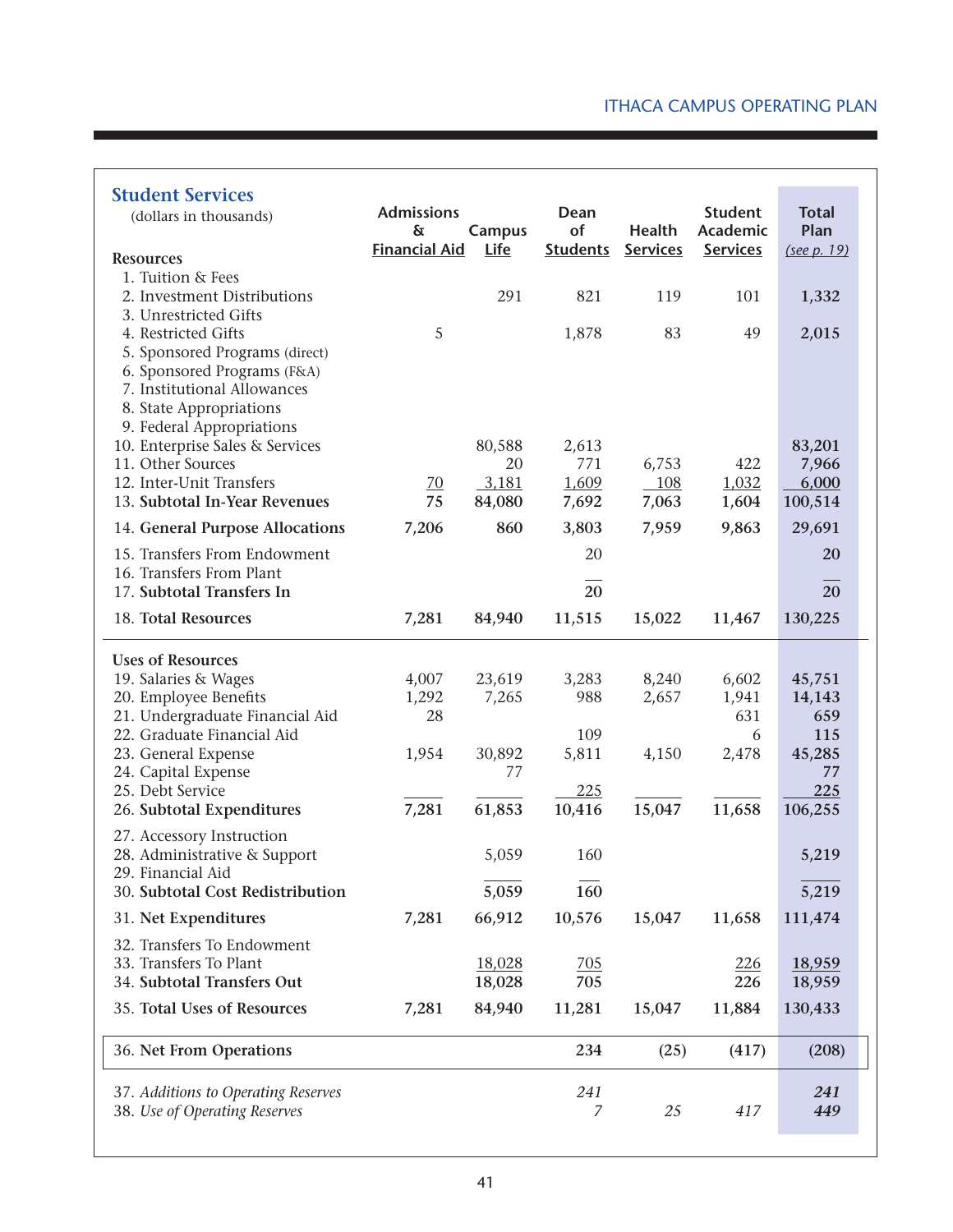| <b>Administrative &amp; Support</b><br>(dollars in thousands)<br><b>Resources</b>                                                                                                       | <b>Vice</b><br>Provost<br>for<br><b>Research</b> | <b>Cornell</b><br><b>Information</b><br><b>Technologies</b> | Human<br><b>Relations</b> | <b>Executive</b><br><b>Vice President</b><br>for Finance &<br>Administration | <b>Office</b><br>of<br>Human<br><b>Resources</b> |  |
|-----------------------------------------------------------------------------------------------------------------------------------------------------------------------------------------|--------------------------------------------------|-------------------------------------------------------------|---------------------------|------------------------------------------------------------------------------|--------------------------------------------------|--|
| 1. Tuition & Fees<br>2. Investment Distributions<br>3. Unrestricted Gifts<br>4. Restricted Gifts                                                                                        | 111                                              |                                                             |                           |                                                                              | 17                                               |  |
| 5. Sponsored Programs (direct)<br>6. Sponsored Programs (F&A)<br>7. Institutional Allowances<br>8. State Appropriations<br>9. Federal Appropriations<br>10. Enterprise Sales & Services |                                                  |                                                             | 438                       |                                                                              |                                                  |  |
| 11. Other Sources                                                                                                                                                                       |                                                  | 1,690                                                       |                           |                                                                              | 134                                              |  |
| 12. Inter-Unit Transfers                                                                                                                                                                | 402                                              | 17,493                                                      | 369                       | 815                                                                          | 509                                              |  |
| 13. Subtotal In-Year Revenues                                                                                                                                                           | 513                                              | 19,183                                                      | 807                       | 815                                                                          | 660                                              |  |
| 14. General Purpose Allocations                                                                                                                                                         | 5,417                                            | 24,131                                                      | 407                       | 13,175                                                                       | 12,352                                           |  |
| 15. Transfers From Endowment<br>16. Transfers From Plant<br>17. Subtotal Transfers In                                                                                                   |                                                  |                                                             |                           |                                                                              |                                                  |  |
| 18. Total Resources                                                                                                                                                                     | 5,930                                            | 43,314                                                      | 1,214                     | 13,990                                                                       | 13,012                                           |  |
| <b>Uses of Resources</b>                                                                                                                                                                |                                                  |                                                             |                           |                                                                              |                                                  |  |
| 19. Salaries & Wages                                                                                                                                                                    | 4,379                                            | 27,986                                                      | 525                       | 8,685                                                                        | 5,236                                            |  |
| 20. Employee Benefits<br>21. Undergraduate Financial Aid<br>22. Graduate Financial Aid                                                                                                  | 811                                              | 9,198                                                       | 173                       | 2,777                                                                        | 6,562                                            |  |
| 23. General Expense                                                                                                                                                                     | 687                                              | 2,343                                                       | 516                       | 2,413                                                                        | 1,187                                            |  |
| 24. Capital Expense                                                                                                                                                                     | 38                                               | 1,702                                                       |                           |                                                                              | 10                                               |  |
| 25. Debt Service                                                                                                                                                                        |                                                  | 563                                                         |                           |                                                                              |                                                  |  |
| 26. Subtotal Expenditures                                                                                                                                                               | 5,915                                            | 41,792                                                      | 1,214                     | 13,875                                                                       | 12,995                                           |  |
| 27. Accessory Instruction<br>28. Administrative & Support<br>29. Financial Aid                                                                                                          |                                                  | 1,344                                                       |                           |                                                                              |                                                  |  |
| 30. Subtotal Cost Redistribution                                                                                                                                                        |                                                  | 1,344                                                       |                           |                                                                              |                                                  |  |
| 31. Net Expenditures                                                                                                                                                                    | 5,915                                            | 43,136                                                      | 1,214                     | 13,875                                                                       | 12,995                                           |  |
| 32. Transfers To Endowment                                                                                                                                                              |                                                  |                                                             |                           |                                                                              |                                                  |  |
| 33. Transfers To Plant<br>34. Subtotal Transfers Out                                                                                                                                    | $\frac{26}{5}$<br>26                             | 250<br>250                                                  |                           | <u> 115</u><br>115                                                           |                                                  |  |
| 35. Total Uses of Resources                                                                                                                                                             | 5,941                                            | 43,386                                                      | 1,214                     | 13,990                                                                       | 12,995                                           |  |
| 36. Net From Operations                                                                                                                                                                 | (11)                                             | (72)                                                        |                           |                                                                              | 17                                               |  |
|                                                                                                                                                                                         |                                                  |                                                             |                           |                                                                              |                                                  |  |
| 37. Additions to Operating Reserves<br>38. Use of Operating Reserves                                                                                                                    | 11                                               | 72                                                          |                           |                                                                              | 17                                               |  |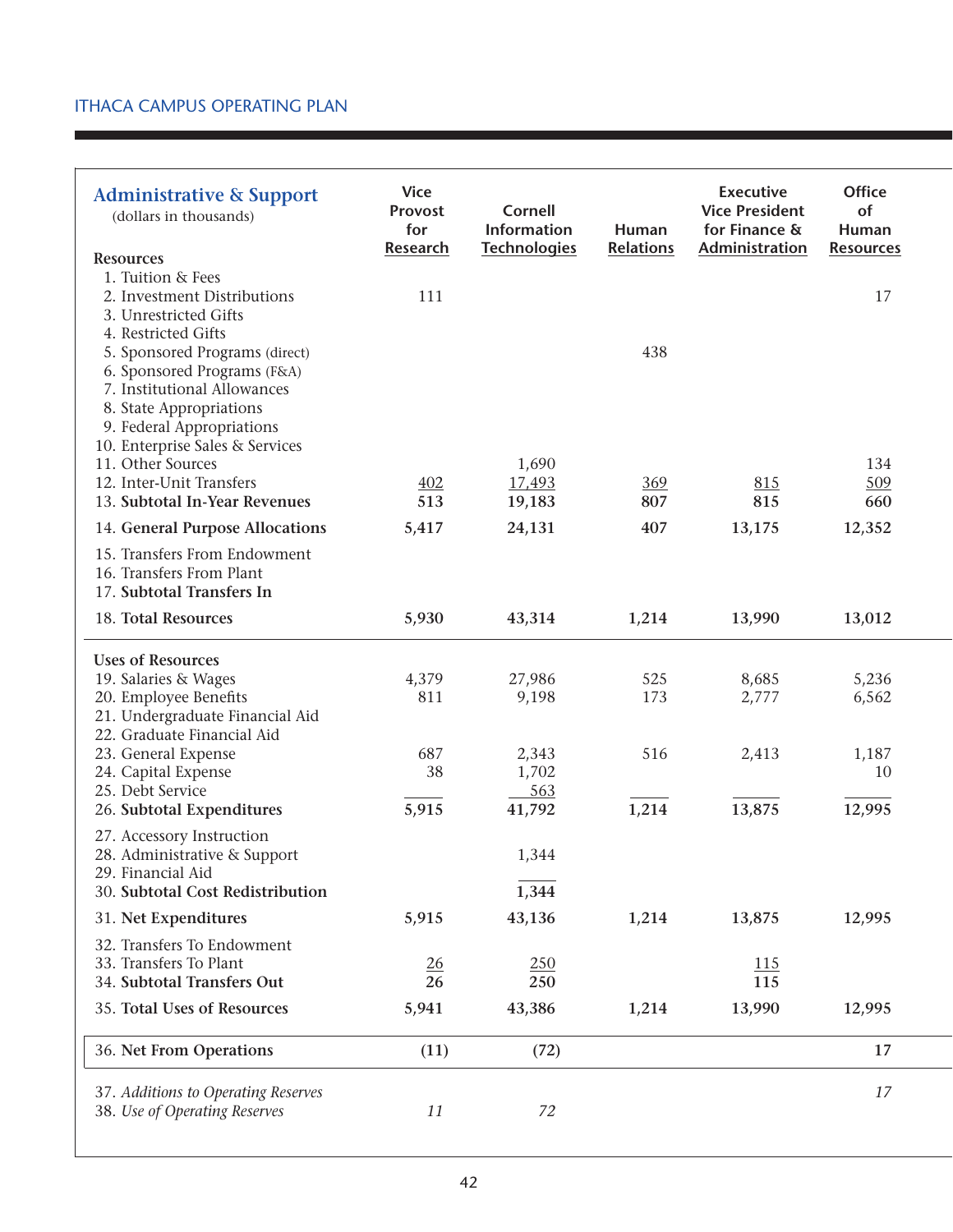| <b>University</b><br>Counsel | Alumni<br><b>Affairs</b><br>$\delta$<br><b>Development</b> | Communi-<br>cations &<br>Media<br><b>Relations</b> | Government<br>& Community<br><b>Relations</b> | <b>Division</b><br>of<br>Financial<br><b>Affairs</b> | President<br><b>Units</b> | Planning<br>$\delta$<br><b>Budget</b> | <b>Total</b><br>Plan<br>(see p. 19) |                                        |
|------------------------------|------------------------------------------------------------|----------------------------------------------------|-----------------------------------------------|------------------------------------------------------|---------------------------|---------------------------------------|-------------------------------------|----------------------------------------|
|                              | 172<br>2,350<br>1,000                                      | $\mathbf{1}$                                       |                                               |                                                      | 92                        |                                       | 393<br>2,350<br>1,000<br>438        | 1.<br>2.<br>3.<br>4.<br>5.<br>6.<br>7. |
|                              |                                                            |                                                    |                                               |                                                      |                           | $20\,$                                | 20                                  | 8.<br>9.<br>10.                        |
| 191<br>191                   | 1,380<br>13,811<br>18,713                                  | $20\,$<br>(1,265)<br>(1,244)                       | 41<br>41                                      | 483<br><u>104</u><br>587                             | 3,056<br>3,148            | $\overline{20}$                       | 3,707<br>35,526<br>43,434           | 11.<br>12.<br>13.                      |
| 3,107                        | 24,149                                                     | 8,029                                              | 2,038                                         | 14,270<br>307                                        | 22,794                    | 3,665                                 | 133,534<br>307                      | 14.<br>15.<br>16.                      |
| 3,298                        | 42,862                                                     | 6,785                                              | 2,079                                         | 307<br>15,164                                        | 25,942                    | 3,685                                 | 307<br>177,275                      | 17.<br>18.                             |
| 1,986<br>650                 | 22,811<br>7,485                                            | 4,778<br>1,640                                     | 1,098<br>387                                  | 10,225<br>2,630                                      | 6,826<br>2,266            | 2,999<br>605                          | 97,534<br>35,184                    | 19.<br>20.<br>21.                      |
| 662                          | 11,595                                                     | 315                                                | 594                                           | 2,164<br>176                                         | 16,737<br>21              | 184<br>15                             | 39,397<br>1,962<br>563              | 22.<br>23.<br>24.<br>25.               |
| 3,298                        | 41,891                                                     | 6,733                                              | 2,079                                         | 15,195                                               | 25,850                    | 3,803                                 | 174,640                             | 26.<br>27.                             |
|                              |                                                            |                                                    |                                               | 31<br>$\overline{31}$                                |                           |                                       | 1,375<br>1,375                      | 28.<br>29.<br>30.                      |
| 3,298                        | 41,891<br>1,500                                            | 6,733                                              | 2,079                                         | 15,226                                               | 25,850                    | 3,803                                 | 176,015<br>1,500                    | 31.<br>32.                             |
|                              | 1,500                                                      | $\frac{52}{52}$                                    |                                               | $\overline{45}$<br>45                                |                           |                                       | <u>488</u><br>1,988                 | 33.<br>34.                             |
| 3,298                        | 43,391<br>(529)                                            | 6,785                                              | 2,079                                         | 15,271<br>(107)                                      | 25,850<br>92              | 3,803<br>(118)                        | 178,003<br>(728)                    | 35.<br>36.                             |
|                              | 101                                                        |                                                    |                                               |                                                      | 92                        |                                       | 210                                 | 37.                                    |
|                              | 630                                                        |                                                    |                                               | $107\,$                                              |                           | 118                                   | 938                                 | 38.                                    |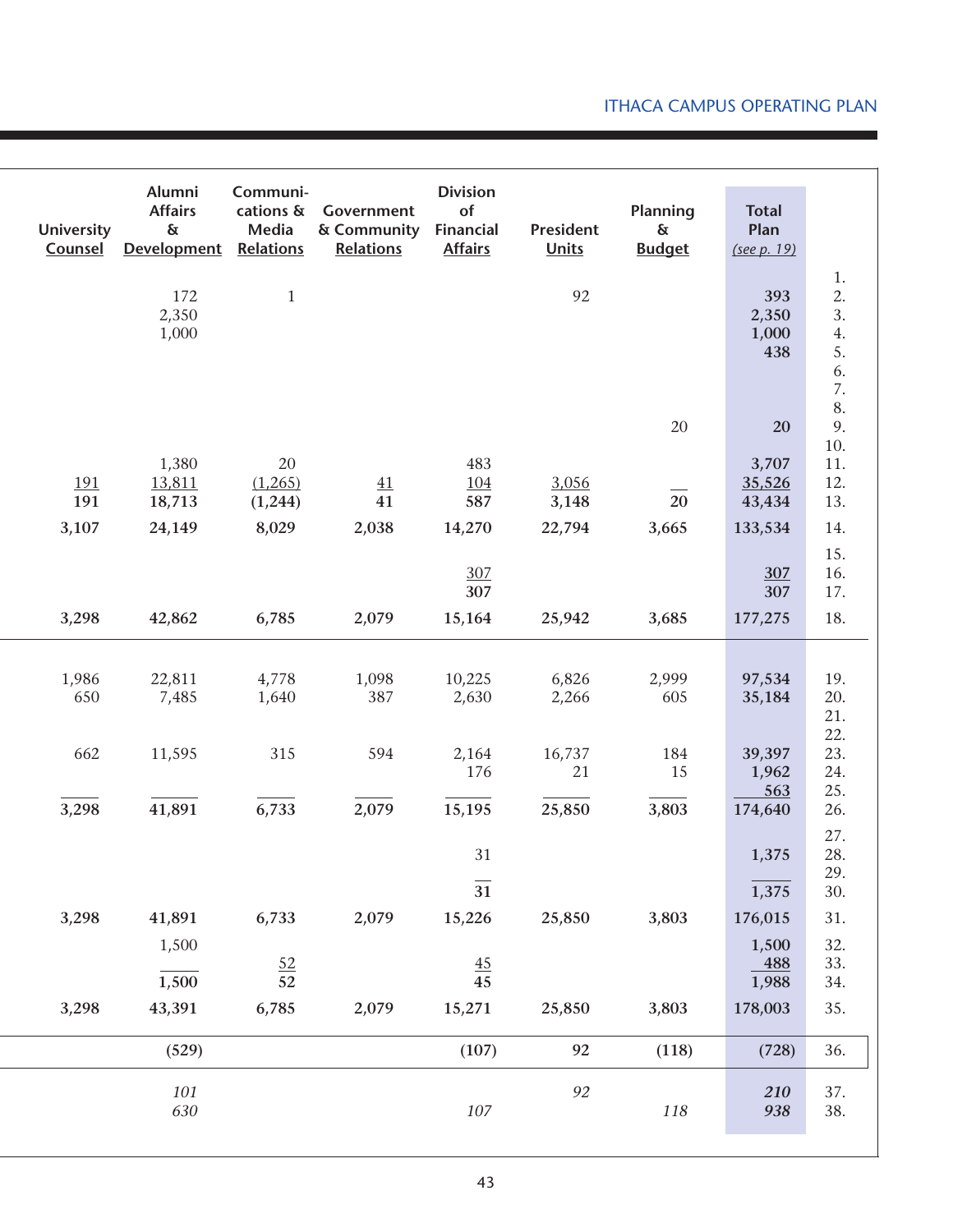| <b>Physical Plant</b>                                         |                   |                 |                        | Capital                        |                      |  |
|---------------------------------------------------------------|-------------------|-----------------|------------------------|--------------------------------|----------------------|--|
| (dollars in thousands)                                        |                   | Campus          | Central<br><b>Debt</b> | Funding &<br><b>Priorities</b> | <b>Total</b><br>Plan |  |
|                                                               | <b>Facilities</b> | <b>Services</b> | <b>Service</b>         | Committee                      | (see p. 19)          |  |
| <b>Resources</b><br>1. Tuition & Fees                         |                   |                 |                        |                                |                      |  |
| 2. Investment Distributions                                   | 900               | 1,810           |                        | 10,560                         | 13,270               |  |
| 3. Unrestricted Gifts                                         |                   |                 |                        | 9,600                          | 9,600                |  |
| 4. Restricted Gifts<br>5. Sponsored Programs (direct)         |                   |                 |                        |                                |                      |  |
| 6. Sponsored Programs (F&A)                                   |                   |                 |                        |                                |                      |  |
| 7. Institutional Allowances                                   |                   |                 |                        |                                |                      |  |
| 8. State Appropriations<br>9. Federal Appropriations          | 5,888             |                 |                        |                                | 5,888                |  |
| 10. Enterprise Sales & Services                               | 93                | 32,702          |                        |                                | 32,795               |  |
| 11. Other Sources                                             | 11                | 5,591           |                        |                                | 5,602                |  |
| 12. Inter-Unit Transfers                                      | 8,082             | (692)           |                        | (17, 520)                      | (10, 130)            |  |
| 13. Subtotal In-Year Revenues                                 | 14,974            | 39,411          |                        | 2,640                          | 57,025               |  |
| 14. General Purpose Allocations                               | 91,693            | 9,417           |                        |                                | 101,110              |  |
| 15. Transfers From Endowment<br>16. Transfers From Plant      | 88                | 204             |                        | 23,795                         | 23,795<br>292        |  |
| 17. Subtotal Transfers In                                     | 88                | 204             |                        | 23,795                         | 24,087               |  |
| 18. Total Resources                                           | 106,755           | 49,032          |                        | 26,435                         | 182,222              |  |
| <b>Uses of Resources</b>                                      |                   |                 |                        |                                |                      |  |
| 19. Salaries & Wages                                          | 46,209            | 11,161          |                        |                                | 57,370               |  |
| 20. Employee Benefits                                         | 15,453            | 3,464           |                        |                                | 18,917               |  |
| 21. Undergraduate Financial Aid<br>22. Graduate Financial Aid |                   |                 |                        |                                |                      |  |
| 23. General Expense                                           | 14,743            | 26,360          |                        |                                | 41,103               |  |
| 24. Capital Expense                                           | 10                | 15              |                        |                                | 25                   |  |
| 25. Debt Service                                              |                   |                 |                        |                                |                      |  |
| 26. Subtotal Expenditures                                     | 76,415            | 41,000          |                        |                                | 117,415              |  |
| 27. Accessory Instruction<br>28. Administrative & Support     | 5,190             | 1,125           |                        |                                | 6,315                |  |
| 29. Financial Aid                                             |                   |                 |                        |                                |                      |  |
| 30. Subtotal Cost Redistribution                              | 5,190             | 1,125           |                        |                                | 6,315                |  |
| 31. Net Expenditures                                          | 81,605            | 42,125          |                        |                                | 123,730              |  |
| 32. Transfers To Endowment                                    |                   |                 |                        |                                |                      |  |
| 33. Transfers To Plant<br>34. Subtotal Transfers Out          | 21,054            | 5,401<br>5,401  |                        | 26,435                         | 52,890               |  |
|                                                               | 21,054            |                 |                        | 26,435                         | 52,890               |  |
| 35. Total Uses of Resources                                   | 102,659           | 47,526          |                        | 26,435                         | 176,620              |  |
| 36. Net From Operations                                       | 4,096             | 1,506           |                        |                                | 5,602                |  |
| 37. Additions to Operating Reserves                           | 4,179             | 1,643           |                        |                                | 5,822                |  |
| 38. Use of Operating Reserves                                 | 83                | 137             |                        |                                | <b>220</b>           |  |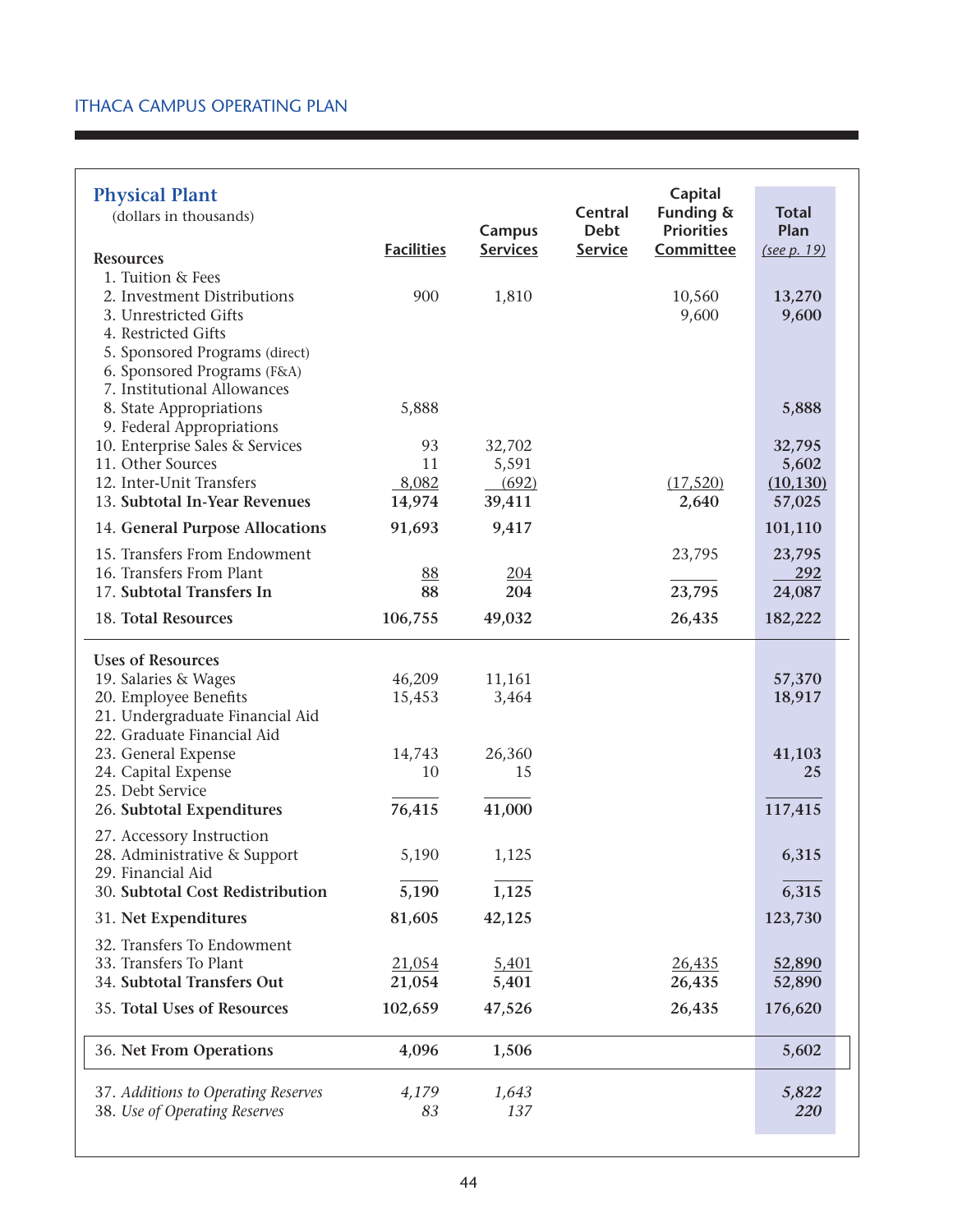| <b>Ithaca Campus All Other</b><br>(dollars in thousands)<br><b>Resources</b>                                                                                                                                 | <b>State</b><br>Approp. | General<br><b>Purpose</b> | <b>Designated</b>            | Other<br>Restricted      | <b>Total</b><br>Plan<br>(see p. 19)   |
|--------------------------------------------------------------------------------------------------------------------------------------------------------------------------------------------------------------|-------------------------|---------------------------|------------------------------|--------------------------|---------------------------------------|
| 1. Tuition & Fees<br>2. Investment Distributions                                                                                                                                                             |                         | 85                        | 10,689                       | 134                      | 10,908                                |
| 3. Unrestricted Gifts<br>4. Restricted Gifts<br>5. Sponsored Programs (direct)<br>6. Sponsored Programs (F&A)<br>7. Institutional Allowances                                                                 |                         |                           |                              | 19,000                   | 19,000                                |
| 8. State Appropriations<br>9. Federal Appropriations<br>10. Enterprise Sales & Services<br>11. Other Sources                                                                                                 | 45,485                  |                           |                              |                          | 45,485                                |
| 12. Inter-Unit Transfers<br>13. Subtotal In-Year Revenues                                                                                                                                                    | 45,485                  | (62, 288)<br>(62, 203)    | (2,793)<br>7,896             | (2,000)<br>17,134        | (67, 081)<br>8,312                    |
| 14. General Purpose Allocations                                                                                                                                                                              | (29, 437)               | 52,452                    |                              |                          | 23,015                                |
| 15. Transfers From Endowment<br>16. Transfers From Plant<br>17. Subtotal Transfers In                                                                                                                        |                         |                           |                              |                          |                                       |
| 18. Total Resources                                                                                                                                                                                          | 16,048                  | (9,751)                   | 7,896                        | 17,134                   | 31,327                                |
| <b>Uses of Resources</b><br>19. Salaries & Wages<br>20. Employee Benefits<br>21. Undergraduate Financial Aid<br>22. Graduate Financial Aid<br>23. General Expense<br>24. Capital Expense<br>25. Debt Service | 761                     | 358<br>239<br>1,964       | 510<br>2,533<br>(427)<br>325 | 182<br>60                | 1,050<br>2,832<br>2,298<br>325        |
| 26. Subtotal Expenditures                                                                                                                                                                                    | 761                     | 2,561                     | 2,941                        | 242                      | 6,505                                 |
| 27. Accessory Instruction<br>28. Administrative & Support<br>29. Financial Aid<br>30. Subtotal Cost Redistribution                                                                                           | 15,287<br>15,287        | (12, 312)<br>(12, 312)    | 1,385<br>(332)<br>1,053      |                          | 15,287<br>(10, 927)<br>(332)<br>4,028 |
| 31. Net Expenditures                                                                                                                                                                                         | 16,048                  | (9,751)                   | 3,994                        | 242                      | 10,533                                |
| 32. Transfers To Endowment<br>33. Transfers To Plant<br>34. Subtotal Transfers Out                                                                                                                           |                         |                           | 5,000<br>5,000               | 6,000<br>7,000<br>13,000 | 6,000<br>12,000<br>18,000             |
| 35. Total Uses of Resources                                                                                                                                                                                  | 16,048                  | (9,751)                   | 8,994                        | 13,242                   | 28,533                                |
| 36. Net From Operations                                                                                                                                                                                      |                         |                           | (1,098)                      | 3,892                    | 2,794                                 |
| 37. Additions to Operating Reserves<br>38. Use of Operating Reserves                                                                                                                                         |                         |                           | 230<br>1,967                 | 3,892                    | 4,122<br>1,967                        |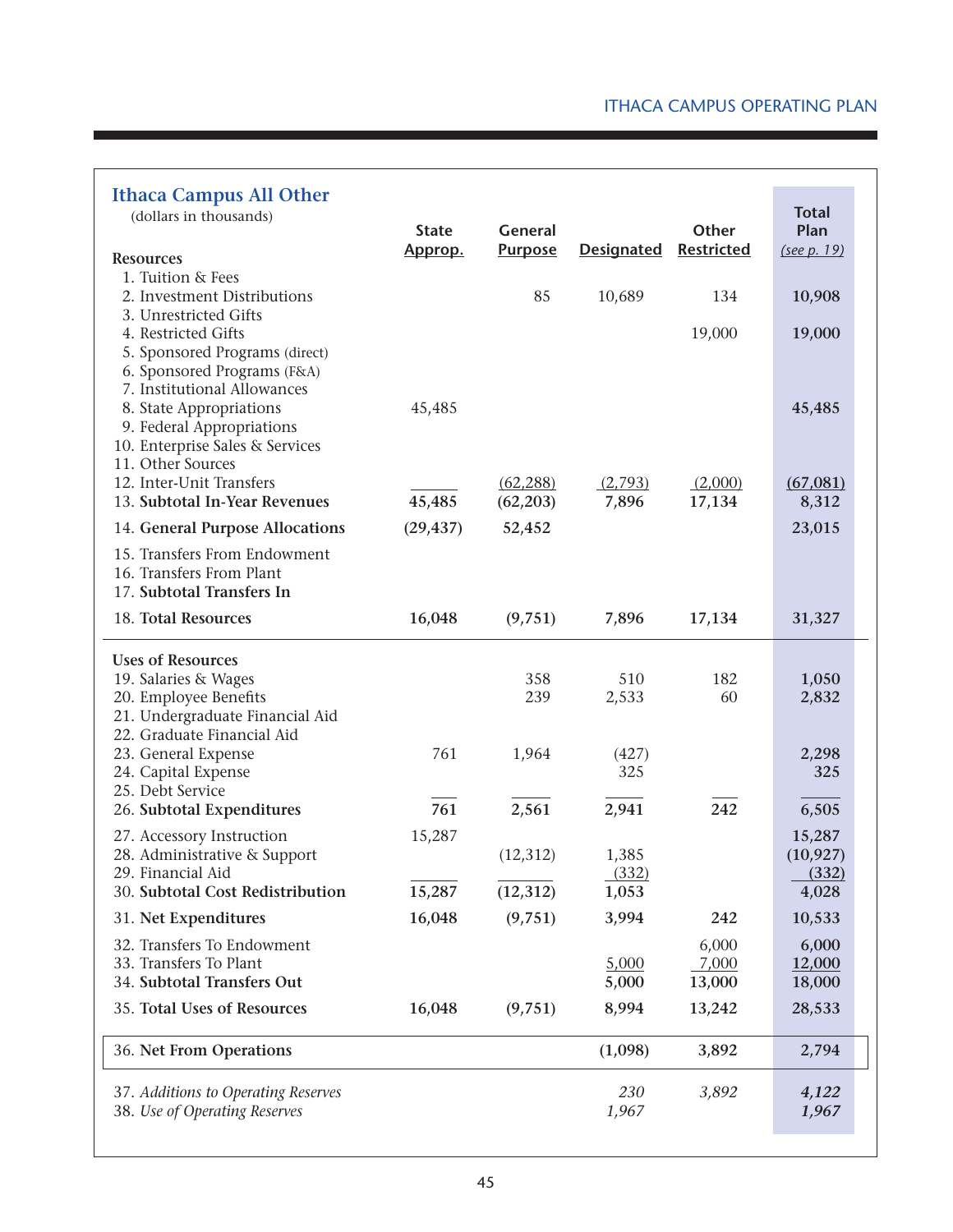| <b>Enterprise &amp; Service Operations</b><br>(dollars in thousands) | Sales &<br>Services of<br><b>Enterprises</b> | <b>Other</b><br><b>Sources</b> | Invest-<br>ment<br><b>Distributions</b> | Inter-<br>Departmental<br>Charges <sup>†</sup> | Intrafund<br><b>Transfers</b> |
|----------------------------------------------------------------------|----------------------------------------------|--------------------------------|-----------------------------------------|------------------------------------------------|-------------------------------|
| <b>Other Academic Programs</b>                                       |                                              |                                |                                         |                                                |                               |
| 1. CU Press                                                          | \$965                                        |                                |                                         | \$691                                          |                               |
| 2. Subtotal Academic Programs                                        | 965                                          |                                |                                         | 691                                            |                               |
|                                                                      |                                              |                                |                                         |                                                |                               |
| <b>Student Services</b>                                              |                                              |                                |                                         |                                                |                               |
| 3. Campus Life                                                       | 80,588                                       |                                | 95                                      | 7,110                                          | 3,225                         |
| 4. Student Life Union                                                | 2,613                                        |                                |                                         |                                                |                               |
| 5. Subtotal Student Services                                         | 83,201                                       |                                | 95                                      | 7,110                                          | 3,225                         |
|                                                                      |                                              |                                |                                         |                                                |                               |
| <b>Physical Plant</b>                                                |                                              |                                |                                         |                                                |                               |
| 6. Mail Center                                                       |                                              |                                |                                         | 391                                            | (82)                          |
| 7. Courier Service                                                   | 1                                            |                                |                                         | 442                                            |                               |
| 8. The Cornell Store                                                 | 24,603                                       |                                |                                         | 833                                            |                               |
| 9. NYC Bus Service                                                   | 700                                          |                                |                                         |                                                |                               |
| 10. Print Shop                                                       | 631                                          |                                |                                         | 893                                            |                               |
| 11. PDC - Design                                                     |                                              |                                |                                         | 8,043                                          |                               |
| 12. PDC - Shop Administration                                        | 50                                           |                                |                                         | 2,039                                          |                               |
| 13. Utilities                                                        | 18                                           |                                |                                         | 60,740                                         | (59)                          |
| 14. Grounds                                                          |                                              |                                | 5                                       | 2,271                                          | 2,442                         |
| 15. PDC - Shops                                                      | 25                                           |                                |                                         | 41,143                                         |                               |
| 16. Facilities Management                                            |                                              |                                |                                         | 1,740                                          | (17)                          |
| 17. Noninvestment Real Estate                                        | 6,767                                        |                                |                                         | 2,974                                          |                               |
| 18. Subtotal Physical Plant                                          | 32,795                                       |                                | $\overline{5}$                          | 121,509                                        | 2,284                         |
|                                                                      |                                              |                                |                                         |                                                |                               |
| 19. Total Enterprise & Service                                       | 116,961                                      |                                | 100                                     | 129,310                                        | 5,509                         |

Notes: . The data shown in this schedule are a subset of data already displayed in other Ithaca campus schedules for those operations that are enterprise in nature.

\* While the Cornell University Press is shown in this document as an "enterprise and service operation," a portion of its budget was redefined, effective July 1, 2005, as an "academic support" function.

† The category of *interdepartmental charges* represents those revenues of an enterprise or service operation that are derived from internal charges to other Cornell departments. In all other schedules in this booklet these "revenues" are shown as expenditures by the operating units that will ultimately incur them, and—to avoid double counting—the expenditures of the enterprises and service units are shown net of these "revenues."

§ *Intra-university cost distribution* represents the assignment of university administrative and support costs to enterprise and service operations.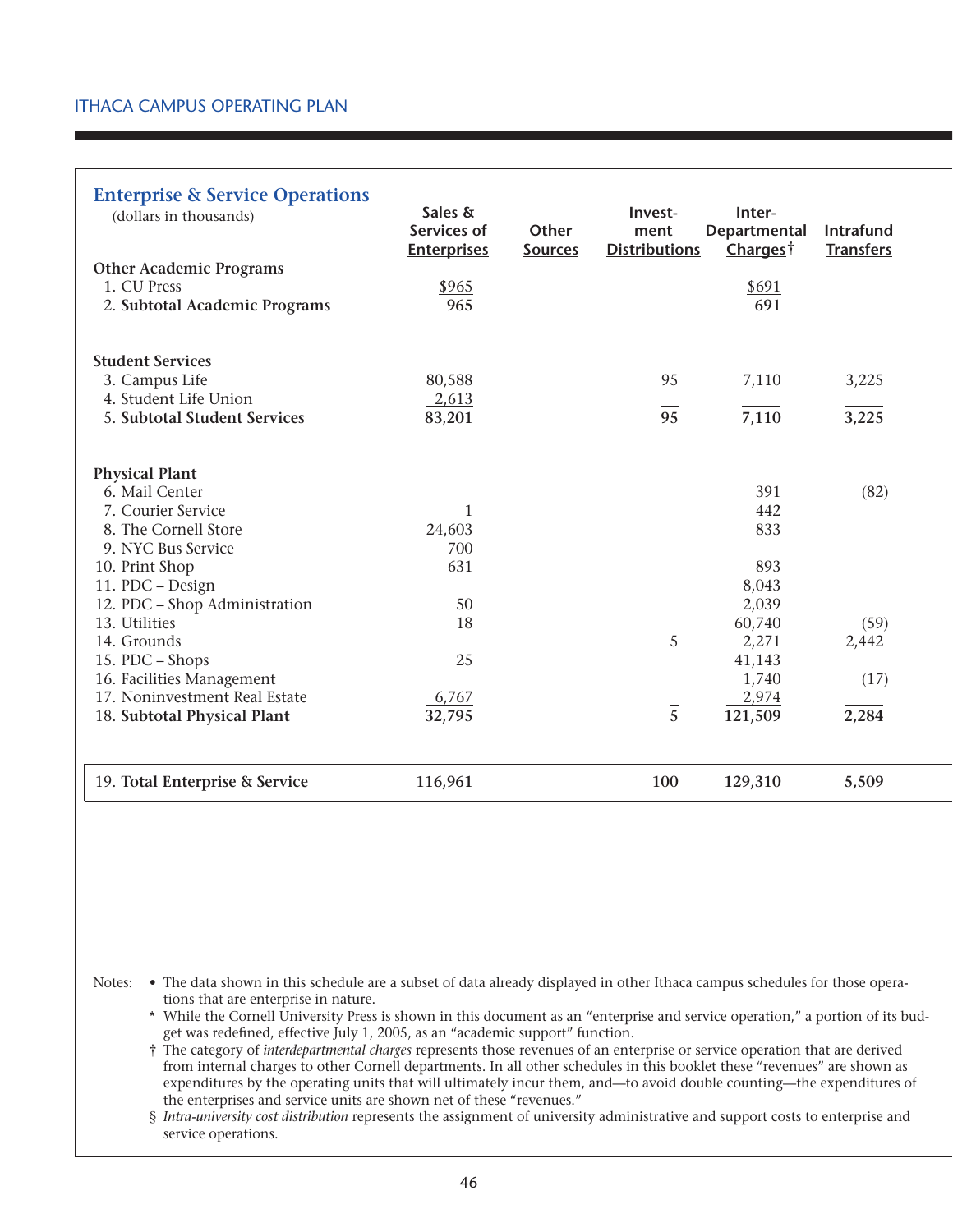| <b>Transfers</b><br><b>Total</b><br>In From<br><b>Resources</b><br>Plant<br>Available<br><b>Reserves</b>         | Operating<br><b>Expense</b>                                                                                      | <b>Debt</b><br>Service | Intra-<br><b>University</b><br>Cost<br>Distribution§ Reserves                | <b>Transfers</b><br><b>Out To</b><br>Plant                                                | <b>Total</b><br><b>Resources</b><br><b>Used</b>                                                                  | <b>Net</b><br>From<br><b>Operations</b>   |                                                                                     |
|------------------------------------------------------------------------------------------------------------------|------------------------------------------------------------------------------------------------------------------|------------------------|------------------------------------------------------------------------------|-------------------------------------------------------------------------------------------|------------------------------------------------------------------------------------------------------------------|-------------------------------------------|-------------------------------------------------------------------------------------|
| \$1,656<br>1,656                                                                                                 | \$1,425<br>1,425                                                                                                 |                        | \$58<br>58                                                                   | \$137<br>137                                                                              | \$1,620<br>1,620                                                                                                 | \$36<br>36                                | 1.<br>2.                                                                            |
| 91,018<br>2,613<br>93,631                                                                                        | 68,295<br>1,674<br>69,969                                                                                        | 225<br>225             | 5,059<br>160<br>5,219                                                        | 18,028<br>561<br>18,589                                                                   | 91,382<br>2,620<br>94,002                                                                                        | (364)<br>(7)<br>(371)                     | 3.<br>4.<br>5.                                                                      |
| 309<br>443<br>25,436<br>700<br>1,524<br>8,043<br>2,089<br>60,699<br>4,718<br>41,168<br>1,723<br>9,741<br>156,593 | 352<br>403<br>23,968<br>515<br>1,205<br>7,255<br>4,874<br>44,330<br>4,534<br>35,050<br>1,618<br>4,746<br>128,850 |                        | (73)<br>20<br>1,049<br>84<br>625<br>(3,710)<br>1,786<br>6,113<br>91<br>5,985 | 30<br>20<br>382<br>185<br>48<br>163<br>925<br>13,044<br>179<br>5<br>14<br>3,575<br>18,570 | 309<br>443<br>25,399<br>700<br>1,337<br>8,043<br>2,089<br>59,160<br>4,713<br>41,168<br>1,723<br>8,321<br>153,405 | 37<br>187<br>1,539<br>5<br>1,420<br>3,188 | 6.<br>7.<br>8.<br>9.<br>10.<br>11.<br>12.<br>13.<br>14.<br>15.<br>16.<br>17.<br>18. |
| 251,880                                                                                                          | 200,244                                                                                                          | 225                    | 11,262                                                                       | 37,296                                                                                    | 249,027                                                                                                          | 2,853                                     | 19.                                                                                 |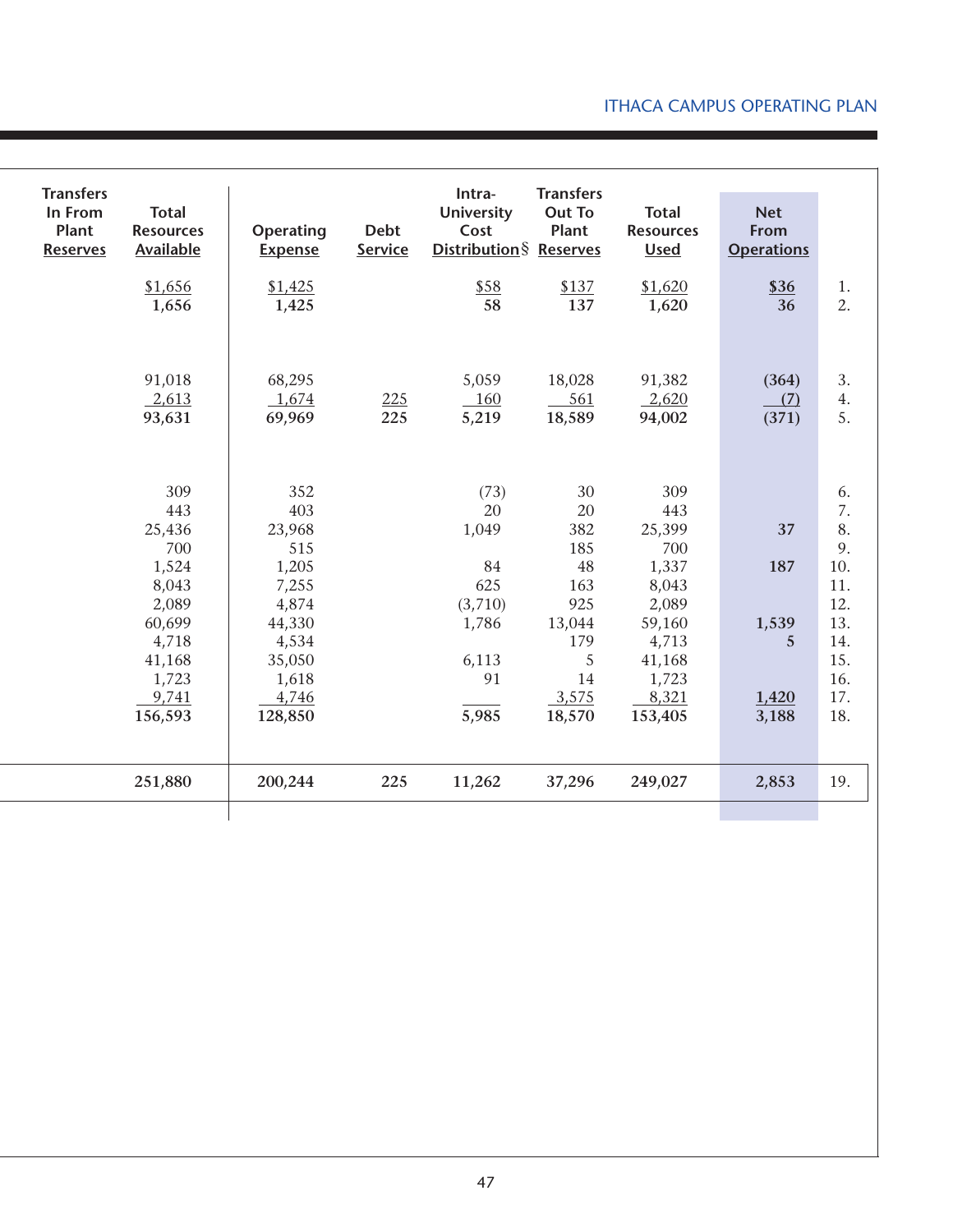## Medical College Operating plan

### **Medical College**

#### **Revenues and Transfers In**

Revenues for the Joan and Sanford I. Weill Medical College and Graduate School of Medical Sciences are projected at \$1.003 billion, an increase of 6.1 percent over the forecast for 2006-07.

- • **Tuition and fees** are budgeted at \$19.4 million, an increase of \$1.3 million, or 7.3 percent, from the forecast. Medical College tuition will increase 16 percent, from \$33,775 to \$39,180, for the incoming class. Tuition for continuing students will grow 5 percent, to \$35,465. Tuition for the Graduate School of Medical Sciences will increase 4 percent, from \$24,660 to \$25,647. A decrease in student enrollments will partially offset the growth in these rates.
- • **Restricted gifts** are expected to total \$69.1 million in 2007-08, a 14.9 percent increase from the forecast. The planned amount includes annual gift contributions and anticipated gifts to support new faculty and programs as part of the Strategic Plans for Research and Advancing the Clinical Mission.
- • **Direct costs** of grants and contracts for **sponsored programs** are expected to total \$117 million, a \$1.1 million, or 1 percent, drop from the 2006-07 forecast. **Recoveries for facilities and administrative costs** (F&A) from **sponsored programs** are projected to decrease 5.3 percent, or \$2.6 million, due to the combination of reduced direct costs and a conservative estimation of indirect cost recoveries (given that the college is currently negotiating future F&A rates).
- • Revenues from the **Physician Organization (PO)** are projected at \$479.6 million, a \$40.2 million, or 9.1 percent, increase from the 2006-07 forecast. This plan incorporates expected growth in receipt volume in several clinical initiatives introduced as components of the Strategic Plan and continued growth in established practices and various specialty divisions.
- Administrative, training, and supervisory services purchased by the **New York Presbyterian Hospital (NYPH)** are expected to total \$82.8 million, \$1.6 million, or 2 percent, greater than the 2006- 07 forecast. These services consist of payments received for professional services related to hospital activities, such as supervision and training of

NYPH residents.

• Funding from the **Qatar** Foundation to operate the Weill Medical School in Qatar is expected to grow \$4.7 million from 2006-07 to 2007-08, reaching \$71.6 million. This funding level anticipates a planned growth in faculty and support staff.

#### **Expenditures and Transfers Out**

Net expenditures are planned at \$989.1 million, an increase of 6.2 percent, or \$58 million, over the forecast for 2006-07.

- • **Academic department** expenditures, including the Physician Organization, are planned to increase 6.8 percent, to \$772.9 million. This growth will be due mainly to a 10.7 percent increase in Physician Organization expenditures and a 2 percent growth in the costs related to administrative, training, and supervisory functions provided to NYPH, offset partially by an anticipated 2 percent decrease in sponsored programs costs.
- • **Administrative and support** costs are expected to grow 2.1 percent, or \$1.6 million, from the 2006- 07 forecast. These costs include operating expenditures for student services and administrative support units. **Administrative and support** costs for the Medical College in **Qatar** will increase 7.1 percent, to \$71.6 million, as growth is anticipated in faculty and staff who support the program in Qatar and that the full amount budgeted in 2007- 08 will be expended.
- • **Physical plant** costs are expected to increase 3.7 percent, to \$52.2 million, reflecting small growth in utility costs for Medical College buildings and rent costs for non-clinical occupants of the new Weill Greenberg Center and greater debt service costs related to the major expansion of the "E" building.

**Transfers out to plant reserves**, which are planned at \$2.7 million, represent funding for capital acquisitions and renovations by the Physician Organization.

#### **Net from Operations**

This plan will produce a \$11.1 million **net from operations**, which will be held in **current fund balances**. Included in this net is a projected deficit of \$2 million in Housing and Ancillary Operations, which will be funded by future revenues.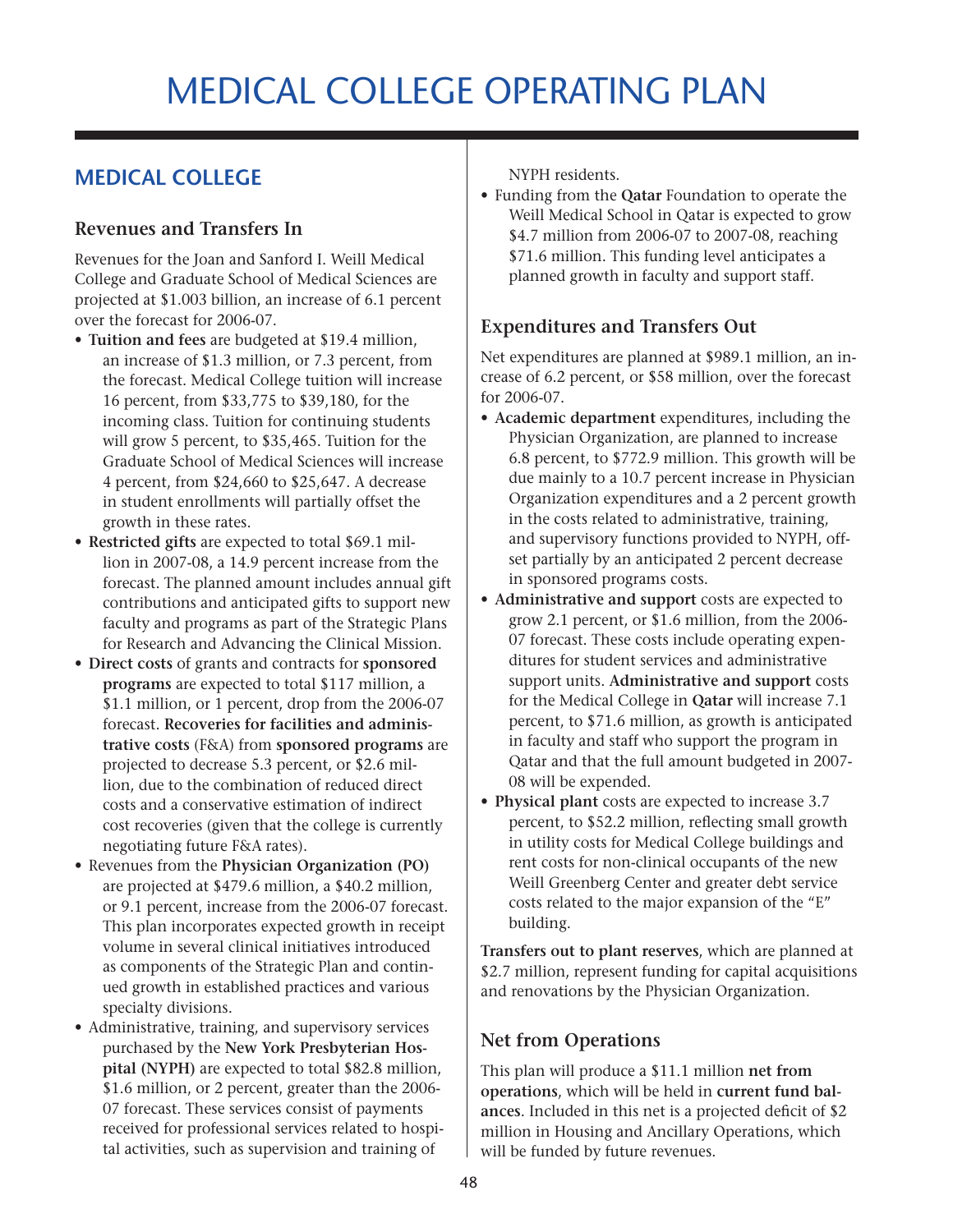#### Medical College Operating plan

| <b>Medical College</b><br>(dollars in thousands)                                      | 05-06<br><b>Actual</b> | 06-07<br>Plan      | 06-07<br><b>Forecast</b> | 07-08<br>Plan      | <b>Change from</b><br><b>Forecast to Plan</b><br><b>Dollars Percent</b> |           |
|---------------------------------------------------------------------------------------|------------------------|--------------------|--------------------------|--------------------|-------------------------------------------------------------------------|-----------|
| <b>Resources</b><br>1. Tuition & Fees                                                 |                        |                    |                          |                    |                                                                         | 7.3%      |
| 2. Investment Distributions *                                                         | \$17,268<br>32,790     | \$18,211<br>37,804 | \$18,112<br>39,015       | \$19,432<br>40,614 | \$1,320<br>1,599                                                        | 4.1%      |
| 3. Unrestricted Gifts                                                                 | 2,120                  | 2,109              | 2,447                    | 2,329              | (118)                                                                   | $(4.8\%)$ |
| 4. Restricted Gifts *                                                                 | 56,193                 | 61,376             | 60,164                   | 69,102             | 8,938                                                                   | 14.9%     |
| 5. Sponsored Programs (direct)                                                        | 117,385                | 123,107            | 118,163                  | 117,027            | (1, 136)                                                                | $(1.0\%)$ |
| 6. Sponsored Programs (F&A)                                                           | 45,206                 | 49,954             | 48,101                   | 45,548             | (2, 553)                                                                | $(5.3\%)$ |
| 7. Institutional Allowances                                                           | 21,798                 | 22,400             | 23,376                   | 24,475             | 1,099                                                                   | 4.7%      |
| 8. State Appropriations                                                               | 163                    | 186                | 186                      | 190                | 4                                                                       | 2.2%      |
| 9. Physician Organization (PO)                                                        | 385,440                | 407,455            | 439,417                  | 479,583            | 40,166                                                                  | 9.1%      |
| 10. NYPH (purchased services)                                                         | 79,175                 | 83,226             | 81,140                   | 82,763             | 1,623                                                                   | 2.0%      |
| 11. Enterprise Sales & Services                                                       | 14,716                 | 15,416             | 15,347                   | 16,080             | 733                                                                     | 4.8%      |
| 12. Qatar                                                                             | 60,373                 | 66,865             | 66,865                   | 71,593             | 4,728                                                                   | 7.1%      |
| 13. Other Sources *                                                                   | 30,854                 | 31,852             | 32,925                   | 34,156             | 1,231                                                                   | 3.7%      |
| 14. Subtotal In-Year Revenues                                                         | 863,481                | 919,961            | 945,258                  | 1,002,892          | 57,634                                                                  | 6.1%      |
|                                                                                       |                        |                    |                          |                    |                                                                         |           |
| 15. Transfers From Endowment<br>16. Transfers From Plant<br>17. Subtotal Transfers In |                        |                    |                          |                    |                                                                         |           |
| 18. Total Resources                                                                   | 863,481                | 919,961            | 945,258                  | 1,002,892          | 57,634                                                                  | 6.1%      |
| <b>Uses of Resources</b>                                                              |                        |                    |                          |                    |                                                                         |           |
| 19. Medical College (academic/clinical)                                               |                        |                    |                          |                    |                                                                         |           |
|                                                                                       |                        |                    |                          |                    |                                                                         |           |
|                                                                                       | 651,252                | 694,626            | 723,591                  | 772,908            | 49,317                                                                  | 6.8%      |
| 20. Return to Qatar Foundation                                                        | 18,876                 |                    |                          |                    |                                                                         |           |
| 21. Centrally Recorded Financial Aid                                                  | 12,263                 | 12,219             | 11,594                   | 12,062             | 468                                                                     | 4.0%      |
| 22. Administrative & Support                                                          | 71,285                 | 76,276             | 76,996                   | 78,608             | 1,612                                                                   | 2.1%      |
| 23. Administrative & Support (Qatar)                                                  | 41,497                 | 66,865             | 66,865                   | 71,593             | 4,728                                                                   | 7.1%      |
| 24. Physical Plant                                                                    | 48,515                 | 54,260             | 50,303                   | 52,187             | 1,884                                                                   | 3.7%      |
| 25. Cost Redistribution                                                               | 1,625                  | 1,700              | 1,700                    | 1,738              | 38                                                                      | 2.2%      |
| 26. Subtotal Expenditures                                                             | 845,313                | 905,946            | 931,049                  | 989,096            | 58,047                                                                  | 6.2%      |
|                                                                                       |                        |                    |                          |                    |                                                                         |           |
| 27. Transfers To Endowment                                                            |                        |                    |                          |                    |                                                                         |           |
| 28. Transfers To Plant                                                                | 711                    | 2,575              | 2,575                    | 2,652              | 77                                                                      |           |
| 29. Subtotal Transfers Out                                                            | 711                    | 2,575              | 2,575                    | 2,652              | 77                                                                      |           |
| 30. Total Uses of Resources                                                           | 846,024                | 908,521            | 933,624                  | 991,748            | 58,124                                                                  | 6.2%      |
| 31. Net From Operations                                                               | 17,457                 | 11,440             | 11,634                   | 11,144             | (490)                                                                   |           |
| 32. Additions to Operating Reserves                                                   | 5,052                  |                    |                          |                    |                                                                         |           |

Note: \* The categories of *investment distributions* (line 2), *restricted gifts* (line 4), and *other sources* (line 13) have been restated for the 2006-07 plan to reflect a change in how Center Fund income is recorded.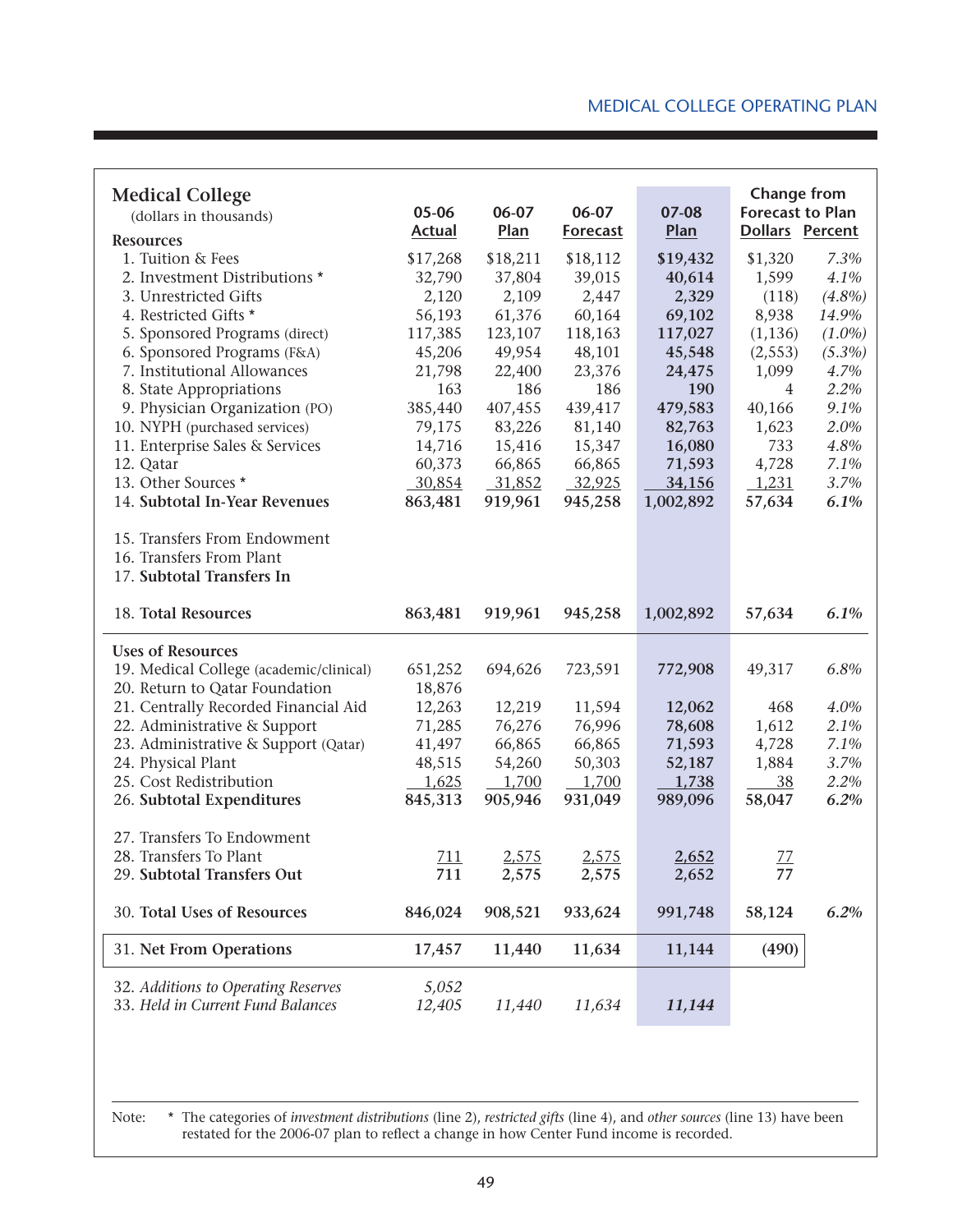#### **Medical College – Detail**

| mandi conca<br>(dollars in thousands)                      | General<br><b>Purpose</b> | Physician<br>Org. | <b>Designated</b> | <b>Enterprise</b> | <b>Restricted</b> | <b>Total</b><br>Plan<br>(see p. 49) |  |
|------------------------------------------------------------|---------------------------|-------------------|-------------------|-------------------|-------------------|-------------------------------------|--|
| <b>Resources</b>                                           |                           |                   |                   |                   |                   |                                     |  |
| 1. Tuition & Fees                                          | \$19,432                  |                   |                   |                   |                   | \$19,432                            |  |
| 2. Investment Distributions                                | 7,690                     | 1,027             | 3,429             | 24                | 28,444            | 40,614                              |  |
| 3. Unrestricted Gifts                                      | 1,560                     |                   | 769               |                   |                   | 2,329                               |  |
| 4. Restricted Gifts                                        | 4,656                     | 12,000            |                   |                   | 52,446            | 69,102                              |  |
| 5. Sponsored Programs (direct)                             |                           |                   |                   |                   | 117,027           | 117,027                             |  |
| 6. Sponsored Programs (F&A)<br>7. Institutional Allowances | 45,548                    |                   |                   |                   |                   | 45,548<br>24,475                    |  |
| 8. State Appropriations                                    | 24,475<br>190             |                   |                   |                   |                   | 190                                 |  |
| 9. Physician Organization (PO)                             |                           | 479,583           |                   |                   |                   | 479,583                             |  |
| 10. NYPH (purchased services)                              |                           |                   |                   |                   | 82,763            | 82,763                              |  |
| 11. Enterprise Sales & Services                            |                           |                   |                   | 16,080            |                   | 16,080                              |  |
| 12. Qatar                                                  |                           |                   |                   |                   | 71,593            | 71,593                              |  |
| 13. Other Sources                                          | 27,637                    |                   | 1,931             |                   | 4,588             | 34,156                              |  |
| 14. Subtotal In-Year Revenues                              | 131,188                   | 492,610           | 6,129             | 16,104            | 356,861           | 1,002,892                           |  |
|                                                            |                           |                   |                   |                   |                   |                                     |  |
| 15. Transfers From Endowment                               |                           |                   |                   |                   |                   |                                     |  |
| 16. Transfers From Plant                                   |                           |                   |                   |                   |                   |                                     |  |
| 17. Subtotal Transfers In                                  |                           |                   |                   |                   |                   |                                     |  |
| 18. Total Resources                                        | 131,188                   | 492,610           | 6,129             | 16,104            | 356,861           | 1,002,892                           |  |
| <b>Expenditures &amp; Transfers Out</b>                    |                           |                   |                   |                   |                   |                                     |  |
| 19. Medical College (academic/clinical)                    | 27,421                    | 486,480           | 2,721             |                   | 256,286           | 772,908                             |  |
| 20. Return to Qatar Foundation                             |                           |                   |                   |                   |                   |                                     |  |
| 21. Centrally Recorded Financial Aid                       | 3,017                     |                   | 2,074             |                   | 6,971             | 12,062                              |  |
| 22. Administrative & Support                               | 57,065                    |                   |                   | 7,894             | 13,649            | 78,608                              |  |
| 23. Administrative & Support (Qatar)                       |                           |                   |                   |                   | 71,593            | 71,593                              |  |
| 24. Physical Plant                                         | 41,701                    | 231               |                   | 10,255            |                   | 52,187                              |  |
| 25. Expenditures                                           | 129,204                   | 486,711           | 4,795             | 18,149            | 348,499           | 987,358                             |  |
|                                                            |                           |                   |                   |                   |                   |                                     |  |
| <b>Intra-University Cost Distribution</b>                  |                           |                   |                   |                   |                   |                                     |  |
| 26. Administrative & Support<br>27. Net Expenditures       | 1,738<br>130,942          | 486,711           | 4,795             | 18,149            | 348,499           | 1,738<br>989,096                    |  |
|                                                            |                           |                   |                   |                   |                   |                                     |  |
| 28. Transfers Out to Endowment                             |                           |                   |                   |                   |                   |                                     |  |
| 29. Transfers Out to Plant Reserves                        |                           | 2,652             |                   |                   |                   | 2,652                               |  |
| 30. Total Resources Used                                   | 130,942                   | 489,363           | 4,795             | 18,149            | 348,499           | 991,748                             |  |
|                                                            |                           |                   |                   |                   |                   |                                     |  |
| 31. Net from Operations                                    | 246                       | 3,247             | 1,334             | (2,045)           | 8,362             | 11,144                              |  |
|                                                            |                           |                   |                   |                   |                   |                                     |  |
| 32. Additions to Operating Reserves                        |                           |                   |                   |                   |                   |                                     |  |
| 33. Held in Current Fund Balances                          | 246                       | 3,247             | 1,334             | (2,045)           | 8,362             | 11,144                              |  |
|                                                            |                           |                   |                   |                   |                   |                                     |  |

**Contract Contract**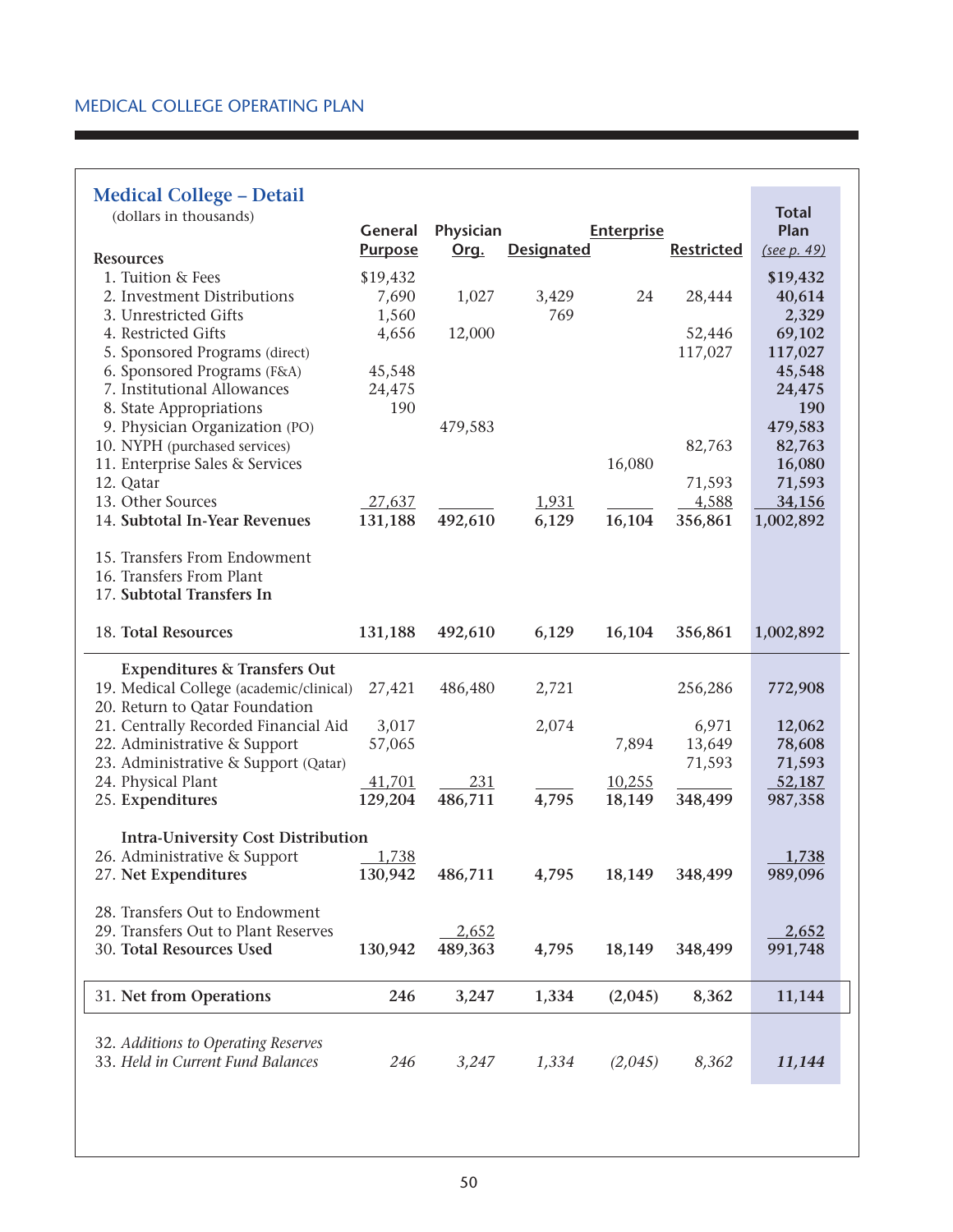# **Capital Plan**

Including Details of Approved Projects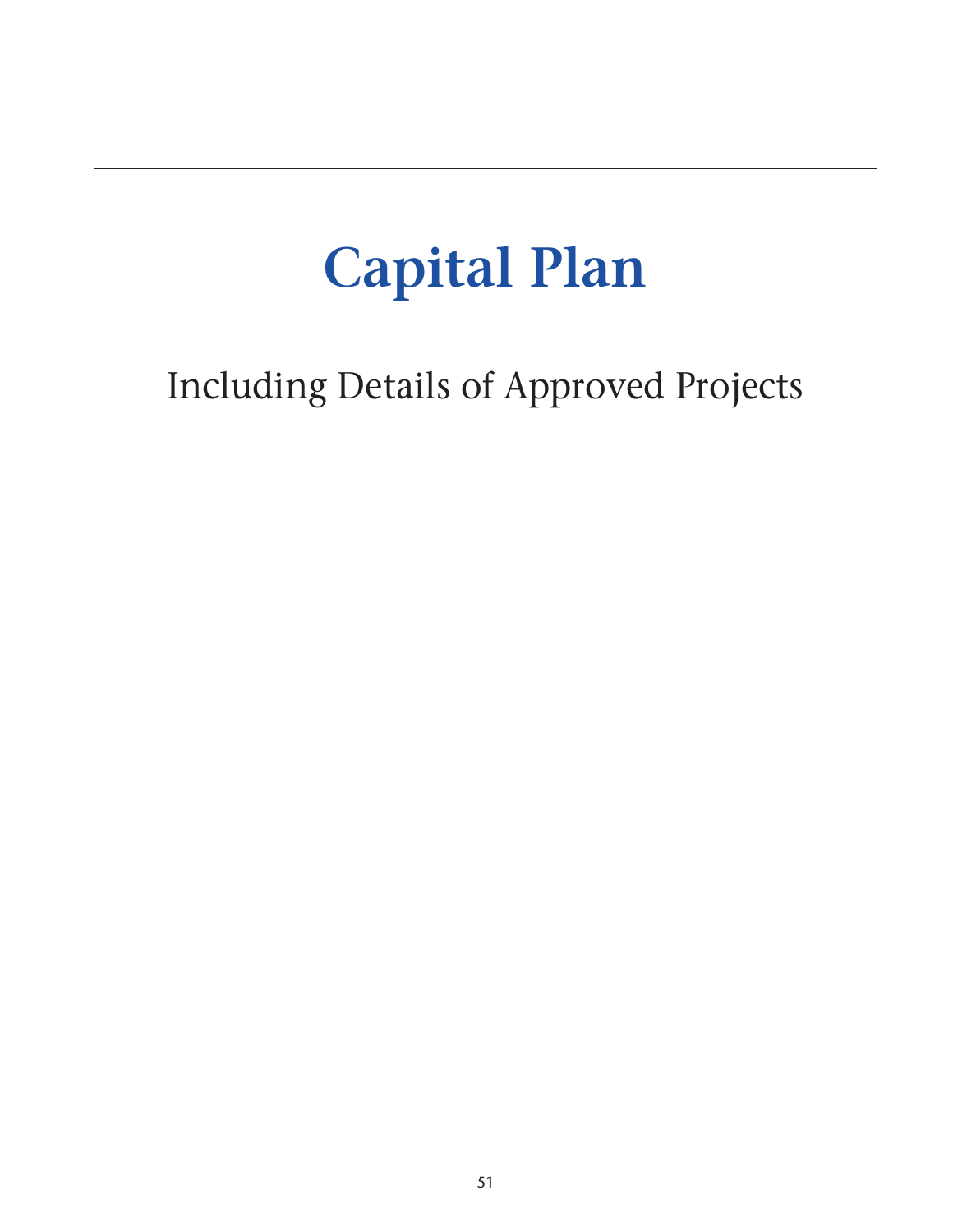## Capital Plan

## **Capital Activity**

The capital plan is a long-term, physical manifestation of Cornell's priorities and strategic initiatives. This tenyear view of capital activity is informed by the university's academic and student life goals, its fundraising priorities and abilities, the priorities of New York State in support of the contract colleges, and the physical demands of the Ithaca and New York City campuses. The schedules highlight plans for addressing the university's strategic initiatives; program enhancements; and maintenance, renewal, and improvement of its buildings and campus infrastructure through investment in capital facilities and equipment.

The projects in the schedule of approved capital activity (pages 54 to 61) are those with budgets greater than \$2 million that have either been approved for planning, design, or construction; are ongoing maintenance or infrastructure projects; or are part of the current State University Construction Fund (SUCF) capital plan for Cornell's contract colleges. Not shown in project-level detail, but represented in the Ten-Year Capital View table on page 63, are category totals for projects that are under serious consideration within the plan's time horizon, including projects proposed for the next SUCF capital plan. Finally, as part of the university's capital planning, additional capital needs have been identified that are being contemplated, but which are beyond the current fundraising campaign or the next SUCF capital plan or do not have identified or approved funding.

- The university has authorized \$1.11 billion of capital activity on projects with an estimated total ultimate budget of \$2.754 billion. In the case of projects included in the amount allocated by SUCF as part of its capital budgeting process, each project is subjected to the university's capital approval process as it proceeds through design and construction phases.
- Of the approved project costs, \$813.9 million has been spent to date. If future projects proceed as planned, expenditures during 2007-08 will total \$442.3 million, with \$1.698 billion estimated to be spent during the next five years. Projects under consideration but yet to be approved are estimated to add \$980.5 million to total costs, with \$737.7 million of expenditures during the next five years.

Projects supporting the priorities of the *Far Above* capital campaign and in areas of strategic research make up \$894.7 million, or 53 percent, of the list of approved capital activity for the Ithaca campus.

- Projects to improve undergraduate education and create a living/learning environment include major reconfiguration of the university's West Campus residential facilities and new facilities for the College of Human Ecology (North Martha Van Rensselaer replacement), the Faculty of Computing and Information Science (Gates Hall), the Department of Architecture (Milstein Hall), and humanities and social sciences departments (Goldwin Smith Annex).
- Support of strategic research areas includes the construction of a life sciences technology building and a research facility at the east end of the campus in support of components of the life sciences initiative, construction of a new facility for the physical sciences, and a project to construct a new facility for the Animal Health Diagnostic Center in conjunction with the New York State Department of Agriculture and Markets.
- • Significant investments in the university's information technology infrastructure are underway, including a 15-year project to rewire the campus and upgrade the speed and capacity of the data network, and investments in new and upgraded administrative systems.
- Projects addressing the program needs of operating units include the renovations of Mann Library and Helen Newman Hall and expansion of the Johnson Museum of Art.
- Major utility projects include an expansion of heating plant systems to increase steam generation and concurrently generate electricity and a variety of projects in the electric, steam, chilled water, potable water, sewer, and other areas as well as energy conservation efforts. New parking structures are planned as part of the North Martha Van Rensselaer project and on University Avenue in the vicinity of the College of Architecture, Art and Planning buildings.
- The university will continue its emphasis on maintaining and renewing existing buildings, which is also the focus of the current five-year capital budget provided by SUCF for contract college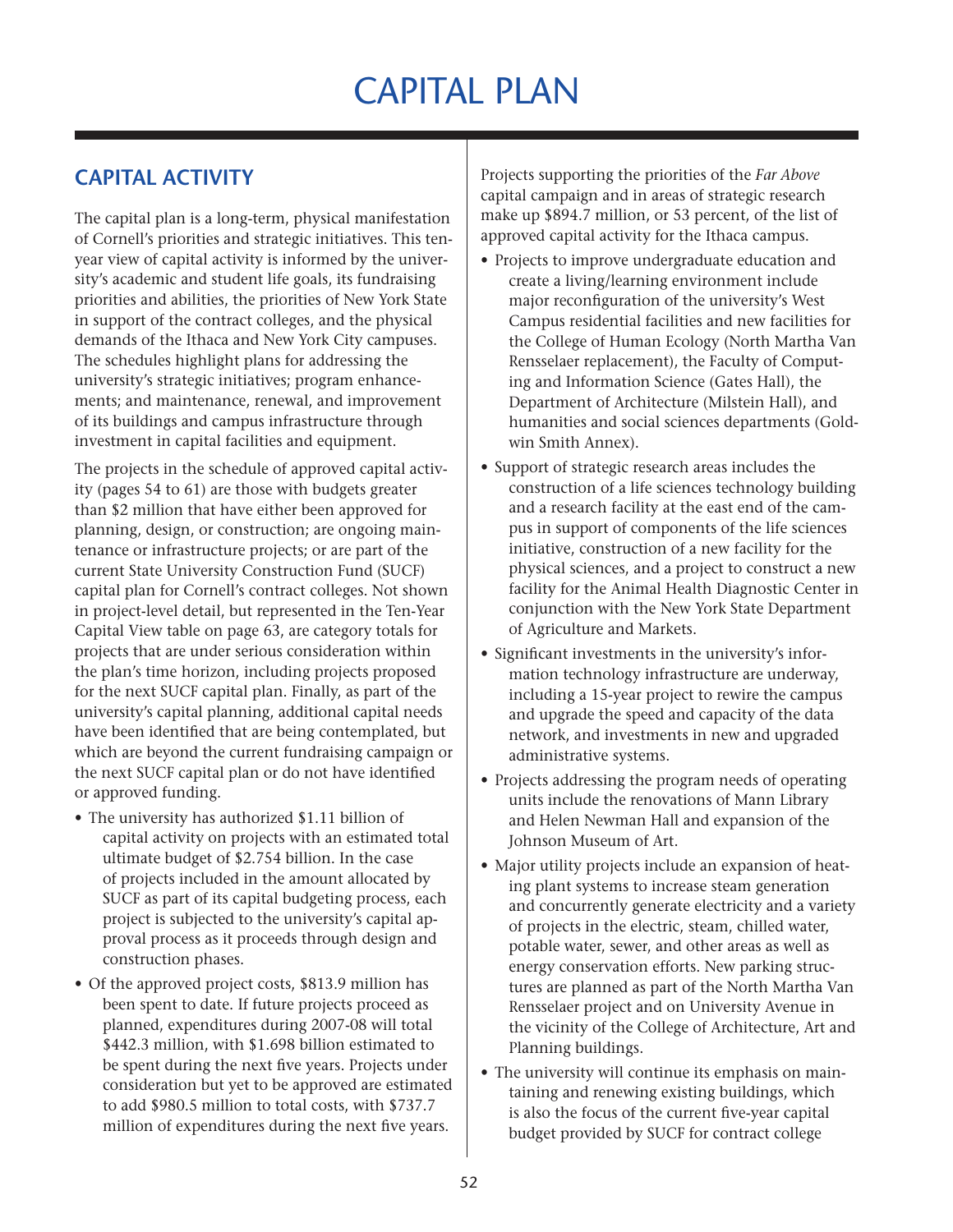facilities. Included in the maintenance category are renovations of Stocking Hall, the original Martha Van Rensselaer Hall, and the Ives Faculty building and a large group of relatively smaller maintenance projects. A phased, multi-year effort to upgrade life-safety systems, replace the HVAC system, and provide programmatic improvements in Olin Library is planned. It is estimated that the approved activity described herein will address \$260.3 million of deferred maintenance.

More than two-thirds of the funding for capital projects depends directly on external resources.

- Gift and grant funding is projected at \$1.573 billion, or 57 percent of the total approved capital activity. The estimated value of gifts in hand or pledged for approved projects in 2007 dollars is \$531.4 million, leaving \$1.042 billion in 2007 dollars to be raised.
- New York State support is projected to fund \$333 million of total project costs. Most of this amount is for contract college projects in the current SUCF capital plan, but nearly a third of the funding is state funding for certain university projects outside of the SUNY structure.
- Funding from general purpose or unit resources and enterprise operations cover \$660.2 million (24 percent) and \$187.2 million (7 percent) of approved capital activity respectively.
- Based on an analysis of project expenditures and funding availability, the university expects to finance \$507.4 million of approved project costs using long-term debt and another \$435.7 million of short-term bridge financing, which is often used to accommodate the timing of gift receipts.

A funding plan for the estimated operating and maintenance costs of each capital project is developed when construction is authorized. A rough estimate of the net impact on annual operating and maintenance costs of the projects included in the approved capital plan is an increase of \$27.4 million per year on the Ithaca campus and \$8 million at the Medical College.

### **Debt and Debt Repayment**

The proceeds from various university debt issuances and borrowings provide for the financing needs of the university's capital projects. Debt allows the university

to undertake capital projects when cash funding is not available at the time capital expenditures are made and to spread the cost of a project over several fiscal years. It is also to the university's financial benefit to take advantage of the low cost of tax-exempt debt.

The university's external debt includes tax-exempt and taxable borrowings. It does not include debt issued by New York State for contract college projects, which is paid directly by the state and is not included in the university's budgets or financial statements. It is anticipated that the university will have \$750.6 million of external debt at the beginning of the 2007-08 fiscal year. (See line 21 on page 64.) Of this total, \$744.3 million will finance capital assets and \$6.3 million finances educational loans for Cornell students. During 2007-08, the university is scheduled to pay an estimated \$62.7 million in principal and interest.

In 2006-07, the university entered into forward-swap agreements to lock in interest rates for three anticipated future borrowings of \$200 million each, for a total of \$600 million. Cornell entered into these agreements to take advantage of historically low interest rates. The swap agreements will take effective in 2007-08 at a rate of 3.842 percent, in 2009-10 at a rate of 3.452 percent, and in 2011-12 at a rate of 3.4789 percent.

In addition, Cornell is increasing the principal amounts that may be outstanding for the tax-exempt commercial paper program and the taxable commercial paper program from \$100 million to \$200 million each, for a total authorized amount of \$400 million. The increases will be effective on June 6, 2007 and May 9, 2007 respectively. The tax-exempt commercial paper program is used to finance capital projects in Ithaca and New York City. The taxable commercial paper program is used for operating working capital, capital projects, and equipment purchases for the Ithaca and New York City campuses.

#### **Unit Debt and Sources of Debt Repayment**

The schedule on page 65 identifies outstanding debt and budgeted debt service by operating unit. A distinction is made between debt service paid directly by an operating unit and that budgeted and paid by central university resources for the benefit of operating units.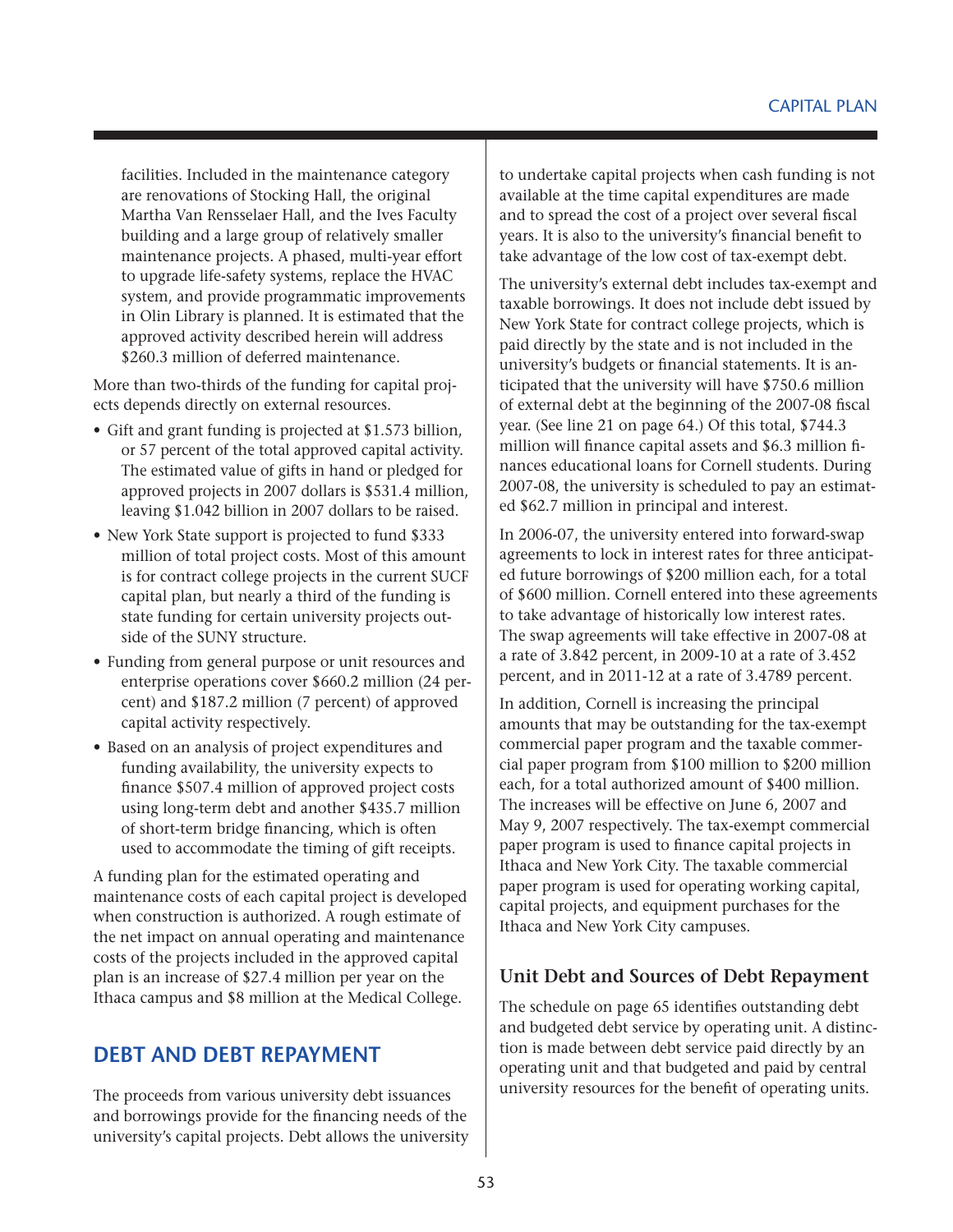| <b>Approved Capital Activity</b><br>(dollars in thousands)                     | Approved<br><b>Budget</b> | <b>Estimated</b><br><b>Total</b><br><b>Budget</b> | <b>Estimated</b><br>Completion<br><b>Date</b> | <b>Additional</b><br>Space<br>GSF*<br>(in thousands) |
|--------------------------------------------------------------------------------|---------------------------|---------------------------------------------------|-----------------------------------------------|------------------------------------------------------|
| 1. Life Sciences Technology Facility                                           | \$162,714                 | \$162,714                                         | Jan-08                                        | 271                                                  |
| 2. Physical Sciences Facility                                                  | 14,430                    | 140,200                                           | Fall 10                                       | 197                                                  |
| 3. Animal Health Diagnostic Center                                             | 5,680                     | 80,000                                            | $Sep-10$                                      | 117                                                  |
| 4. East Campus Research Facility                                               | 55,000                    | 55,000                                            | Sep-07                                        | 79                                                   |
| 5. Energy Recovery Linac Planning                                              | 777                       | 12,000                                            | Dec-08                                        |                                                      |
| 6. Uris Hall Animal Facility                                                   | 7,200                     | 7,200                                             | Spring 08                                     |                                                      |
| 7. Cellulosic Ethanol Lab                                                      |                           | 6,000                                             | Jul-09                                        |                                                      |
| 8. Fredonia – New Laboratory                                                   | 431                       | 5,359                                             | Sep-09                                        | 10                                                   |
| 9. Clark Hall AEP Relocation/Renovation                                        | 157                       | 3,100                                             | Dec-10                                        |                                                      |
| 10. Baker Laboratory Renovations                                               | 3,000                     | 3,000                                             | Summer 07                                     |                                                      |
| 11. Subtotal Research                                                          | 249,389                   | 474,573                                           |                                               | 674                                                  |
| 12. CIS Gates Hall                                                             | 980                       | 62,700                                            | $Sep-10$                                      | 100                                                  |
| 13. Milstein Hall                                                              | 7,300                     | 49,000                                            | Aug-09                                        | 42                                                   |
| 14. Goldwin Smith Annex                                                        | 90                        | 45,100                                            | Summer 11                                     | 60                                                   |
| 15. Mann Library Renovation                                                    | 30,760                    | 33,618                                            | Dec-07                                        | 9                                                    |
| 16. Johnson Museum Expansion                                                   | 1,400                     | 13,900                                            | Aug-09                                        | 16                                                   |
| 17. Plantations Facilities Upgrades/Expansion                                  | 2,640                     | 8,640                                             | $Jun-11$                                      | 5                                                    |
| 18. Civil/Environmental Engineering Teaching Labs                              | 3,852                     | 5,590                                             | Jun-08                                        |                                                      |
| 19. Anabel Taylor Organ Replacement                                            | $-2,025$                  | 2,025                                             | $Sep-10$                                      |                                                      |
| 20. Subtotal Program                                                           | 49,047                    | 220,573                                           |                                               | 232                                                  |
| 21. West Campus Residential Initiative                                         | 225,900                   | 225,900                                           | Aug-08                                        | 256                                                  |
| 22. Helen Newman Hall                                                          |                           | 19,000                                            | $Jun-12$                                      | 25                                                   |
| 23. Day Care Center                                                            | 500                       | 6,550                                             | Aug-08                                        | 14                                                   |
| 24. Bailey Plaza                                                               | 4,500                     | 4,500                                             | Sep-07                                        |                                                      |
| 25. Sigma Phi Fraternity House                                                 | 1,225                     | 4,400                                             | $Jun-11$                                      | $\frac{5}{2}$                                        |
| 26. Subtotal Student/Support                                                   | 232,125                   | 260,350                                           |                                               | 300                                                  |
|                                                                                |                           | 79,439                                            |                                               |                                                      |
| 27. Planned Maintenance (10 years)<br>28. North MVR Replacement/Parking Garage | 10,700                    | 77,670                                            | Ongoing<br>Jan-11                             | 123                                                  |
| 29. Olin Library Improvements, Phase I                                         | 1,755                     | 40,000                                            |                                               |                                                      |
| 30. Stocking Hall Renovation                                                   | 460                       | 25,000                                            | Aug-14<br>$Jun-13$                            | 5                                                    |
| 31. MVR 1933/East Rehab, Phase 1                                               | 8,400                     | 22,000                                            | Oct-08                                        |                                                      |
| 32. Electric Distribution Projects                                             | 200                       | 21,595                                            | Ongoing                                       |                                                      |
| 33. Contract College Misc. Rehab/Repair                                        |                           | 17,921                                            | Jun-09                                        |                                                      |
| 34. Steam Line Projects                                                        |                           | 16,580                                            | Ongoing                                       |                                                      |
| 35. Ives Faculty Building                                                      | 16,000                    | 16,000                                            | Dec-09                                        | 12                                                   |
| 36. Transportation Projects < \$2M                                             |                           | 12,065                                            | 2011-12                                       |                                                      |
| 37. Water Distribution/Sewer Collection Projects                               |                           | 10,165                                            | Ongoing                                       |                                                      |
| 38. Water Filtration Plant Projects                                            |                           | 8,550                                             | Ongoing                                       |                                                      |
| 39. Network Infrastructure Upgrade/Maintenance                                 |                           | 8,404                                             | Ongoing                                       |                                                      |
| 40. Equine Drug Testing Facility Upgrade                                       | 170                       | 7,000                                             | Jun-09                                        |                                                      |
| 41. Vet Various Buildings Rehab                                                |                           | 7,000                                             | $Jun-10$                                      |                                                      |
| 42. Vet Waste Management System                                                | 6,263                     | 7,000                                             | Dec-10                                        | $\mathbf{2}$                                         |
| 43. Geneva Food Science Renovation, Phase 1                                    | 242                       | 6,740                                             | Aug-09                                        |                                                      |
| 44. Contract College Roof Replacements                                         |                           | 6,536                                             | $Jun-10$                                      |                                                      |
| 45. Fernow Hall Rehab and Roof Repairs                                         |                           | 6,000                                             | Sep-11                                        |                                                      |
|                                                                                |                           |                                                   |                                               |                                                      |

\* *GSF* = Gross square feet.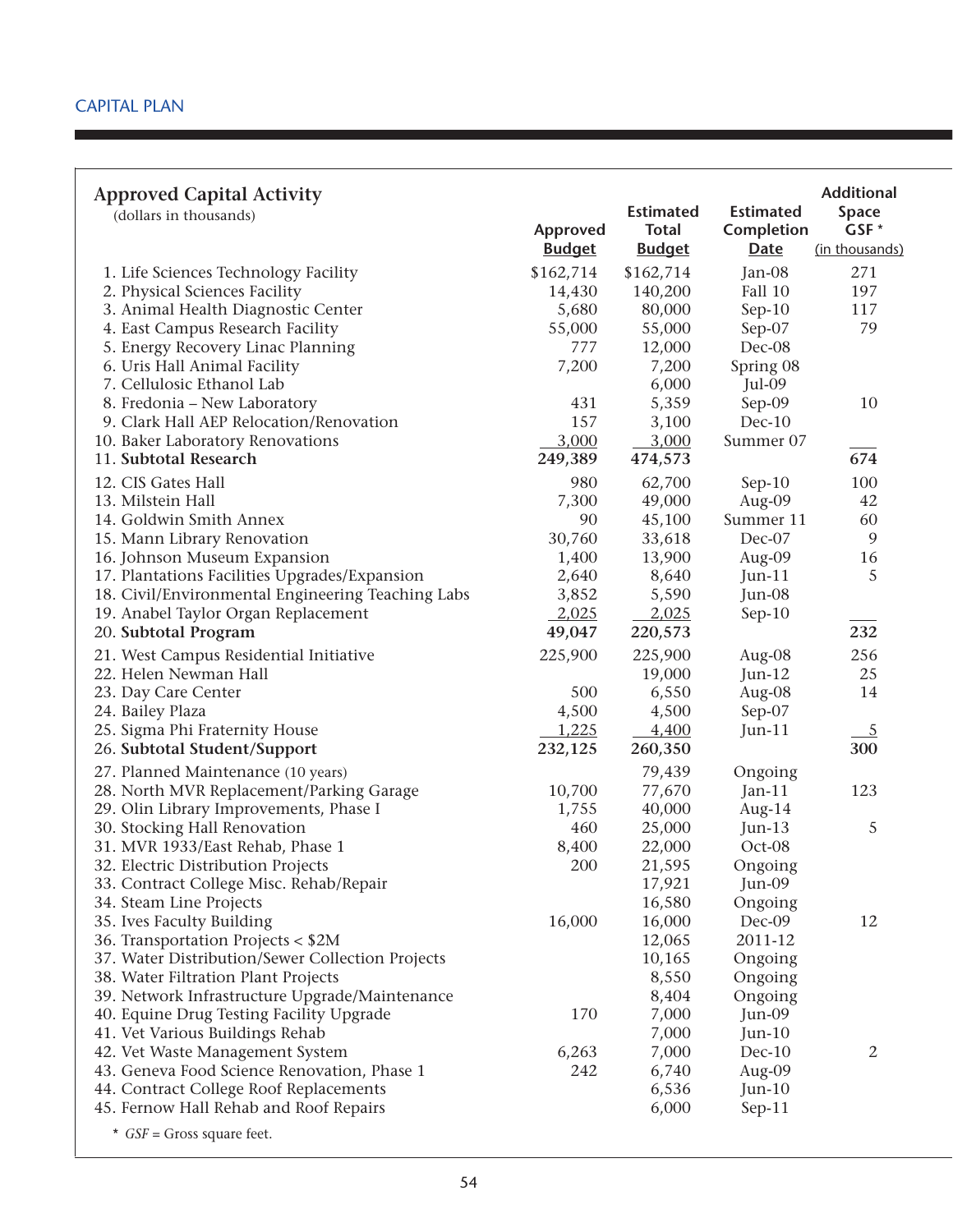| <b>FUNDING SOURCES</b><br><b>Present Value of Gifts/Grants</b> |         |          |                |        |                   | <b>FINANCING</b>          |               |             |  |
|----------------------------------------------------------------|---------|----------|----------------|--------|-------------------|---------------------------|---------------|-------------|--|
|                                                                |         | To Be    | <b>General</b> |        |                   | <b>New</b><br><b>York</b> |               | Long-       |  |
| In Hand                                                        | Pledged | Raised   | <b>Purpose</b> | Unit   | <b>Enterprise</b> | State †                   | <b>Bridge</b> | <b>Term</b> |  |
| \$30,918                                                       | \$8,022 | \$92,510 | \$5,258        | \$456  | \$550             | \$25,000                  | \$94,908      | \$29,658    |  |
| 6,250                                                          | 352     | 130,776  | 1,411          | 1,411  |                   |                           | 111,712       | 1,411       |  |
|                                                                |         |          | 12,000         | 12,000 |                   | 56,000                    | 8,000         | 16,000      |  |
|                                                                |         |          | 27,500         | 27,500 |                   |                           |               | 55,000      |  |
|                                                                |         |          |                |        |                   | 12,000                    |               |             |  |
|                                                                |         |          | 6,100          | 1,100  |                   |                           |               | 6,100       |  |
|                                                                |         |          |                |        |                   | 6,000                     |               |             |  |
|                                                                |         |          |                |        |                   | 5,359                     |               |             |  |
| 1,000                                                          |         | 1,643    | 300            | 157    |                   |                           |               |             |  |
|                                                                |         |          | 1,500          | 1,500  |                   |                           |               | 1,500       |  |
| 38,168                                                         | 8,374   | 224,929  | 54,069         | 44,124 | 550               | 104,359                   | 214,620       | 109,669     |  |
| 26,100                                                         |         | 36,600   |                |        |                   |                           | 27,213        |             |  |
| 9,088                                                          | 12,770  | 26,242   | 900            |        |                   |                           | 12,762        | 12,400      |  |
|                                                                |         | 44,585   |                | 515    |                   |                           | 21,133        |             |  |
|                                                                |         |          |                |        |                   | 33,618                    |               |             |  |
| 3,946                                                          | 8,261   | 93       |                | 1,600  |                   |                           | 93            |             |  |
| 5,668                                                          | 2,972   |          |                |        |                   |                           |               |             |  |
| 2,036                                                          | 1,313   | 1,677    | 564            |        |                   |                           | 2,500         |             |  |
| 1,450                                                          |         |          | 237            | 338    |                   |                           |               |             |  |
| 48,288                                                         | 25,316  | 109,197  | 1,701          | 2,453  |                   | 33,618                    | 63,701        | 12,400      |  |
| 126,190                                                        | 11,061  | 88,649   |                |        |                   |                           | 83,932        |             |  |
|                                                                |         | 19,000   |                |        |                   |                           | 12,936        |             |  |
|                                                                |         |          | 6,550          |        |                   |                           |               | 6,550       |  |
|                                                                |         | 2,500    | 2,000          |        |                   |                           | 2,500         | 2,000       |  |
| 548                                                            | 1,301   | 1,751    |                | 800    |                   |                           |               | 800         |  |
| 126,738                                                        | 12,362  | 111,900  | 8,550          | 800    |                   |                           | 99,368        | 9,350       |  |
|                                                                |         |          | 79,439         |        |                   |                           |               |             |  |
|                                                                |         |          |                | 13,800 | 21,800            | 42,070                    |               | 21,800      |  |
| 4,000                                                          |         |          | 33,000         | 3,000  |                   |                           | 3,000         | 33,000      |  |
|                                                                |         |          |                |        |                   | 25,000                    |               |             |  |
|                                                                |         |          |                | 1,809  |                   | 20,191                    |               |             |  |
|                                                                |         |          |                |        | 20,595            | 1,000                     |               | 6,000 32.   |  |
|                                                                |         |          |                |        | 12,280            | 17,921<br>4,300           |               | 7,000       |  |
|                                                                |         |          |                | 2,000  |                   | 14,000                    |               |             |  |
|                                                                |         |          |                |        | 12,065            |                           |               |             |  |
|                                                                |         |          |                |        | 9,115             | 1,050                     |               | 3,400       |  |
|                                                                |         |          |                |        | 8,550             |                           |               | 5,050       |  |
|                                                                |         |          |                |        | 8,404             |                           |               |             |  |
|                                                                |         |          |                |        |                   | 7,000                     |               |             |  |
|                                                                |         |          |                |        |                   | 7,000                     |               |             |  |
|                                                                |         |          |                | 40     |                   | 6,960                     |               |             |  |
|                                                                |         |          |                |        |                   | 6,740                     |               |             |  |
|                                                                |         |          |                |        |                   |                           |               |             |  |
|                                                                |         |          |                |        |                   | 6,536                     |               |             |  |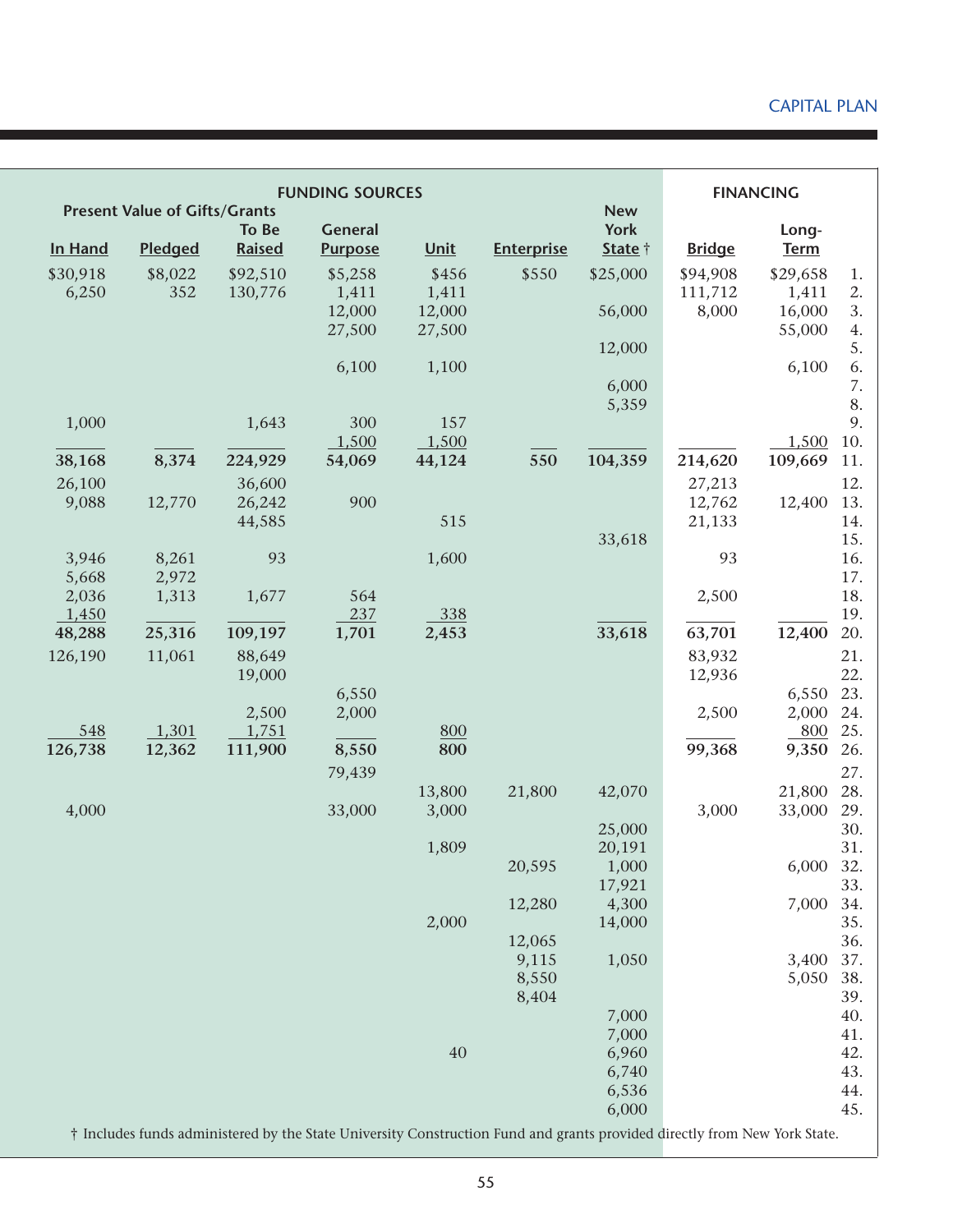#### **Approved Capital Activity (cont.)**

| (dollars in thousands)                            |                 |            |        |         |
|---------------------------------------------------|-----------------|------------|--------|---------|
|                                                   | <b>Expended</b> |            |        |         |
|                                                   | <b>To Date</b>  | $07 - 08$  | 08-09  | $09-10$ |
| 1. Life Sciences Technology Facility              | \$113,273       | \$49,441   |        |         |
| 2. Physical Sciences Facility                     | 13,400          | 20,000     | 45,000 | 45,000  |
| 3. Animal Health Diagnostic Center                | 4,500           | 8,000      | 30,000 | 37,500  |
| 4. East Campus Research Facility                  | 45,172          | 9,828      |        |         |
| 5. Energy Recovery Linac Planning                 | 3,000           | 6,000      | 3,000  |         |
| 6. Uris Hall Animal Facility                      | 2,817           | 4,383      |        |         |
| 7. Cellulosic Ethanol Lab                         |                 | 3,000      | 3,000  |         |
| 8. Fredonia – New Laboratory                      | 500             | 2,000      | 2,859  |         |
| 9. Clark Hall AEP Relocation/Renovation           | 157             |            |        | 2,943   |
| 10. Baker Laboratory Renovations                  | 350             | 2,650      |        |         |
| 11. Subtotal Research                             | 183,169         | 105,302    | 83,859 | 85,443  |
|                                                   |                 |            |        |         |
| 12. CIS Gates Hall                                | 2,300           | 3,700      | 18,700 | 34,300  |
| 13. Milstein Hall                                 | 6,800           | 9,900      | 21,100 | 11,200  |
| 14. Goldwin Smith Annex                           | 90              | 1,400      | 3,900  | 11,410  |
| 15. Mann Library Renovation                       | 29,525          | 4,093      |        |         |
| 16. Johnson Museum Expansion                      | 314             | 1,600      | 11,475 | 511     |
| 17. Plantations Facilities Upgrades/Expansion     | 3,890           | 750        | 1,000  | 1,500   |
| 18. Civil/Environmental Engineering Teaching Labs | 3,834           | 1,756      |        |         |
| 19. Anabel Taylor Organ Replacement               |                 | <u>200</u> | 325    | 1,000   |
| 20. Subtotal Program                              | 46,753          | 23,399     | 56,500 | 59,921  |
| 21. West Campus Residential Initiative            | 157,400         | 53,000     | 15,500 |         |
| 22. Helen Newman Hall                             |                 |            |        | 2,000   |
| 23. Day Care Center                               | 550             | 6,000      |        |         |
| 24. Bailey Plaza                                  | 2,500           | 2,000      |        |         |
| 25. Sigma Phi Fraternity House                    | 1,100           |            | 1,500  |         |
| 26. Subtotal Student/Support                      | 161,550         | 61,000     | 17,000 | 2,000   |
|                                                   |                 |            |        |         |
| 27. Planned Maintenance (10 years)                |                 | 7,771      | 7,382  | 6,977   |
| 28. North MVR Replacement/Parking Garage          | 4,682           | 31,472     | 20,100 | 15,616  |
| 29. Olin Library Improvements, Phase I            | 855             | 900        | 2,000  | 6,000   |
| 30. Stocking Hall Renovation                      | 230             | 370        | 2,000  | 10,000  |
| 31. MVR 1933/East Rehab, Phase 1                  | 7,000           | 9,000      | 6,000  |         |
| 32. Electric Distribution Projects                | 2,135           | 1,900      | 2,200  | 2,800   |
| 33. Contract College Misc. Rehab/Repair           | 10,400          | 3,500      | 4,021  |         |
| 34. Steam Line Projects                           | 350             | 1,130      | 350    | 350     |
| 35. Ives Faculty Building                         | 4,200           | 4,700      | 4,600  | 2,500   |
| 36. Transportation Projects < \$2M                |                 | 1,250      | 4,865  | 2,350   |
| 37. Water Distribution/Sewer Collection Projects  | 750             | 1,650      | 1,250  | 550     |
| 38. Water Filtration Plant Projects               | 450             | 2,200      | 2,000  | 700     |
| 39. Network Infrastructure Upgrade/Maintenance    |                 | 500        | 950    | 740     |
| 40. Equine Drug Testing Facility Upgrade          | 500             | 2,000      | 4,500  |         |
| 41. Vet Various Buildings Rehab                   |                 | 500        | 1,300  | 5,200   |
| 42. Vet Waste Management System                   | 454             | 500        | 3,100  | 2,200   |
| 43. Geneva Food Science Renovation, Phase 1       |                 | 740        | 3,000  | 3,000   |
| 44. Contract College Roof Replacements            | 2,000           | 1,500      | 1,494  | 1,542   |
| 45. Fernow Hall Rehab and Roof Repairs            |                 |            | 500    | 800     |
|                                                   |                 |            |        |         |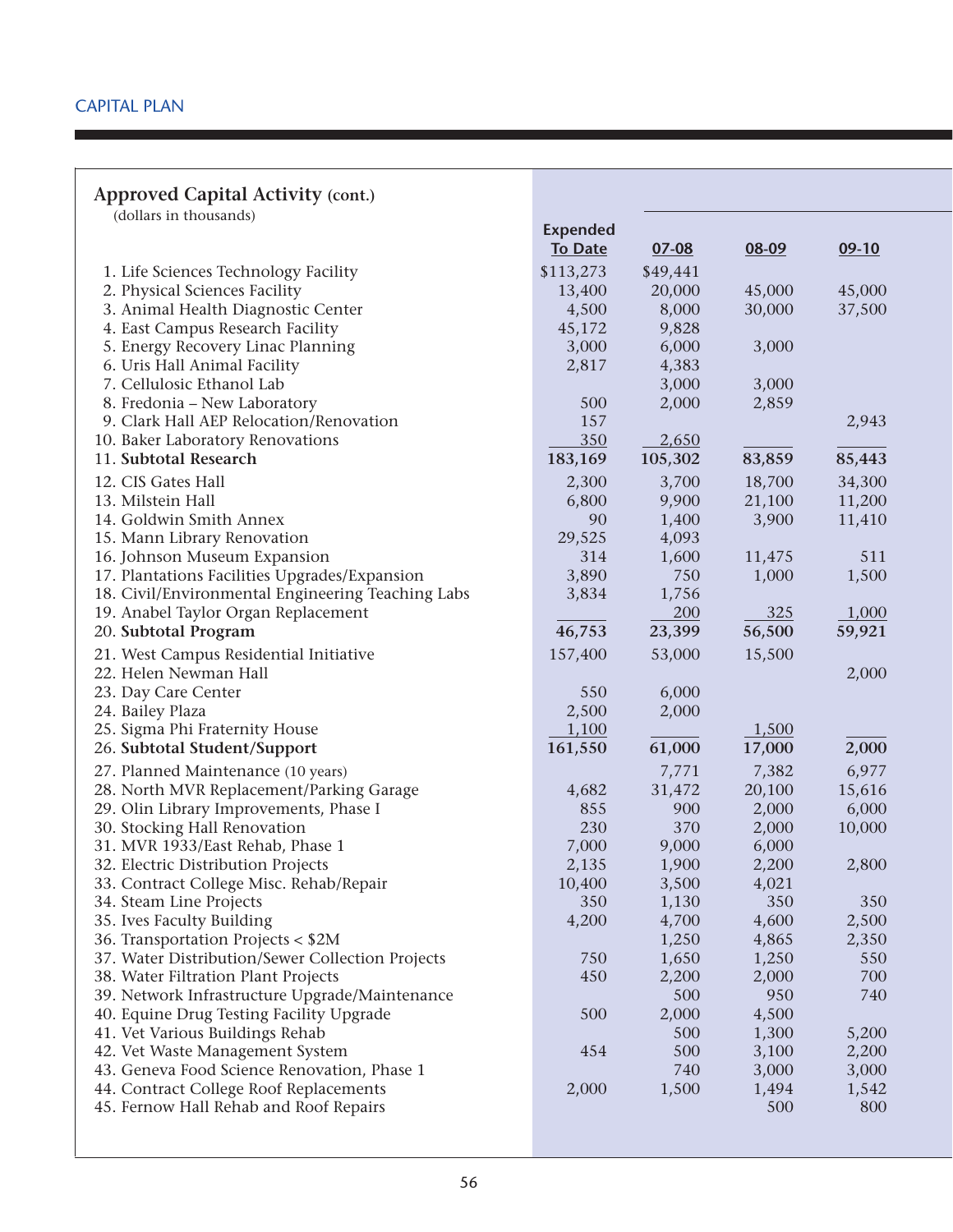|         | <b>EXPENDITURE PATTERN</b><br><b>Estimated-</b> |                                                                                                  |           |           |           |                    | <b>Deferred</b>            | O&M †                 |          |
|---------|-------------------------------------------------|--------------------------------------------------------------------------------------------------|-----------|-----------|-----------|--------------------|----------------------------|-----------------------|----------|
| $10-11$ | $11 - 12$                                       | $12 - 13$                                                                                        | $13 - 14$ | $14 - 15$ | $15 - 16$ | $16-17+$<br>or TBD | Maint.<br><b>Addressed</b> | Cost<br><b>Impact</b> |          |
|         |                                                 |                                                                                                  |           |           |           |                    |                            | \$5,777               | 1.       |
| 16,800  |                                                 |                                                                                                  |           |           |           |                    | 500                        | 4,508                 | 2.       |
|         |                                                 |                                                                                                  |           |           |           |                    |                            | 2,200                 | 3.       |
|         |                                                 |                                                                                                  |           |           |           |                    |                            | 1,961                 | 4.<br>5. |
|         |                                                 |                                                                                                  |           |           |           |                    |                            | 40                    | 6.       |
|         |                                                 |                                                                                                  |           |           |           |                    |                            | 100                   |          |
|         |                                                 |                                                                                                  |           |           |           |                    |                            | 80                    |          |
|         |                                                 |                                                                                                  |           |           |           |                    | 600                        |                       |          |
|         |                                                 |                                                                                                  |           |           |           |                    | 250                        |                       | 10.      |
| 16,800  |                                                 |                                                                                                  |           |           |           |                    | 1,350                      | 14,666                | 11.      |
| 3,700   |                                                 |                                                                                                  |           |           |           |                    |                            | 1,500                 | 12.      |
|         |                                                 |                                                                                                  |           |           |           |                    |                            | 844                   | 13.      |
| 18,900  | 9,400                                           |                                                                                                  |           |           |           |                    |                            | 688                   | 14.      |
|         |                                                 |                                                                                                  |           |           |           |                    | 8,000                      | 460                   | 15.      |
|         |                                                 |                                                                                                  |           |           |           |                    |                            | 160                   | 16.      |
| 1,500   |                                                 |                                                                                                  |           |           |           |                    |                            |                       | 17.      |
|         |                                                 |                                                                                                  |           |           |           |                    |                            | 91                    | 18.      |
| 500     |                                                 |                                                                                                  |           |           |           |                    |                            |                       | 19.      |
| 24,600  | 9,400                                           |                                                                                                  |           |           |           |                    | 8,000                      | 3,743                 | 20.      |
|         |                                                 |                                                                                                  |           |           |           |                    | 6,725                      | 1,815 21.             |          |
| 13,000  | 4,000                                           |                                                                                                  |           |           |           |                    | 3,000                      | 275                   | 22.      |
|         |                                                 |                                                                                                  |           |           |           |                    |                            | 152 23.               |          |
|         |                                                 |                                                                                                  |           |           |           |                    | 150                        | 10                    | 24.      |
| 1,800   |                                                 |                                                                                                  |           |           |           |                    | 2,100                      | 25                    | 25.      |
| 14,800  | 4,000                                           |                                                                                                  |           |           |           |                    | 11,975                     | 2,277                 | 26.      |
| 7,256   | 7,546                                           | 7,848                                                                                            | 8,162     | 8,488     | 8,828     | 9,181              | 79,439                     |                       | 27.      |
| 5,800   |                                                 |                                                                                                  |           |           |           |                    | 1,000                      | 1,503                 | 28.      |
| 7,000   | 7,000                                           | 7,000                                                                                            | 7,000     | 2,245     |           |                    | 12,000                     | 150                   | 29.      |
| 12,400  |                                                 |                                                                                                  |           |           |           |                    | 23,072<br>15,557           | 165 31.               | 30.      |
| 3,910   | 1,200                                           | 2,050                                                                                            | 1,250     | 750       | 2,450     | 950                |                            | 150 32.               |          |
|         |                                                 |                                                                                                  |           |           |           |                    | 9,000                      | 100                   | 33.      |
| 4,300   | 650                                             | 2,350                                                                                            | 1,950     | 150       | 2,850     | 2,150              |                            | 200                   | 34.      |
|         |                                                 |                                                                                                  |           |           |           |                    | 11,000                     | 50                    | 35.      |
| 2,050   | 1,550                                           |                                                                                                  |           |           |           |                    |                            |                       | 36.      |
| 500     | 90                                              | 500                                                                                              | 150       | 500       | 3,050     | 1,175              |                            | $(10)$ 37.            |          |
| 200     | 400                                             | 400                                                                                              | 600       | 600       | 800       | 200                |                            |                       | 38.      |
| 950     | 620                                             | 660                                                                                              | 1,120     | 920       | 1,150     | 794                |                            |                       | 39.      |
|         |                                                 |                                                                                                  |           |           |           |                    |                            |                       | 40.      |
|         |                                                 |                                                                                                  |           |           |           |                    | 5,860                      |                       | 41.      |
| 746     |                                                 |                                                                                                  |           |           |           |                    | 2,000                      | 60                    | 42.      |
|         |                                                 |                                                                                                  |           |           |           |                    | 5,000                      |                       | 43.      |
|         |                                                 |                                                                                                  |           |           |           |                    | 6,536                      | 40                    | 44.      |
| 3,200   | 1,500                                           | * $16-17$ + = 2016-17 and beyond; TBD = To be determined. † $0$ &M = Operations and maintenance. |           |           |           |                    | 5,718                      |                       | 45.      |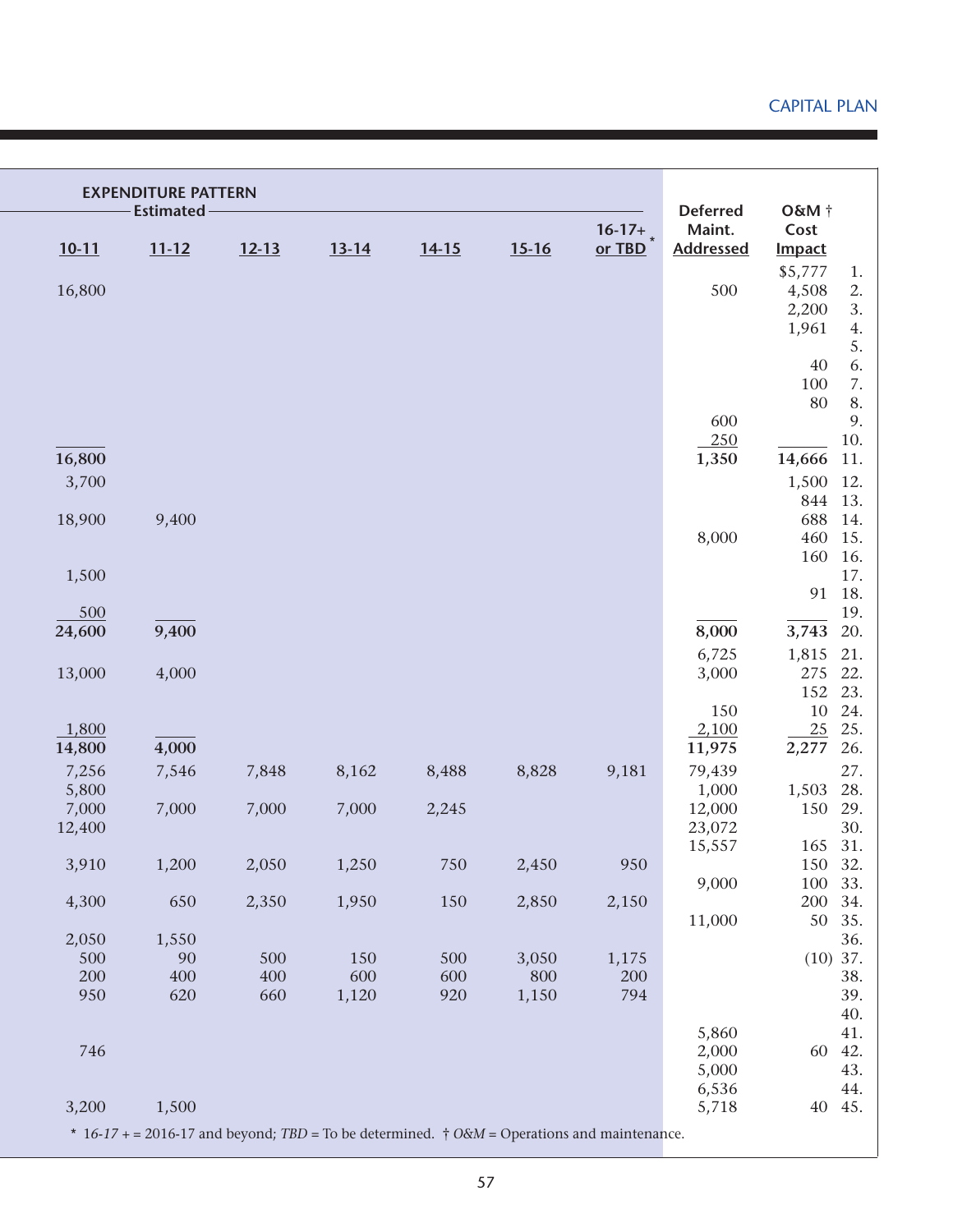| Approved Capital Activity (cont.)<br>(dollars in thousands) | Approved<br><b>Budget</b> | <b>Estimated</b><br><b>Total</b><br><b>Budget</b> | <b>Estimated</b><br>Completion<br>Date | <b>Additional</b><br>Space<br>GSF*<br>(in thousands) |
|-------------------------------------------------------------|---------------------------|---------------------------------------------------|----------------------------------------|------------------------------------------------------|
| 46. Heating Plant Projects                                  |                           | \$5,900                                           | Ongoing                                |                                                      |
| 47. Rice Hall Rehab and Roof Replacement                    |                           | 5,000                                             | $Oct-12$                               |                                                      |
| 48. Barton Hall Roof/Exterior Repairs                       | 4,034                     | 4,034                                             | May-09                                 |                                                      |
| 49. Animal Facility Improvements                            | 3,000                     | 4,000                                             | Jun-09                                 |                                                      |
| 50. Baker/Clark Code Upgrades                               | 341                       | 3,750                                             | Fall 10                                |                                                      |
| 51. Schoellkopf Crescent Repairs                            | 2,200                     | 3,500                                             | Aug- $10$                              |                                                      |
| 52. Campus Lighting Project                                 | 3,450                     | 3,450                                             | 2007-08                                |                                                      |
| 53. Chilled Water Distribution Projects                     |                           | 3,400                                             | Ongoing                                |                                                      |
| 54. Chilled Water/Hydroplant Projects                       | 140                       | 3,400                                             | $Jun-15$                               |                                                      |
| 55. Bruckner Lab Systems Upgrades/Repairs                   | 205                       | 3,300                                             | Jun-09                                 |                                                      |
| 56. Geneva - Hedrick Hall Roof/Systems                      |                           | 3,293                                             | $Jun-10$                               |                                                      |
| 57. Boiler Emissions Control Technology                     | 460                       | 2,395                                             | Sep-07                                 |                                                      |
| 58. Contract College Fire Alarm/Sprinklers                  |                           | 2,151                                             | $Jun-11$                               |                                                      |
| 59. Bradfield Rehab/Systems Upgrades                        |                           | 2,000                                             | $Nov-10$                               |                                                      |
| 60. Riley Robb Repairs/Upgrades                             |                           | 2,000                                             | Dec-08                                 |                                                      |
| 61. Subtotal Renovation/Renewal                             | 58,020                    | 447,238                                           |                                        | 142                                                  |
| 62. Campus Network Wiring Upgrade                           | 17,455                    | 84,740                                            | 2017-18                                |                                                      |
| 63. Administrative Systems (2003-2017)                      | 73,334                    | 73,334                                            | 2008-09                                |                                                      |
| 64. CHP Steam/Electric Expansion                            | 27,500                    | 54,100                                            | $Jun-10$                               | 15                                                   |
| 65. Energy Conservation Initiative                          | 7,631                     | 21,085                                            | Ongoing                                |                                                      |
| 66. Server Farm                                             |                           | 15,010                                            | Ongoing                                |                                                      |
| 67. Central Avenue Parking Garage                           |                           | 13,500                                            | 2010-11                                | 64                                                   |
| 68. Olin Hall HVAC, Power, Fire Suppression                 | 555                       | 13,000                                            | $Jan-10$                               |                                                      |
| 69. LambdaRail - Ithaca/NYC Fiber Link                      | 11,591                    | 11,591                                            | Ongoing                                |                                                      |
| 70. Telephony Infrastructure Upgrades                       |                           | 5,175                                             | Ongoing                                |                                                      |
| 71. Campus Wide Wireless Network                            |                           | 3,240                                             | Ongoing                                |                                                      |
| 72. Subtotal Infrastructure                                 | 138,066                   | 294,775                                           |                                        | 79                                                   |
| 73. Total Ithaca Campus                                     | 726,647                   | 1,697,509                                         |                                        | 1,427                                                |
| 74. Biomedical Research Building                            | 6,025                     | 650,000                                           | 2014-15                                | 413                                                  |
| 75. Weill Greenberg Center (Ambulatory Care)                | 229,803                   | 229,803                                           | Jan-07                                 | 333                                                  |
| 76. Deferred Maintenance                                    | 38,397                    | 38,397                                            | 2010-11                                |                                                      |
| 77. RARC A-7 & C-7 Renovation                               | 21,826                    | 21,826                                            | Dec-07                                 |                                                      |
| 78. Hematology & Med. Oncol. Ctr                            | 21,000                    | 21,000                                            | Dec-07                                 |                                                      |
| 79. Medicine Renovation                                     |                           | 20,874                                            | Dec-10                                 |                                                      |
| 80. RARC E Building                                         | 16,446                    | 16,446                                            | Dec-07                                 | 10                                                   |
| 81. Ambulatory Care Ophthalmology Fit-Out                   | 14,126                    | 14,126                                            | Jan-08                                 |                                                      |
| 82. Urology Renovation                                      | 999                       | 9,300                                             | 2007-08                                |                                                      |
| 83. RARC S-3                                                | 8,487                     | 8,487                                             | Jan-09                                 |                                                      |
| 84. Surgery Renovations                                     | 8,000                     | 8,000                                             | May-08                                 |                                                      |
| 85. Reproductive Medicine Renovations                       | 7,006                     | 7,006                                             | Apr-08                                 |                                                      |
| 86. Tri-Institutional Stem Cell Lab                         | 4,519                     | 4,519                                             | $Jul-07$                               |                                                      |
| 87. Griffis Faculty Club                                    | 4,245                     | 4,245                                             | Nov-07                                 |                                                      |
| 88. Cell and Developmental Biology                          | 2,135                     | 2,135                                             | Sep-07                                 |                                                      |
| 89. Total Medical College                                   | 383,014                   | 1,056,164                                         |                                        | 756                                                  |
| 90. Total Approved Projects                                 | 1,109,661                 | 2,753,673                                         |                                        | 2,183                                                |
| * $GSF = Gross$ square feet.                                |                           |                                                   |                                        |                                                      |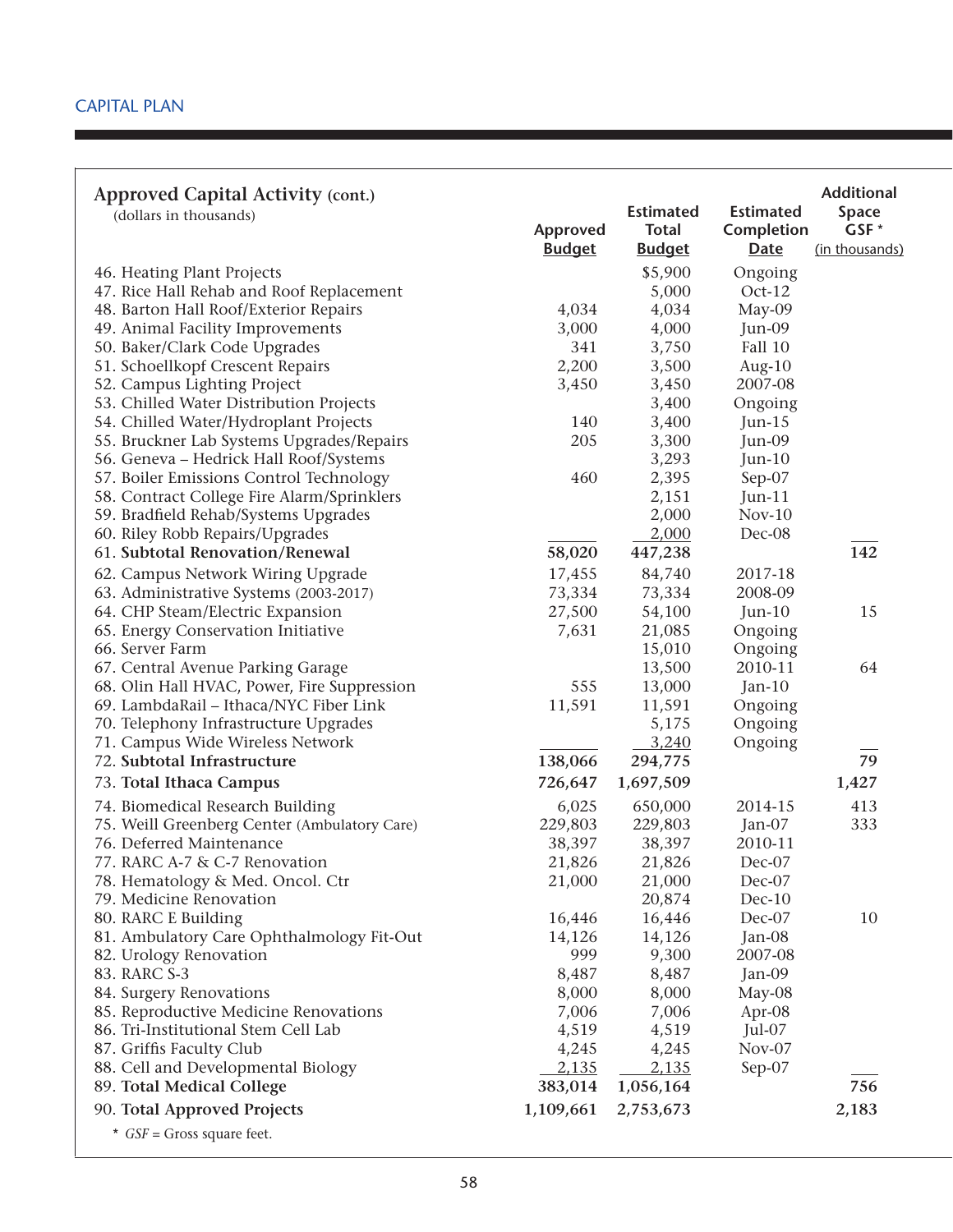|         | <b>Present Value of Gifts/Grants</b> |                   | <b>FUNDING SOURCES</b>           |        |                   | <b>New</b>             |               | <b>FINANCING</b>     |
|---------|--------------------------------------|-------------------|----------------------------------|--------|-------------------|------------------------|---------------|----------------------|
| In Hand | Pledged                              | To Be<br>Raised   | <b>General</b><br><b>Purpose</b> | Unit   | <b>Enterprise</b> | <b>York</b><br>State † | <b>Bridge</b> | Long-<br><b>Term</b> |
|         |                                      |                   |                                  |        | \$5,900           |                        |               | \$1,100              |
|         |                                      |                   |                                  |        |                   | 5,000                  |               |                      |
|         |                                      |                   |                                  | 5      |                   | 4,029                  |               |                      |
|         |                                      |                   |                                  |        |                   | 4,000                  |               |                      |
|         |                                      |                   | 3,750                            |        |                   |                        |               | 3,750                |
|         |                                      |                   | 3,500                            |        |                   |                        |               |                      |
|         |                                      |                   | 1,000                            |        |                   | 2,450                  |               | 3,250                |
|         |                                      |                   |                                  |        | 3,000             | 400                    |               | 1,000                |
|         |                                      |                   |                                  |        | 3,400             |                        |               | 2,600                |
|         |                                      |                   |                                  | 780    |                   | 2,520                  |               |                      |
|         |                                      |                   |                                  |        |                   | 3,293                  |               |                      |
|         |                                      |                   |                                  |        | 2,395             |                        |               | 2,255                |
|         |                                      |                   |                                  |        |                   | 2,151                  |               |                      |
|         |                                      |                   |                                  |        |                   | 2,000                  |               |                      |
| 4,000   |                                      |                   | 120,689                          | 21,434 | 107,504           | 2,000<br>193,611       | 3,000         | 90,205               |
|         |                                      |                   | 84,740                           |        |                   |                        |               |                      |
|         |                                      |                   | 73,334                           |        |                   |                        |               |                      |
|         |                                      |                   |                                  |        | 53,100            | 1,000                  |               | 53,100               |
|         |                                      |                   | 20,685                           |        |                   | 400                    |               | 20,685               |
|         |                                      |                   | 15,010                           |        |                   |                        |               |                      |
|         |                                      |                   |                                  |        | 13,500            |                        |               | 13,500               |
|         |                                      | 6,445             | 6,000                            | 555    |                   |                        | 5,000         | 6,000                |
| 700     | 700                                  |                   | 5,600                            |        | 4,591             |                        |               |                      |
|         |                                      |                   |                                  | 1,500  | 3,675             |                        |               |                      |
| 700     | 700                                  | 6,445             | 205,369                          | 2,055  | 3,240<br>78,106   | 1,400                  | 5,000         | 93,285               |
| 217,894 | 46,752                               | 452,471           | 390,378                          | 70,866 | 186,160           | 332,988                | 385,689       | 314,909              |
|         |                                      |                   |                                  |        |                   |                        |               |                      |
| 132,181 | 47,622                               | 500,000<br>50,000 | 150,000                          |        |                   |                        | 50,000        | 150,000              |
| 19,199  | 19,198                               |                   |                                  |        |                   |                        |               |                      |
| 1,700   |                                      |                   | 20,126                           |        |                   |                        |               | 20,126 77.           |
| 13,400  |                                      | 4,100             | 2,500                            | 1,000  |                   |                        |               |                      |
|         |                                      | 20,874            |                                  |        |                   |                        |               |                      |
| 1,500   |                                      |                   | 14,946                           |        |                   |                        |               | 14,946               |
|         | 14,126                               |                   |                                  |        |                   |                        |               |                      |
| 733     | 1,150                                | 7,417             |                                  |        |                   |                        |               |                      |
| 2,050   |                                      |                   | 6,437                            |        |                   |                        |               | 6,437                |
| 8,000   |                                      |                   |                                  |        |                   |                        |               |                      |
|         |                                      | 7,006             |                                  |        |                   |                        |               |                      |
| 4,519   |                                      |                   |                                  |        |                   |                        |               |                      |
|         | 1,000                                |                   | 2,245                            |        | 1,000             |                        |               | 1,000                |
| 417     |                                      |                   | 1,718                            |        |                   |                        |               |                      |
| 183,699 | 83,096                               | 589,397           | 197,972                          | 1,000  | 1,000             |                        | 50,000        | 192,509              |
| 401,593 | 129,848                              | 1,041,868         | 588,350                          | 71,866 | 187,160           | 332,988                | 435,689       | 507,418 90.          |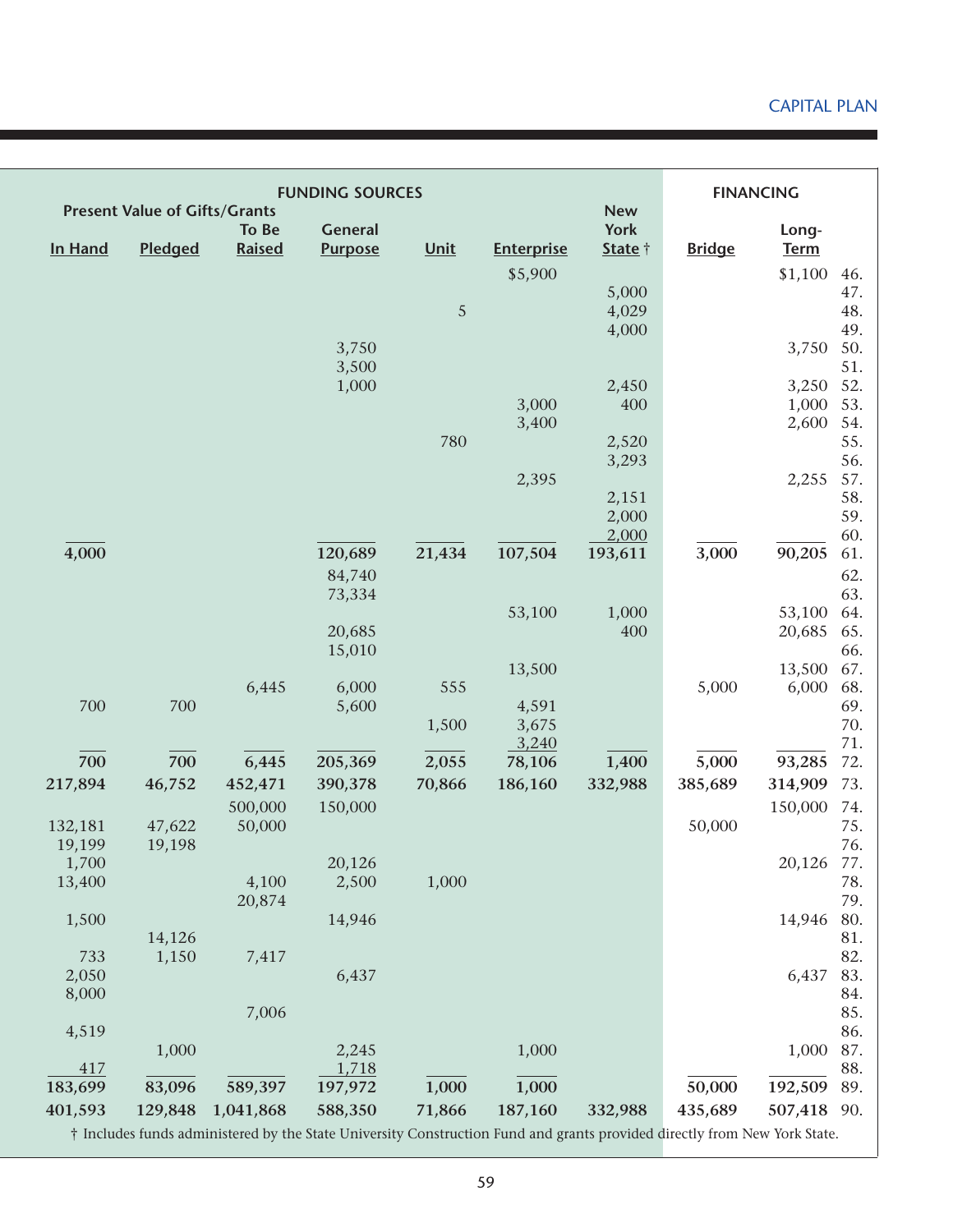| <b>Approved Capital Activity (cont.)</b>     |                 |           |           |         |  |
|----------------------------------------------|-----------------|-----------|-----------|---------|--|
| (dollars in thousands)                       |                 |           |           |         |  |
|                                              | <b>Expended</b> |           |           |         |  |
|                                              | <b>To Date</b>  | $07 - 08$ | $08 - 09$ | $09-10$ |  |
| 46. Heating Plant Projects                   | \$650           | \$1,400   | \$400     | \$450   |  |
| 47. Rice Hall Rehab and Roof Replacement     |                 |           |           |         |  |
| 48. Barton Hall Roof/Exterior Repairs        | 500             | 1,500     | 2,034     |         |  |
| 49. Animal Facility Improvements             | 2,000           | 1,000     | 1,000     |         |  |
| 50. Baker/Clark Code Upgrades                | 341             | 916       | 1,189     | 870     |  |
| 51. Schoellkopf Crescent Repairs             | 1,400           | 700       | 700       | 700     |  |
| 52. Campus Lighting Project                  | 790             | 2,660     |           |         |  |
| 53. Chilled Water Distribution Projects      |                 | 400       | 400       | 400     |  |
| 54. Chilled Water/Hydroplant Projects        | 140             | 785       |           |         |  |
| 55. Bruckner Lab Systems Upgrades/Repairs    | 200             | 1,500     | 1,600     |         |  |
| 56. Geneva - Hedrick Hall Roof/Systems       |                 |           | 293       | 3,000   |  |
| 57. Boiler Emissions Control Technology      | 595             | 1,800     |           |         |  |
| 58. Contract College Fire Alarm/Sprinklers   |                 | 515       | 1,000     | 636     |  |
| 59. Bradfield Rehab/Systems Upgrades         |                 | 500       | 1,000     | 500     |  |
| 60. Riley Robb Repairs/Upgrades              |                 | 500       | 1,500     |         |  |
| 61. Subtotal Renovation/Renewal              | 40,622          | 85,759    | 82,728    | 67,881  |  |
| 62. Campus Network Wiring Upgrade            | 17,455          | 5,350     | 5,560     | 5,780   |  |
| 63. Administrative Systems (2003-2017)       | 58,703          | 10,677    | 3,954     |         |  |
| 64. CHP Steam/Electric Expansion             | 7,157           | 17,900    | 25,100    | 3,943   |  |
| 65. Energy Conservation Initiative           | 8,544           | 5,530     | 2,150     | 1,816   |  |
| 66. Server Farm                              |                 | 1,230     | 1,280     | 1,340   |  |
| 67. Central Avenue Parking Garage            | 30              |           |           |         |  |
| 68. Olin Hall HVAC, Power, Fire Suppression  | 1,000           | 6,000     | 6,000     |         |  |
| 69. LambdaRail - Ithaca/NYC Fiber Link       | 4,221           | 2,970     | 1,170     | 530     |  |
| 70. Telephony Infrastructure Upgrades        |                 |           | 1,700     | 750     |  |
| 71. Campus Wide Wireless Network             |                 | 170       | 300       | 330     |  |
| 72. Subtotal Infrastructure                  | 97,110          | 49,827    | 47,214    | 14,489  |  |
| 73. Total Ithaca Campus                      | 529,204         | 325,287   | 287,301   | 229,734 |  |
| 74. Biomedical Research Building             | 6,498           | 19,495    | 110,470   | 162,456 |  |
| 75. Weill Greenberg Center (Ambulatory Care) | 202,331         | 27,472    |           |         |  |
| 76. Deferred Maintenance                     | 23,770          | 7,000     | 5,000     | 1,627   |  |
| 77. RARC A-7 & C-7 Renovation                | 14,274          | 7,552     |           |         |  |
| 78. Hematology & Med. Oncol. Ctr             | 3,192           | 17,808    |           |         |  |
| 79. Medicine Renovation                      |                 | 3,637     | 6,800     | 6,800   |  |
| 80. RARC E Building                          | 13,955          | 2,491     |           |         |  |
| 81. Ambulatory Care Ophthalmology Fit-Out    | 3,531           | 10,595    |           |         |  |
| 82. Urology Renovation                       | 597             | 8,000     | 703       |         |  |
| 83. RARC S-3                                 | 3,056           | 615       | 4,816     |         |  |
| 84. Surgery Renovations                      | 7,000           | 1,000     |           |         |  |
| 85. Reproductive Medicine Renovations        | 4,800           | 2,206     |           |         |  |
| 86. Tri-Institutional Stem Cell Lab          | 350             | 4,169     |           |         |  |
| 87. Griffis Faculty Club                     | 1,061           | 3,184     |           |         |  |
| 88. Cell and Developmental Biology           | 310             | 1,825     |           |         |  |
| 89. Total Medical College                    | 284,725         | 117,049   | 127,789   | 170,883 |  |
| 90. Total Approved Projects                  | 813,929         | 442,336   | 415,090   | 400,617 |  |
|                                              |                 |           |           |         |  |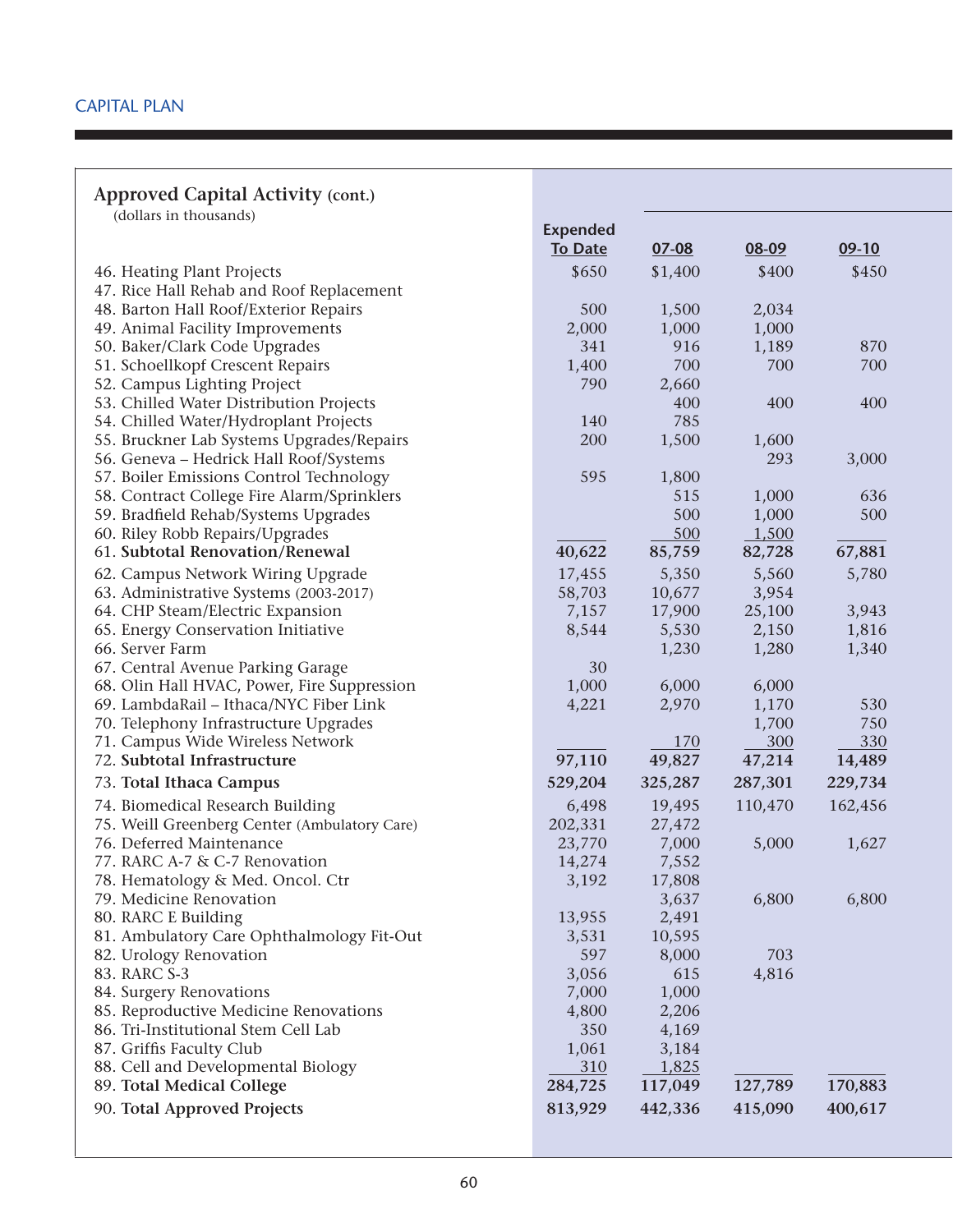|           | <b>EXPENDITURE PATTERN</b><br><b>Estimated</b> |                                                                                                               |           |           |           |          | <b>Deferred</b>  | O&M †         |            |
|-----------|------------------------------------------------|---------------------------------------------------------------------------------------------------------------|-----------|-----------|-----------|----------|------------------|---------------|------------|
|           |                                                |                                                                                                               |           |           |           | $16-17+$ | Maint.           | Cost          |            |
| $10 - 11$ | $11 - 12$                                      | $12 - 13$                                                                                                     | $13 - 14$ | $14 - 15$ | $15 - 16$ | or TBD   | <b>Addressed</b> | <b>Impact</b> |            |
| \$450     | \$450                                          | \$450                                                                                                         | \$450     | \$400     | \$400     | \$400    |                  |               | 46.        |
| 500       | 2,500                                          | 2,000                                                                                                         |           |           |           |          | 4,382            | 50            | 47.        |
|           |                                                |                                                                                                               |           |           |           |          | 3,000            |               | 48.        |
| 434       |                                                |                                                                                                               |           |           |           |          | 1,000            |               | 49.        |
|           |                                                |                                                                                                               |           |           |           |          | 3,500            |               | 50.<br>51. |
|           |                                                |                                                                                                               |           |           |           |          |                  | $(460)$ 52.   |            |
| 1,400     | 400                                            |                                                                                                               |           |           | 400       |          |                  | $(25)$ 53.    |            |
| 225       | 150                                            |                                                                                                               | 1,000     |           |           | 1,100    |                  | 25            | 54.        |
|           |                                                |                                                                                                               |           |           |           |          | 1,331            | 20            | 55.        |
|           |                                                |                                                                                                               |           |           |           |          | 1,500            |               | 56.        |
|           |                                                |                                                                                                               |           |           |           |          |                  | 200           | 57.        |
|           |                                                |                                                                                                               |           |           |           |          | 500              |               | 58.        |
|           |                                                |                                                                                                               |           |           |           |          | 500              |               | 59.        |
|           |                                                |                                                                                                               |           |           |           |          | 1,000            |               | 60.        |
| 51,321    | 24,056                                         | 23,258                                                                                                        | 21,682    | 14,053    | 19,928    | 15,950   | 192,895          | 2,218         | 61.        |
| 6,020     | 6,260                                          | 6,510                                                                                                         | 6,770     | 7,040     | 7,320     | 10,675   |                  |               | 62.        |
|           |                                                |                                                                                                               |           |           |           |          |                  | 7,553<br>500  | 63.<br>64. |
| 520       | 425                                            | 300                                                                                                           | 300       | 500       | 500       | 500      |                  | $(4,000)$ 65. |            |
| 1,390     | 1,460                                          | 1,520                                                                                                         | 1,590     | 1,660     | 1,730     | 1,810    |                  |               | 66.        |
| 13,470    |                                                |                                                                                                               |           |           |           |          |                  | 5             | 67.        |
|           |                                                |                                                                                                               |           |           |           |          | 6,000            |               | 68.        |
| 250       | 250                                            | 250                                                                                                           | 250       | 250       | 1,160     | 290      |                  |               | 69.        |
| 500       | 75                                             | 75                                                                                                            | 75        | 1,800     | 100       | 100      |                  |               | 70.        |
| 260       | 290                                            | 320                                                                                                           | 350       | 380       | 410       | 430      |                  |               | 71.        |
| 22,410    | 8,760                                          | 8,975                                                                                                         | 9,335     | 11,630    | 11,220    | 13,805   | 6,000            | 4,058         | 72.        |
| 129,931   | 46,216                                         | 32,233                                                                                                        | 31,017    | 25,683    | 31,148    | 29,755   | 220,220          | 26,962        | 73.        |
| 162,456   | 97,474                                         | 77,979                                                                                                        | 13,172    |           |           |          |                  | TBD           | 74.        |
|           |                                                |                                                                                                               |           |           |           |          |                  | 8,000         | 75.        |
| 1,000     |                                                |                                                                                                               |           |           |           |          | 38,397           |               | 76.        |
|           |                                                |                                                                                                               |           |           |           |          | 1,700            |               | 77.<br>78. |
| 3,637     |                                                |                                                                                                               |           |           |           |          |                  |               | 79.        |
|           |                                                |                                                                                                               |           |           |           |          |                  |               | 80.        |
|           |                                                |                                                                                                               |           |           |           |          |                  |               | 81.        |
|           |                                                |                                                                                                               |           |           |           |          |                  |               | 82.        |
|           |                                                |                                                                                                               |           |           |           |          |                  |               | 83.        |
|           |                                                |                                                                                                               |           |           |           |          |                  |               | 84.        |
|           |                                                |                                                                                                               |           |           |           |          |                  |               | 85.        |
|           |                                                |                                                                                                               |           |           |           |          |                  |               | 86.        |
|           |                                                |                                                                                                               |           |           |           |          |                  |               | 87.        |
| 167,093   | 97,474                                         | 77,979                                                                                                        | 13,172    |           |           |          | 40,097           | 8,000         | 88.<br>89. |
| 297,024   |                                                |                                                                                                               |           |           |           |          | 260,317          |               |            |
|           | 143,690                                        | 110,212<br>* $16-17$ + = 2016-17 and beyond; TBD = To be determined. † $0 \& M$ = Operations and maintenance. | 44,189    | 25,683    | 31,148    | 29,755   |                  | 34,962        | 90.        |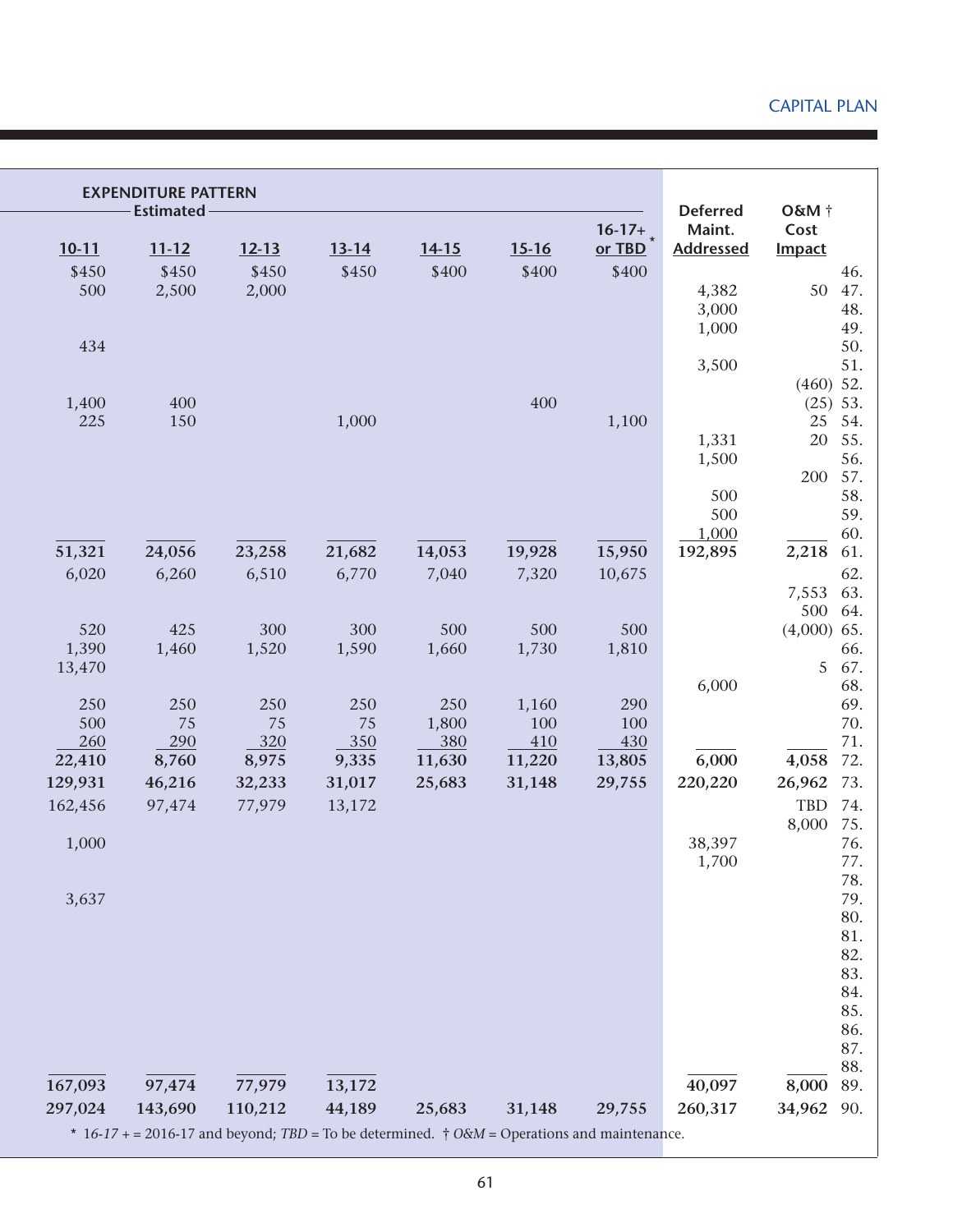#### **Cash Flow (Including Financing) for Capital Activity**

(dollars in thousands)

|                              | <b>Expended</b><br><b>To Date</b> | $07 - 08$ | 08-09    | $09-10$ |
|------------------------------|-----------------------------------|-----------|----------|---------|
| 1. Gifts/Grants in Hand      | \$323,377                         | \$24,158  | \$22,305 | \$7,353 |
| 2. Gifts/Grants Pledged      | 32,218                            | 55,613    | 20,283   | 4,617   |
| 3. Gifts/Grants to be Raised | 11,298                            | 47,177    | 133,465  | 197,259 |
| 4. Subtotal Gifts/Grants     | 366,893                           | 126,948   | 176,053  | 209,229 |
| 5. General Purpose           | 82,483                            | 33,680    | 19,526   | 15,097  |
| 6. Unit Resources            | 3,764                             | 11,925    | 3,893    | 3,721   |
| 7. Enterprise Operations     | 4,586                             | 7,055     | 10,635   | 8,450   |
| 8. New York State            | 93,088                            | 55,098    | 97,308   | 54,848  |
| 9. Total Sources of Funding  | 550,814                           | 234,706   | 307,415  | 291,345 |
| 10. Bridge Financing         | 136,972                           | 115,683   | 54,770   | 83,143  |
| 11. Long-Term Financing      | 126,143                           | 91,947    | 52,905   | 26,129  |
| 12. Total Financing          | 263,115                           | 207,630   | 107,675  | 109,272 |
| 13. Total Funding/Financing  | 813,929                           | 442,336   | 415,090  | 400,617 |

| <b>Funding Sources for Capital Activity</b><br>(dollars in thousands)                                                   | <b>Direct</b><br><b>Funding</b>                     | <b>Bridge</b>                | <b>Financing Repayment</b><br>Long-Term | <b>Ultimate</b><br><b>Funding</b>                            | Percent<br><b>of</b><br>Total            |
|-------------------------------------------------------------------------------------------------------------------------|-----------------------------------------------------|------------------------------|-----------------------------------------|--------------------------------------------------------------|------------------------------------------|
| 1. Gifts/Grants in Hand<br>2. Gifts/Grants Pledged<br>3. Gifts/Grants to be Raised<br>4. Subtotal Gifts/Grants          | \$377,193<br>115,280<br>619,347<br>1,111,820        | 14,568<br>410,121<br>424,689 | \$24,400<br>12,400<br>36.800            | \$401,593<br>129,848<br>1,041,868<br>1,573,309               | 14.6%<br>4.7%<br>37.8%<br>57.1%          |
| 5. General Purpose<br>6. Unit Resources<br>7. Enterprise Operations<br>8. New York State<br>9. Total Sources of Funding | 270,087<br>28,566<br>69,355<br>330,738<br>1,810,566 | 4.000<br>7,000<br>435,689    | 314,263<br>36,300<br>117,805<br>2,250   | 588,350<br>71,866<br>187,160<br>332,988<br>507,418 2,753,673 | 21.4%<br>2.6%<br>6.8%<br>12.1%<br>100.0% |

Notes: • The cash flow table at the top of pages 62 and 63 presents the projected cash flow by year for approved capital projects, showing the use of various funding sources and debt financing. The repayment of that debt financing by some of those resources is shown in the funding sources table (immediately above), which displays the ultimate funding sources for approved projects in the capital plan.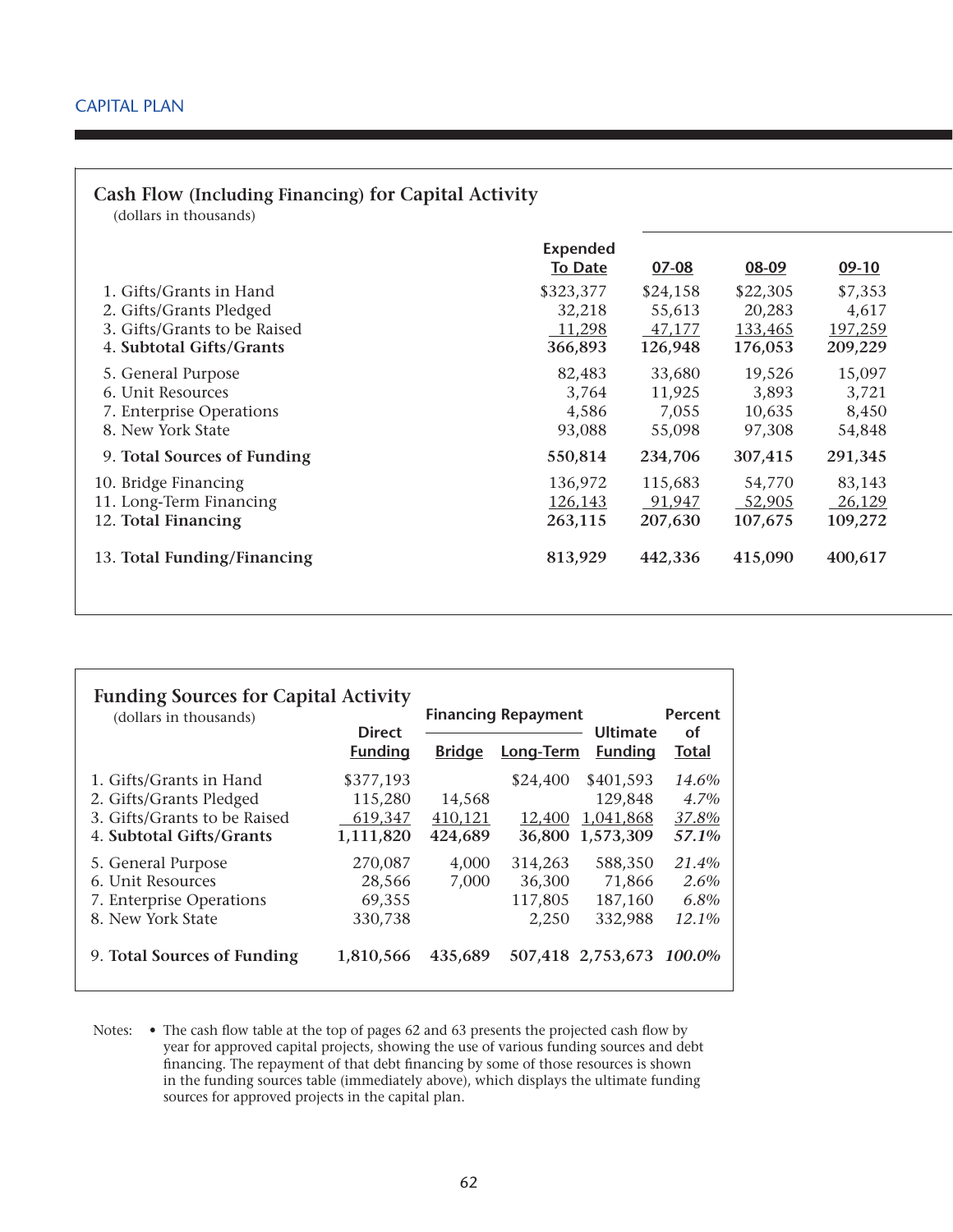|                            | <b>EXPENDITURE PATTERN</b><br><b>Estimated</b> |                           |                  |                |                |                    |                                    |                                      |
|----------------------------|------------------------------------------------|---------------------------|------------------|----------------|----------------|--------------------|------------------------------------|--------------------------------------|
| $10 - 11$                  | $11 - 12$                                      | $12 - 13$                 | $13 - 14$        | $14 - 15$      | $15 - 16$      | $16-17+$<br>or TBD | <b>Total</b><br><b>Expenditure</b> | <b>Percent</b><br>of<br><b>Total</b> |
| 2,549                      |                                                |                           |                  |                |                |                    | \$377,193<br>115,280               | 13.8%<br>4.2%                        |
| 188,616<br>191,165         | 41,532<br>41,532                               |                           |                  |                |                |                    | 619,347<br>1,111,820               | 22.5%<br>40.5%                       |
| 14,903<br>4,463            | 15,266                                         | 15,878                    | 16,522           | 17,188<br>800  | 17,878         | 21,666             | 270,087<br>28,566                  | 9.8%<br>1.0%                         |
| 8,695<br>20,446            | 6,125<br>4,000                                 | 4,055<br>2,000            | 3,895<br>1,000   | 4,450          | 6,420<br>1,450 | 4,989<br>1,500     | 69,355<br>330,738                  | 2.5%<br>12.0%                        |
| 239,672                    | 66,923                                         | 21,933                    | 21,417           | 22,438         | 25,748         | 28,155             | 1,810,566                          | 65.8%                                |
| 32,628<br>24,724<br>57,352 | 11,493<br>65,274<br>76,767                     | 1,000<br>87,279<br>88,279 | 22,772<br>22,772 | 3,245<br>3,245 | 5,400<br>5,400 | 1,600<br>1,600     | 435,689<br>507,418<br>943,107      | 15.8%<br>18.4%<br>34.2%              |
| 297,024                    | 143,690                                        | 110,212                   | 44,189           | 25,683         | 31,148         | 29,755             | 2,753,673                          | 100.0%                               |

| 2007-08 Capital Plan – Ten-Year Capital View<br>(dollars in thousands)                                       |                                            |                                            |                                                   |                                           |                                | Bridge/                            |                                          |
|--------------------------------------------------------------------------------------------------------------|--------------------------------------------|--------------------------------------------|---------------------------------------------------|-------------------------------------------|--------------------------------|------------------------------------|------------------------------------------|
| <b>Ithaca Campus</b>                                                                                         | <b>Estimated</b><br>Total<br><b>Budget</b> | <b>Gifts</b><br>In Hand/<br><b>Pledged</b> | <b>Gifts</b><br>To Be<br><b>Raised</b>            | <b>General</b><br>Purpose/<br><u>Unit</u> | <b>Enterprise</b>              | <b>New</b><br>York<br><b>State</b> | Long-<br><b>Term</b><br><b>Financing</b> |
| 1. Approved Capital Activity<br>2. Under Consideration<br>3. Total Ithaca Campus                             | \$1,697,509<br>830,451<br>2,527,960        | \$264,646<br>4,554<br>269,200              | \$452,471<br>119,295<br>571,766                   | \$461,244<br>266,581<br>727,825           | \$186,160<br>51,980<br>238,140 | \$332,988<br>388,041<br>721,029    | \$700,598<br>286,420<br>987,018          |
| <b>Medical College</b><br>4. Approved Capital Activity<br>5. Under Consideration<br>6. Total Medical College | 1,056,164<br>150,000<br>1,206,164          | 266,795<br>266,795                         | 589,397<br>589,397                                | 198,972<br>50,000<br>248,972              | 1,000<br>100,000<br>101,000    |                                    | 242,509<br>150,000<br>392,509            |
| <b>University Total</b><br>7. Approved Capital Activity<br>8. Under Consideration<br>9. Total University     | 2,753,673<br>980,451<br>3,734,124          | 4,554                                      | 531,441 1,041,868<br>119,295<br>535,995 1,161,163 | 660,216<br>316,581<br>976,797             | 187,160<br>151,980<br>339,140  | 332,988<br>388,041<br>721,029      | 943,107<br>436,420<br>1,379,527          |

Note: • *Approved capital activity* includes those projects that have received some level of approval to proceed through the project process. These are the projects itemized in the schedules on pages 56 through 63. *Under consideration* refers to projects that are being contemplated and studied but have not received formal approval to proceed.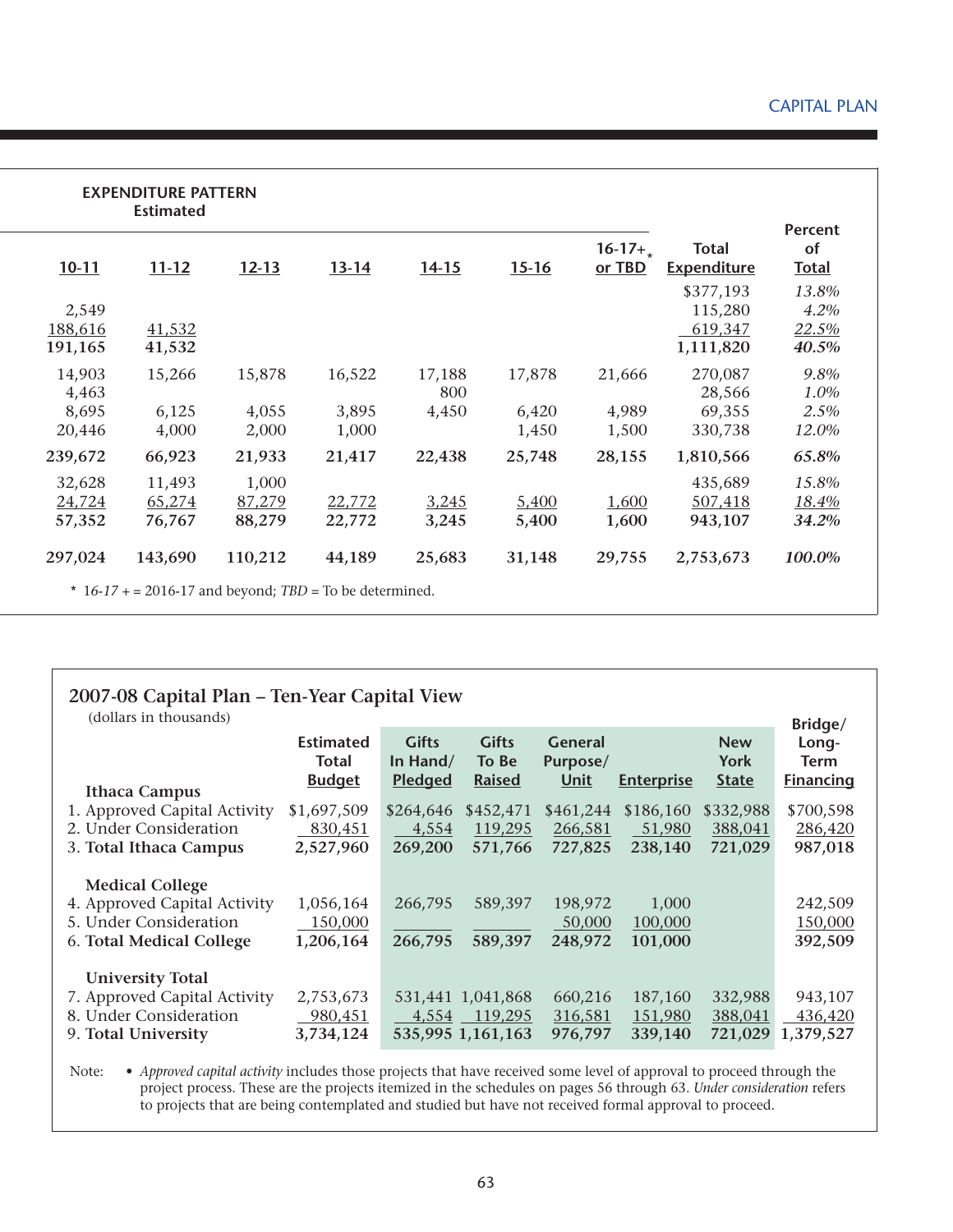#### **Sources of External Debt Financing**

| (dollars in thousands)                       | Interest   | <b>Maturity</b> | Actual<br><b>Balance</b> | Forecast<br><b>Balance</b> |         | <b>Projected External</b><br><b>Debt Service Payments</b> |         |
|----------------------------------------------|------------|-----------------|--------------------------|----------------------------|---------|-----------------------------------------------------------|---------|
| <b>Tax-Exempt Debt</b>                       | Rates      | <b>Date</b>     |                          | $6/30/06$ 6/30/07          | 07-08   | 08-09                                                     | 09-10   |
| 1. Series 1990B                              | Variable   | 2025            | \$57,800                 | \$57,300                   | \$2,697 | \$2,775                                                   | \$3,252 |
| 2. Series 1993 Education Loan                | 5.50%      | 2007            | 1,155                    |                            |         |                                                           |         |
| 3. Series 1995 Education Loan                | 5.80-5.90% | 2008            | 8,150                    | 6,339                      | 6,339   |                                                           |         |
| 4. 1998 Commercial Paper                     | Variable   | 2037            | 19,205                   | 89,005                     | 4,200   | 4,200                                                     | 4,200   |
| 5. Series 2000A                              | Variable   | 2029            | 59,960                   | 58,320                     | 3,835   | 3,847                                                     | 4,143   |
| 6. Series 2000B                              | 4.63%      | 2030            | 78,615                   | 76,765                     | 5,481   | 5,497                                                     | 5,488   |
| 7. IDA Series 2000                           | 5.00-5.25% | 2011            | 5,290                    | 4,335                      | 1,229   | 1,228                                                     | 1,229   |
| 8. IDA Series 2002A                          | 4.52%      | 2030            | 42,780                   | 42,710                     | 2,110   | 2,112                                                     | 2,109   |
| 9. IDA Series 2002B                          | 4.33%      | 2015            | 15,390                   | 15,390                     | 666     | 666                                                       | 666     |
| 10. Series 2004                              | 3.51%      | 2033            | 92,100                   | 90,150                     | 5,139   | 5,195                                                     | 5,196   |
| 11. Series 2006                              | 4.00-5.00% | 2035            | 248,570                  | 239,750                    | 19,934  | 22,820                                                    | 22,179  |
| 12. Subtotal Tax-Exempt Debt                 |            |                 | 629,015                  | 680,064                    | 51,630  | 48,340                                                    | 48,462  |
|                                              |            |                 |                          |                            |         |                                                           |         |
| <b>Taxable Debt</b>                          |            |                 |                          |                            |         |                                                           |         |
| 13. Series 1987B                             | 11.11%     | 2012            | 11,760                   | 10,370                     | 2,695   | 2,700                                                     | 2,698   |
| 14. 2004 Commercial Paper                    | Variable   |                 | 37,791                   | 37,664                     | 5,750   | 5,750                                                     | 5,750   |
| 15. Capitalized Leases                       | Variable   | 2020            | 11,836                   | 11,296                     | 1,500   | 1,500                                                     | 1,500   |
| 16. Sallie Mae - Series 1999                 | 5.75-6.50% | 2019            | 5,635                    | 5,340                      | 652     | 654                                                       | 651     |
| 17. Urban Development Corp.                  | 0.00%      | 2029            | 2,875                    | 2,750                      | 125     | 125                                                       | 125     |
| 18. Other                                    | Various    | 2010            | 3,152                    | 3,071                      | 328     | 283                                                       | 262     |
| 19. Working Capital Line-of-Credit * Various |            | 2007            | 54,400                   |                            |         |                                                           |         |
| 20. Subtotal Taxable Debt                    |            |                 | 127,449                  | 70,491                     | 11,050  | 11,012                                                    | 10,986  |
| 21. Total External Debt                      |            |                 |                          | 756,464 750,555            | 62,680  | 59,352                                                    | 59,448  |

Notes: • The total outstanding external debt and the sum of external debt service payments for 2007-08 shown above are different from the corresponding outstanding operating unit debt balances and debt service totals shown on page 65 due to a combination of: (a) differences in timing of borrowing and repayment between the university and various operating units; (b) debt costs, including compounded interest, to be recovered from future interest payments on operating unit debt; (c) external debt service on commercial paper programs that is planned above as interest only; (d) proceeds of debt issues used to pay issuance costs, on deposit in construction funds, or deposited into reserves to pay future debt service or fund project maintenance; and (e) debt incurred for student loans that is not reflected in operating unit balances.

 • While Series 2000B, 2002A, 2002B, and 2004 were issued as variable-rate debt, they have been swapped to fixed rates for various terms, which are reflected in the interest-rate information and projected debt service payments.

\* Cornell maintains a pool of working capital and a line of credit that are used to meet the daily cash flow of disbursements. In 2006-07, the university increased its working capital line-of-credit from \$75 million to \$100 million. As of June 30, 2006, \$54.4 million was borrowed against the line-of-credit; the total \$54.4 million was repaid in 2006-07.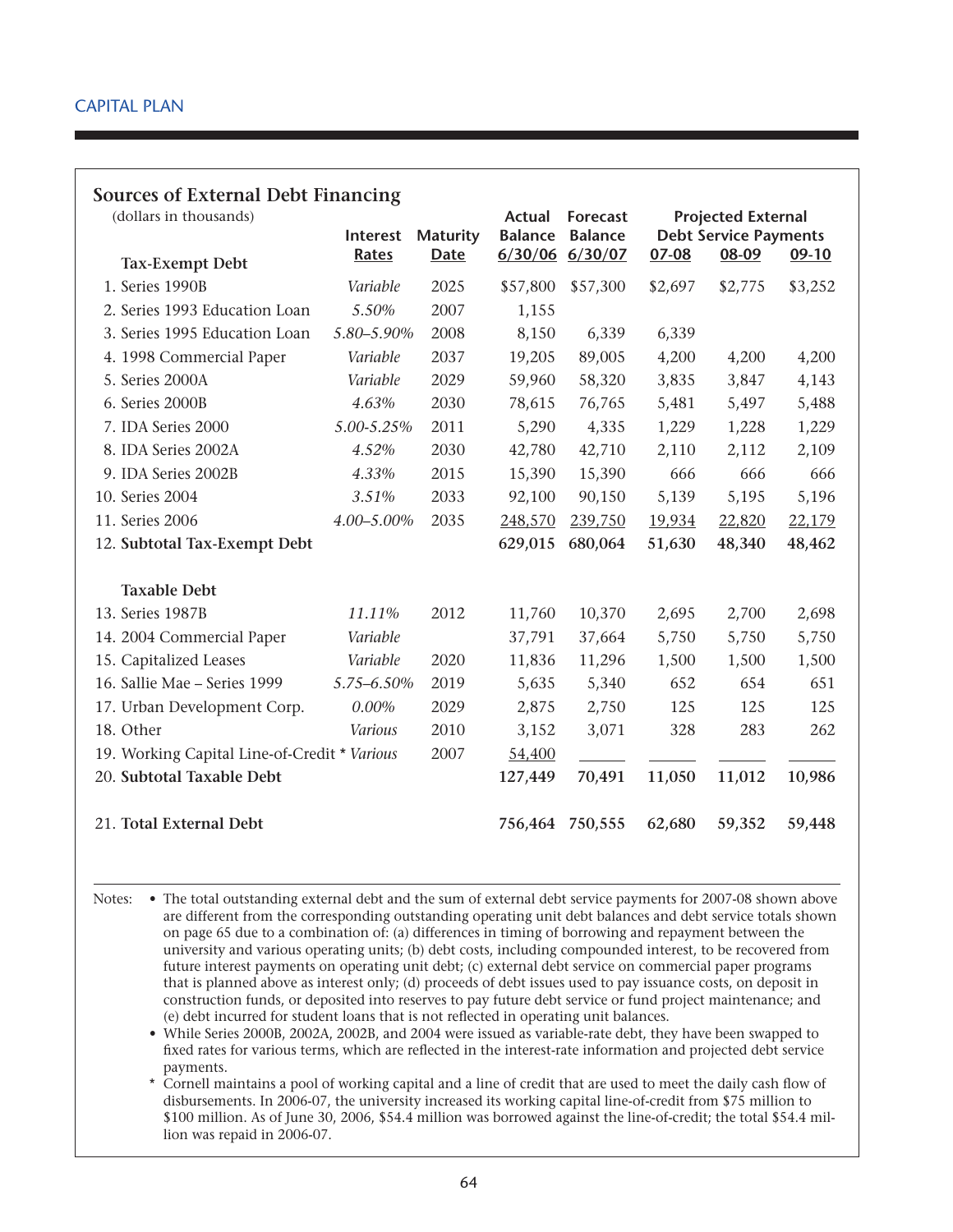| Debt Service by Operating Unit        |         |                            |               | 2007-08 Debt Service |              |
|---------------------------------------|---------|----------------------------|---------------|----------------------|--------------|
| (dollars in thousands)                |         | <b>Outstanding Balance</b> | <b>Unit</b>   | <b>Central</b>       |              |
| <b>Ithaca Campus</b>                  | 2/28/06 | 2/28/07                    | <b>Budget</b> | <b>Budget</b>        | <b>Total</b> |
| 1. Agriculture & Life Sciences        | \$3,905 | \$3,820                    | $$500+$       | \$154                | \$654        |
| 2. Arts & Sciences                    | 10,057  | 11,574                     | $\dagger$     | 440                  | 440          |
| 3. Engineering                        | 9,950   | 9,995                      |               | 2,320                | 2,320        |
| 4. Hotel Administration               | 14,585  | 13,161                     | 1,971         |                      | 1,971        |
| 5. Human Ecology                      | 1,653   | 1,352                      | 310           |                      | 310          |
| 6. Johnson School                     | 11,391  | 11,244                     | $\dagger$     |                      |              |
| 7. Law School                         | 4,425   | 4,021                      |               | 572                  | 572          |
| 8. Veterinary College                 | 5,197   | 5,656                      | 147           | 383                  | 530          |
| 9. Subtotal Colleges                  | 61,163  | 60,823                     | 2,928         | 3,869                | 6,797        |
| 10. Animal Facilities                 | 10,495  | 34,859                     |               | 4,746                | 4,746        |
| 11. Biotechnology                     | 8,043   | 7,309                      |               | 1,041                | 1,041        |
| 12. Life Sciences                     | 9,636   | 36,338                     | $\dag$        | 1,387                | 1,387        |
| 13. Theory Center                     | 2,875   | 2,875                      |               | 127                  | 127          |
| 14. Wilson Laboratory                 | 2,031   | 1,727                      |               | 379                  | 379          |
| 15. All Other                         | 550     | 2,056                      | <u>150</u>    | 527                  | 677          |
| 16. Subtotal Research Centers         | 33,630  | 85,164                     | 150           | 8,207                | 8,357        |
| 17. Africana Center                   | 3,418   | 2,968                      |               | 385                  | 385          |
| 18. Athletics & Physical Education    | 8,078   | 8,945                      | $206\dagger$  |                      | 206          |
| 19. Cornell in Washington             | 3,049   | 3,017                      | 265           |                      | 265          |
| 20. Library                           | 10,477  | 11,726                     |               | 1,890                | 1,890        |
| 21. All Other                         | 2,159   | 1,842                      | 304           |                      | 304          |
| 22. Subtotal Other Academic Programs  | 27,181  | 28,498                     | 775           | 2,275                | 3,050        |
| 23. Campus Life                       | 153,181 | 160,724                    | 14,685        |                      | 14,685       |
| 24. Fraternities/Sororities           | 2,602   | 3,200                      | 385           |                      | 385          |
| 25. Gannett Clinic                    | 2,567   | 2,841                      |               | 353                  | 353          |
| 26. Public Service Center             | 16      | 11                         | 6             |                      | 6            |
| 27. Subtotal Student Services         | 158,366 | 166,776                    | 15,076        | 353                  | 15,429       |
| 28. Information Technologies          | 10,417  | 9,187                      | 813           | 831                  | 1,644        |
| 29. All Other                         | 1,605   | 1,750                      | 50            | 275                  | 325          |
| 30. Subtotal Administrative & Support | 12,022  | 10,937                     | 863           | 1,106                | 1,969        |
| 31. Facilities & Campus Services      | 90,302  | 87,779                     | 14,770        | 1,826                | 16,596       |
| 32. Life Safety                       | 951     | 864                        | 123           |                      | 123          |
| 33. Real Estate                       | 23,818  | 27,651                     | 3,574         |                      | 3,574        |
| 34. Transportation/Mail Service       | 6,728   | 8,127                      | 766           |                      | 766          |
| 35. Subtotal Physical Plant           | 121,799 | 124,421                    | 19,233        | 1,826                | 21,059       |
| 36. Ithaca Campus All Other           | 11,760  | 11,134                     |               | 3,245                | 3,245        |
| 37. Total Ithaca Campus               | 425,921 | 487,753                    | 39,025        | 20,881               | 59,906       |
| <b>Medical College</b>                |         |                            |               |                      |              |
| 38. Research                          | 27,395  | 28,504                     | 4,822         |                      | 4,822        |
| 39. Residences                        | 82,069  | 84,985                     | 5,714         |                      | 5,714        |
| 40. Clinical Care                     | 1,301   | 1,115                      | 231           |                      | 231          |
| 41. Infrastructure & Administrative   | 16,860  | 16,264                     | 1,282         |                      | 1,282        |
| 42. Total Medical College             | 127,625 | 130,868                    | 12,049        |                      | 12,049       |
| 43. Total University                  | 553,546 | 618,621                    | 51,074        | 20,881               | 71,955       |

Note: † These debt service payments are pending receipt of gifts; portions of the interest are being compounded.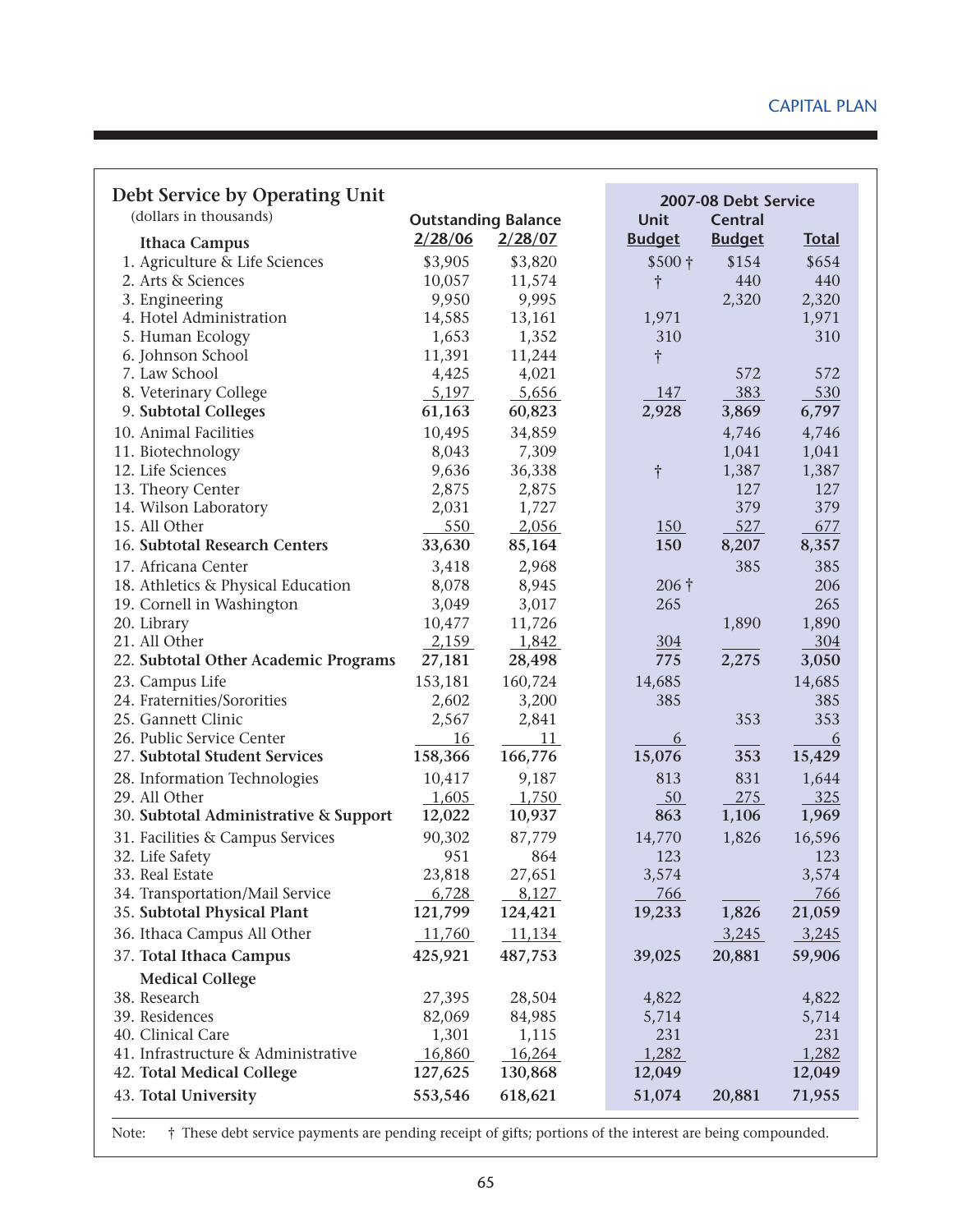#### **Administrative Systems (2003-2017)** (line 63, page 58)

| Campus             | Ithaca                   | <b>Project Type</b>                  | <b>Administrative Systems</b> |
|--------------------|--------------------------|--------------------------------------|-------------------------------|
| Unit               | Information Technologies | <b>Approved Phase</b> Implementation |                               |
| <b>Added Space</b> |                          | <b>Completion Date</b> 2008-09       |                               |

#### **Project Description/Scope**

This series of projects is designed to keep Cornell's administrative systems up to date with changes in business practices and policies and useful technology innovations. There are plans to continue the process of updating these systems over the ten-year plan horizon. The project budget and operating cost impact to date reflect those systems that have been approved thus far. The capital and operating costs of proposed future administrative systems are included in the university's capital activity under consideration (as shown on page 63).

| <b>Approved Budget</b>                       | 73,334,000 |  |
|----------------------------------------------|------------|--|
| <b>Estimated Total Budget</b>                | 73,334,000 |  |
| 7,553,000<br><b>Estimated O&amp;M Impact</b> |            |  |
| <b>Deferred Maintenance Addressed</b>        |            |  |

#### **Schedule of Anticipated Expenditures**

| 2011-12<br>Post 2011-12 | 58,703,000<br>10,677,000<br>3,954,000 |
|-------------------------|---------------------------------------|
| <b>Total</b>            | 73,334,000                            |

#### **Project Budget Funding Sources**

| In Hand<br>Pledged (present value)<br>To Be Raised (present value)<br><b>Subtotal Gifts/Grants</b> |            |
|----------------------------------------------------------------------------------------------------|------------|
| <b>General Purpose</b>                                                                             | 73,334,000 |
| Unit                                                                                               |            |
| <b>Enterprise Operations</b>                                                                       |            |
| <b>New York State</b>                                                                              |            |
| <b>Total Budget</b>                                                                                | 73,334,000 |

#### **Debt Financing**

**Financing Required Repayment Source(s) Debt Type**

#### **Current Status/Notes**

The completion of the STARs project to implement PeopleSoft's suite of student information systems is scheduled for August 2008.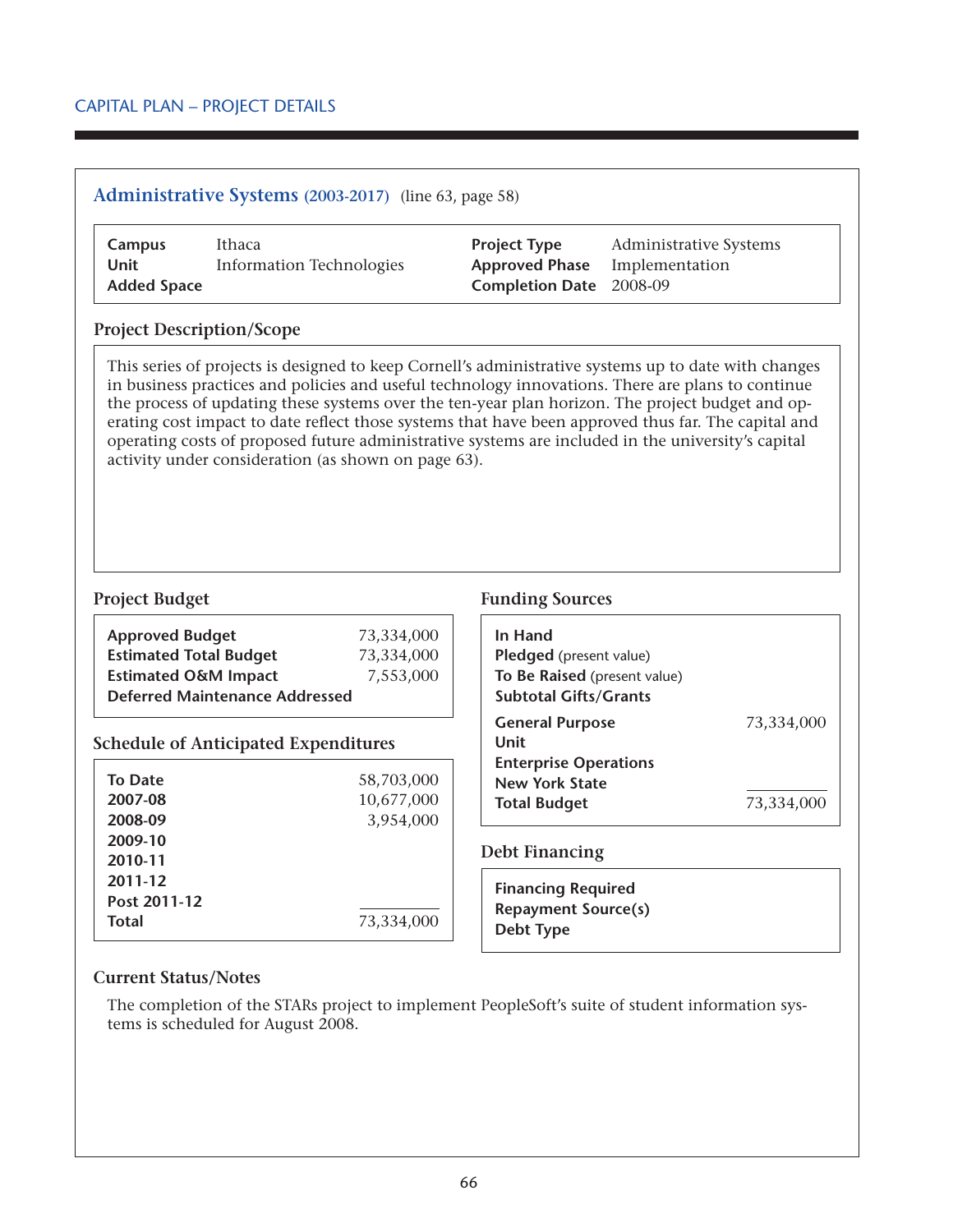## **Animal Health Diagnostic Center** (line 3, page 54) **Campus** Ithaca **Project Type** New Construction **Unit** Veterinary Medicine **Approved Phase** Design **Added Space** 117,000 Gross Square Feet **Completion Date** September 2010 **Project Description/Scope** The project will construct a building to house most of the activities of the New York State Veterinary Diagnostic Laboratory, teaching and research activities associated with necropsy and histopathology, animal infectious disease research, and manipulation of select agents under required biocontainment and security requirements. The facility will include Biosafety Level 2 (BSL-2) and Biosafety Level 3 (BSL-3) laboratories for diagnosis and research.

| <b>Approved Budget</b>                       | 5,680,000  |  |
|----------------------------------------------|------------|--|
| <b>Estimated Total Budget</b>                | 80,000,000 |  |
| 2,200,000<br><b>Estimated O&amp;M Impact</b> |            |  |
| <b>Deferred Maintenance Addressed</b>        |            |  |

#### **Schedule of Anticipated Expenditures**

| To Date<br>2007-08 | 4,500,000<br>8,000,000 |
|--------------------|------------------------|
| 2008-09            | 30,000,000             |
| 2009-10            | 37,500,000             |
| 2010-11            |                        |
| 2011-12            |                        |
| Post 2011-12       |                        |
| <b>Total</b>       | 80,000,000             |

#### **Project Budget Funding Sources**

| In Hand<br>Pledged (present value) |            |
|------------------------------------|------------|
| To Be Raised (present value)       |            |
| <b>Subtotal Gifts/Grants</b>       |            |
| <b>General Purpose</b>             | 12,000,000 |
| Unit                               | 12,000,000 |
| <b>Enterprise Operations</b>       |            |
| <b>New York State</b>              | 56,000,000 |
| <b>Total Budget</b>                | 80,000,000 |

#### **Debt Financing**

| <b>Financing Required</b>  | 24,000,000           |
|----------------------------|----------------------|
| <b>Repayment Source(s)</b> | General Purpose/Unit |
| Debt Type                  | Bridge/Long-Term     |

#### **Current Status/Notes**

A schematic design has been approved and the design development phase of the project has been authorized. Construction authorization will be sought in early 2008 for a spring 2008 construction start. The current estimate of project size is 126,000 gross square feet.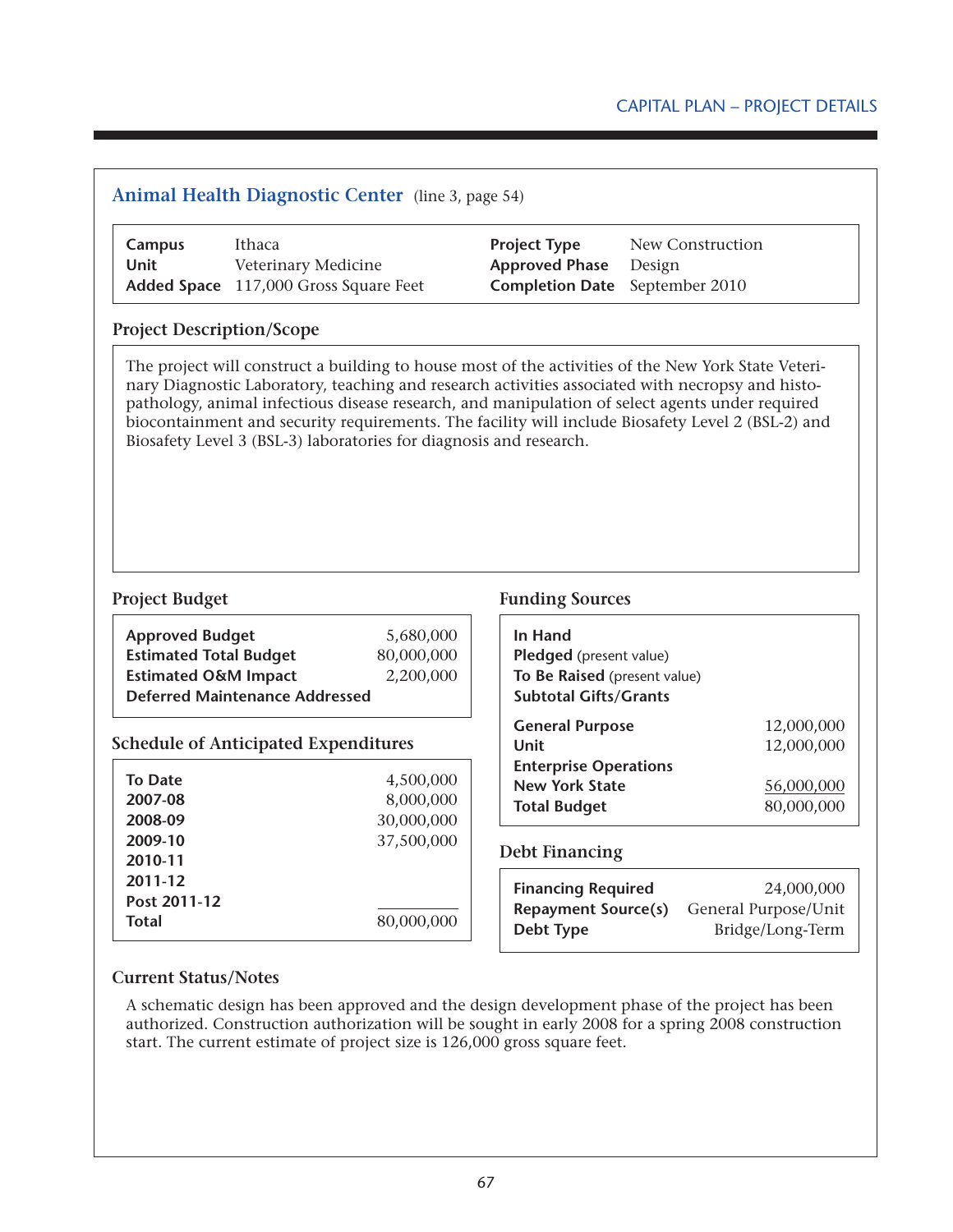#### **Biomedical Research Building** (line 74, page 58)

| Campus | New York City                                | <b>Project Type</b>            | New Construction |
|--------|----------------------------------------------|--------------------------------|------------------|
| Unit   | Medical College                              | <b>Approved Phase</b> Design   |                  |
|        | <b>Added Space</b> 413,000 Gross Square Feet | <b>Completion Date</b> 2014-15 |                  |

#### **Project Description/Scope**

The Medical College is planning to build a 413,000 gross square foot biomedical research building as part of the third phase of its strategic planning process. This facility will permit the Medical College to expand its research program to remain competitive with other colleges of medicine.

| <b>Approved Budget</b>                                                   | 6,025,000   |
|--------------------------------------------------------------------------|-------------|
| <b>Estimated Total Budget</b>                                            | 650,000,000 |
| <b>Estimated O&amp;M Impact</b><br><b>Deferred Maintenance Addressed</b> |             |

#### **Schedule of Anticipated Expenditures**

| <b>To Date</b> | 6,498,000   |
|----------------|-------------|
| 2007-08        | 19,495,000  |
| 2008-09        | 110,470,000 |
| 2009-10        | 162,456,000 |
| 2010-11        | 162,456,000 |
| 2011-12        | 97,474,000  |
| Post 2011-12   | 91,151,000  |
| <b>Total</b>   | 650,000,000 |

#### **Project Budget Funding Sources**

| In Hand<br>Pledged (present value) |             |
|------------------------------------|-------------|
| To Be Raised (present value)       | 500,000,000 |
| <b>Subtotal Gifts/Grants</b>       | 500,000,000 |
| <b>General Purpose</b><br>Unit     | 150,000,000 |
| <b>Enterprise Operations</b>       |             |
| <b>New York State</b>              |             |
| <b>Total Budget</b>                | 650,000,000 |

#### **Debt Financing**

| <b>Financing Required</b>  | 150,000,000     |
|----------------------------|-----------------|
| <b>Repayment Source(s)</b> | General Purpose |
| Debt Type                  | Long-Term       |

#### **Current Status/Notes**

An architect has been selected for the project and pre-design and schematic design phases have been authorized.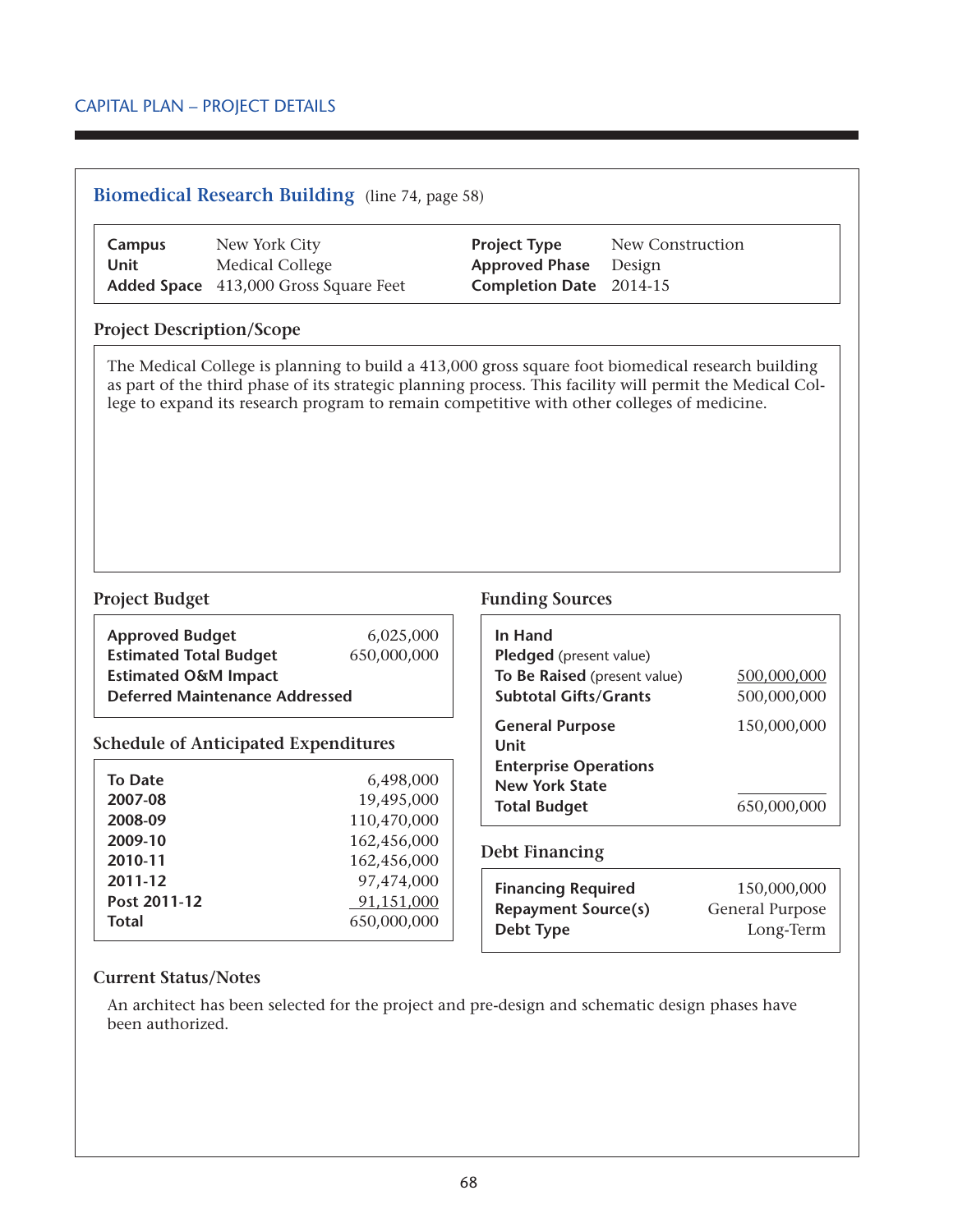|                    | <b>Campus Network Wiring Upgrade</b> (line 62, page 58) |                                                           |                        |
|--------------------|---------------------------------------------------------|-----------------------------------------------------------|------------------------|
| Campus<br>Unit     | Ithaca<br><b>Information Technologies</b>               | <b>Project Type</b><br><b>Approved Phase</b> Construction | Improvement/Renovation |
| <b>Added Space</b> |                                                         | <b>Completion Date</b> 2017-18                            |                        |

#### **Project Description/Scope**

This project encompasses the replacement of the communications wiring infrastructure throughout the Ithaca campus to provide secure, reliable communications and to support both a shortterm and long-term increase in network speed and capacity. The current wiring infrastructure is inadequate to support the installation and reliable operation of the "next-generation" network equipment that the university requires. Initial wiring infrastructure installed will be high-capacity copper, with fiber optics being added in later years. The project will be completed over the next eleven years.

| <b>Approved Budget</b><br><b>Estimated Total Budget</b><br><b>Estimated O&amp;M Impact</b> | 17,455,000<br>84,740,000 |
|--------------------------------------------------------------------------------------------|--------------------------|
| <b>Deferred Maintenance Addressed</b>                                                      |                          |
| <b>Schedule of Anticipated Expenditures</b>                                                |                          |
| <b>To Date</b>                                                                             | 17,455,000               |
| 2007-08                                                                                    | 5,350,000                |
| 2008-09                                                                                    | 5,560,000                |
| 2009-10                                                                                    | 5,780,000                |
| 2010-11                                                                                    | 6,020,000                |
| 2011-12                                                                                    | 6,260,000                |
| Post 2011-12                                                                               | 38,315,000               |

**Total** 84,740,000

#### **Project Budget Funding Sources**

| In Hand<br>Pledged (present value)<br>To Be Raised (present value)<br><b>Subtotal Gifts/Grants</b> |            |
|----------------------------------------------------------------------------------------------------|------------|
| <b>General Purpose</b><br>Unit                                                                     | 84,740,000 |
| <b>Enterprise Operations</b>                                                                       |            |
| <b>New York State</b>                                                                              |            |
| <b>Total Budget</b>                                                                                | 84,740,00  |

#### **Debt Financing**

**Financing Required Repayment Source(s) Debt Type**

#### **Current Status/Notes**

Work in 2007-08 will take place in the Veterinary Education Center, Schurman complex, Snee Hall, the Wilson Synchrotron, Riley-Robb Hall, and Emerson Hall.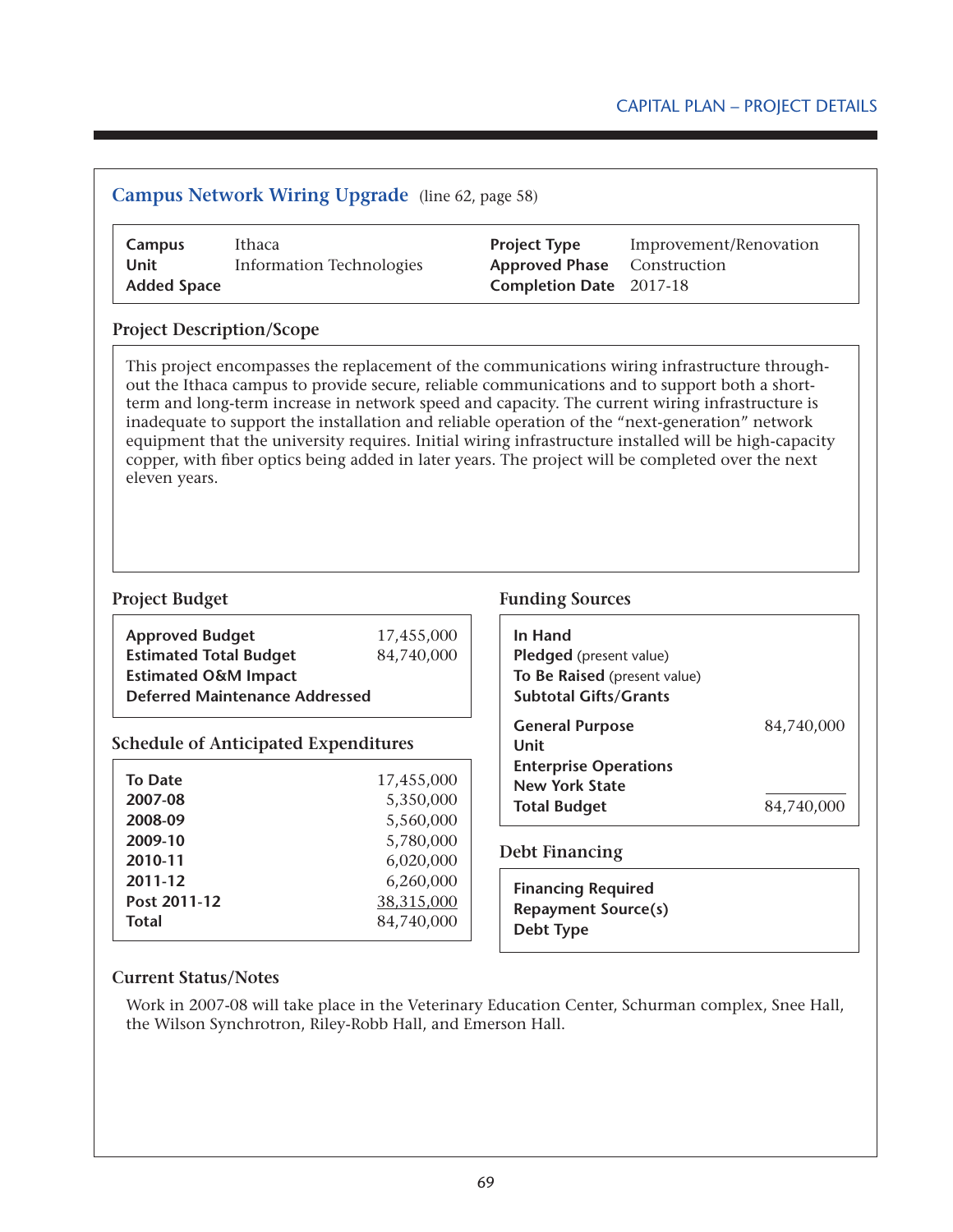|                                                                                            | <b>Cellulosic Ethanol Laboratory</b> (line 7, page 54) |                        |                                                                                                    |                                                                                                                                                                                                                                                                                                                  |
|--------------------------------------------------------------------------------------------|--------------------------------------------------------|------------------------|----------------------------------------------------------------------------------------------------|------------------------------------------------------------------------------------------------------------------------------------------------------------------------------------------------------------------------------------------------------------------------------------------------------------------|
| Campus<br><b>Unit</b><br><b>Added Space</b>                                                | Ithaca<br>Agriculture & Life Sciences                  |                        | <b>Project Type</b><br><b>Approved Phase</b><br><b>Completion Date</b> July 2009                   | Improvement/Renovation<br>Design                                                                                                                                                                                                                                                                                 |
| <b>Project Description/Scope</b>                                                           |                                                        |                        |                                                                                                    |                                                                                                                                                                                                                                                                                                                  |
|                                                                                            | relocated as part of the project.                      |                        |                                                                                                    | This project will design, construct, and equip approximately 11,000 gross square feet of laboratory<br>and support space in the east wing of Riley-Robb Hall, developing it into a state-of-the-art facility<br>for conducting cellulosic ethanol research. Some programs currently occupying this space will be |
| <b>Project Budget</b>                                                                      |                                                        |                        | <b>Funding Sources</b>                                                                             |                                                                                                                                                                                                                                                                                                                  |
| <b>Approved Budget</b><br><b>Estimated Total Budget</b><br><b>Estimated O&amp;M Impact</b> | <b>Deferred Maintenance Addressed</b>                  | 6,000,000<br>100,000   | In Hand<br>Pledged (present value)<br>To Be Raised (present value)<br><b>Subtotal Gifts/Grants</b> |                                                                                                                                                                                                                                                                                                                  |
|                                                                                            | <b>Schedule of Anticipated Expenditures</b>            |                        | <b>General Purpose</b><br><b>Unit</b>                                                              |                                                                                                                                                                                                                                                                                                                  |
| <b>To Date</b><br>2007-08<br>2008-09<br>2009-10                                            |                                                        | 3,000,000<br>3,000,000 | <b>Enterprise Operations</b><br><b>New York State</b><br><b>Total Budget</b>                       | 6,000,000<br>6,000,000                                                                                                                                                                                                                                                                                           |
| 2010-11                                                                                    |                                                        |                        | <b>Debt Financing</b>                                                                              |                                                                                                                                                                                                                                                                                                                  |
| 2011-12                                                                                    |                                                        |                        | <b>Financing Required</b>                                                                          |                                                                                                                                                                                                                                                                                                                  |
| Post 2011-12<br><b>Total</b>                                                               |                                                        | 6,000,000              | <b>Repayment Source(s)</b><br><b>Debt Type</b>                                                     |                                                                                                                                                                                                                                                                                                                  |

#### **Current Status/Notes**

The design and bid phases have been authorized.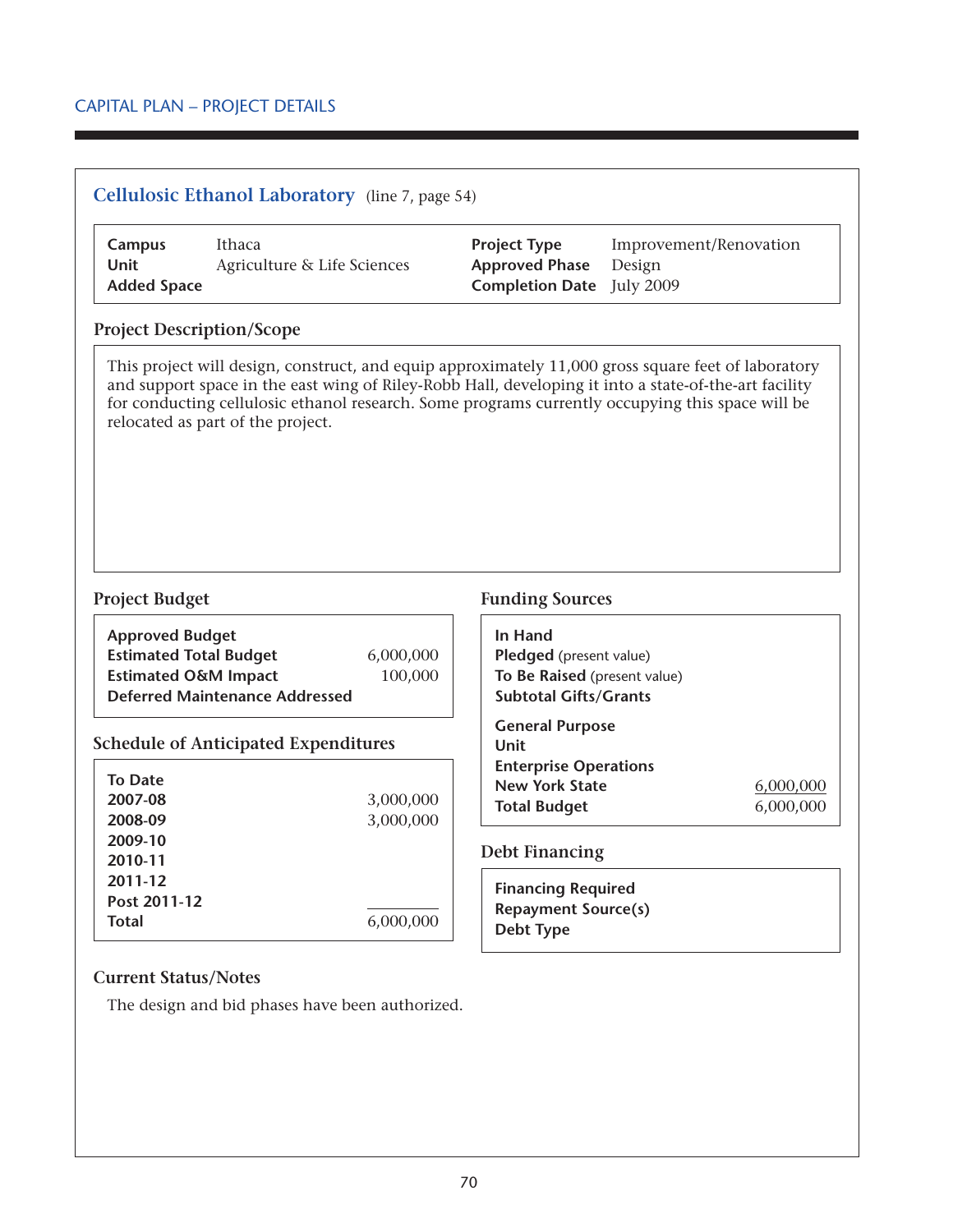#### Capital Plan – Project Details

| Campus<br><b>Unit</b>                                 | Ithaca<br>Transportation<br>Added Space 64,000 Gross Square Feet                                                                                                                                                                                                                                                                                                                                        | <b>Project Type</b><br><b>Approved Phase</b><br>Completion Date 2010-11 | New Construction<br>Design |
|-------------------------------------------------------|---------------------------------------------------------------------------------------------------------------------------------------------------------------------------------------------------------------------------------------------------------------------------------------------------------------------------------------------------------------------------------------------------------|-------------------------------------------------------------------------|----------------------------|
| <b>Project Description/Scope</b>                      |                                                                                                                                                                                                                                                                                                                                                                                                         |                                                                         |                            |
|                                                       | 199 parking spaces. The project includes rebuilding the road bed and surface and providing bicycle<br>lanes, sidewalks, curbs, pedestrian crossings, storm drains, and lighting for University Avenue. The<br>parking structure will be designed to support future construction of a three- to five-story building<br>above it. The construction will be coordinated with Milstein Hall. (See page 92.) |                                                                         |                            |
|                                                       |                                                                                                                                                                                                                                                                                                                                                                                                         |                                                                         |                            |
|                                                       |                                                                                                                                                                                                                                                                                                                                                                                                         | <b>Funding Sources</b>                                                  |                            |
| <b>Approved Budget</b>                                |                                                                                                                                                                                                                                                                                                                                                                                                         | In Hand                                                                 |                            |
| <b>Estimated Total Budget</b>                         | 13,500,000                                                                                                                                                                                                                                                                                                                                                                                              | Pledged (present value)                                                 |                            |
| <b>Estimated O&amp;M Impact</b>                       | 5,000<br><b>Deferred Maintenance Addressed</b>                                                                                                                                                                                                                                                                                                                                                          | To Be Raised (present value)<br><b>Subtotal Gifts/Grants</b>            |                            |
|                                                       | <b>Schedule of Anticipated Expenditures</b>                                                                                                                                                                                                                                                                                                                                                             | <b>General Purpose</b><br>Unit                                          |                            |
|                                                       |                                                                                                                                                                                                                                                                                                                                                                                                         | <b>Enterprise Operations</b>                                            | 13,500,000                 |
| <b>To Date</b><br>2007-08                             | 30,000                                                                                                                                                                                                                                                                                                                                                                                                  | <b>New York State</b>                                                   |                            |
| 2008-09                                               |                                                                                                                                                                                                                                                                                                                                                                                                         | <b>Total Budget</b>                                                     | 13,500,000                 |
| 2009-10                                               |                                                                                                                                                                                                                                                                                                                                                                                                         |                                                                         |                            |
| 2010-11                                               | 13,470,000                                                                                                                                                                                                                                                                                                                                                                                              | <b>Debt Financing</b>                                                   |                            |
| 2011-12                                               |                                                                                                                                                                                                                                                                                                                                                                                                         | <b>Financing Required</b>                                               | 13,500,000                 |
| <b>Project Budget</b><br>Post 2011-12<br><b>Total</b> | 13,500,000                                                                                                                                                                                                                                                                                                                                                                                              | <b>Repayment Source(s)</b><br><b>Debt Type</b>                          | Enterprise<br>Long-Term    |

#### **Current Status/Notes**

The design and bid phases of the project have been authorized. Project expenditures will be spread over the next several fiscal years.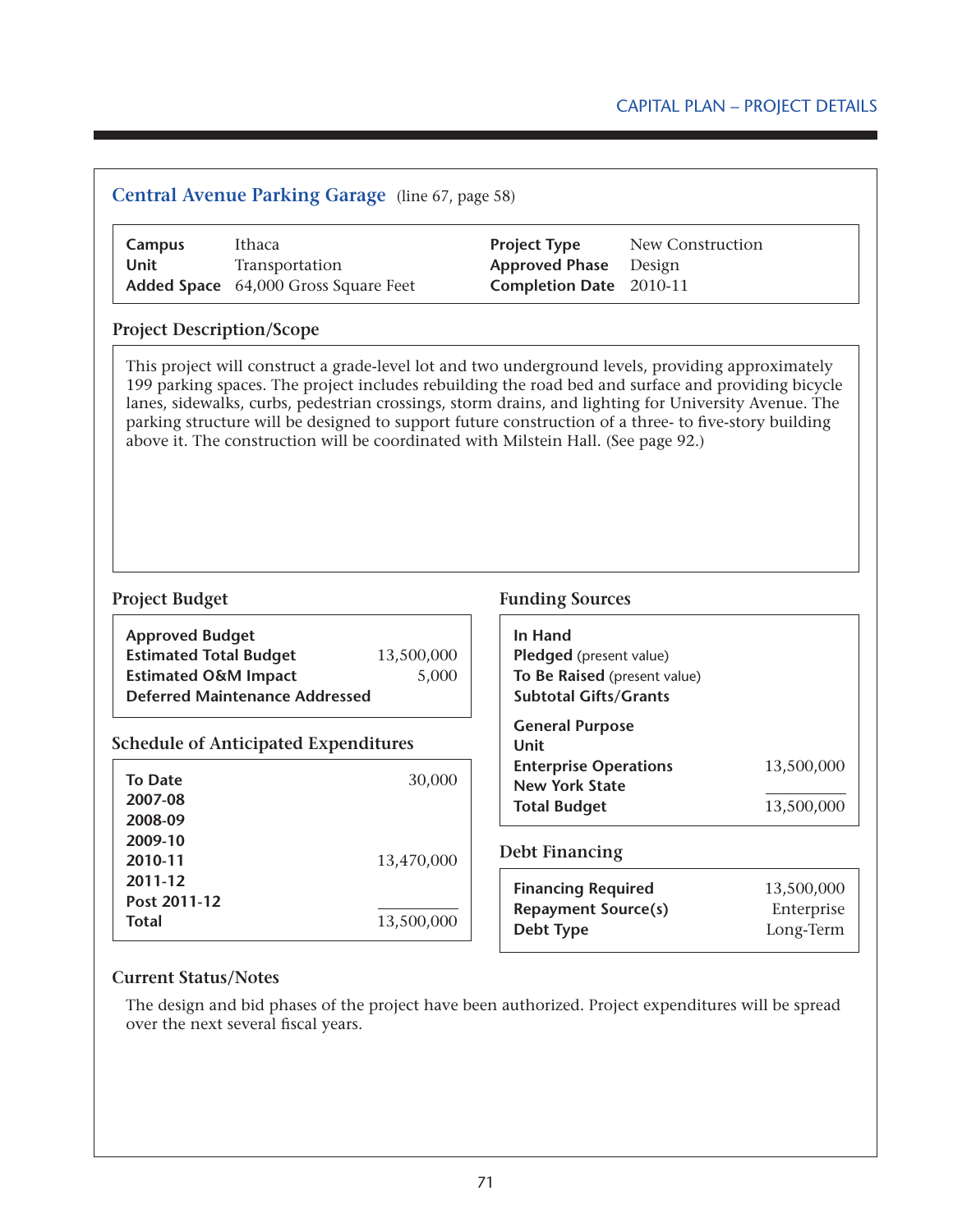| Campus<br>Unit                        | Ithaca<br><b>Utilities</b><br>Added Space 15,000 Gross Square Feet                                                                                    | <b>Project Type</b><br><b>Approved Phase</b><br><b>Completion Date</b> June 2010                               | Infrastructure<br>Engineering                                                                                                                                                                               |
|---------------------------------------|-------------------------------------------------------------------------------------------------------------------------------------------------------|----------------------------------------------------------------------------------------------------------------|-------------------------------------------------------------------------------------------------------------------------------------------------------------------------------------------------------------|
| <b>Project Description/Scope</b>      |                                                                                                                                                       |                                                                                                                |                                                                                                                                                                                                             |
|                                       | and power plant for the Ithaca campus. This system, which consists of two turbines with heat<br>supply from a nearby interstate natural gas pipeline. |                                                                                                                | recovery steam generators, will supply most of the electricity for campus as well as steam as a by-<br>product of the electric generation. The project includes the installation of a new high pressure gas |
|                                       |                                                                                                                                                       |                                                                                                                |                                                                                                                                                                                                             |
|                                       |                                                                                                                                                       | <b>Funding Sources</b>                                                                                         |                                                                                                                                                                                                             |
| <b>Approved Budget</b>                | 27,500,000                                                                                                                                            | In Hand                                                                                                        |                                                                                                                                                                                                             |
| <b>Estimated Total Budget</b>         | 54,100,000                                                                                                                                            | Pledged (present value)                                                                                        |                                                                                                                                                                                                             |
| <b>Estimated O&amp;M Impact</b>       | 500,000<br><b>Deferred Maintenance Addressed</b>                                                                                                      | To Be Raised (present value)<br><b>Subtotal Gifts/Grants</b>                                                   |                                                                                                                                                                                                             |
| <b>To Date</b><br>2007-08             | <b>Schedule of Anticipated Expenditures</b><br>7,157,000<br>17,900,000                                                                                | <b>General Purpose</b><br>Unit<br><b>Enterprise Operations</b><br><b>New York State</b><br><b>Total Budget</b> | 53,100,000<br>1,000,000<br>54,100,000                                                                                                                                                                       |
| 2008-09                               | 25,100,000                                                                                                                                            |                                                                                                                |                                                                                                                                                                                                             |
| 2009-10                               | 3,943,000                                                                                                                                             | <b>Debt Financing</b>                                                                                          |                                                                                                                                                                                                             |
| 2010-11<br>2011-12                    |                                                                                                                                                       |                                                                                                                |                                                                                                                                                                                                             |
| <b>Project Budget</b><br>Post 2011-12 |                                                                                                                                                       | <b>Financing Required</b><br><b>Repayment Source(s)</b>                                                        | 53,100,000<br>Enterprise                                                                                                                                                                                    |

#### **Current Status/Notes**

Engineering, equipment procurement, and enabling projects are underway for this project. Construction is planned for 2008.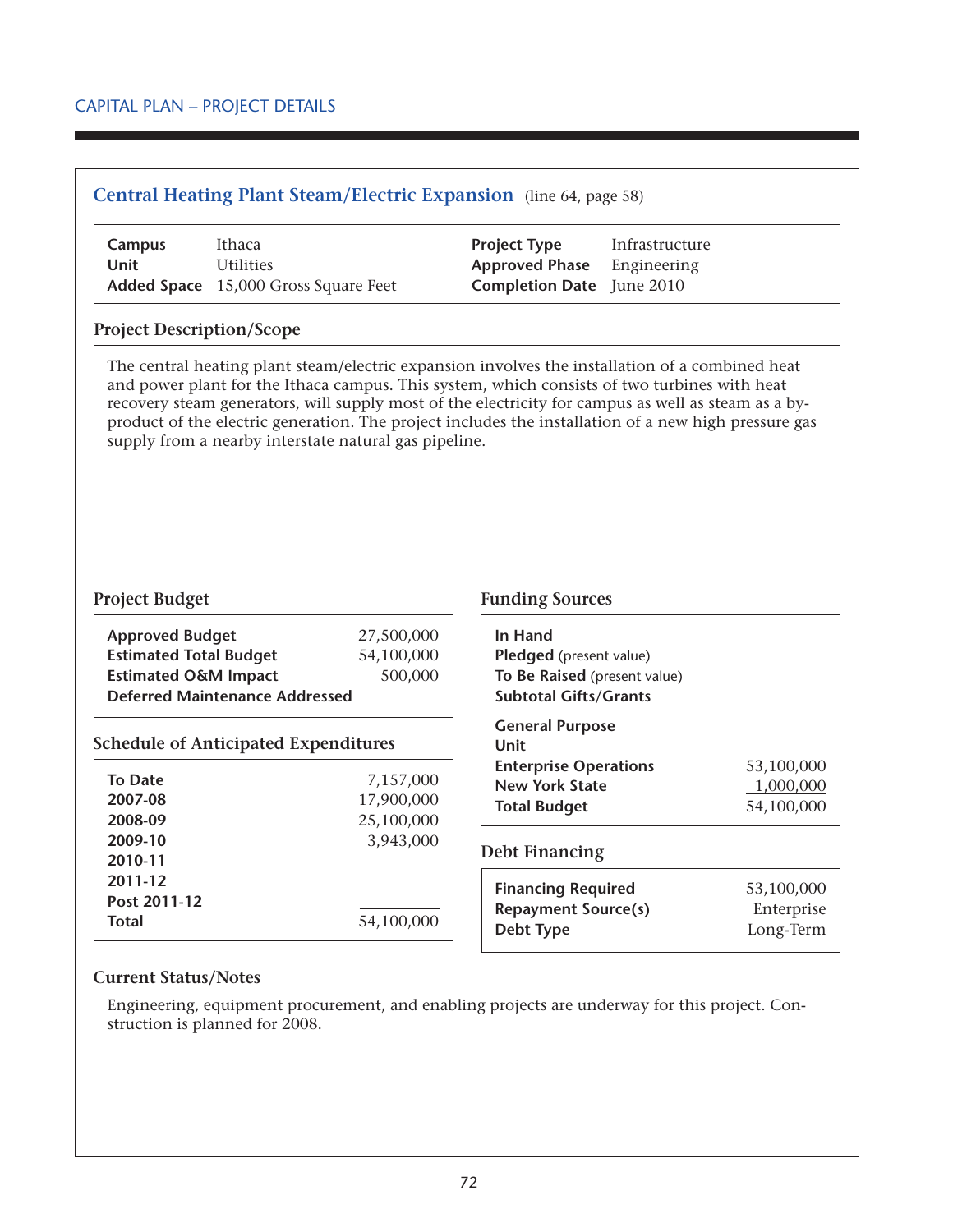## Capital Plan – Project Details

## **Civil/Environmental Engineering Teaching Laboratories** (line 18, page 54)

| Campus             | Ithaca      | <b>Project Type</b>                | Improvement/Renovation |
|--------------------|-------------|------------------------------------|------------------------|
| Unit               | Engineering | <b>Approved Phase</b> Construction |                        |
| <b>Added Space</b> |             | <b>Completion Date</b> June 2008   |                        |

#### **Project Description/Scope**

This effort will renovate the Environmental Fluids Teaching Laboratory and Civil Infrastructure Projects Laboratory in Hollister Hall and the Civil Infrastructure Complex in Thurston Hall, for a total of about 20,000 net square feet. These renovations will remove physical barriers between classrooms and laboratories—integrating undergraduate instruction with ongoing graduate and faculty research and enhancing the impact of classroom learning and hands-on projects. The project includes mechanical upgrades, advanced technology installations, and new experimental equipment and apparatus.

| <b>Approved Budget</b>                | 3,852,000 |
|---------------------------------------|-----------|
| <b>Estimated Total Budget</b>         | 5,590,000 |
| <b>Estimated O&amp;M Impact</b>       | 91,000    |
| <b>Deferred Maintenance Addressed</b> |           |

### **Schedule of Anticipated Expenditures**

| <b>To Date</b> | 3,834,000 |
|----------------|-----------|
| 2007-08        | 1,756,000 |
| 2008-09        |           |
| 2009-10        |           |
| 2010-11        |           |
| 2011-12        |           |
| Post 2011-12   |           |
| <b>Total</b>   | 5,590,000 |

#### **Project Budget Funding Sources**

| In Hand<br>Pledged (present value)<br>To Be Raised (present value)<br><b>Subtotal Gifts/Grants</b> | 2,036,000<br>1,313,000<br>1,677,000<br>5,026,000 |
|----------------------------------------------------------------------------------------------------|--------------------------------------------------|
| <b>General Purpose</b><br>Unit                                                                     | 564,000                                          |
| <b>Enterprise Operations</b><br><b>New York State</b>                                              |                                                  |
| <b>Total Budget</b>                                                                                | 5,590,0                                          |

#### **Debt Financing**

| <b>Financing Required</b>  | 2,500,000     |
|----------------------------|---------------|
| <b>Repayment Source(s)</b> | Gifts         |
| Debt Type                  | <b>Bridge</b> |

#### **Current Status/Notes**

The Environmental Fluids Teaching Laboratory, the third lab to be renovated as part of the project, is currently under construction, with a projected completion date of October 2008.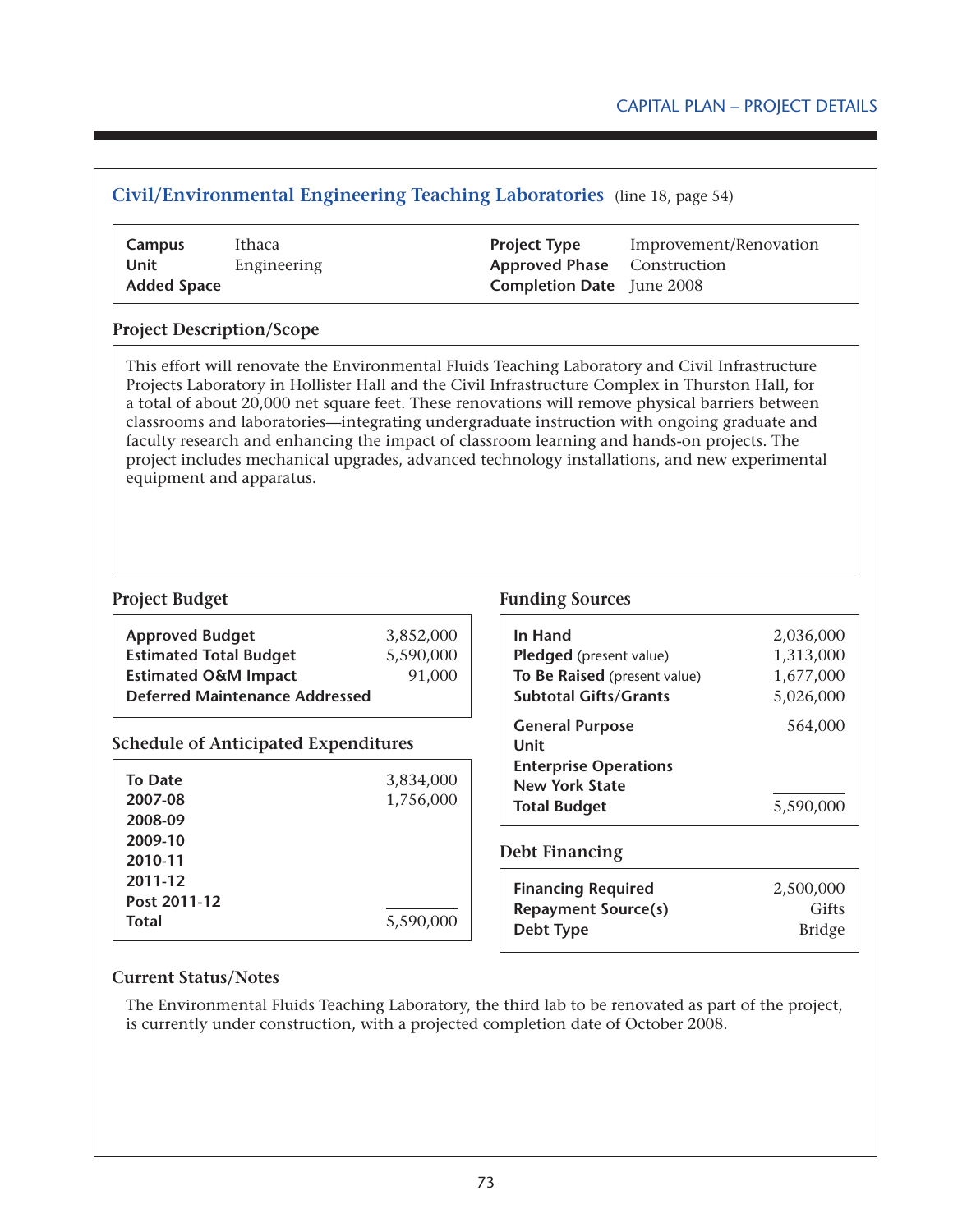## **Computing & Information Sciences Building – Gates Hall** (line 12, page 54)

| Campus | Ithaca                                       | <b>Project Type</b>                   | New Construction |
|--------|----------------------------------------------|---------------------------------------|------------------|
| Unit   | Computing & Information Sci.                 | <b>Approved Phase</b> Concept         |                  |
|        | <b>Added Space</b> 100,000 Gross Square Feet | <b>Completion Date</b> September 2010 |                  |

### **Project Description/Scope**

This project is to design and build space for a Computing and Information Science (CIS) Information Campus. The new space will provide research, instruction, and collaboration facilities and a common home for CIS-affiliated programs in support of the CIS vision to foster new interdisciplinary and collaborative activities. The space, which will be constructed in phases, will house CIS-related programs including the Computer Science Department, the Program in Computer Graphics, and the Information Science program.

| <b>Approved Budget</b>                | 980,000    |  |  |  |
|---------------------------------------|------------|--|--|--|
| <b>Estimated Total Budget</b>         | 62,700,000 |  |  |  |
| <b>Estimated O&amp;M Impact</b>       | 1,500,000  |  |  |  |
| <b>Deferred Maintenance Addressed</b> |            |  |  |  |

## **Schedule of Anticipated Expenditures**

| <b>To Date</b>                   | 2,300,000  |
|----------------------------------|------------|
| 2007-08                          | 3,700,000  |
| 2008-09                          | 18,700,000 |
| 2009-10                          | 34,300,000 |
| 2010-11                          | 3,700,000  |
| 2011-12<br>Post 2011-12<br>Total | 62,700,000 |

### **Project Budget Funding Sources**

| In Hand                                                                                        | 26,100,000               |
|------------------------------------------------------------------------------------------------|--------------------------|
| <b>Pledged</b> (present value)<br>To Be Raised (present value)<br><b>Subtotal Gifts/Grants</b> | 36,600,000<br>62,700,000 |
| <b>General Purpose</b><br>Unit                                                                 |                          |
| <b>Enterprise Operations</b><br><b>New York State</b>                                          |                          |
| <b>Total Budget</b>                                                                            | 62,700,000               |

### **Debt Financing**

| <b>Financing Required</b>  | 27,213,000    |
|----------------------------|---------------|
| <b>Repayment Source(s)</b> | Gifts         |
| Debt Type                  | <b>Bridge</b> |

### **Current Status/Notes**

The initial conceptual study conducted with Polshek Architects to assess building mass considerations for the approved site behind Upson Hall is almost complete. The study was based on an estimated 100,000 gross square foot building to be constructed in Phase 1. The study and representatives from CIS concluded that this amount of space does not meet the priorities for the minimum CIS program in Phase I. Discussions to consider a modified approach to phasing are planned for the next few months. The estimated total budget has been increased from the approved total for Phase I of \$50 million in November 2005 dollars.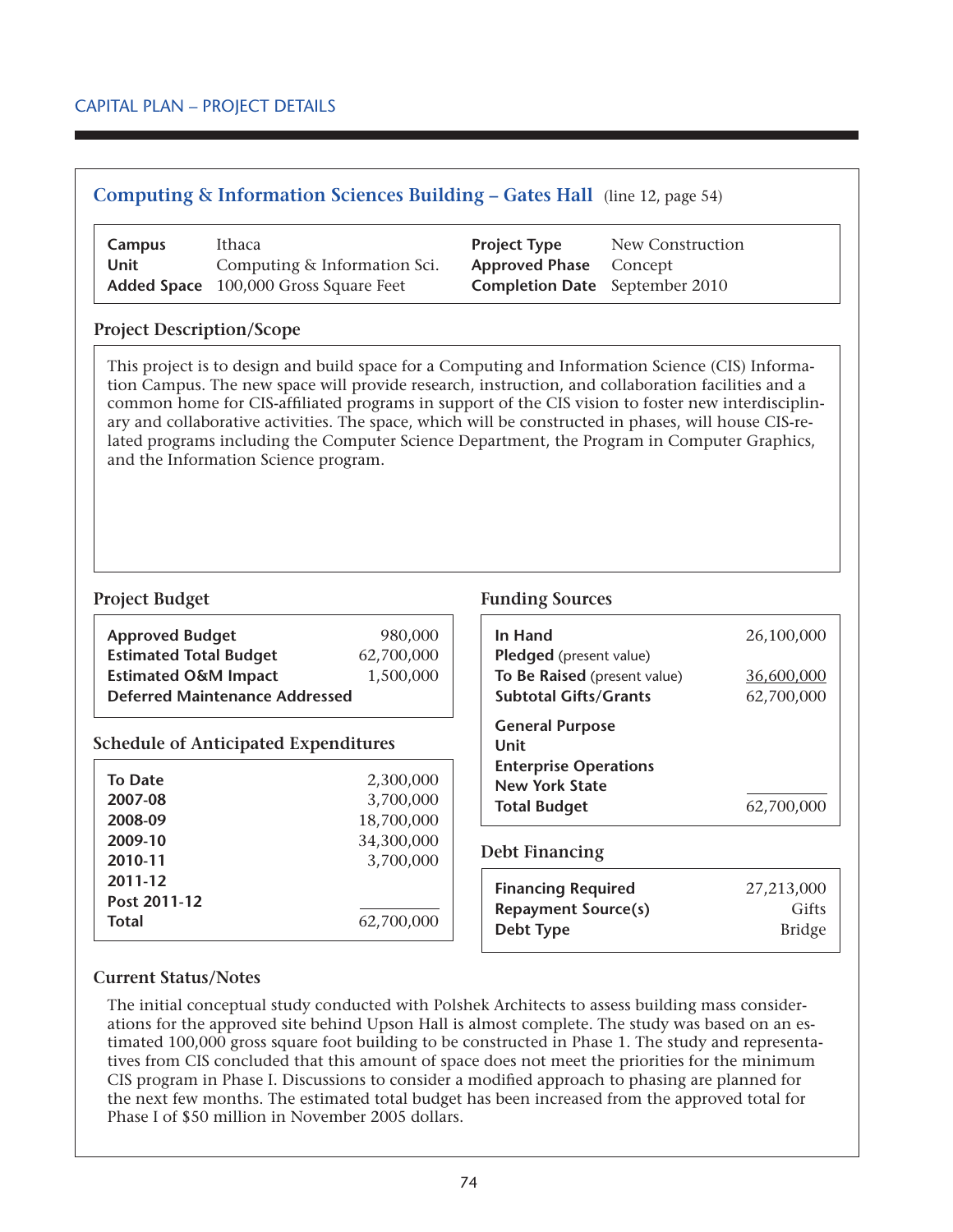# Capital Plan – Project Details

| <b>Campus</b><br><b>Unit</b>     | Ithaca<br>University<br>Added Space 14,000 Gross Square Feet |           | <b>Project Type</b><br><b>Approved Phase</b><br><b>Completion Date</b>                                                                                                                                                                                                                                         | New Construction<br>Design<br>August 2008 |                                                                |
|----------------------------------|--------------------------------------------------------------|-----------|----------------------------------------------------------------------------------------------------------------------------------------------------------------------------------------------------------------------------------------------------------------------------------------------------------------|-------------------------------------------|----------------------------------------------------------------|
| <b>Project Description/Scope</b> |                                                              |           |                                                                                                                                                                                                                                                                                                                |                                           |                                                                |
|                                  | aged by the Office of Human Resources.                       |           | This project will construct and furnish a childcare center on Cornell property that is capable of<br>serving the childcare needs of 158 infants, toddlers, and pre-schoolers who are children of Cor-<br>nell's faculty, staff, and students. Bright Horizons Inc. will operate the facility for programs man- |                                           |                                                                |
|                                  |                                                              |           |                                                                                                                                                                                                                                                                                                                |                                           |                                                                |
| <b>Project Budget</b>            |                                                              |           | <b>Funding Sources</b>                                                                                                                                                                                                                                                                                         |                                           |                                                                |
| <b>Approved Budget</b>           |                                                              | 500,000   | In Hand                                                                                                                                                                                                                                                                                                        |                                           |                                                                |
| <b>Estimated Total Budget</b>    |                                                              | 6,550,000 | Pledged (present value)                                                                                                                                                                                                                                                                                        |                                           |                                                                |
| <b>Estimated O&amp;M Impact</b>  |                                                              | 152,000   | To Be Raised (present value)                                                                                                                                                                                                                                                                                   |                                           |                                                                |
|                                  | <b>Deferred Maintenance Addressed</b>                        |           | <b>Subtotal Gifts/Grants</b><br><b>General Purpose</b><br><b>Unit</b>                                                                                                                                                                                                                                          |                                           |                                                                |
|                                  | <b>Schedule of Anticipated Expenditures</b>                  |           | <b>Enterprise Operations</b>                                                                                                                                                                                                                                                                                   |                                           |                                                                |
| <b>To Date</b>                   |                                                              | 550,000   | <b>New York State</b>                                                                                                                                                                                                                                                                                          |                                           |                                                                |
| 2007-08                          |                                                              | 6,000,000 | <b>Total Budget</b>                                                                                                                                                                                                                                                                                            |                                           |                                                                |
| 2008-09                          |                                                              |           |                                                                                                                                                                                                                                                                                                                |                                           |                                                                |
| 2009-10                          |                                                              |           |                                                                                                                                                                                                                                                                                                                |                                           |                                                                |
| 2010-11                          |                                                              |           | <b>Debt Financing</b>                                                                                                                                                                                                                                                                                          |                                           |                                                                |
| 2011-12                          |                                                              |           | <b>Financing Required</b>                                                                                                                                                                                                                                                                                      |                                           |                                                                |
| Post 2011-12<br>Total            |                                                              | 6,550,000 | <b>Repayment Source(s)</b><br><b>Debt Type</b>                                                                                                                                                                                                                                                                 |                                           | 6,550,000<br>6,550,000<br>6,550,000<br>Operations<br>Long-Term |

**Current Status/Notes**

The schematic design has been approved.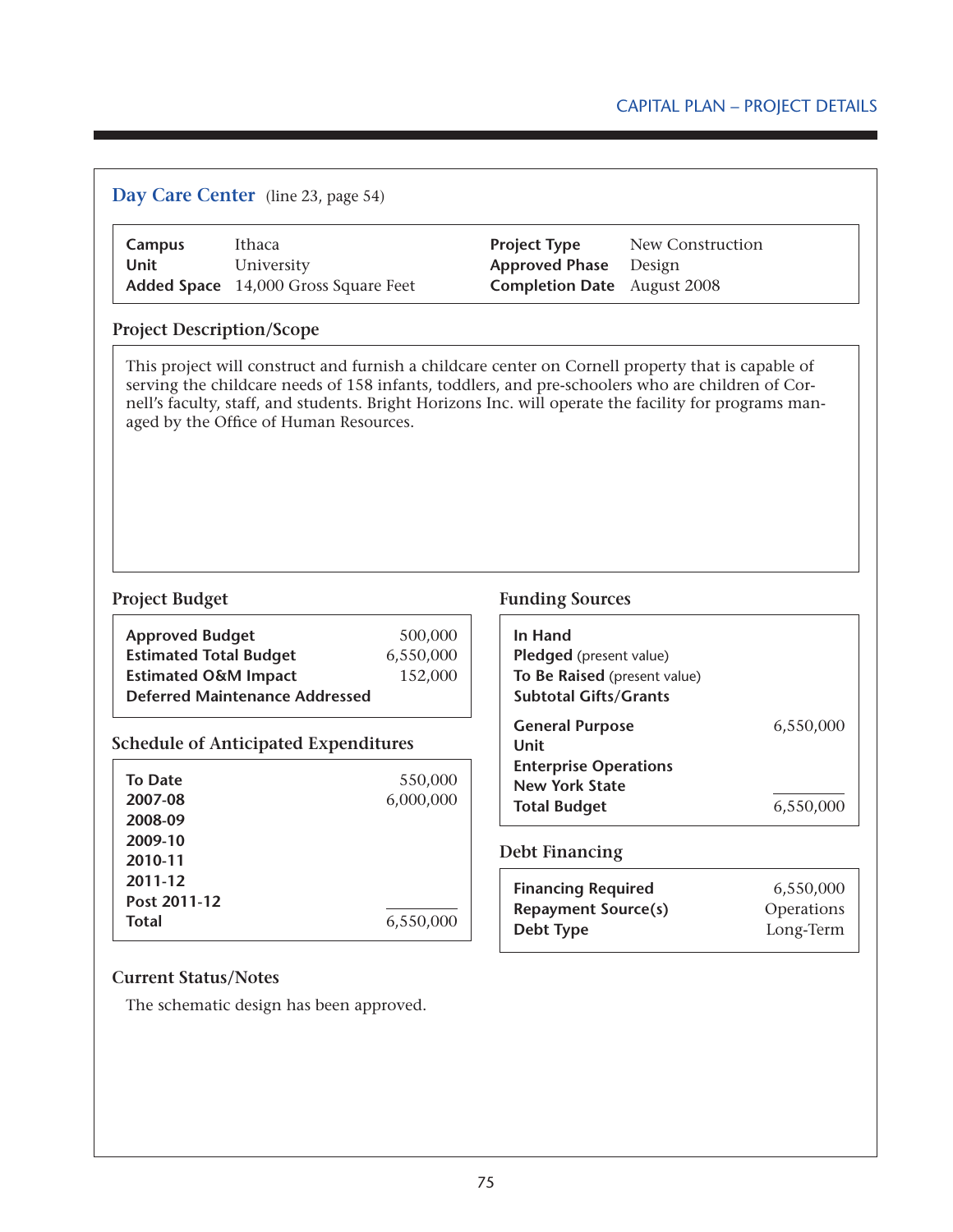# **East Campus Research Facility** (line 4, page 54)

| Campus | Ithaca                                      | <b>Project Type</b>                   | New Construction |
|--------|---------------------------------------------|---------------------------------------|------------------|
| Unit   | Shared                                      | <b>Approved Phase</b> Construction    |                  |
|        | <b>Added Space</b> 79,000 Gross Square Feet | <b>Completion Date</b> September 2007 |                  |

### **Project Description/Scope**

The East Campus Research Facility is a four-story, 79,000 gross square foot facility that is being constructed on the northeast corner of Tower and Campus Roads. The Laboratory Animal Services Wing of the Veterinary Research Tower (VRT) was demolished to make room for this new facility. The new building will be connected to the VRT, and will serve as the major animal holding facility on the campus. The facility design includes 36 animal holding and procedure rooms (occupying three floors), a mouse quarantine facility, a surgery area, loading docks, and a large support area for sterilization and cage washing. The holding and procedures rooms are designed to be flexible enough to handle animals ranging in size from a mouse to a large dog or sheep. The facility also includes a four-room Biological Safety Level 3 suite, the first of its kind at Cornell.

| <b>Approved Budget</b>          | 55,000,000 | In $H_i$ |
|---------------------------------|------------|----------|
| <b>Estimated Total Budget</b>   | 55,000,000 | Pled     |
| <b>Estimated O&amp;M Impact</b> | 1,961,000  | To B     |
| Deferred Maintenance Addressed  |            | Subt     |
|                                 |            |          |

### **Schedule of Anticipated Expenditures**

| <b>To Date</b> | 45,172,000 |
|----------------|------------|
| 2007-08        | 9,828,000  |
| 2008-09        |            |
| 2009-10        |            |
| 2010-11        |            |
| 2011-12        |            |
| Post 2011-12   |            |
| <b>Total</b>   | 55,000,000 |

## **Project Budget Funding Sources**

| In Hand<br>Pledged (present value)<br>To Be Raised (present value)<br><b>Subtotal Gifts/Grants</b> |                          |
|----------------------------------------------------------------------------------------------------|--------------------------|
| <b>General Purpose</b><br>Unit                                                                     | 27,500,000<br>27,500,000 |
| <b>Enterprise Operations</b><br><b>New York State</b><br><b>Total Budget</b>                       | 55,000,000               |

### **Debt Financing**

| <b>Financing Required</b>  | 55,000,000      |
|----------------------------|-----------------|
| <b>Repayment Source(s)</b> | General Purpose |
| Debt Type                  | Long-Term       |

### **Current Status/Notes**

The project is on schedule for a September 2007 completion date. Most major building systems are substantially complete, and commissioning has begun. All equipment is ordered for delivery by the completion date.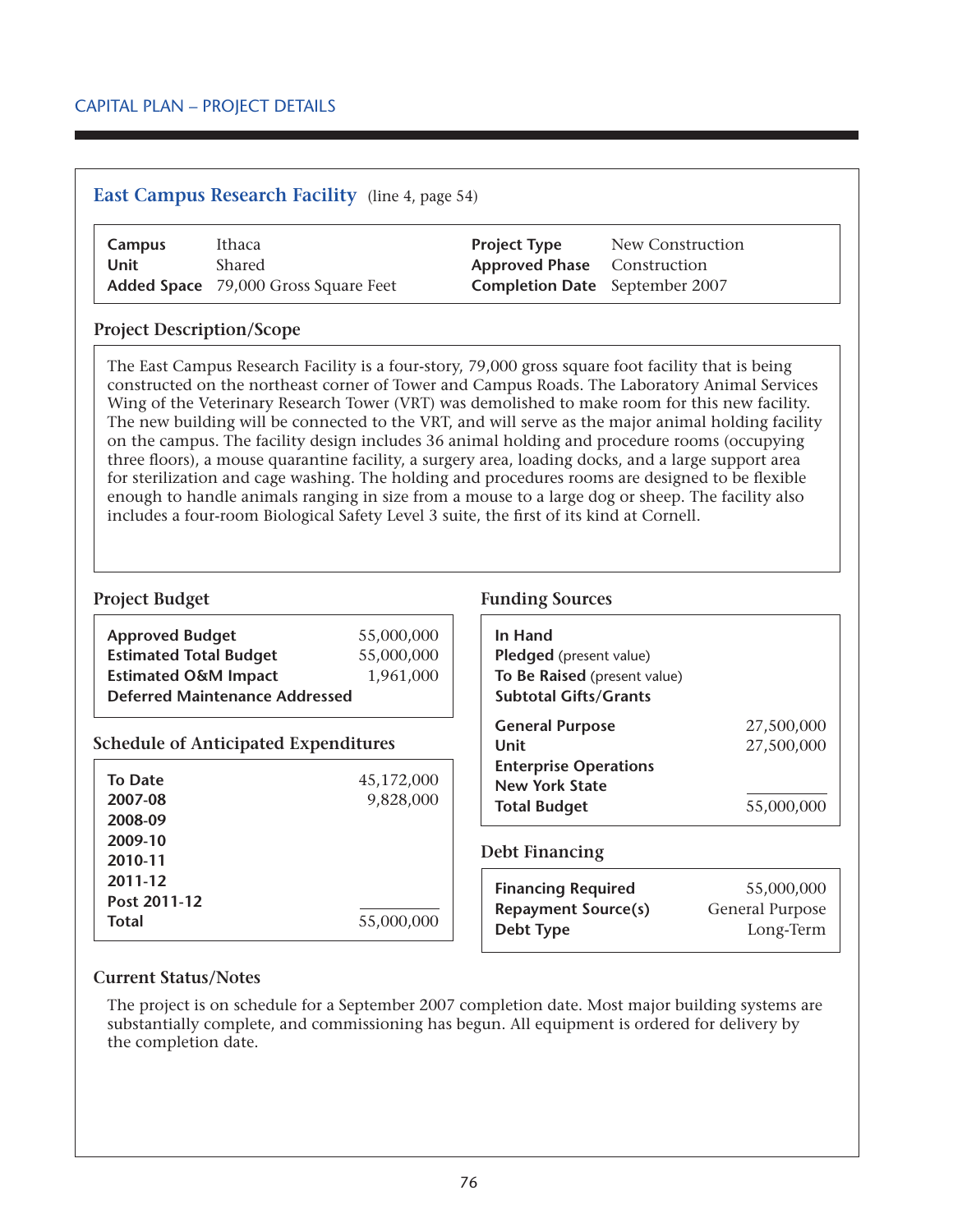| Campus<br><b>Unit</b><br><b>Added Space</b>                              | Ithaca<br>Research |            | <b>Project Type</b><br><b>Approved Phase</b><br><b>Completion Date</b>                                                                                                                                                                                                                                                                                                                         | Architectural/Engineering<br>Planning<br>December 2008 |                          |
|--------------------------------------------------------------------------|--------------------|------------|------------------------------------------------------------------------------------------------------------------------------------------------------------------------------------------------------------------------------------------------------------------------------------------------------------------------------------------------------------------------------------------------|--------------------------------------------------------|--------------------------|
| <b>Project Description/Scope</b>                                         |                    |            |                                                                                                                                                                                                                                                                                                                                                                                                |                                                        |                          |
|                                                                          |                    |            | This New York State-funded project will provide detailed engineering and architectural/construc-<br>tion drawings for the design of the Energy Recovery Linac (ERL) instrumentation and facility, all<br>for the purposes of a proposal that will go to the National Science Foundation in 2008. That pro-<br>posal will be Cornell's request for funding to build the full-scale ERL machine. |                                                        |                          |
|                                                                          |                    |            |                                                                                                                                                                                                                                                                                                                                                                                                |                                                        |                          |
| <b>Project Budget</b>                                                    |                    |            | <b>Funding Sources</b>                                                                                                                                                                                                                                                                                                                                                                         |                                                        |                          |
|                                                                          |                    | 777,000    | In Hand                                                                                                                                                                                                                                                                                                                                                                                        |                                                        |                          |
| <b>Approved Budget</b><br><b>Estimated Total Budget</b>                  |                    | 12,000,000 | Pledged (present value)                                                                                                                                                                                                                                                                                                                                                                        |                                                        |                          |
| <b>Estimated O&amp;M Impact</b><br><b>Deferred Maintenance Addressed</b> |                    |            | To Be Raised (present value)<br><b>Subtotal Gifts/Grants</b>                                                                                                                                                                                                                                                                                                                                   |                                                        |                          |
| <b>Schedule of Anticipated Expenditures</b>                              |                    |            | <b>General Purpose</b><br>Unit                                                                                                                                                                                                                                                                                                                                                                 |                                                        |                          |
|                                                                          |                    |            | <b>Enterprise Operations</b>                                                                                                                                                                                                                                                                                                                                                                   |                                                        |                          |
|                                                                          |                    | 3,000,000  | <b>New York State</b>                                                                                                                                                                                                                                                                                                                                                                          |                                                        |                          |
|                                                                          |                    | 6,000,000  | <b>Total Budget</b>                                                                                                                                                                                                                                                                                                                                                                            |                                                        | 12,000,000<br>12,000,000 |
| <b>To Date</b><br>2007-08<br>2008-09                                     |                    | 3,000,000  |                                                                                                                                                                                                                                                                                                                                                                                                |                                                        |                          |
|                                                                          |                    |            | <b>Debt Financing</b>                                                                                                                                                                                                                                                                                                                                                                          |                                                        |                          |
| 2009-10<br>2010-11<br>2011-12                                            |                    |            |                                                                                                                                                                                                                                                                                                                                                                                                |                                                        |                          |
| Post 2011-12                                                             |                    |            | <b>Financing Required</b><br><b>Repayment Source(s)</b>                                                                                                                                                                                                                                                                                                                                        |                                                        |                          |

# **Current Status/Notes**

Preparation of a detailed proposal to the National Science Foundation to fund the ERL is underway. A successful result from the Phase 1 prototype now being assembled in the Wilson high bay area will be needed before submission of the proposal.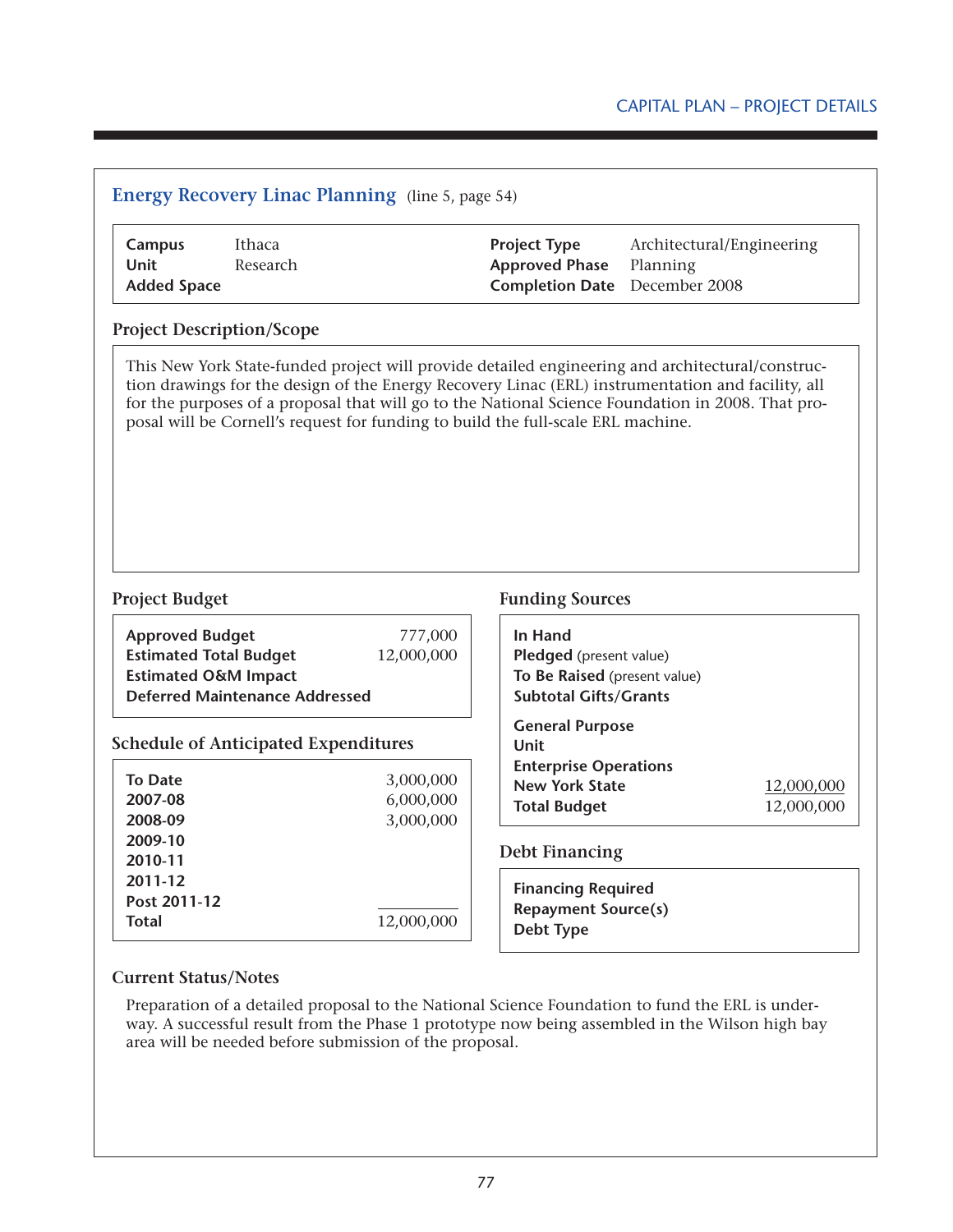# **Equine Drug Testing Facility Upgrade** (line 40, page 54)

| Campus             | Ithaca              | <b>Project Type</b>              | New Construction |
|--------------------|---------------------|----------------------------------|------------------|
| Unit               | Veterinary Medicine | <b>Approved Phase</b> Design     |                  |
| <b>Added Space</b> |                     | <b>Completion Date</b> June 2009 |                  |

### **Project Description/Scope**

This project will construct a new one-story, slab-on-grade facility of approximately 15,000 gross square feet in the vicinity of the current equine testing facility and demolish the existing structure.

| <b>Approved Budget</b>                | 170,000   |
|---------------------------------------|-----------|
| <b>Estimated Total Budget</b>         | 7,000,000 |
| <b>Estimated O&amp;M Impact</b>       |           |
| <b>Deferred Maintenance Addressed</b> |           |

## **Schedule of Anticipated Expenditures**

| <b>To Date</b><br>2007-08     | 500,000<br>2,000,000 |
|-------------------------------|----------------------|
| 2008-09<br>2009-10<br>2010-11 | 4,500,000            |
| 2011-12<br>Post 2011-12       |                      |
| <b>Total</b>                  | 7,000,000            |

## **Project Budget Funding Sources**

| In Hand<br><b>Pledged</b> (present value)<br>To Be Raised (present value)<br><b>Subtotal Gifts/Grants</b> |           |
|-----------------------------------------------------------------------------------------------------------|-----------|
| <b>General Purpose</b><br>Unit                                                                            |           |
| <b>Enterprise Operations</b>                                                                              |           |
| <b>New York State</b>                                                                                     | 7,000,000 |
| <b>Total Budget</b>                                                                                       |           |

### **Debt Financing**

**Financing Required Repayment Source(s) Debt Type**

## **Current Status/Notes**

The schematic design phase has been authorized.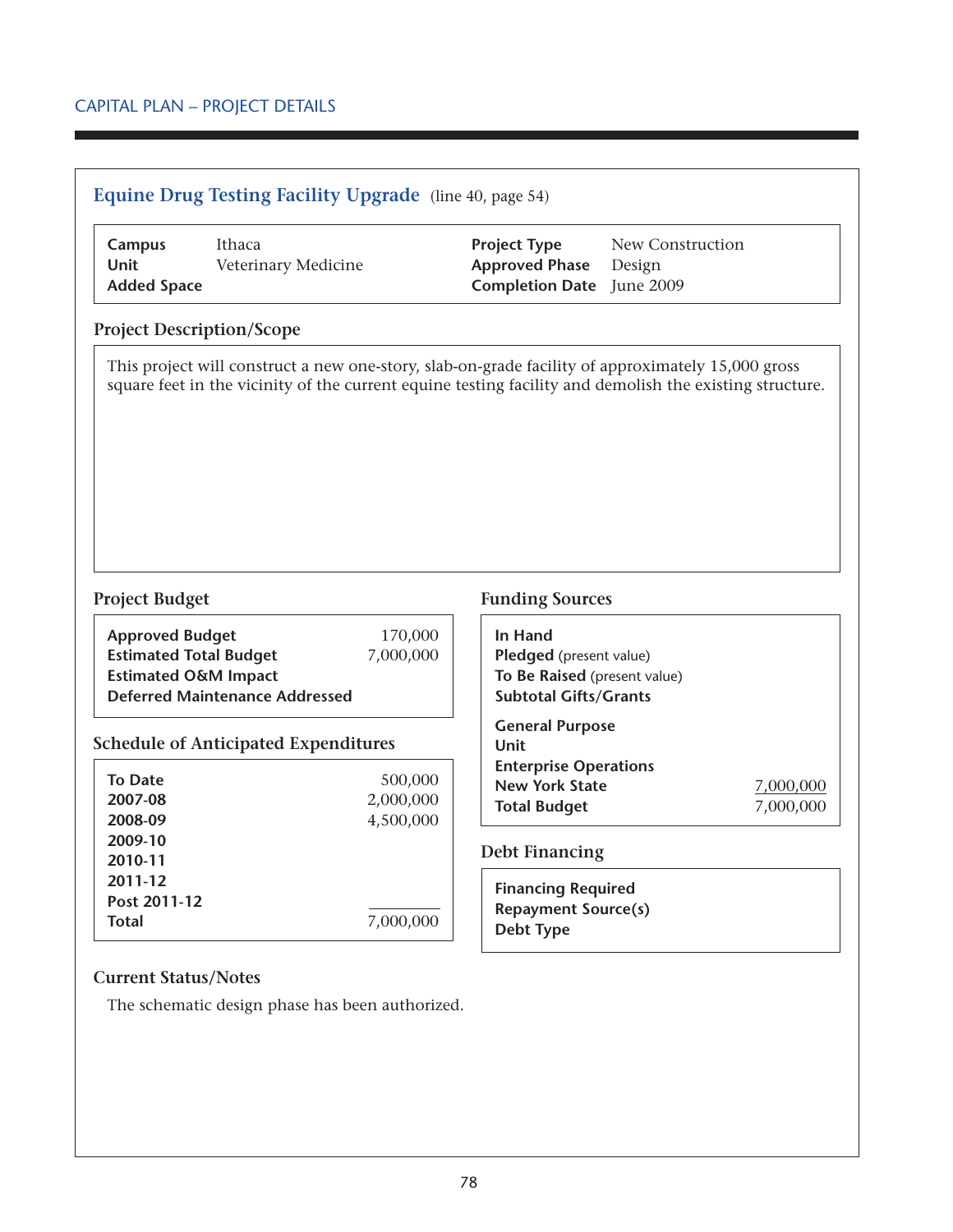# **Fernow Hall Rehabilitation and Roof Repairs** (line 45, page 54) **Campus** Ithaca **Project Type** Improvement/Renovation **Unit** Agriculture & Life Sciences **Approved Phase** Concept **Added Space Completion Date** September 2011 **Project Description/Scope Project Budget Funding Sources Approved Budget Estimated Total Budget** 6,000,000 **Estimated O&M Impact** 40,000 **Deferred Maintenance Addressed** 5,718,000 **Schedule of Anticipated Expenditures To Date 2007-08 2008-09** 500,000 **2009-10** 800,000 **2010-11** 3,200,000 **2011-12** 1,500,000 **Post 2011-12 Total** 6,000,000 **In Hand Pledged** (present value) **To Be Raised** (present value) **Subtotal Gifts/Grants General Purpose Unit Enterprise Operations New York State** 6,000,000 **Total Budget** 6,000,000 **Debt Financing Financing Required Repayment Source(s) Debt Type** This project will upgrade Fernow Hall's building systems and renovate the interior for building code compliance and program purposes for the Department of Natural Resources.

## **Current Status/Notes**

This project is included in the approved 2004-09 State University Construction Fund (SUCF) capital plan. The programming phase of this project is underway, and is being done in conjunction with the projects for Rice and Bruckner Halls. The design phase is expected to begin in late 2007.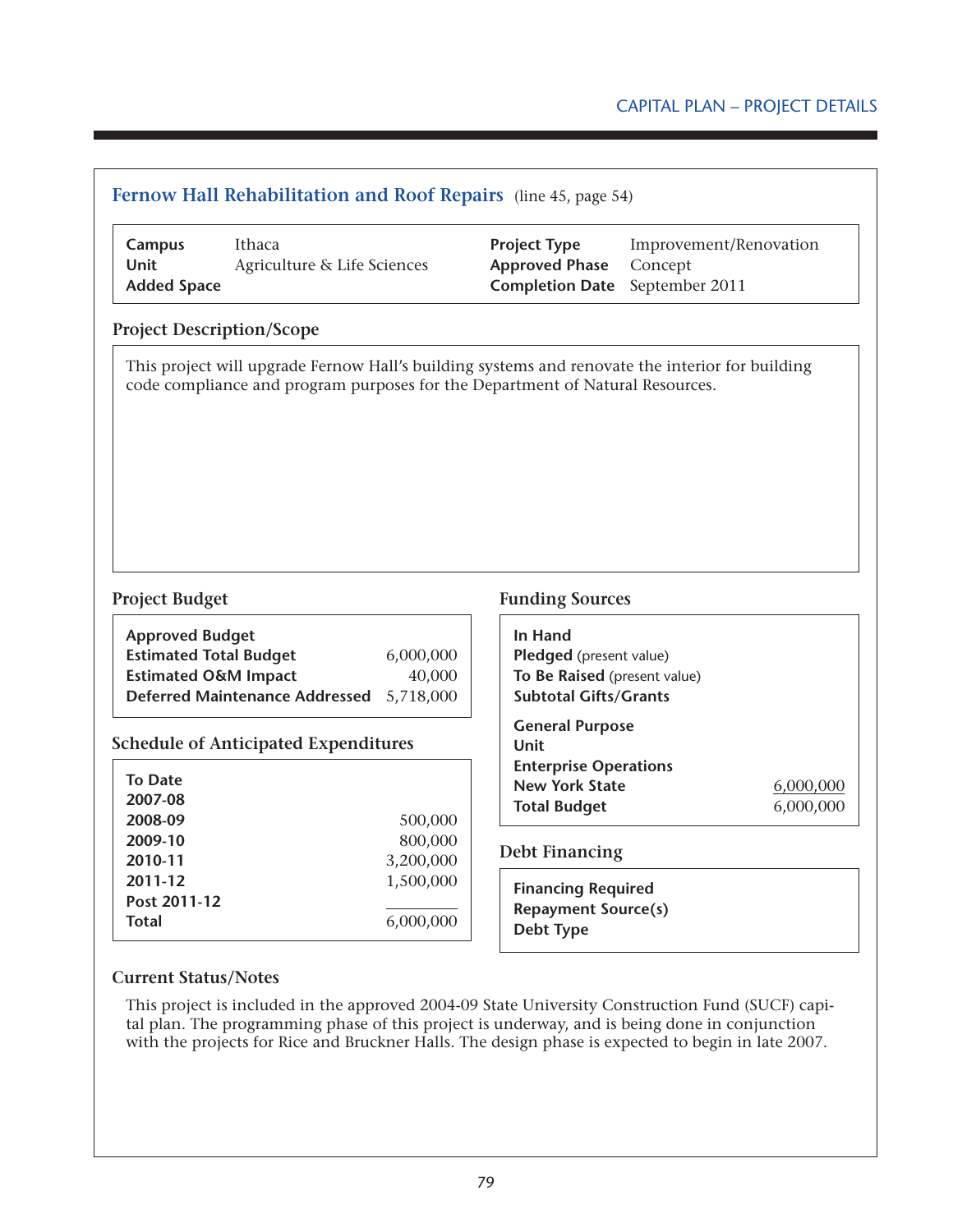# **Fredonia – New Laboratory** (line 8, page 54)

| Campus | Ithaca (off-campus)                         | <b>Project Type</b>                   | New Construction |
|--------|---------------------------------------------|---------------------------------------|------------------|
| Unit   | Agriculture & Life Sciences                 | <b>Approved Phase</b> Planning        |                  |
|        | <b>Added Space</b> 10,000 Gross Square Feet | <b>Completion Date</b> September 2009 |                  |

### **Project Description/Scope**

This project will construct a new Lake Erie Research and Extension Laboratory in Portland, NY, in Chautauqua County, replacing the existing facility in Fredonia, NY. The new facility will be used to support the New York State grape industry.

| <b>Approved Budget</b>                | 461,000<br>5,359,000 |
|---------------------------------------|----------------------|
| <b>Estimated Total Budget</b>         |                      |
| <b>Estimated O&amp;M Impact</b>       | 80,000               |
| <b>Deferred Maintenance Addressed</b> |                      |

## **Schedule of Anticipated Expenditures**

| <b>To Date</b><br>2007-08<br>2008-09<br>2009-10<br>2010-11<br>2011-12 | 500,000<br>2,000,000<br>2,859,000 |
|-----------------------------------------------------------------------|-----------------------------------|
| Post 2011-12<br><b>Total</b>                                          | 5,359,000                         |

#### **Project Budget Funding Sources**

| In Hand<br><b>Pledged</b> (present value)<br>To Be Raised (present value)<br><b>Subtotal Gifts/Grants</b> |           |
|-----------------------------------------------------------------------------------------------------------|-----------|
| <b>General Purpose</b><br>Unit<br><b>Enterprise Operations</b><br><b>New York State</b>                   | 5,359,000 |
| <b>Total Budget</b>                                                                                       | 5,359,000 |

### **Debt Financing**

**Financing Required Repayment Source(s) Debt Type**

### **Current Status/Notes**

Design, bid, and site-work phases have been authorized.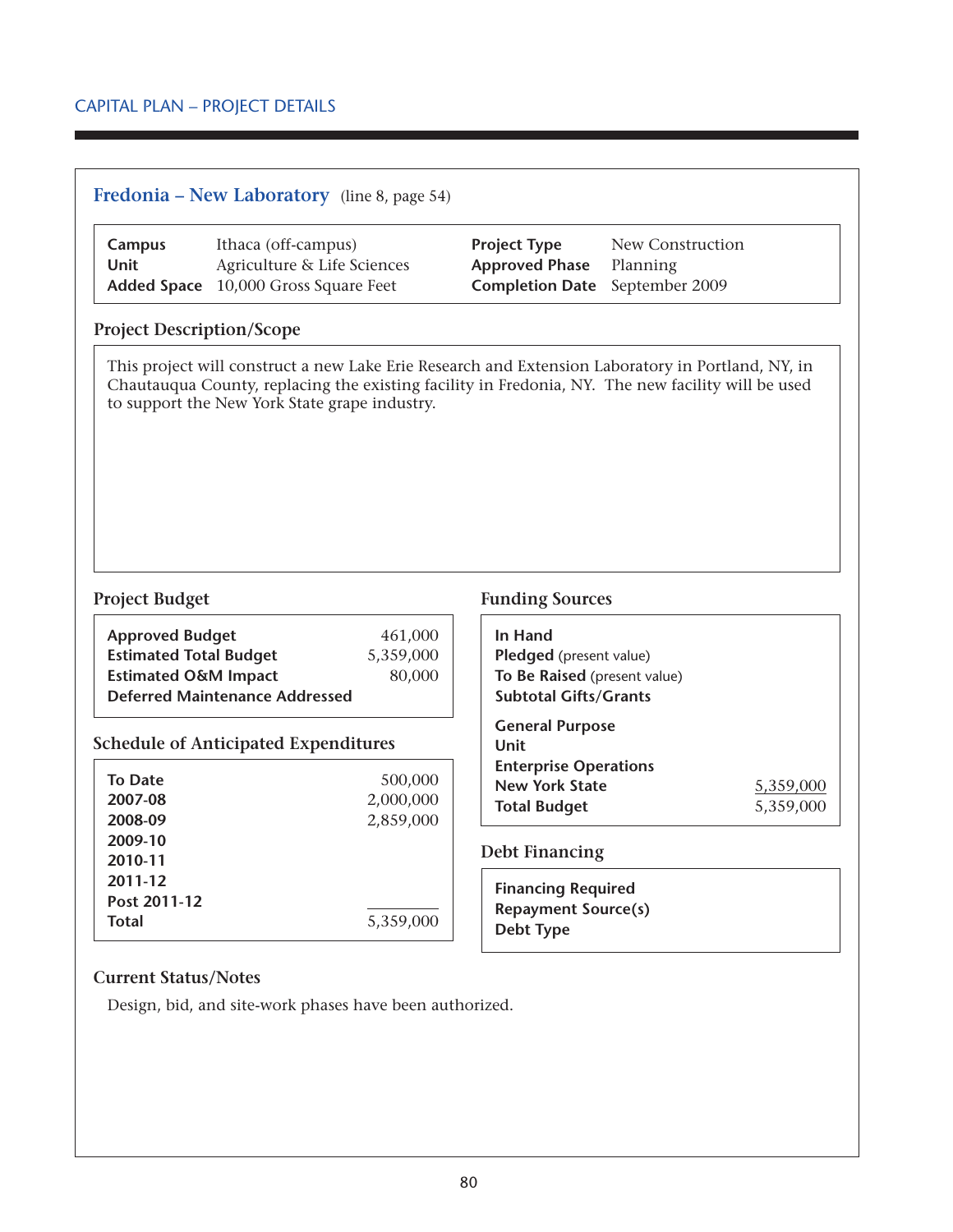## **Geneva Food Science Renovation, Phase I** (line 43, page 54)

| Campus             | Geneva                    | <b>Project Type</b>                | Improvement/Renovation |
|--------------------|---------------------------|------------------------------------|------------------------|
| Unit               | Geneva Experiment Station | <b>Approved Phase</b> Planning     |                        |
| <b>Added Space</b> |                           | <b>Completion Date</b> August 2009 |                        |

### **Project Description/Scope**

This project will replace the roof, upgrade building systems, and improve some interior spaces. A future project will be planned to complete the building system upgrades as well as the interior renovations for program enhancement purposes. Additional state funding will be required for subsequent work.

| <b>Approved Budget</b>                   | 242,000   |
|------------------------------------------|-----------|
| <b>Estimated Total Budget</b>            | 6,740,000 |
| <b>Estimated O&amp;M Impact</b>          |           |
| Deferred Maintenance Addressed 5,000,000 |           |

## **Schedule of Anticipated Expenditures**

| 740,000   |
|-----------|
| 3,000,000 |
| 3,000,000 |
|           |
|           |
|           |
| 6,740,000 |
|           |

#### **Project Budget Funding Sources**

| In Hand<br>Pledged (present value)<br>To Be Raised (present value)<br><b>Subtotal Gifts/Grants</b>             |                        |
|----------------------------------------------------------------------------------------------------------------|------------------------|
| <b>General Purpose</b><br>Unit<br><b>Enterprise Operations</b><br><b>New York State</b><br><b>Total Budget</b> | 6,740,000<br>6,740,000 |

### **Debt Financing**

**Financing Required Repayment Source(s) Debt Type**

### **Current Status/Notes**

This project is included in the approved 2004-09 State University Construction Fund (SUCF) capital plan. The programming/conceptual design phase is currently underway. A scope of work for the first phase of construction will be defined by the fall of 2007.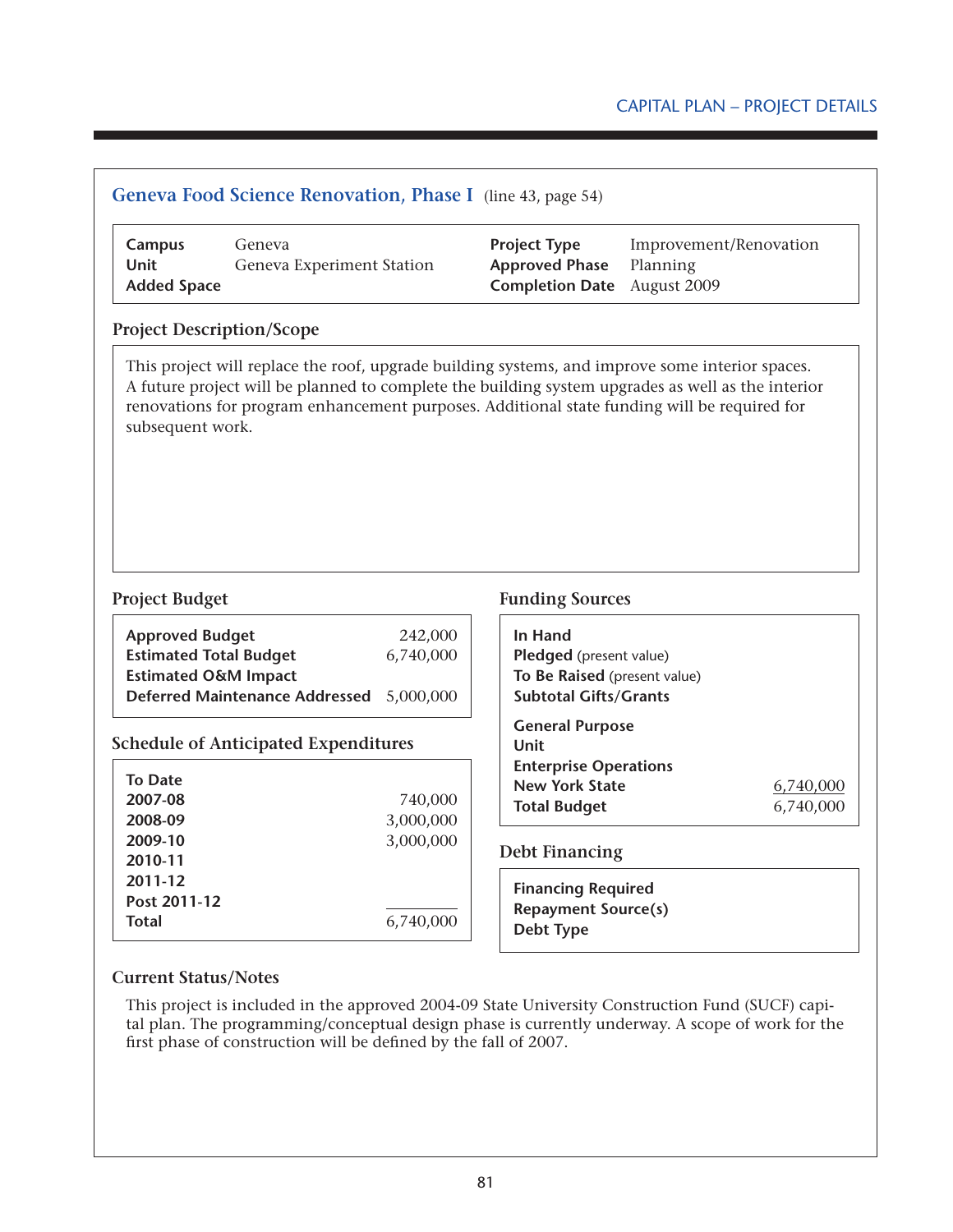## **Goldwin Smith Annex** (line 14, page 54)

| Campus | Ithaca                                      | <b>Project Type</b>                | New Construction |
|--------|---------------------------------------------|------------------------------------|------------------|
| Unit   | Arts & Sciences                             | <b>Approved Phase</b> Concept      |                  |
|        | <b>Added Space</b> 60,000 Gross Square Feet | <b>Completion Date</b> Summer 2011 |                  |

## **Project Description/Scope**

This project will design and build a new building adjacent to Goldwin Smith Hall to provide approximately 30,000 to 35,000 net square feet of new humanities and social science classroom and academic department space on the Arts Quad. The new space will address partially a chronic shortage of academic space that has characterized this area of campus and which has been exacerbated by recent and projected growth in faculty and programs in response to university initiatives. The current shortage of space has resulted in: (a) some faculty sharing offices or rotating among offices based on the pattern of temporary faculty leaves; (b) a lack of adequately sized classrooms and lecture halls; and (c) inadequate space for lecturers, graduate students, and staff.

## **Project Budget Funding Sources**

| <b>Approved Budget</b>                      | 90,000     | In Hand                      |  |
|---------------------------------------------|------------|------------------------------|--|
| <b>Estimated Total Budget</b>               | 45,100,000 | Pledged (present value)      |  |
| <b>Estimated O&amp;M Impact</b>             | 688,000    | To Be Raised (present value) |  |
| <b>Deferred Maintenance Addressed</b>       |            | <b>Subtotal Gifts/Grants</b> |  |
|                                             |            | <b>General Purpose</b>       |  |
| <b>Schedule of Anticipated Expenditures</b> |            | Unit                         |  |
|                                             |            | <b>Enterprise Operations</b> |  |
| <b>To Date</b>                              | 90,000     | <b>New York State</b>        |  |
| 2007-08                                     | 1,400,000  | <b>Total Budget</b>          |  |
| 2008-09                                     | 3,900,000  |                              |  |
| 2009-10                                     | 11,410,000 |                              |  |

## **Debt Financing**

| <b>Financing Required</b>  | 21,133,000    |
|----------------------------|---------------|
| <b>Repayment Source(s)</b> | Gifts         |
| Debt Type                  | <b>Bridge</b> |

**To Be Raised** (present value) 44,585,000 **Subtotal Gifts/Grants** 44,585,000

**Unit** 515,000

**Total Budget** 45,100,000

## **Current Status/Notes**

**Post 2011-12**

**2010-11** 18,900,000 **2011-12** 9,400,000

**Total** 45,100,000

A feasibility study was conducted in spring and summer of 2006 and a project plan approved in the fall of 2006. The College of Arts and Sciences is currently engaged in an internal programming exercise that should be completed by the end of the 2007 spring semester. Architect selection will take place in the summer or fall of 2007.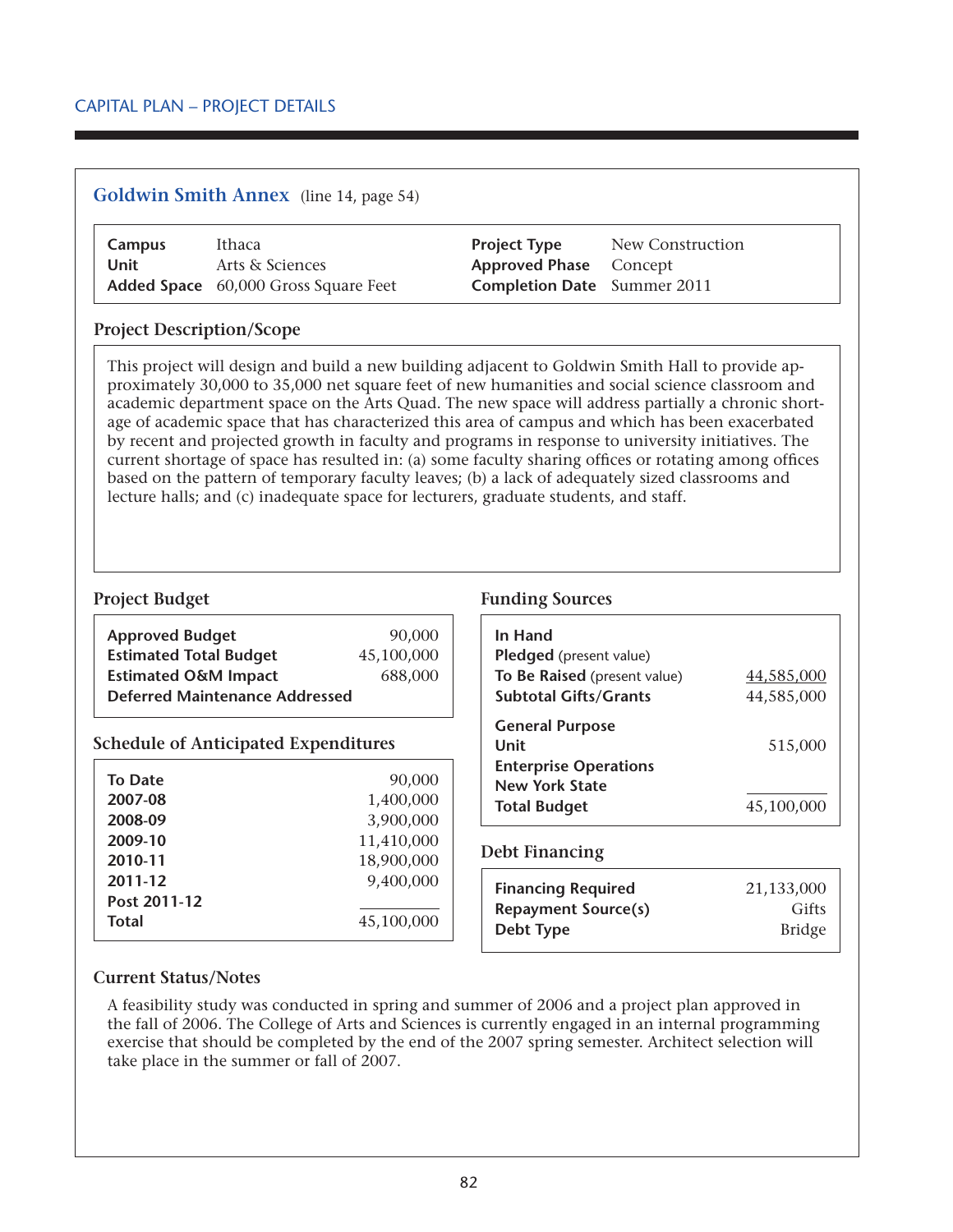# **Helen Newman Hall** (line 22, page 54)

| Campus | Ithaca                                      | <b>Project Type</b>              | Improvement/Renovation |
|--------|---------------------------------------------|----------------------------------|------------------------|
| Unit   | Student & Academic Services                 | <b>Approved Phase</b> Planning   |                        |
|        | <b>Added Space</b> 25,000 Gross Square Feet | <b>Completion Date</b> June 2012 |                        |

## **Project Description/Scope**

This project involves extensive interior renovations and building additions to Helen Newman Hall to accommodate the needs of students and staff across campus. Helen Newman was built in 1963 for women's physical education and athletics, prior to the concept of coed activities and the explosion of the fitness and wellness movements on college campuses. The current facility is extremely overcrowded throughout the entire year. The renovation calls for a major redesign of the building's interior to provide a more effective service area, upgrade locker rooms and offices, expand the current fitness center by 20 percent, create lounge areas, and reconfigure other program spaces as needed. Additions will provide for 14,000 gross square feet of gymnasium space, a 6,000 gross square feet lap pool, and a 5,000 gross square feet lobby/atrium. There will be major upgrades to the HVAC systems and the building exterior.

## **Project Budget Funding Sources**

| <b>Approved Budget</b><br><b>Estimated Total Budget</b><br><b>Estimated O&amp;M Impact</b><br><b>Deferred Maintenance Addressed</b> | 19,000,000<br>275,000<br>3,000,000 | In Hand<br>Pledged (present value)<br>To Be Raised (present value)<br><b>Subtotal Gifts/Grants</b> | 19,000,000<br>19,000,000             |
|-------------------------------------------------------------------------------------------------------------------------------------|------------------------------------|----------------------------------------------------------------------------------------------------|--------------------------------------|
| <b>Schedule of Anticipated Expenditures</b>                                                                                         |                                    | <b>General Purpose</b><br>Unit                                                                     |                                      |
| <b>To Date</b><br>2007-08<br>2008-09                                                                                                |                                    | <b>Enterprise Operations</b><br><b>New York State</b><br><b>Total Budget</b>                       | 19,000,000                           |
| 2009-10<br>2010-11                                                                                                                  | 2,000,000<br>13,000,000            | <b>Debt Financing</b>                                                                              |                                      |
| 2011-12<br>Post 2011-12<br><b>Total</b>                                                                                             | 4,000,000<br>19,000,000            | <b>Financing Required</b><br><b>Repayment Source(s)</b><br>Debt Type                               | 12,936,000<br>Gifts<br><b>Bridge</b> |

## **Current Status/Notes**

The scope of the Helen Newman Hall renovation project is currently under review. Recent analysis of construction cost escalation is bringing the total project cost estimates into a range of \$25 million to \$30 million.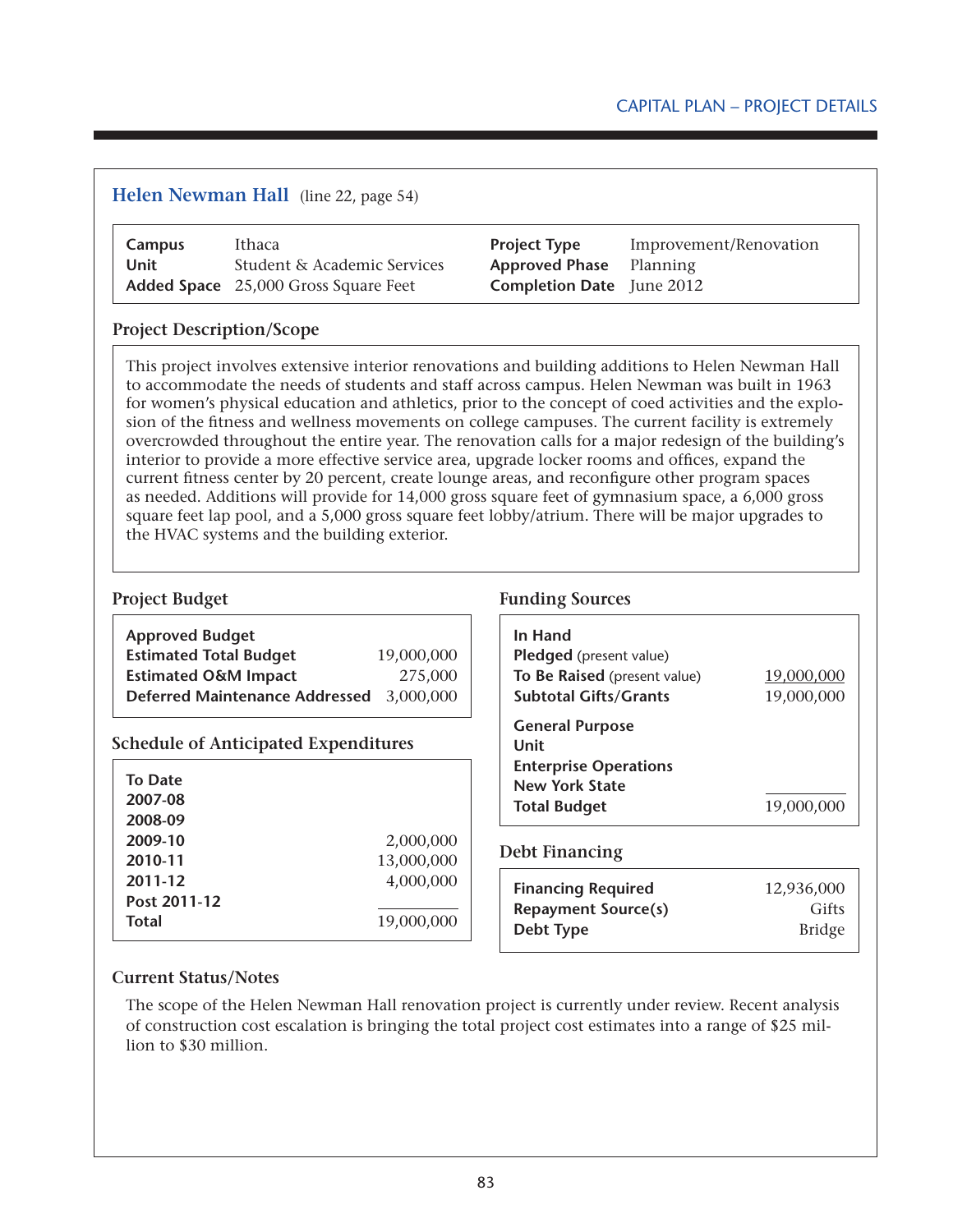## **Hematology & Medical Oncology Center** (line 78, page 58)

| Campus             | New York City   | <b>Project Type</b>                  | Improvement/Renovation |
|--------------------|-----------------|--------------------------------------|------------------------|
| Unit               | Medical College | <b>Approved Phase</b> Construction   |                        |
| <b>Added Space</b> |                 | <b>Completion Date</b> December 2007 |                        |

### **Project Description/Scope**

This project will renovate the sixth floor of the A through D Buildings. The areas subject to renovation are laboratory and office spaces serving the Department of Medicine, Division of Hematology and Medical Oncology; the Department of Pathology, Center for Vascular Biology; and the Department of Cardiothoracic Surgery, Lehman Brothers Lung Cancer Research Center. The scope of work includes the consolidation of wet labs and support areas and the development of critical shared interdepartmental facilities. Infrastructure upgrades are included as part of the renovation.

| <b>Approved Budget</b>                | 21,000,000 |
|---------------------------------------|------------|
| <b>Estimated Total Budget</b>         | 21,000,000 |
| <b>Estimated O&amp;M Impact</b>       |            |
| <b>Deferred Maintenance Addressed</b> |            |

## **Schedule of Anticipated Expenditures**

| <b>To Date</b><br>2007-08     | 3,192,000<br>17,808,000 |
|-------------------------------|-------------------------|
| 2008-09<br>2009-10<br>2010-11 |                         |
| 2011-12<br>Post 2011-12       |                         |
| <b>Total</b>                  | 21,000,000              |

## **Project Budget Funding Sources**

| In Hand<br>Pledged (present value) | 13,400,000 |
|------------------------------------|------------|
| To Be Raised (present value)       | 4,100,000  |
| <b>Subtotal Gifts/Grants</b>       | 17,500,000 |
| <b>General Purpose</b>             | 2,500,000  |
| Unit                               | 1,000,000  |
| <b>Enterprise Operations</b>       |            |
| <b>New York State</b>              |            |
| <b>Total Budget</b>                | 21,000,000 |

## **Debt Financing**

| <b>Financing Required</b>  |  |
|----------------------------|--|
| <b>Repayment Source(s)</b> |  |
| Debt Type                  |  |

## **Current Status/Notes**

This project is in the construction phase.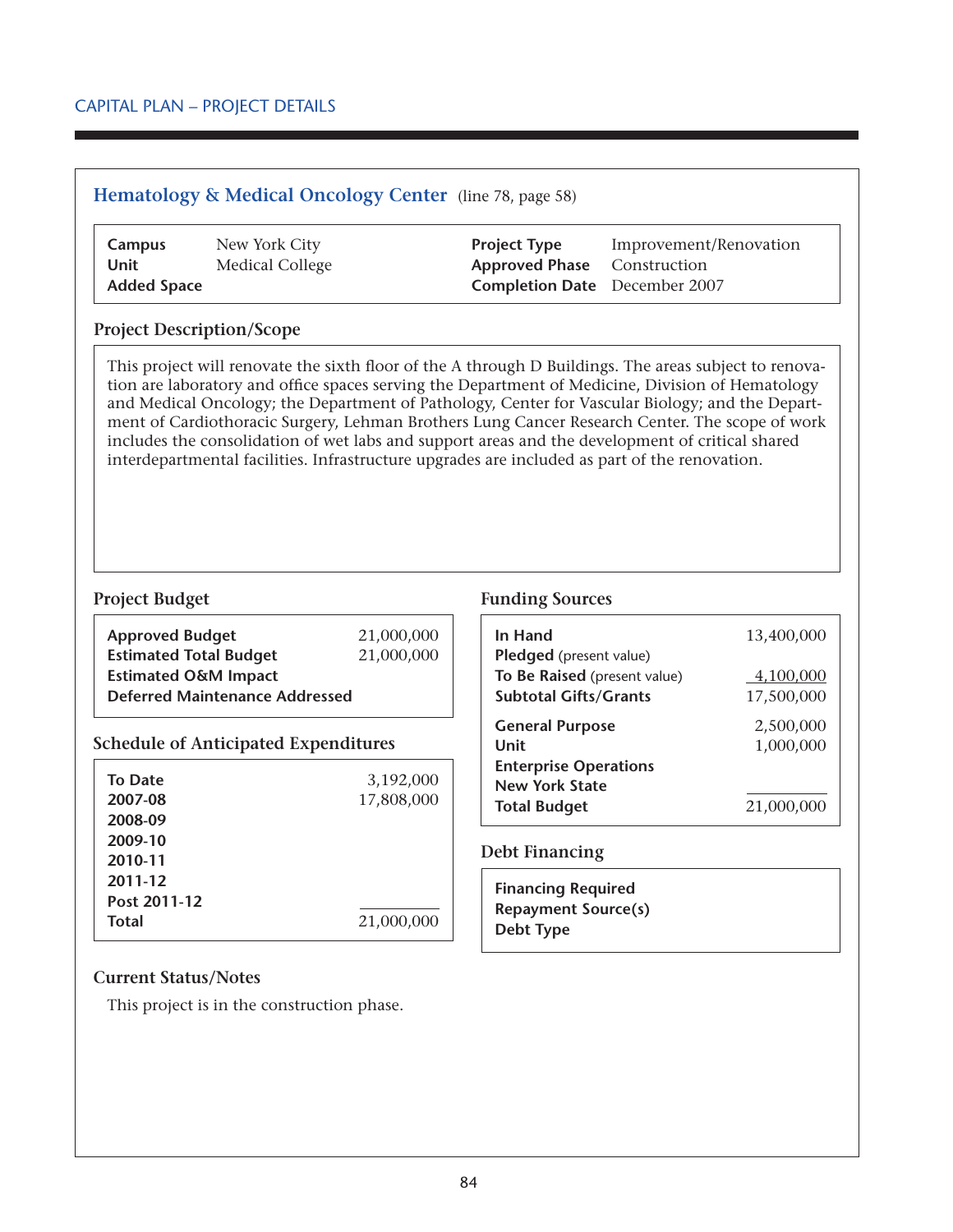# **Ives Faculty Building** (line 35, page 54)

| Campus | Ithaca                                      | <b>Project Type</b>                  | Improvement/Renovation |
|--------|---------------------------------------------|--------------------------------------|------------------------|
| Unit   | Industrial & Labor Relations                | <b>Approved Phase</b> Construction   |                        |
|        | <b>Added Space</b> 12,000 Gross Square Feet | <b>Completion Date</b> December 2009 |                        |

## **Project Description/Scope**

This project will renovate the Ives Faculty Building, bringing it up to modern standards for faculty and administrative office purposes. The project will address critical maintenance; allow the facility to meet updated building code requirements; and provide upgrades to mechanical, electrical, plumbing, data, communications, and the building access and exiting system. The project will include an addition to the southeast corner of the building.

| <b>Approved Budget</b>                    | 16,000,000 |
|-------------------------------------------|------------|
| <b>Estimated Total Budget</b>             | 16,000,000 |
| <b>Estimated O&amp;M Impact</b>           | 50,000     |
| Deferred Maintenance Addressed 11,000,000 |            |

## **Schedule of Anticipated Expenditures**

| <b>To Date</b><br>2007-08<br>2008-09<br>2009-10<br>2010-11<br>2011-12 | 4,200,000<br>4,700,000<br>4,600,000<br>2,500,000 |
|-----------------------------------------------------------------------|--------------------------------------------------|
| Post 2011-12<br><b>Total</b>                                          | 16,000,000                                       |

## **Project Budget Funding Sources**

| In Hand<br>Pledged (present value)<br>To Be Raised (present value)<br><b>Subtotal Gifts/Grants</b>             |                                       |
|----------------------------------------------------------------------------------------------------------------|---------------------------------------|
| <b>General Purpose</b><br>Unit<br><b>Enterprise Operations</b><br><b>New York State</b><br><b>Total Budget</b> | 2,000,000<br>14,000,000<br>16,000,000 |

## **Debt Financing**

**Financing Required Repayment Source(s) Debt Type**

## **Current Status/Notes**

The asbestos abatement and selective demolition phase of the project began in early June 2007 and will continue into September 2007. The bid for the main portion of the renovation will be released to prospective contractors in mid to late July 2007, with work scheduled to begin in late September 2007. Completion of construction is planned for late in the winter of 2009, with fit-out and move-in activities to be completed in the late spring of 2009. The relocation of faculty and staff into the renovated facility should be completed no later than June 2009, in time for the start of the fall 2009 term.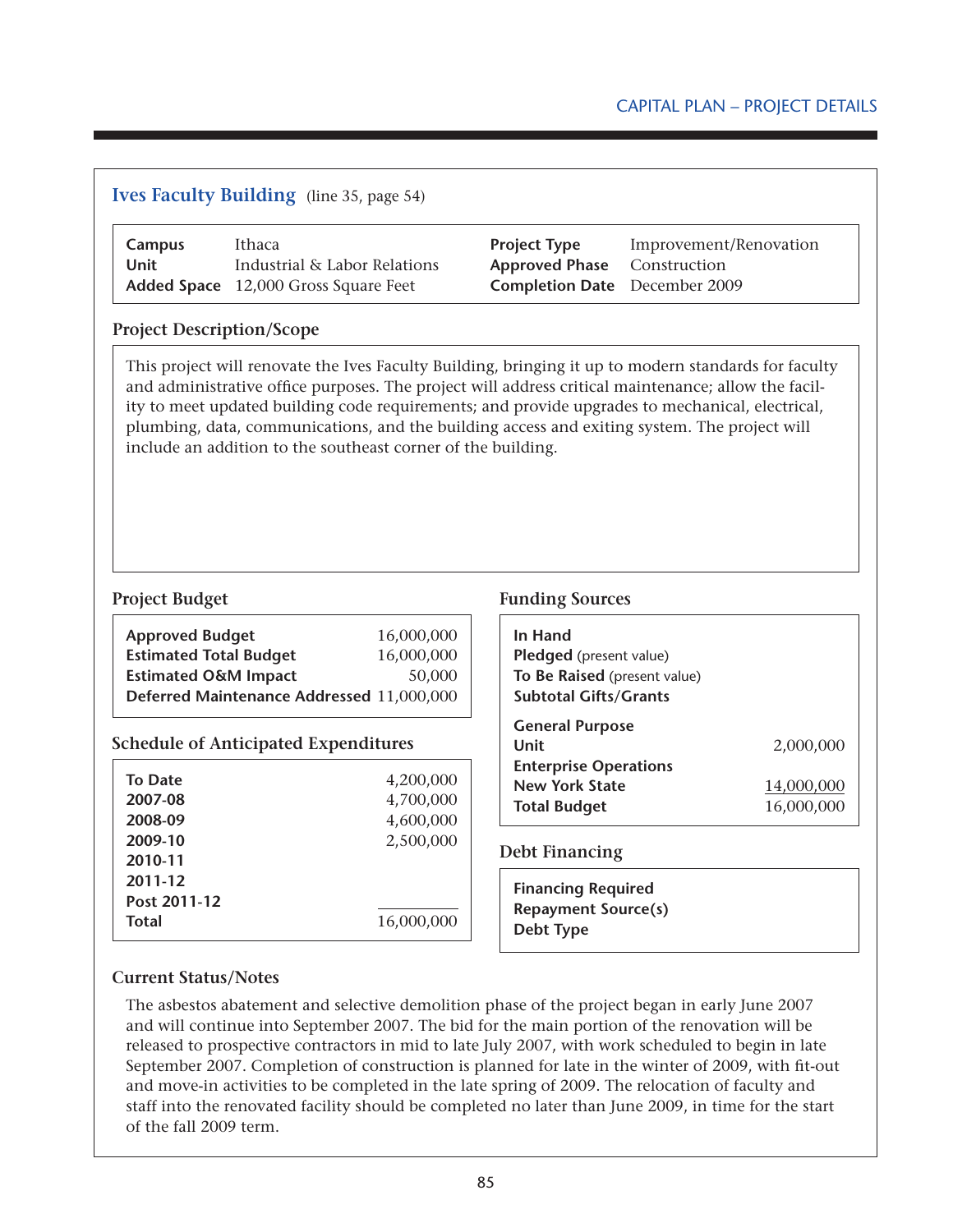# **Johnson Museum Expansion** (line 16, page 54)

| Campus | Ithaca                                      | <b>Project Type</b>                | Construction/Renovation |
|--------|---------------------------------------------|------------------------------------|-------------------------|
| Unit   | Johnson Museum                              | <b>Approved Phase</b> Design       |                         |
|        | <b>Added Space</b> 16,100 Gross Square Feet | <b>Completion Date</b> August 2009 |                         |

## **Project Description/Scope**

This project involves the construction of a new 16,100 gross square foot addition to the Johnson Museum, mostly underground on the north side of the current facility. This space was conceptually part of architect IM Pei's original plan for the Museum, but was not built due to fiscal constraints. The proposed addition will include gallery space, a workshop room for classes, a lecture room, office space, and closed storage space. In the existing building, the fifth floor Asian galleries will be renovated, increasing display space by 50 percent. On the Museum's 2L level, the current lecture room will be converted to a study center with open storage that will greatly increase the number of objects accessible to visitors.

| <b>Approved Budget</b>                | 1,400,000  |
|---------------------------------------|------------|
| <b>Estimated Total Budget</b>         | 13,900,000 |
| <b>Estimated O&amp;M Impact</b>       | 160,000    |
| <b>Deferred Maintenance Addressed</b> |            |

## **Schedule of Anticipated Expenditures**

| <b>To Date</b><br>2007-08<br>2008-09<br>2009-10<br>2010-11 | 314,000<br>1,600,000<br>11,475,000<br>511,000 |
|------------------------------------------------------------|-----------------------------------------------|
| 2011-12<br>Post 2011-12<br><b>Total</b>                    | 13,900,000                                    |

## **Project Budget Funding Sources**

| In Hand                                                                                                        | 3,946,000               |
|----------------------------------------------------------------------------------------------------------------|-------------------------|
| Pledged (present value)                                                                                        | 8,261,000               |
| To Be Raised (present value)                                                                                   | 93,000                  |
| <b>Subtotal Gifts/Grants</b>                                                                                   | 12,300,000              |
| <b>General Purpose</b><br>Unit<br><b>Enterprise Operations</b><br><b>New York State</b><br><b>Total Budget</b> | 1,600,000<br>13,900,000 |

### **Debt Financing**

| <b>Financing Required</b>  | 93,000        |
|----------------------------|---------------|
| <b>Repayment Source(s)</b> | Gifts         |
| Debt Type                  | <b>Bridge</b> |

## **Current Status/Notes**

The schematic design phase has been completed. The same architectural firm that designed the original building has been chosen to design this addition.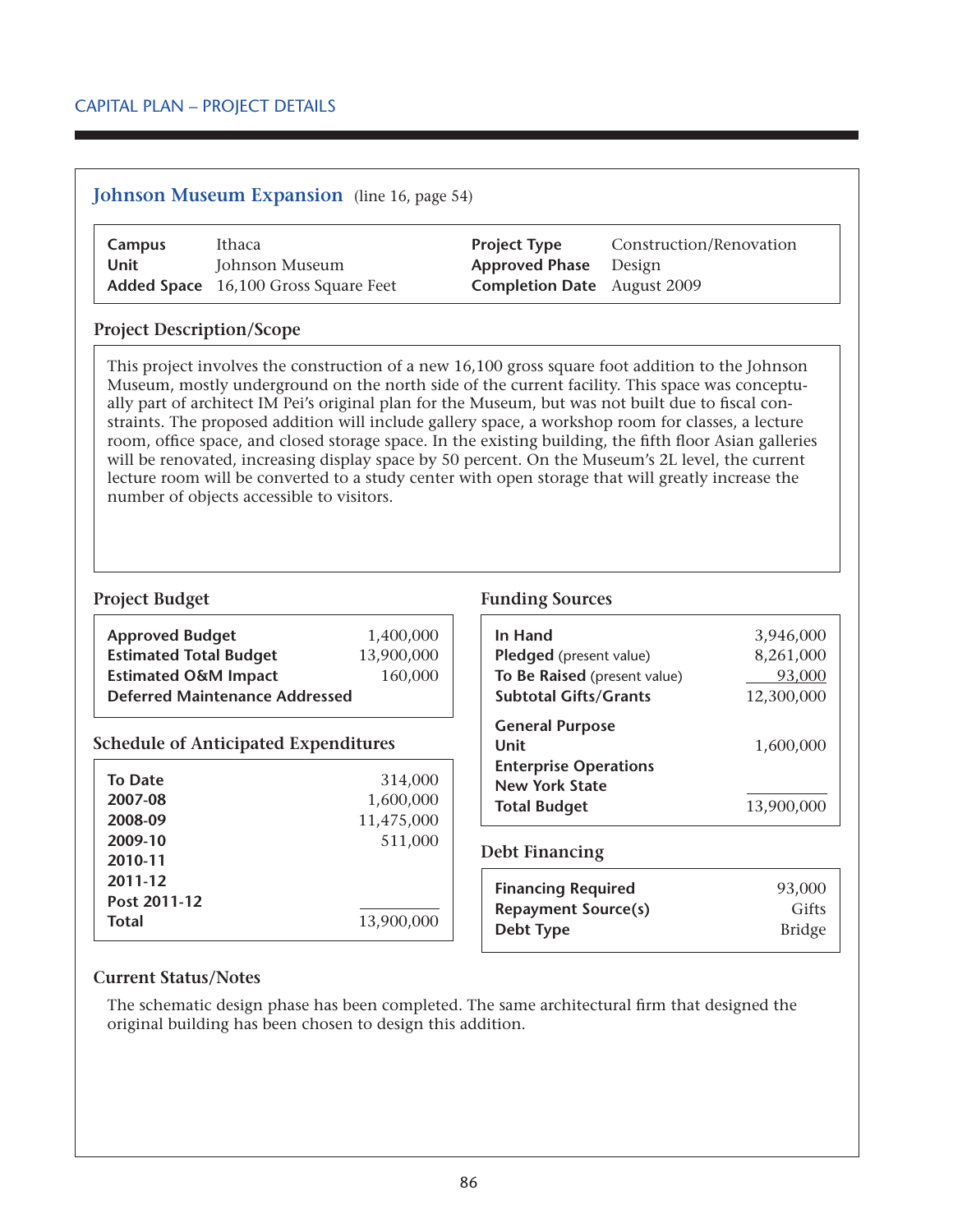# **LambdaRail – Ithaca/New York City Fiber Link** (line 69, page 58)

| Campus             | Ithaca/New York City            | <b>Project Type</b>            | <b>Equipment Purchase</b> |
|--------------------|---------------------------------|--------------------------------|---------------------------|
| Unit               | <b>Information Technologies</b> | <b>Approved Phase</b> Purchase |                           |
| <b>Added Space</b> |                                 | <b>Completion Date</b> Ongoing |                           |

## **Project Description/Scope**

In early 2006, Cornell Information Technologies (CIT) established Cornell's connectivity to the National LambdaRail (NLR). The project costs include membership in the NLR; costs of leasing fiber and equipment between Ithaca and New York City; electronic components in Ithaca, Syracuse, and New York; and annual maintenance costs. Additionally, CIT is developing a cost estimate for a fiber link to extend the campus backbone to the Geneva Experiment Station, with the possibility of eventually extending fiber to Rochester and Buffalo. A fiber link to a remote recovery site at the Geneva Experiment Station is critical to provide high speed data transmission in the event of a disastrous data loss at either the Ithaca or NYC campuses. This fiber link will connect the Geneva Experiment Station to the campus backbone and provide greatly enhanced network connectivity.

| <b>Approved Budget</b>                | 11,591,000 |
|---------------------------------------|------------|
| <b>Estimated Total Budget</b>         | 11,591,000 |
| <b>Estimated O&amp;M Impact</b>       |            |
| <b>Deferred Maintenance Addressed</b> |            |
|                                       |            |

### **Schedule of Anticipated Expenditures**

| <b>To Date</b> | 4,221,000  |
|----------------|------------|
| 2007-08        | 2,970,000  |
| 2008-09        | 1,170,000  |
| 2009-10        | 530,000    |
| 2010-11        | 250,000    |
| 2011-12        | 250,000    |
| Post 2011-12   | 2,200,000  |
| <b>Total</b>   | 11,591,000 |
|                |            |

### **Project Budget Funding Sources**

| In Hand                                               | 700,000    |
|-------------------------------------------------------|------------|
| Pledged (present value)                               | 700,000    |
| To Be Raised (present value)                          |            |
| <b>Subtotal Gifts/Grants</b>                          | 1,400,000  |
| <b>General Purpose</b><br>Unit                        | 5,600,000  |
| <b>Enterprise Operations</b><br><b>New York State</b> | 4,591,000  |
| <b>Total Budget</b>                                   | 11,591,000 |

### **Debt Financing**

| <b>Financing Required</b>  |  |
|----------------------------|--|
| <b>Repayment Source(s)</b> |  |
| Debt Type                  |  |

### **Current Status/Notes**

The 2007-08 budget includes the \$1.8 million estimated cost of a fiber link to Geneva and Rochester. The contractual obligation to NLR expires in 2008-09.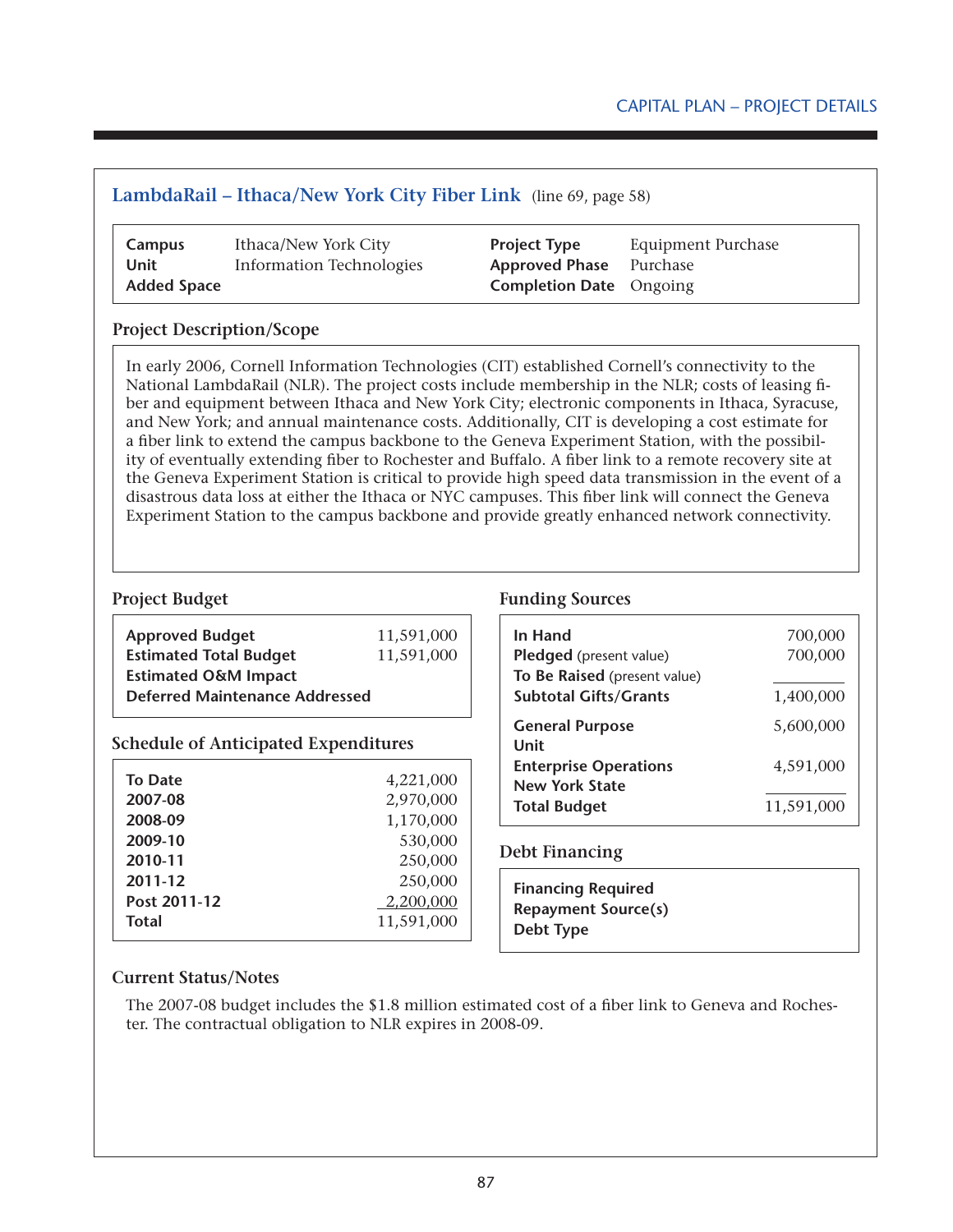# **Life Sciences Technology Facility** (line 1, page 54)

| Campus | Ithaca                                       | <b>Project Type</b>                 | New Construction |
|--------|----------------------------------------------|-------------------------------------|------------------|
| Unit   | Shared                                       | <b>Approved Phase</b> Construction  |                  |
|        | <b>Added Space</b> 271,000 Gross Square Feet | <b>Completion Date</b> January 2008 |                  |

## **Project Description/Scope**

This project will create a facility to support current and future advances in biology, chemistry, and physics as they may be applied to understanding, conserving, and utilizing biological diversity. The disciplines to be included in the facility are biomedical and biological engineering, biophysics, plant functional genomics, computational and statistical biology, and basic biology. The building will be located adjacent to the Biotechnology and Corson-Mudd buildings.

| <b>Approved Budget</b>          | 162,714,000 |
|---------------------------------|-------------|
| <b>Estimated Total Budget</b>   | 162,714,000 |
| <b>Estimated O&amp;M Impact</b> | 5,777,000   |
| Deferred Maintenance Addressed  |             |
|                                 |             |

## **Schedule of Anticipated Expenditures**

| <b>To Date</b> | 113,273,000 |
|----------------|-------------|
| 2007-08        | 49,441,000  |
| 2008-09        |             |
| 2009-10        |             |
| 2010-11        |             |
| 2011-12        |             |
| Post 2011-12   |             |
| <b>Total</b>   | 162,714,000 |

## **Project Budget Funding Sources**

| In Hand                      | 30,918,000    |
|------------------------------|---------------|
| Pledged (present value)      | 8,022,000     |
| To Be Raised (present value) | $-92,510,000$ |
| <b>Subtotal Gifts/Grants</b> | 131,450,000   |
| <b>General Purpose</b>       | 5,258,000     |
| Unit                         | 456,000       |
| <b>Enterprise Operations</b> | 550,000       |
| <b>New York State</b>        | 25,000,000    |
| <b>Total Budget</b>          | 162,714,000   |

### **Debt Financing**

| <b>Financing Required</b>  | 124,566,000           |
|----------------------------|-----------------------|
| <b>Repayment Source(s)</b> | Gifts/General Purpose |
| Debt Type                  | Bridge/Long-Term      |

## **Current Status/Notes**

Customization of the generic lab design to meet the needs of assigned research groups is complete and being executed in the field. The project is currently 6 to 8 weeks behind schedule, and the contractor is developing a recovery plan to meet the contract completion date in January 2008.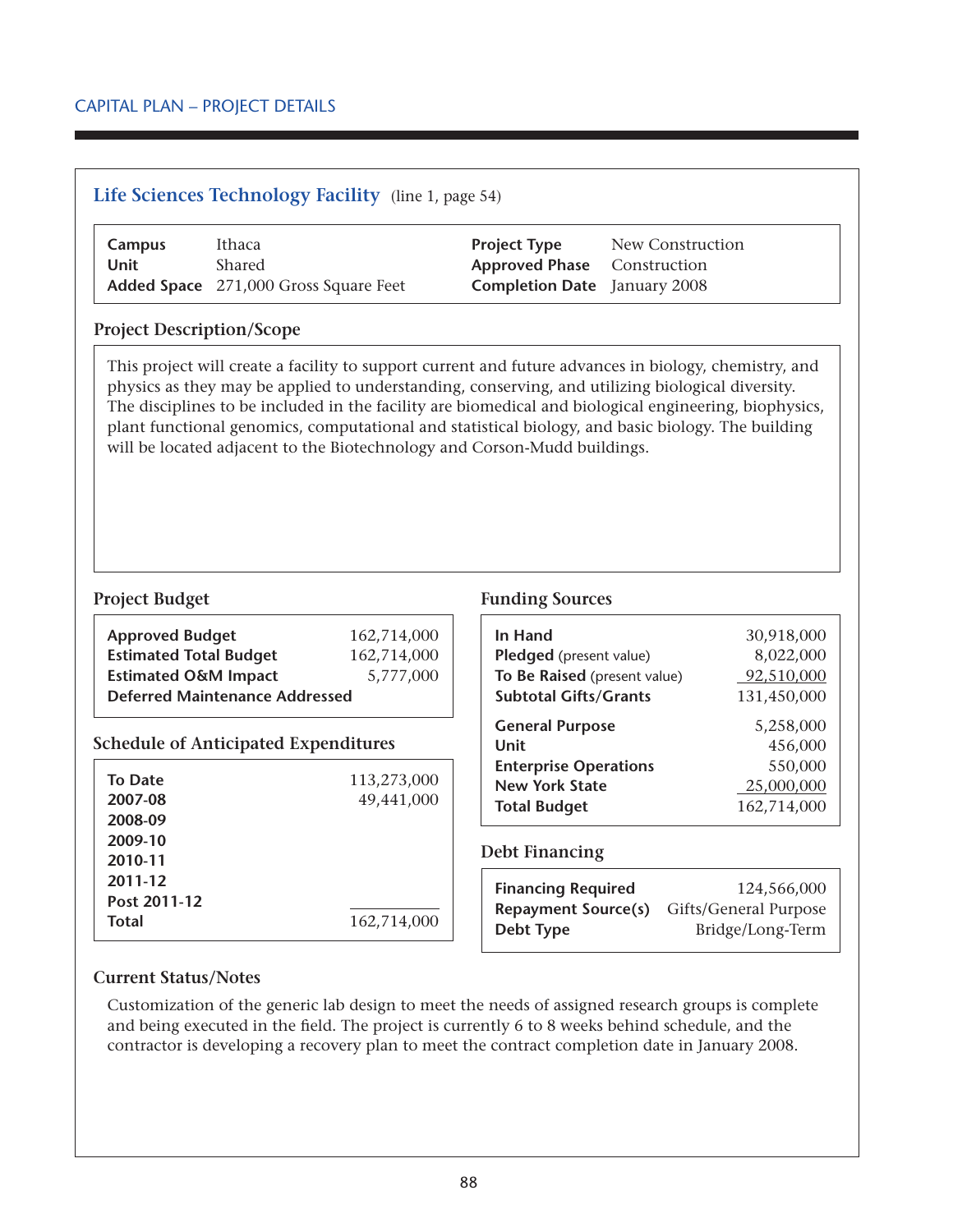# Capital Plan – Project Details

| <b>Campus</b><br><b>Unit</b>                                     | Ithaca<br>Library<br>Added Space 9,000 Gross Square Feet |                         | <b>Project Type</b><br><b>Approved Phase</b><br><b>Completion Date</b> December 2007                                                                                                                                                                                                                 | Improvement/Renovation<br>Construction |                          |
|------------------------------------------------------------------|----------------------------------------------------------|-------------------------|------------------------------------------------------------------------------------------------------------------------------------------------------------------------------------------------------------------------------------------------------------------------------------------------------|----------------------------------------|--------------------------|
| <b>Project Description/Scope</b>                                 |                                                          |                         |                                                                                                                                                                                                                                                                                                      |                                        |                          |
|                                                                  | lation, electric, and cooling systems will be provided.  |                         | The basement and first three floors of the Mann Library building are being completely renovated<br>for use by Mann Library. The fourth and fifth floors are being renovated for use by the Bailey<br>Hortorium. The building will be abated of hazardous materials and new heating, plumbing, venti- |                                        |                          |
| <b>Project Budget</b><br><b>Approved Budget</b>                  |                                                          | 30,760,000              | <b>Funding Sources</b><br>In Hand                                                                                                                                                                                                                                                                    |                                        |                          |
| <b>Estimated Total Budget</b><br><b>Estimated O&amp;M Impact</b> | Deferred Maintenance Addressed 8,000,000                 | 33,618,000<br>460,000   | Pledged (present value)<br>To Be Raised (present value)<br><b>Subtotal Gifts/Grants</b>                                                                                                                                                                                                              |                                        |                          |
|                                                                  | <b>Schedule of Anticipated Expenditures</b>              |                         | <b>General Purpose</b><br><b>Unit</b>                                                                                                                                                                                                                                                                |                                        |                          |
| <b>To Date</b><br>2007-08<br>2008-09                             |                                                          | 29,525,000<br>4,093,000 | <b>Enterprise Operations</b><br><b>New York State</b><br><b>Total Budget</b>                                                                                                                                                                                                                         |                                        | 33,618,000<br>33,618,000 |
| 2009-10<br>2010-11                                               |                                                          |                         | <b>Debt Financing</b>                                                                                                                                                                                                                                                                                |                                        |                          |
| 2011-12<br>Post 2011-12<br><b>Total</b>                          |                                                          | 33,618,000              | <b>Financing Required</b><br><b>Repayment Source(s)</b><br><b>Debt Type</b>                                                                                                                                                                                                                          |                                        |                          |
| <b>Current Status/Notes</b>                                      | The project is nearing completion.                       |                         |                                                                                                                                                                                                                                                                                                      |                                        |                          |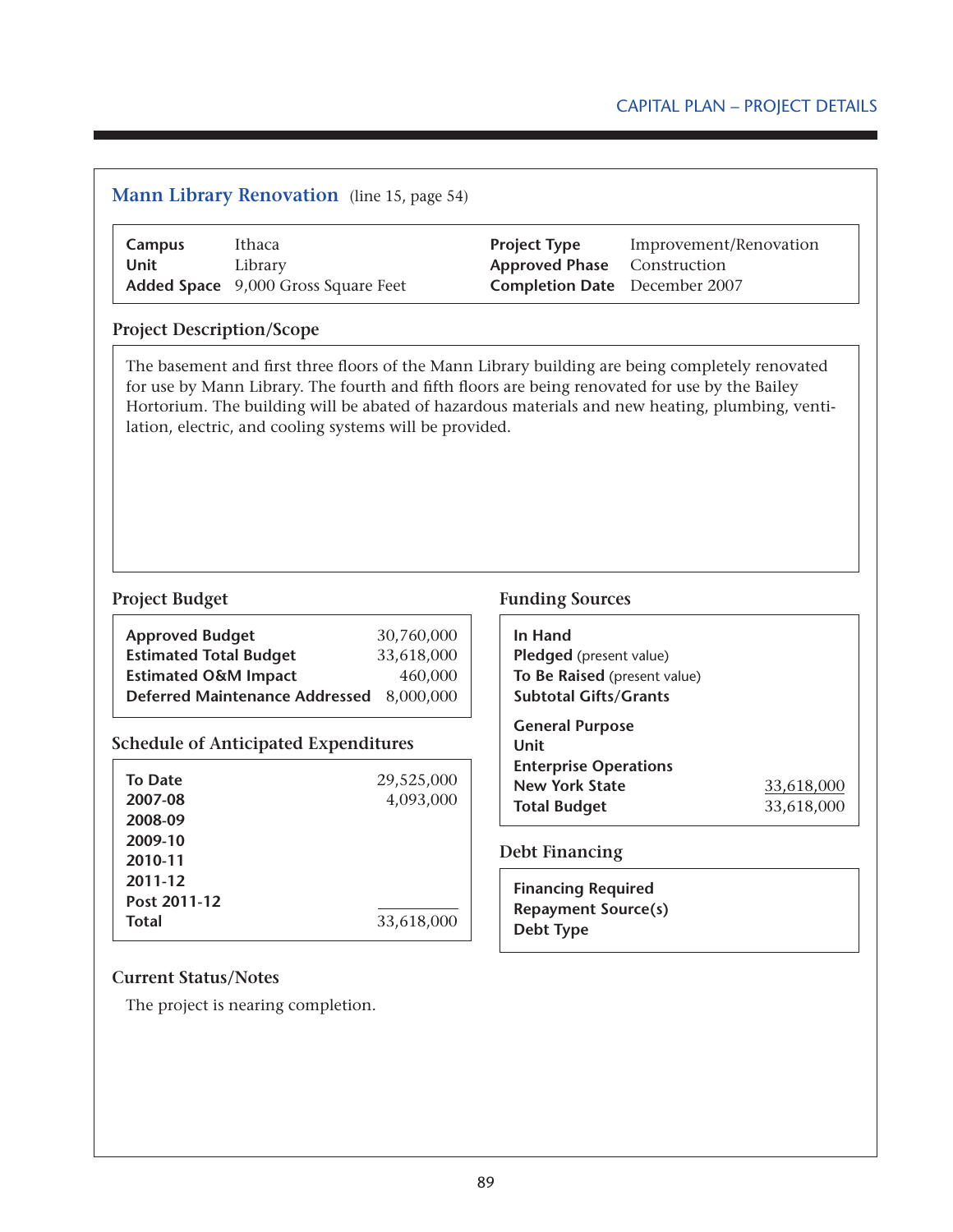# **Martha Van Rensselaer – 1933 Building & East Wing Rehab, Phase I** (line 31, page 54)

| Campus             | Ithaca        | <b>Project Type</b>                 | Maintenance/Repair |
|--------------------|---------------|-------------------------------------|--------------------|
| Unit               | Human Ecology | <b>Approved Phase</b> Construction  |                    |
| <b>Added Space</b> |               | <b>Completion Date</b> October 2008 |                    |

## **Project Description/Scope**

This project will repair and restore the exterior building envelope and upgrade the interior architectural, structural, mechanical, electrical, data, and communication systems of Martha Van Rensselaer Hall (MVR). MVR was constructed in the 1930's, and the building systems have not had any significant renovations since that time. The existing building systems do not meet current programmatic needs of the College of Human Ecology, and many aspects of the building do not meet current building code requirements. The scope of work also includes utility enabling and emergency services for MVR North.

| <b>Approved Budget</b>                    | 8,400,000  |
|-------------------------------------------|------------|
| <b>Estimated Total Budget</b>             | 22,000,000 |
| <b>Estimated O&amp;M Impact</b>           | 165,000    |
| Deferred Maintenance Addressed 15,557,000 |            |

## **Schedule of Anticipated Expenditures**

| <b>To Date</b><br>2007-08<br>2008-09<br>2009-10<br>2010-11<br>2011-12 | 7,000,000<br>9,000,000<br>6,000,000 |
|-----------------------------------------------------------------------|-------------------------------------|
| Post 2011-12<br><b>Total</b>                                          | 22,000,000                          |

## **Project Budget Funding Sources**

| In Hand<br>Pledged (present value)<br>To Be Raised (present value)<br><b>Subtotal Gifts/Grants</b> |            |
|----------------------------------------------------------------------------------------------------|------------|
| <b>General Purpose</b><br>Unit                                                                     | 1,809,000  |
| <b>Enterprise Operations</b>                                                                       |            |
| <b>New York State</b>                                                                              | 20,191,000 |
| <b>Total Budget</b>                                                                                | 22,000,000 |

## **Debt Financing**

**Financing Required Repayment Source(s) Debt Type**

## **Current Status/Notes**

The project is being performed in phases, and \$13.4 million has been authorized to date for exterior renovations and utility upgrades and design of future phases of the interior renovations. The three-phase overall renovation project has a total estimated cost of \$75 million and a planned completion date in the fall of 2013. Future phases of work will depend on the availability of State University Construction Fund funding.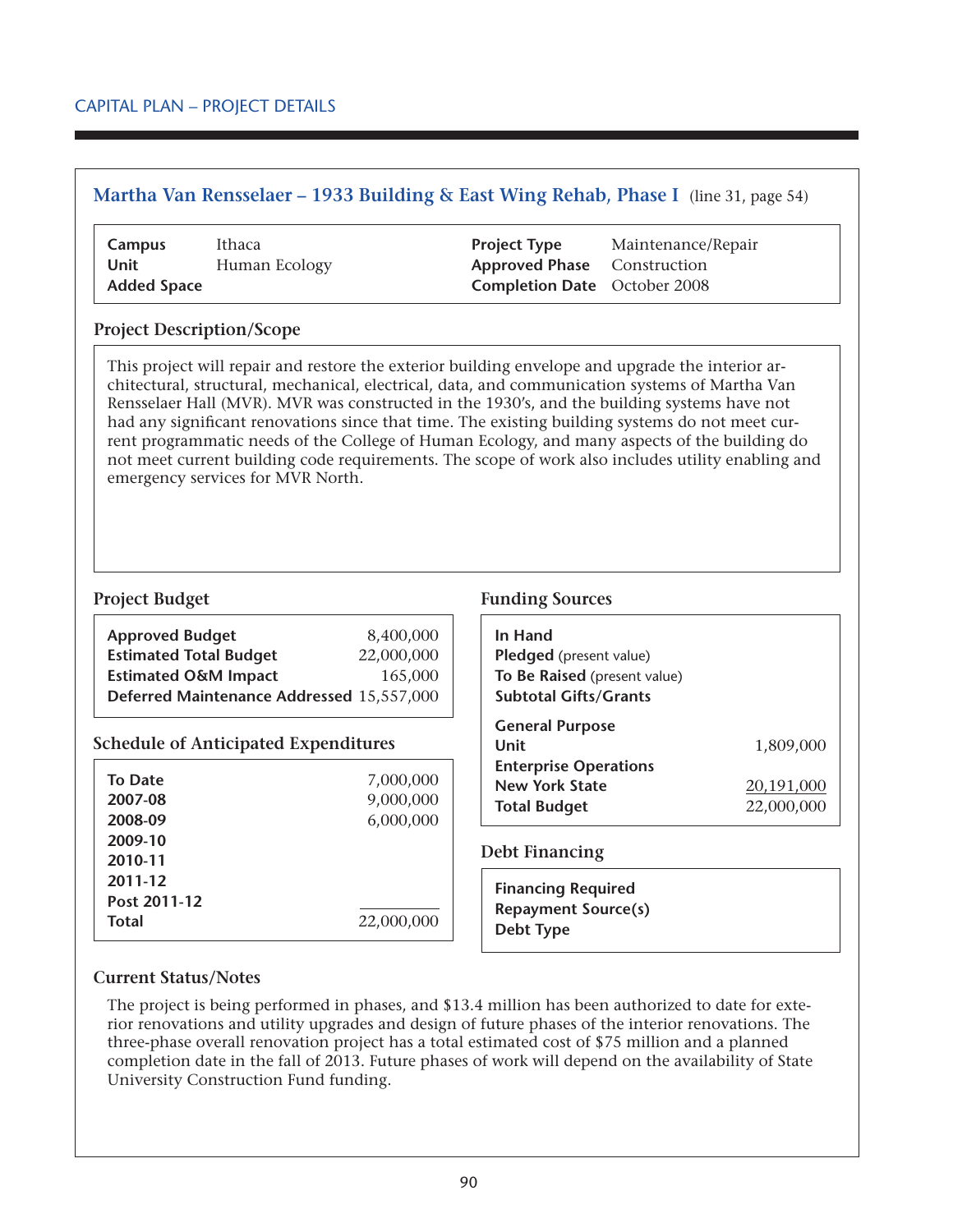## Capital Plan – Project Details

# **Medicine Renovation** (line 79, page 58)

| Campus             | New York City   | <b>Project Type</b>            | Improver |
|--------------------|-----------------|--------------------------------|----------|
| Unit               | Medical College | <b>Approved Phase</b> Planning |          |
| <b>Added Space</b> |                 | <b>Completion Date</b> Decembe |          |

| Campus      | New York City   | <b>Project Type</b>                  | Improvement/Renovation |
|-------------|-----------------|--------------------------------------|------------------------|
| Unit        | Medical College | <b>Approved Phase</b> Planning       |                        |
| Added Space |                 | <b>Completion Date</b> December 2010 |                        |

### **Project Description/Scope**

The Medical College has recruited a new chairman for the Department of Medicine as part of the second phase of the strategic planning process that was begun in 1998. In order to support the new chairman's initiatives, the Medical College, via this project, will fit-out approximately 13,300 net square feet of space for the Department of Medicine in the new Weill Greenberg Center, fully renovate the Department's infectious disease laboratories, and modernize various departmental offices and labs.

| <b>Approved Budget</b>                |            |
|---------------------------------------|------------|
| <b>Estimated Total Budget</b>         | 20,874,000 |
| <b>Estimated O&amp;M Impact</b>       |            |
| <b>Deferred Maintenance Addressed</b> |            |

#### **Schedule of Anticipated Expenditures**

| To Date      |            |
|--------------|------------|
| 2007-08      | 3,637,000  |
| 2008-09      | 6,800,000  |
| 2009-10      | 6,800,000  |
| 2010-11      | 3,637,000  |
| 2011-12      |            |
| Post 2011-12 |            |
| <b>Total</b> | 20,874,000 |
|              |            |

#### **Project Budget Funding Sources**

| In Hand<br><b>Pledged</b> (present value)<br>To Be Raised (present value)<br><b>Subtotal Gifts/Grants</b> | 20,874,000<br>20,874,000 |
|-----------------------------------------------------------------------------------------------------------|--------------------------|
| <b>General Purpose</b><br>Unit                                                                            |                          |
| <b>Enterprise Operations</b><br><b>New York State</b><br><b>Total Budget</b>                              | 20,874,000               |

### **Debt Financing**

| <b>Financing Required</b>  |  |
|----------------------------|--|
| <b>Repayment Source(s)</b> |  |
| Debt Type                  |  |

### **Current Status/Notes**

This project is in the planning phase.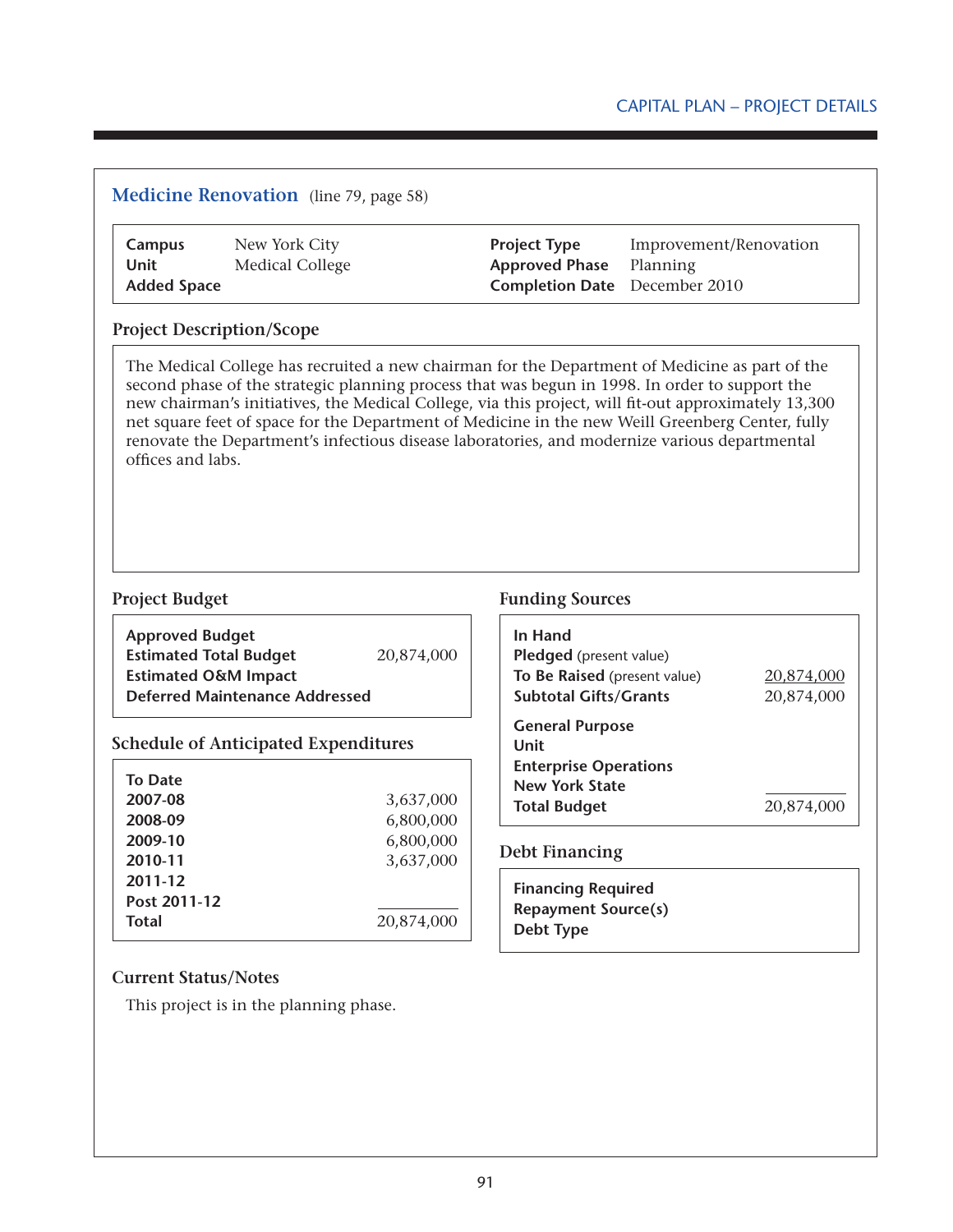## **Milstein Hall** (line 13, page 54)

| Campus | Ithaca                                      | <b>Project Type</b>                | New Construction |
|--------|---------------------------------------------|------------------------------------|------------------|
| Unit   | Architecture, Art & Planning                | <b>Approved Phase</b> Design       |                  |
|        | <b>Added Space</b> 42,000 Gross Square Feet | <b>Completion Date</b> August 2009 |                  |

## **Project Description/Scope**

This project will build a new 42,000 gross square foot building—Paul Milstein Hall—and create a plaza/gateway among Sibley, Rand, and Milstein Halls and the Foundry. The new construction will provide internal links between Milstein, Rand, and Sibley Halls. The project will also encompass site work, including resolution of pedestrian and vehicular traffic associated with the project, and relocate and upgrade utilities, as required. The construction will be coordinated with the Central Avenue Parking Garage. (See page 71.)

## **Project Budget Funding Sources**

| <b>Approved Budget</b>                      | 7,300,000  | In Hand                      | 9,088,000        |
|---------------------------------------------|------------|------------------------------|------------------|
| <b>Estimated Total Budget</b>               | 49,000,000 | Pledged (present value)      | 12,770,000       |
| <b>Estimated O&amp;M Impact</b>             | 844,000    | To Be Raised (present value) | 26,242,000       |
| <b>Deferred Maintenance Addressed</b>       |            | <b>Subtotal Gifts/Grants</b> | 48,100,000       |
|                                             |            | <b>General Purpose</b>       | 900,000          |
| <b>Schedule of Anticipated Expenditures</b> |            | Unit                         |                  |
|                                             |            | <b>Enterprise Operations</b> |                  |
| <b>To Date</b>                              | 6,800,000  | <b>New York State</b>        |                  |
| 2007-08                                     | 9,900,000  | <b>Total Budget</b>          | 49,000,000       |
| 2008-09                                     | 21,100,000 |                              |                  |
| 2009-10                                     | 11,200,000 |                              |                  |
| 2010-11                                     |            | <b>Debt Financing</b>        |                  |
| 2011-12                                     |            | <b>Financing Required</b>    | 25,162,000       |
| Post 2011-12                                |            |                              |                  |
| Total                                       | 49,000,000 | <b>Repayment Source(s)</b>   | Gifts            |
|                                             |            | <b>Debt Type</b>             | Bridge/Long-Term |
|                                             |            |                              |                  |

## **Current Status/Notes**

Office for Metropolitan Architecture has been selected as the design architect; Kendall/Heaton Associates will serve as the production architect. The project will be designed to be Leadership in Energy and Environmental Design (LEED) certified. The schematic design has been approved, and design development work is in progress. The current project size is 44,000 gross square feet.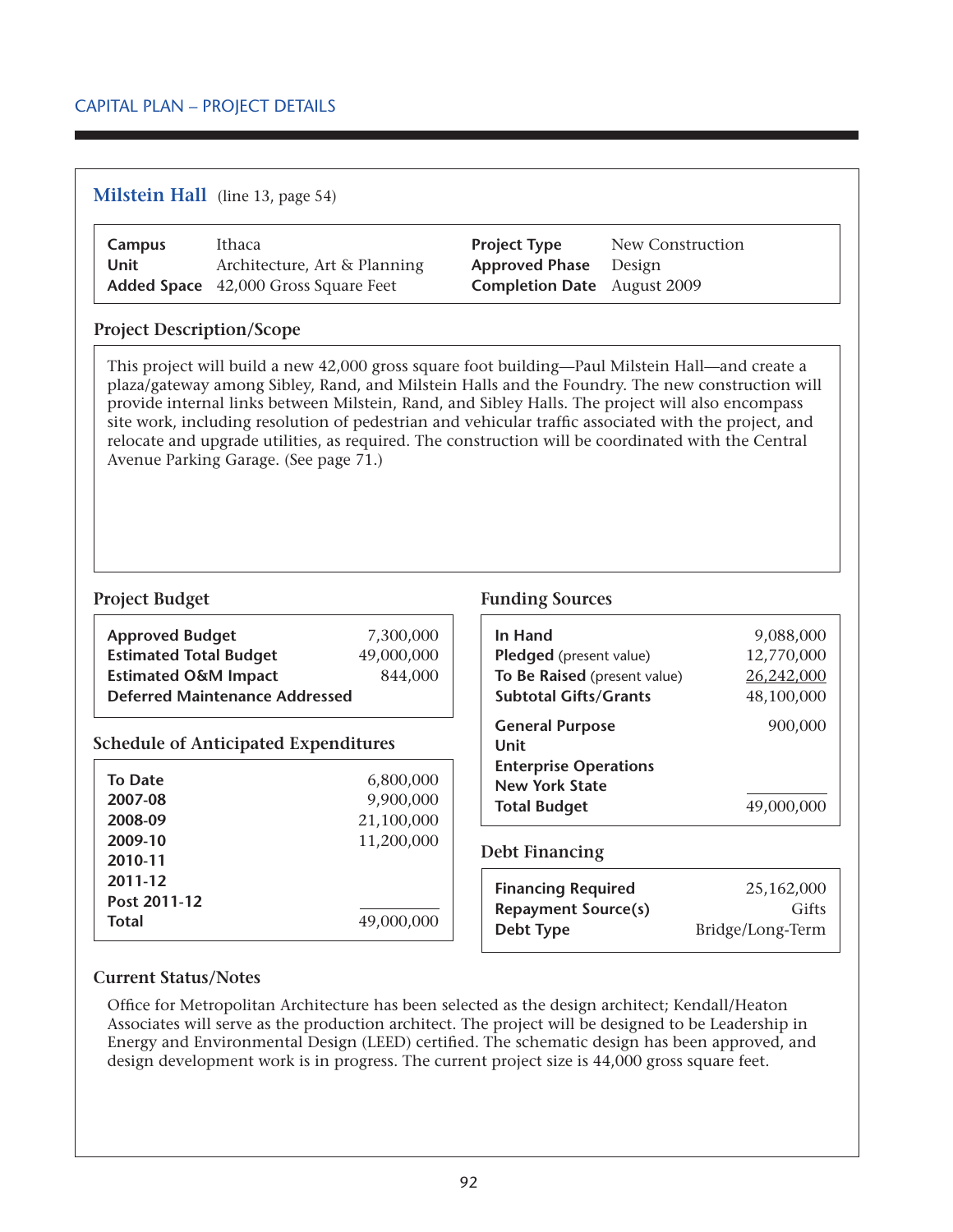# **North Martha Van Rensselaer Replacement/Parking Garage** (line 28, page 54)

| Campus | Ithaca                                       | <b>Project Type</b>                 | New Construction |
|--------|----------------------------------------------|-------------------------------------|------------------|
| Unit   | Human Ecology                                | <b>Approved Phase</b> Design        |                  |
|        | <b>Added Space</b> 123,000 Gross Square Feet | <b>Completion Date</b> January 2011 |                  |

## **Project Description/Scope**

This project represents the construction of a replacement of North Martha Van Rensselaer Hall (MVR), providing research laboratories, instructional spaces, and faculty offices for the College of Human Ecology. The new facility will be a three story academic building, with adjoining commons area, constructed on top of a new parking garage situated on the site of the previous MVR north wing. The academic building will consist of approximately 16,400 net square feet of wet laboratory space and associated support areas; 14,400 net square feet of dry laboratory space; 3,400 net square feet of classroom space, specialized instruction space, and associated support areas; 11,900 net square feet of office space, conference space, and associated support areas; a 6,000 gross square foot commons area; and a parking structure for approximately 255 cars.

| <b>Approved Budget</b>                                           | 10,700,000              |
|------------------------------------------------------------------|-------------------------|
| <b>Estimated Total Budget</b><br><b>Estimated O&amp;M Impact</b> | 77,670,000<br>1,503,000 |
| <b>Deferred Maintenance Addressed</b>                            | 1,000,000               |

## **Schedule of Anticipated Expenditures**

| <b>To Date</b> | 4,682,000  |
|----------------|------------|
| 2007-08        | 31,472,000 |
| 2008-09        | 20,100,000 |
| 2009-10        | 15,616,000 |
| 2010-11        | 5,800,000  |
| 2011-12        |            |
| Post 2011-12   |            |
| <b>Total</b>   | 77,670,000 |
|                |            |

## **Project Budget Funding Sources**

| In Hand<br><b>Pledged</b> (present value)<br>To Be Raised (present value)<br><b>Subtotal Gifts/Grants</b>      |                                                      |
|----------------------------------------------------------------------------------------------------------------|------------------------------------------------------|
| <b>General Purpose</b><br>Unit<br><b>Enterprise Operations</b><br><b>New York State</b><br><b>Total Budget</b> | 13,800,000<br>21,800,000<br>42,070,000<br>77,670,000 |

## **Debt Financing**

| <b>Financing Required</b>  | 21,800,000 |
|----------------------------|------------|
| <b>Repayment Source(s)</b> | Enterprise |
| Debt Type                  | Long-Term  |

## **Current Status/Notes**

The bid and construction phases of the parking garage structure and the site utilities components of the project have been authorized. The project budget is comprised of \$53.9 million for the academic building, \$21.8 million for the parking structure, and \$2 million for the demolition project. This is a State University Construction Fund (SUCF) managed project, and is included in the 2004- 09 SUCF capital plan.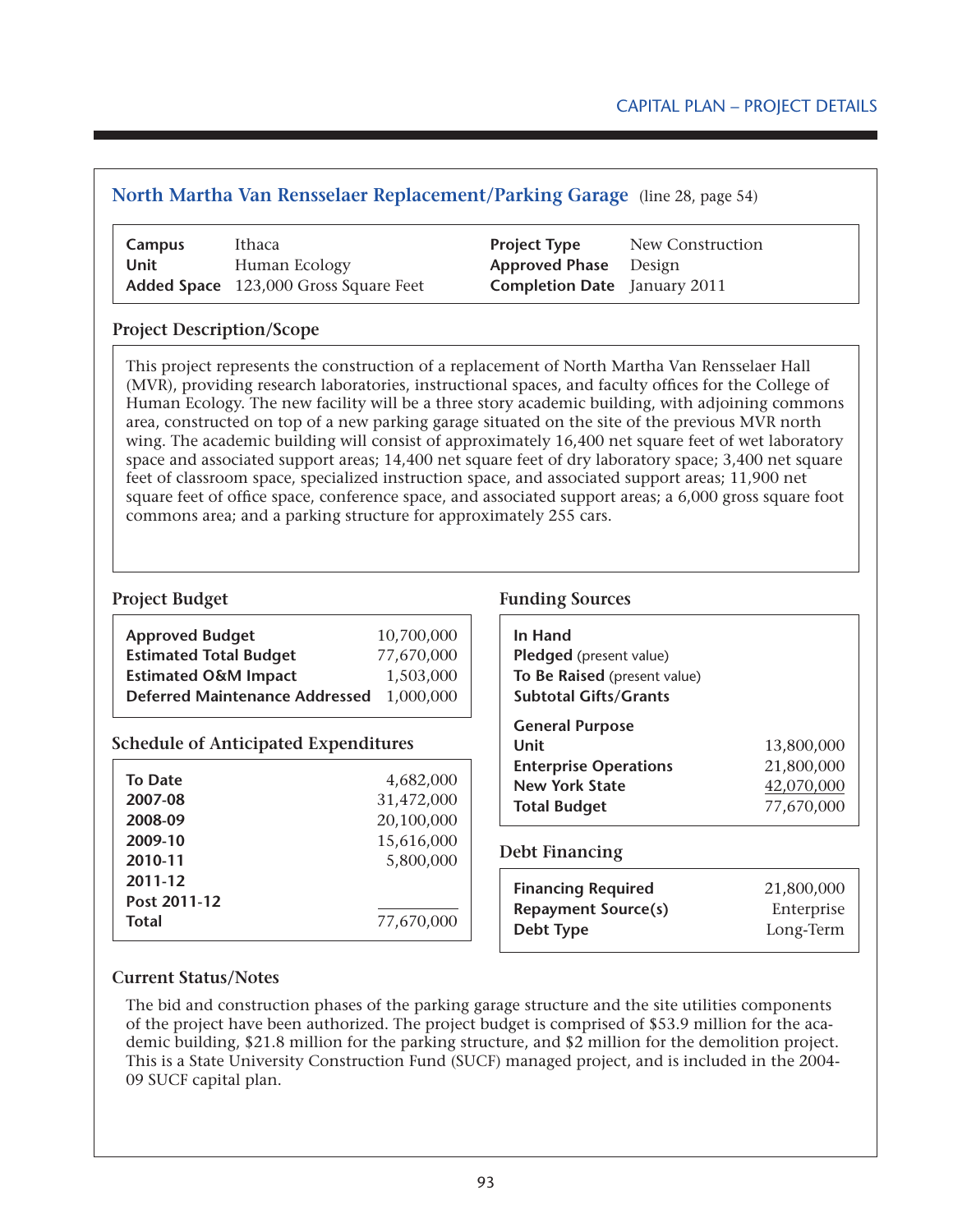## **Olin Hall HVAC, Power, Fire Suppression** (line 68, page 58)

| Campus             | Ithaca      | <b>Project Type</b> |                              | Improvement/Maintenance             |
|--------------------|-------------|---------------------|------------------------------|-------------------------------------|
| Unit               | Engineering |                     | <b>Approved Phase</b> Design |                                     |
| <b>Added Space</b> |             |                     |                              | <b>Completion Date</b> January 2010 |

### **Project Description/Scope**

The purpose of this project is to provide a new central HVAC system and upgrade the sprinkler and fire alarm systems, replace windows, and upgrade the electric service/distribution and emergency power systems serving Olin Hall. The HVAC system, window replacement, and sprinkler installation will serve the laboratories, classrooms, lecture hall, and offices in the north wing of the building (98,000 gross square feet), which was constructed in 1941. The fire alarm and electrical improvements will have adequate capacity to serve the entire facility, including the 32,000 gross square foot east wing.

|                                                                  | 13,000,000 |
|------------------------------------------------------------------|------------|
| <b>Estimated Total Budget</b><br><b>Estimated O&amp;M Impact</b> |            |
| Deferred Maintenance Addressed 6,000,000                         |            |

### **Schedule of Anticipated Expenditures**

| <b>To Date</b><br>2007-08<br>2008-09<br>2009-10<br>2010-11 | 1,000,000<br>6,000,000<br>6,000,000 |
|------------------------------------------------------------|-------------------------------------|
| 2011-12<br>Post 2011-12                                    |                                     |
|                                                            |                                     |
| <b>Total</b>                                               | 13,000,000                          |

## **Project Budget Funding Sources**

| In Hand<br><b>Pledged</b> (present value) |            |
|-------------------------------------------|------------|
| To Be Raised (present value)              | 6,445,000  |
| <b>Subtotal Gifts/Grants</b>              | 6,445,000  |
| <b>General Purpose</b>                    | 6,000,000  |
| Unit                                      | 555,000    |
| <b>Enterprise Operations</b>              |            |
| <b>New York State</b>                     |            |
| <b>Total Budget</b>                       | 13,000,000 |

## **Debt Financing**

| <b>Financing Required</b>  | 11,000,000            |
|----------------------------|-----------------------|
| <b>Repayment Source(s)</b> | Gifts/General Purpose |
| Debt Type                  | Bridge/Long-Term      |

## **Current Status/Notes**

In response to Cornell's Climate Commitment and construction constraints found during the original design study, the mechanical system options for Olin Hall were re-examined. The project is now in revised design development with an HVAC system that will provide lower energy consumption and life cycle costs within the discovered construction constraints.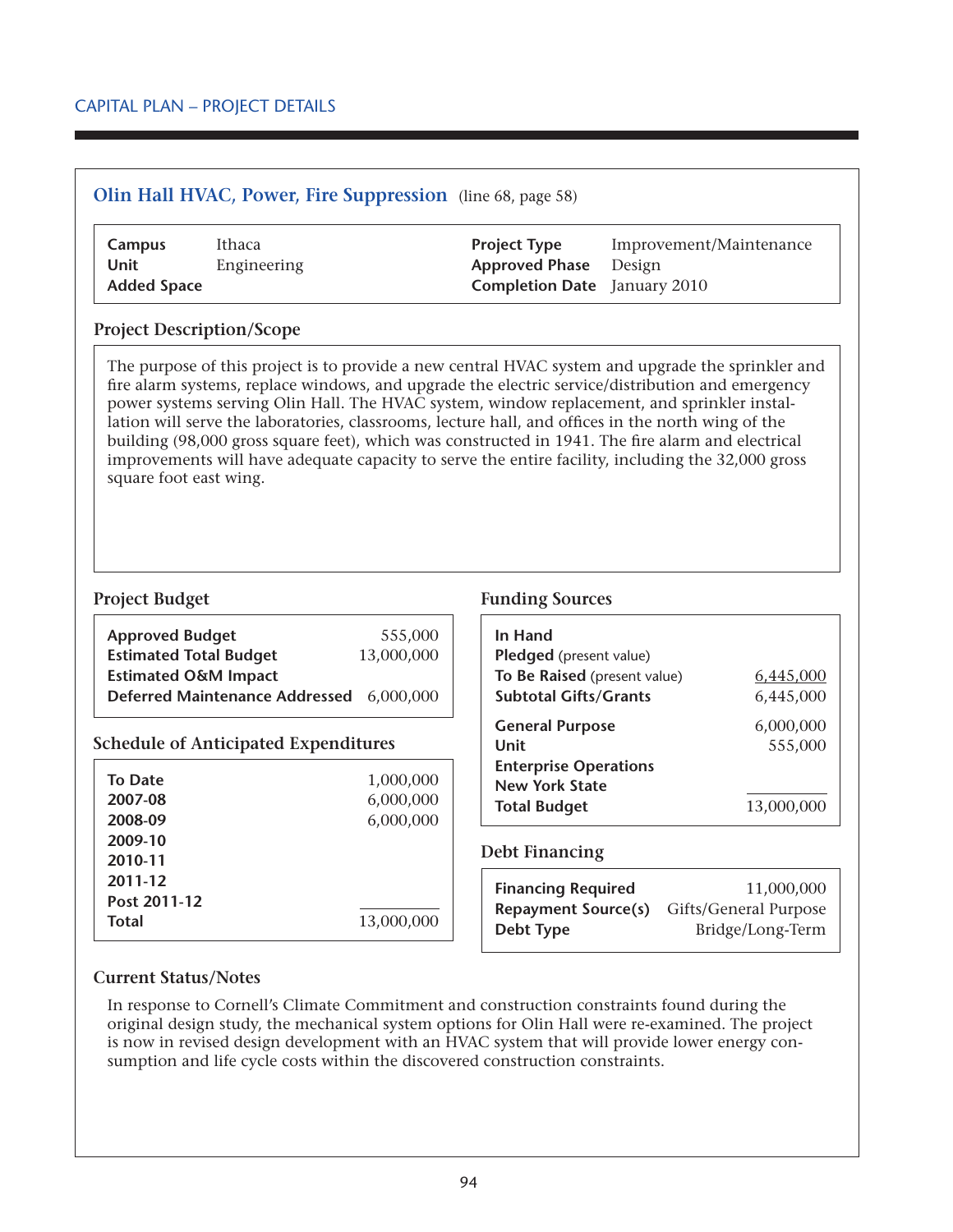| Ithaca<br>Campus<br><b>Unit</b><br>Library<br><b>Added Space</b>                                                                                                                       |                          | <b>Project Type</b><br><b>Approved Phase</b><br><b>Completion Date</b> | Improvement/Renewal<br>Design<br>August 2014                                                                                                                                                                                                                                                                    |
|----------------------------------------------------------------------------------------------------------------------------------------------------------------------------------------|--------------------------|------------------------------------------------------------------------|-----------------------------------------------------------------------------------------------------------------------------------------------------------------------------------------------------------------------------------------------------------------------------------------------------------------|
| <b>Project Description/Scope</b>                                                                                                                                                       |                          |                                                                        |                                                                                                                                                                                                                                                                                                                 |
| of electric power and network ports for faculty studies and graduate carrels; basic architectural<br>the seventh floor.                                                                |                          |                                                                        | This project will renovate floors three through eight of Olin Library, including installation of fire<br>suppression and fire detection systems; replacement of the 46-year-old HVAC system; installation<br>renovations of the studies, carrels, and graduate reading rooms; and a complete reconfiguration of |
|                                                                                                                                                                                        |                          |                                                                        |                                                                                                                                                                                                                                                                                                                 |
| <b>Project Budget</b>                                                                                                                                                                  |                          | <b>Funding Sources</b>                                                 |                                                                                                                                                                                                                                                                                                                 |
|                                                                                                                                                                                        | 1,755,000<br>40,000,000  | In Hand<br>Pledged (present value)                                     |                                                                                                                                                                                                                                                                                                                 |
|                                                                                                                                                                                        | 150,000                  | To Be Raised (present value)<br><b>Subtotal Gifts/Grants</b>           |                                                                                                                                                                                                                                                                                                                 |
|                                                                                                                                                                                        |                          | <b>General Purpose</b>                                                 |                                                                                                                                                                                                                                                                                                                 |
| <b>Approved Budget</b><br><b>Estimated Total Budget</b><br><b>Estimated O&amp;M Impact</b><br>Deferred Maintenance Addressed 12,000,000<br><b>Schedule of Anticipated Expenditures</b> |                          | Unit                                                                   |                                                                                                                                                                                                                                                                                                                 |
|                                                                                                                                                                                        | 855,000                  | <b>Enterprise Operations</b><br><b>New York State</b>                  |                                                                                                                                                                                                                                                                                                                 |
|                                                                                                                                                                                        | 900,000<br>2,000,000     | <b>Total Budget</b>                                                    |                                                                                                                                                                                                                                                                                                                 |
|                                                                                                                                                                                        | 6,000,000                |                                                                        |                                                                                                                                                                                                                                                                                                                 |
|                                                                                                                                                                                        | 7,000,000                | <b>Debt Financing</b>                                                  |                                                                                                                                                                                                                                                                                                                 |
|                                                                                                                                                                                        | 7,000,000                | <b>Financing Required</b>                                              |                                                                                                                                                                                                                                                                                                                 |
| <b>To Date</b><br>2007-08<br>2008-09<br>2009-10<br>2010-11<br>2011-12<br>Post 2011-12<br><b>Total</b>                                                                                  | 16,245,000<br>40,000,000 | <b>Repayment Source(s)</b><br>Debt Type                                | 4,000,000<br>4,000,000<br>33,000,000<br>3,000,000<br>40,000,000<br>36,000,000<br><b>Unit/General Purpose</b><br>Bridge/Long-Term                                                                                                                                                                                |

time in order to balance the need to complete specific project components with the projected funding cash flow.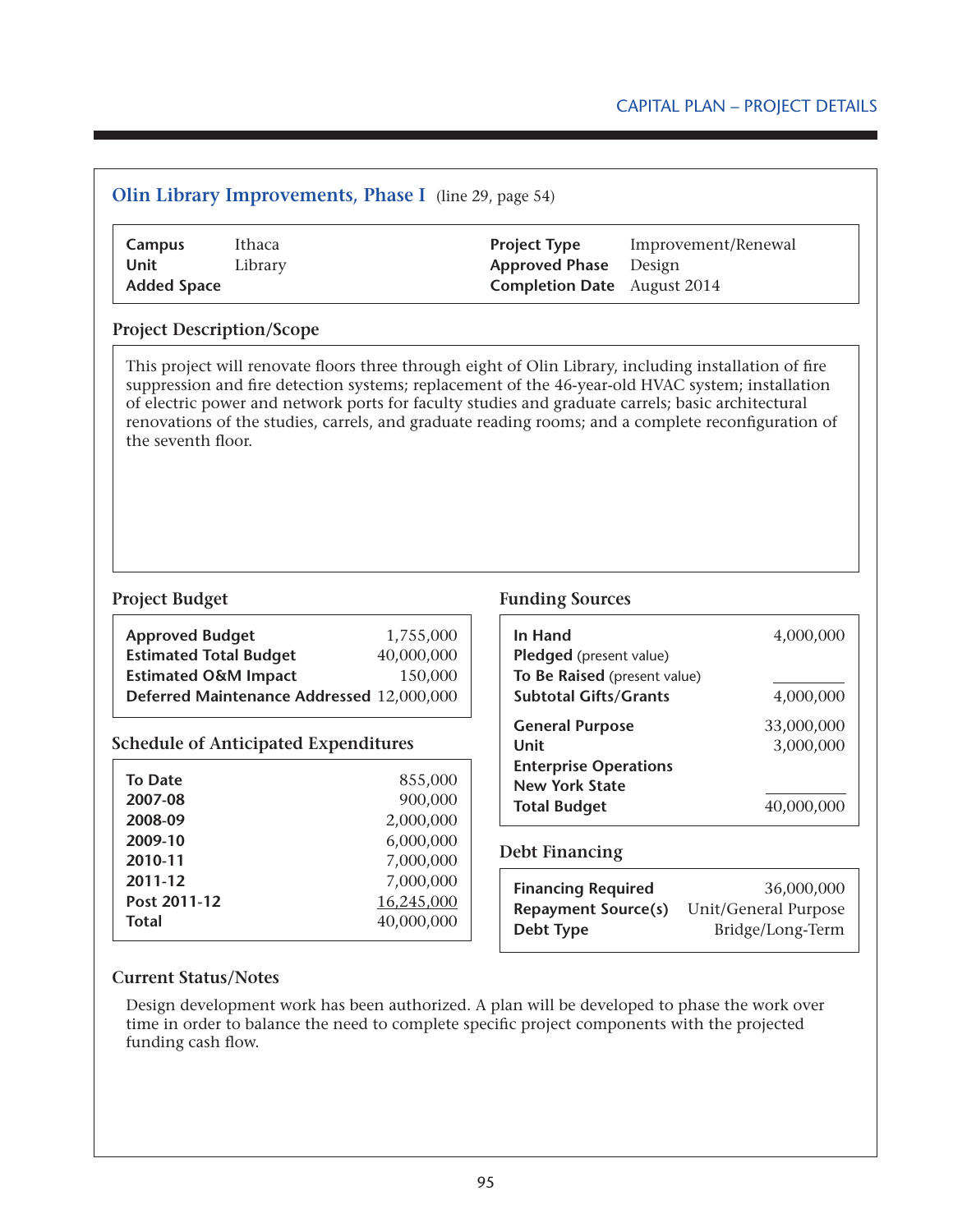## **Physical Sciences Facility** (line 2, page 54)

| Campus | Ithaca                                       | <b>Project Type</b>              | New Construction |
|--------|----------------------------------------------|----------------------------------|------------------|
| Unit   | Arts & Sciences/Engineering                  | <b>Approved Phase</b> Design     |                  |
|        | <b>Added Space</b> 197,000 Gross Square Feet | <b>Completion Date</b> Fall 2010 |                  |

### **Project Description/Scope**

This project will design and build approximately 197,000 gross square feet of new space for the physical sciences complex that houses the Departments of Chemistry and Chemical Biology, Applied and Engineering Physics, and Physics. As research has become more interdisciplinary and the size of research groups has grown, the existing space has become increasingly inadequate to meet the changing needs of these research and teaching departments. The new facility will enable these departments to continue to recruit and retain faculty who are among the best available worldwide in their respective disciplines. The project will also enable these faculty to participate fully in the New Life Sciences Initiative, maximizing their impact on biology at Cornell.

| 14,430,000                                       |
|--------------------------------------------------|
| 140,200,000                                      |
| 4,508,000                                        |
| <b>Deferred Maintenance Addressed</b><br>500,000 |
|                                                  |

### **Schedule of Anticipated Expenditures**

| <b>To Date</b>                                                | 13,400,000                              |
|---------------------------------------------------------------|-----------------------------------------|
| 2007-08                                                       | 20,000,000                              |
| 2008-09                                                       | 45,000,000                              |
| 2009-10<br>2010-11<br>2011-12<br>Post 2011-12<br><b>Total</b> | 45,000,000<br>16,800,000<br>140,200,000 |

### **Project Budget Funding Sources**

| In Hand                      | 6,250,000   |
|------------------------------|-------------|
| Pledged (present value)      | 352,000     |
| To Be Raised (present value) | 130,776,000 |
| <b>Subtotal Gifts/Grants</b> | 137,378,000 |
| <b>General Purpose</b>       | 1,411,000   |
| Unit                         | 1,411,000   |
| <b>Enterprise Operations</b> |             |
| <b>New York State</b>        |             |
| <b>Total Budget</b>          | 140,200,000 |

### **Debt Financing**

| <b>Financing Required</b>  | 113,123,000           |
|----------------------------|-----------------------|
| <b>Repayment Source(s)</b> | Gifts/General Purpose |
| Debt Type                  | Bridge/Long-Term      |

### **Current Status/Notes**

Enabling work will be accomplished during the spring and summer of 2007. Construction drawings will be complete by the end of June 2007. The project is scheduled to go to bid at the end in July and August with a construction start date near the end of September 2007.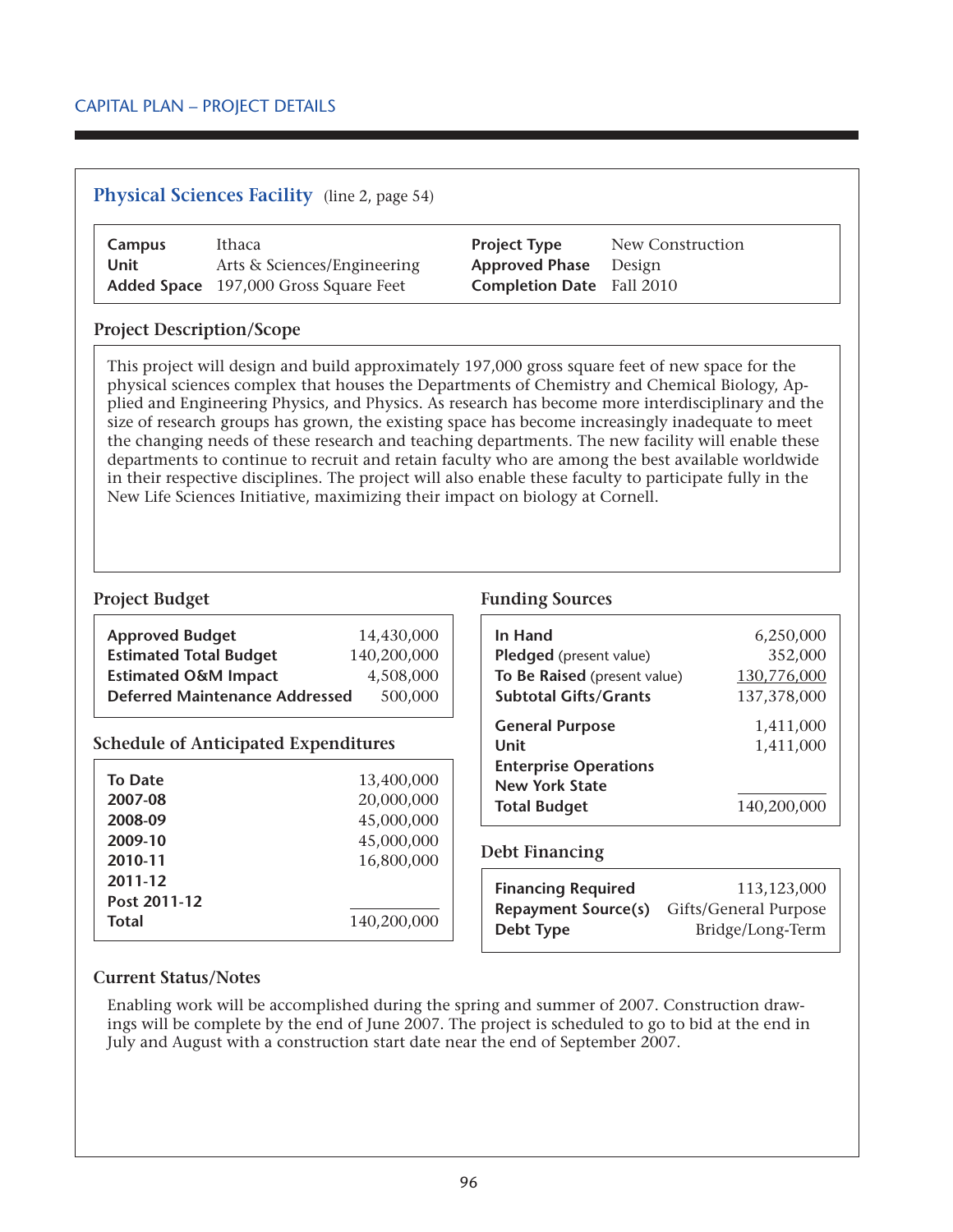# **Plantations Facilities Upgrades/Expansion** (line 17, page 54) **Campus** Ithaca **Project Type** Construction/Renovation **Unit** Plantations **Approved Phase** Various **Added Space** 5,000 Gross Square Feet **Completion Date** June 2011 **Project Description/Scope** This is a collection of projects to improve the Plantations' facilities and infrastructure. The plan includes a roof replacement and minor interior refurbishment of the Lewis Building; the construction of a new Welcome Center (including a visitor orientation component); the renovations of the bus garage as the Arboretum Center and the service building as the Horticultural Center; the construction of a new greenhouse and lath house; the renovation of the first floor of 130-132 Forest Home Drive as the Plantations' long-term temporary administrative headquarters; the demolition of the Emerson Field greenhouse and field house; and a variety of road, parking, pathway, and garden improvements.

| <b>Approved Budget</b>                      | 2,640,000 |
|---------------------------------------------|-----------|
| <b>Estimated Total Budget</b>               | 8,640,000 |
| <b>Estimated O&amp;M Impact</b>             |           |
| <b>Deferred Maintenance Addressed</b>       |           |
|                                             |           |
| <b>Schedule of Anticipated Expenditures</b> |           |
| <b>To Date</b>                              | 3,890,000 |
| 2007-08                                     | 750,000   |
| 2008-09                                     | 1,000,000 |
| 2009-10                                     | 1,500,000 |
| 2010-11                                     | 1,500,000 |
| 2011-12                                     |           |
| Post 2011-12                                |           |
|                                             |           |

## **Project Budget Funding Sources**

| In Hand<br><b>Pledged</b> (present value)<br>To Be Raised (present value)<br><b>Subtotal Gifts/Grants</b>      | 5,668,000<br>2,972,000<br>8,640,000 |
|----------------------------------------------------------------------------------------------------------------|-------------------------------------|
| <b>General Purpose</b><br>Unit<br><b>Enterprise Operations</b><br><b>New York State</b><br><b>Total Budget</b> |                                     |

## **Debt Financing**

**Financing Required Repayment Source(s) Debt Type**

## **Current Status/Notes**

Renovation of the Arboretum Center, the Horticultural Center, the Forest Home building first floor; demolition of the old Field House; and construction of the new greenhouse are now complete. Construction of the lathhouse will be complete in the summer of 2007. The Lewis Building roof will be replaced in the summer of 2007, with interior refurbishments to follow in the fall of 2007. Conceptual design for the new Welcome Center is underway. The Welcome Center project will include construction of a new paved parking area and entry drive.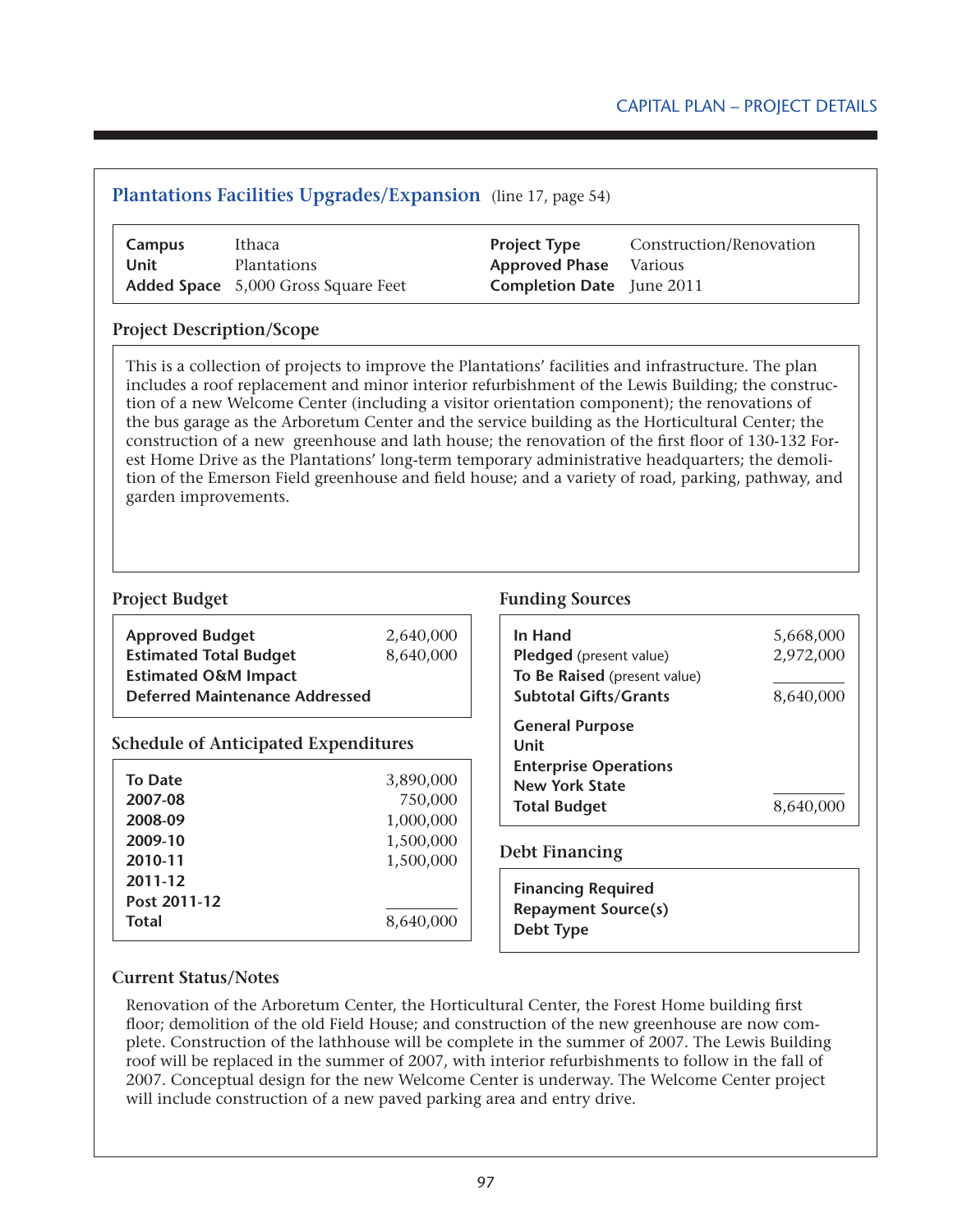## **Research Animal Resource Center A-7 and C-7 Renovation** (line 77, page 58)

| Campus             | New York City          | <b>Project Type</b>                  | Improvement/Renovation |
|--------------------|------------------------|--------------------------------------|------------------------|
| Unit               | <b>Medical College</b> | <b>Approved Phase</b> Construction   |                        |
| <b>Added Space</b> |                        | <b>Completion Date</b> December 2007 |                        |

### **Project Description/Scope**

This project will renovate the main facilities of the Research Animal Resource Center (RARC) on the seventh floor of the A and C Buildings of the main Medical College campus (approximately 19,800 net square feet). The project encompasses the entire seventh floor of the A and C Buildings with the exception of the Biosafety Level 3 (BSL-3) laboratory. Additional animal holding rooms, procedure rooms, and laboratories will be constructed. Infrastructure will be upgraded to improve the overall environment for animals as well as RARC staff.

| <b>Approved Budget</b>                   | 21,826,000 |
|------------------------------------------|------------|
| <b>Estimated Total Budget</b>            | 21,826,000 |
| <b>Estimated O&amp;M Impact</b>          |            |
| Deferred Maintenance Addressed 1,700,000 |            |

## **Schedule of Anticipated Expenditures**

| 14,274,000 |
|------------|
| 7,552,000  |
|            |
|            |
|            |
|            |
|            |
| 21,826,000 |
|            |

### **Project Budget Funding Sources**

| In Hand<br>Pledged (present value) | 1,700,000  |
|------------------------------------|------------|
| To Be Raised (present value)       |            |
| <b>Subtotal Gifts/Grants</b>       | 1,700,000  |
| <b>General Purpose</b><br>Unit     | 20,126,000 |
| <b>Enterprise Operations</b>       |            |
| <b>New York State</b>              |            |
| <b>Total Budget</b>                | 21,826,000 |

### **Debt Financing**

| <b>Financing Required</b>  | 20,126,000      |
|----------------------------|-----------------|
| <b>Repayment Source(s)</b> | General Purpose |
| Debt Type                  | Long-Term       |

### **Current Status/Notes**

This project is in the construction phase.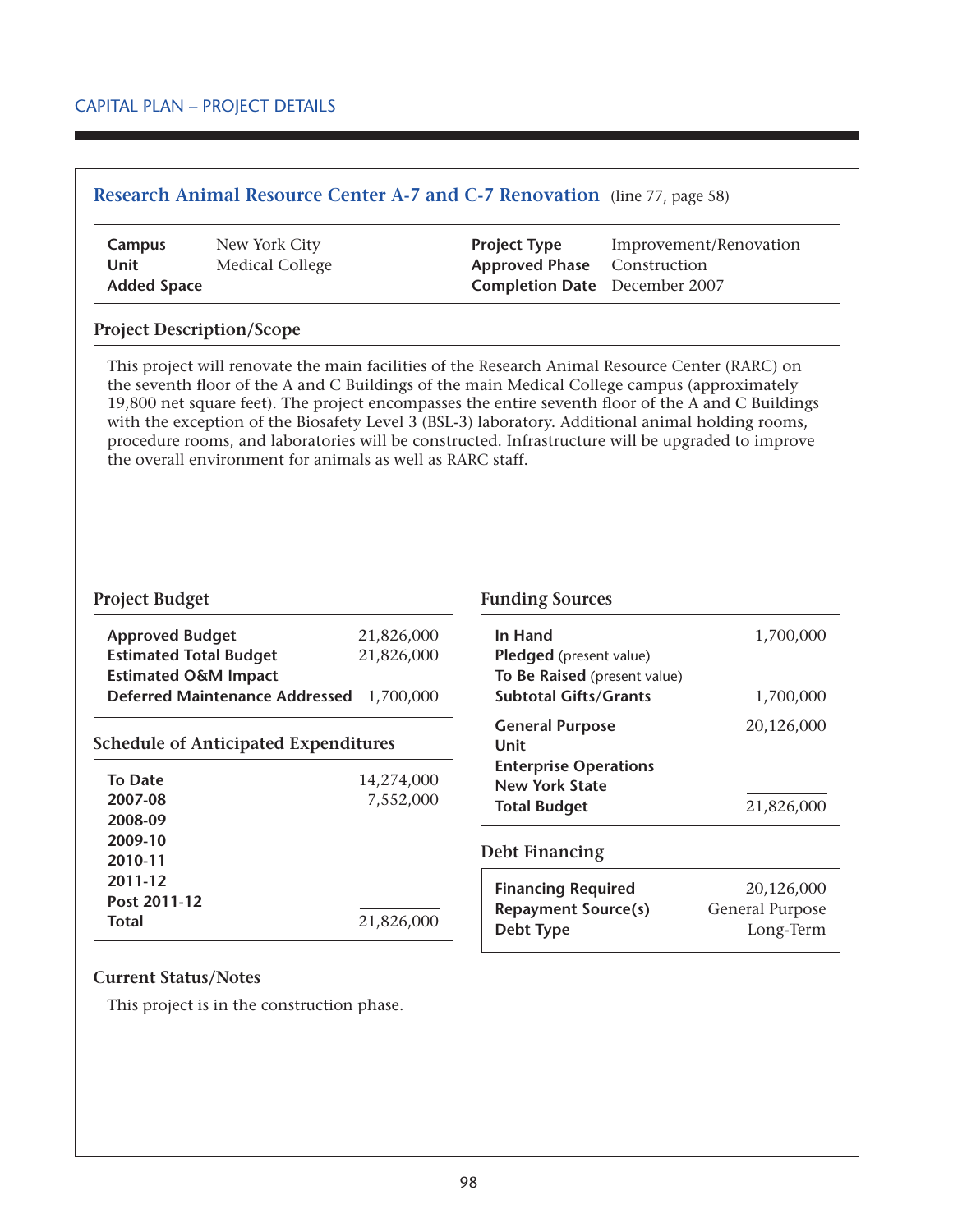# **Research Animal Resource Center E Building** (line 80, page 58) **Campus** New York City **Project Type** Construction/Renovation **Unit** Medical College **Approved Phase** Construction **Added Space** 10,000 Gross Square Feet **Completion Date** December 2007

## **Project Description/Scope**

This project will construct three additional floors to the E Building and renovate the existing sixth floor in accordance with the Research Animal Resource Center (RARC) Master Plan of June 2003. New wet laboratories and offices will be created on the existing sixth floor. The E Building addition will permit the expansion of critical RARC programs and provide wet labs and administrative space.

| <b>Approved Budget</b>                | 16,446,000 |
|---------------------------------------|------------|
| <b>Estimated Total Budget</b>         | 16,446,000 |
| <b>Estimated O&amp;M Impact</b>       |            |
| <b>Deferred Maintenance Addressed</b> |            |

## **Schedule of Anticipated Expenditures**

| <b>To Date</b> | 13,955,000 |
|----------------|------------|
| 2007-08        | 2,491,000  |
| 2008-09        |            |
| 2009-10        |            |
| 2010-11        |            |
| 2011-12        |            |
| Post 2011-12   |            |
| <b>Total</b>   | 16,446,000 |

## **Project Budget Funding Sources**

| In Hand<br>Pledged (present value) | 1,500,000  |
|------------------------------------|------------|
| To Be Raised (present value)       |            |
| <b>Subtotal Gifts/Grants</b>       | 1,500,000  |
| <b>General Purpose</b><br>Unit     | 14,946,000 |
| <b>Enterprise Operations</b>       |            |
| <b>New York State</b>              |            |
| <b>Total Budget</b>                | 16,446,000 |

## **Debt Financing**

| <b>Financing Required</b>  | 14,946,000      |
|----------------------------|-----------------|
| <b>Repayment Source(s)</b> | General Purpose |
| Debt Type                  | Long-Term       |

## **Current Status/Notes**

This project is in the construction phase.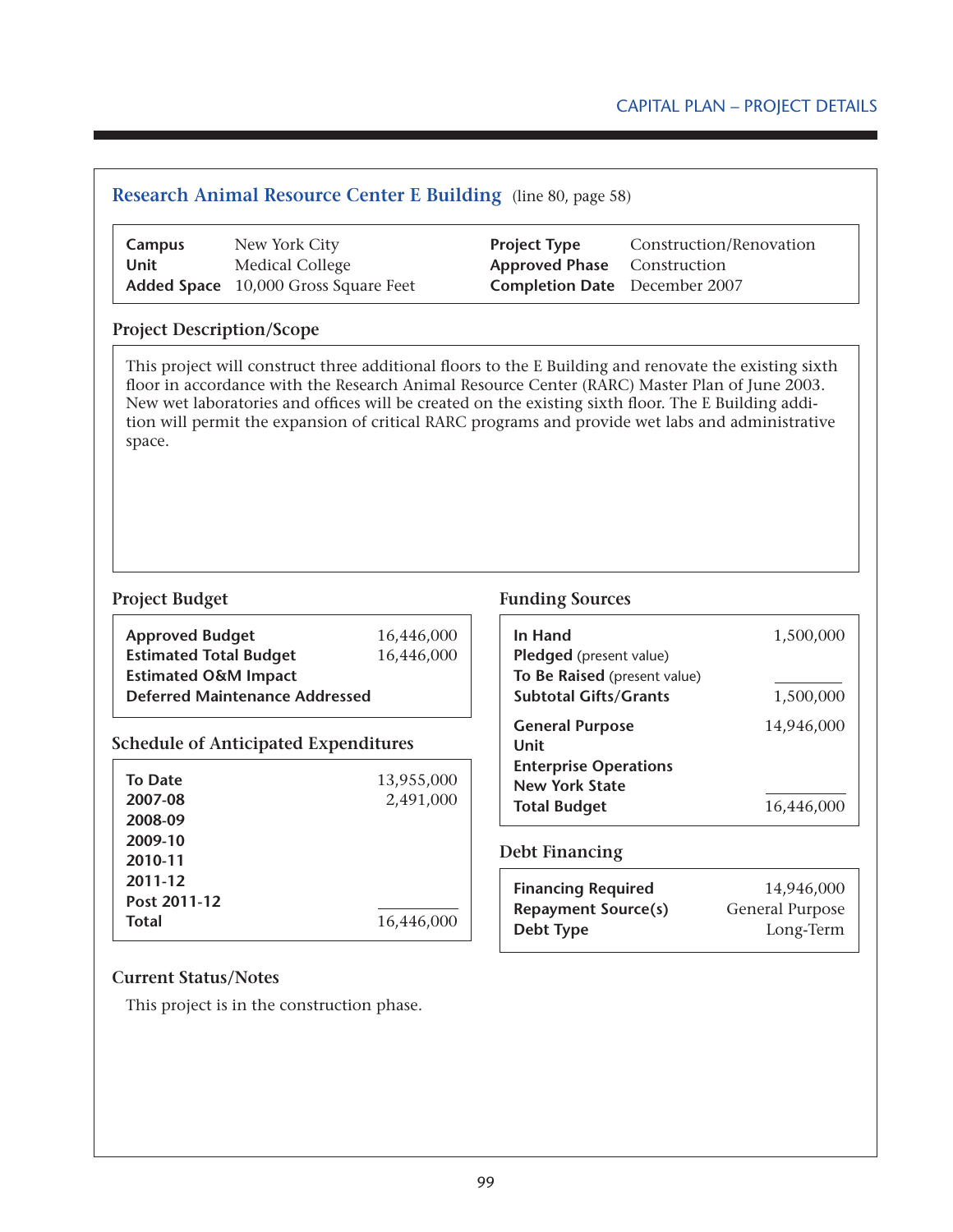## **Research Animal Resource Center S-3** (line 83, page 58)

| Campus             | New York City   | <b>Project Type</b>                 | Improvement/Renovation |
|--------------------|-----------------|-------------------------------------|------------------------|
| Unit               | Medical College | <b>Approved Phase</b> Construction  |                        |
| <b>Added Space</b> |                 | <b>Completion Date</b> January 2009 |                        |

### **Project Description/Scope**

This project will renovate the Research Animal Resource Center (RARC) located on the third floor of the Hamad bin Khalifa Biomedical Research Building (S-3) in accordance with the Research Animal Resource Center Master Plan of June 2003. Approximately 6,400 gross square feet of existing animal space will be reorganized and modernized, increasing capacity and addressing the demand for a larger animal population to support research initiatives.

| <b>Approved Budget</b><br><b>Estimated Total Budget</b><br><b>Estimated O&amp;M Impact</b><br><b>Deferred Maintenance Addressed</b> | 8,487,000<br>8,487,000 | In Hand<br>Pledged (present value)<br>To Be Raised (present value)<br><b>Subtotal Gifts/Grants</b> |
|-------------------------------------------------------------------------------------------------------------------------------------|------------------------|----------------------------------------------------------------------------------------------------|
| <b>Schedule of Anticipated Expenditures</b><br><b>To Date</b>                                                                       | 3,056,000              | <b>General Purpose</b><br>Unit<br><b>Enterprise Operations</b><br><b>New York State</b>            |
| 2007-08<br>2008-09                                                                                                                  | 615,000<br>4,816,000   | <b>Total Budget</b>                                                                                |
| 2009-10<br>2010-11<br>2011-12<br>Post 2011-12                                                                                       |                        | <b>Debt Financing</b><br><b>Financing Required</b>                                                 |
| <b>Total</b>                                                                                                                        | 8,487,000              | <b>Repayment Source(s)</b><br>$D_0 k$ + T <sub>une</sub>                                           |

## **Project Budget Funding Sources**

| In Hand                      | 2,050,000 |
|------------------------------|-----------|
| Pledged (present value)      |           |
| To Be Raised (present value) |           |
| <b>Subtotal Gifts/Grants</b> | 2,050,000 |
| <b>General Purpose</b>       | 6,437,000 |
| Unit                         |           |
| <b>Enterprise Operations</b> |           |
| <b>New York State</b>        |           |
| <b>Total Budget</b>          | 8,487,000 |

| <b>Financing Required</b>  | 6,437,000       |
|----------------------------|-----------------|
| <b>Repayment Source(s)</b> | General Purpose |
| Debt Type                  | Long-Term       |

## **Current Status/Notes**

Construction is scheduled to begin in January 2008.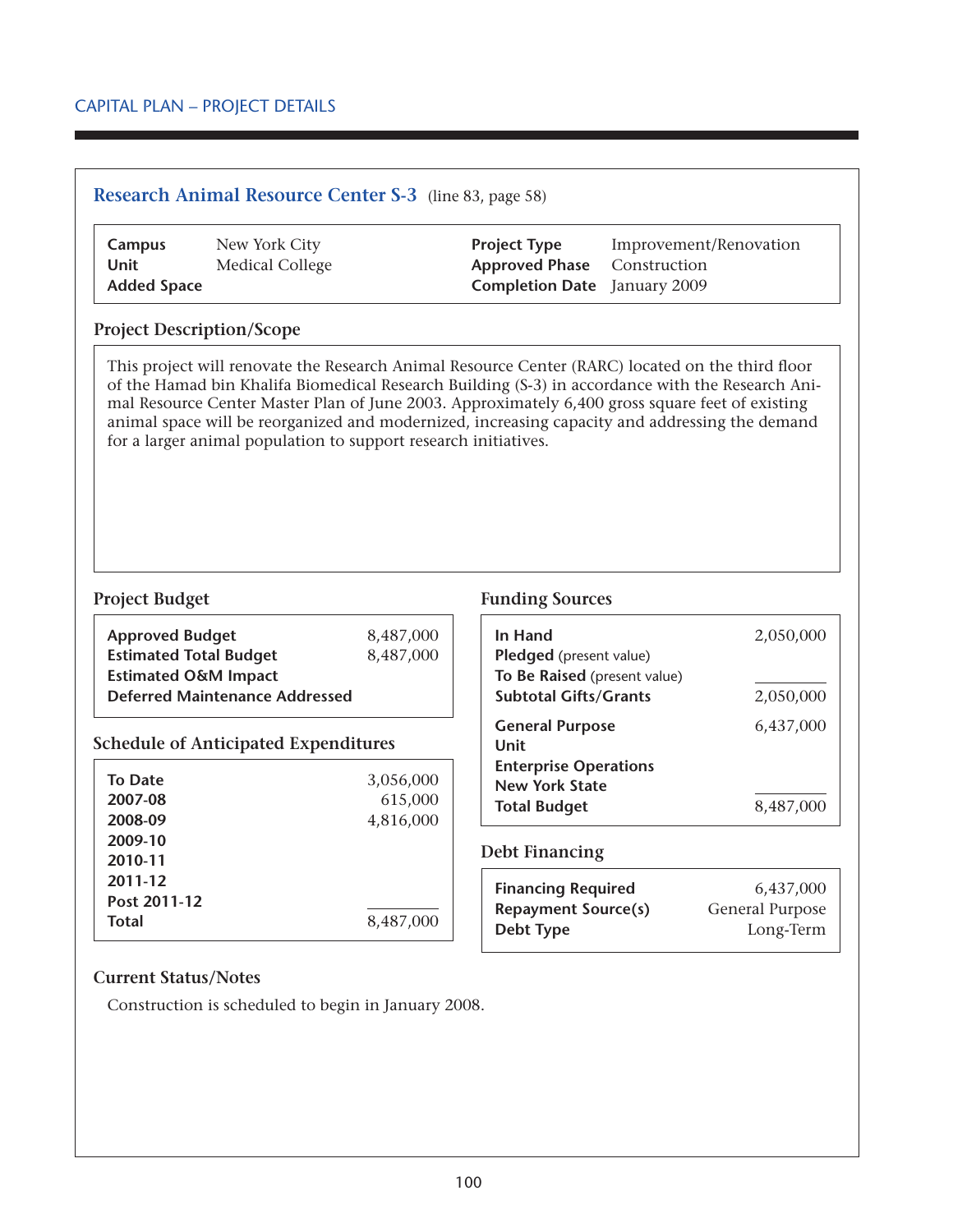# **Reproductive Medicine Renovations** (line 85, page 58) **Campus** New York City **Project Type** Improvement/Renovation **Unit** Medical College **Approved Phase** Construction **Added Space Completion Date** April 2008 **Project Description/Scope Project Budget Funding Sources Approved Budget** 7,006,000 **Estimated Total Budget** 7,006,000 **Estimated O&M Impact Deferred Maintenance Addressed Schedule of Anticipated Expenditures To Date** 4,800,000 **2007-08** 2,206,000 **2008-09 2009-10 2010-11 2011-12 Post 2011-12 Total** 7,006,000 **In Hand Pledged** (present value) **To Be Raised** (present value) 7,006,000 **Subtotal Gifts/Grants** 7,006,000 **General Purpose Unit Enterprise Operations New York State Total Budget** 7,006,000 **Debt Financing Financing Required Repayment Source(s) Debt Type** This project will renovate approximately 5,600 net square feet on the fifth floor of the Hamad bin Khalifa Biomedical Research Building to provide new laboratories and offices for the Center for Reproductive Medicine and Infertility. This renovation is required to better support the Center's continued growth in the area of reproductive medicine.

## **Current Status/Notes**

This project is in the construction phase. The departmental unit is providing bridge funding from its operating reserves pending the receipt of gifts.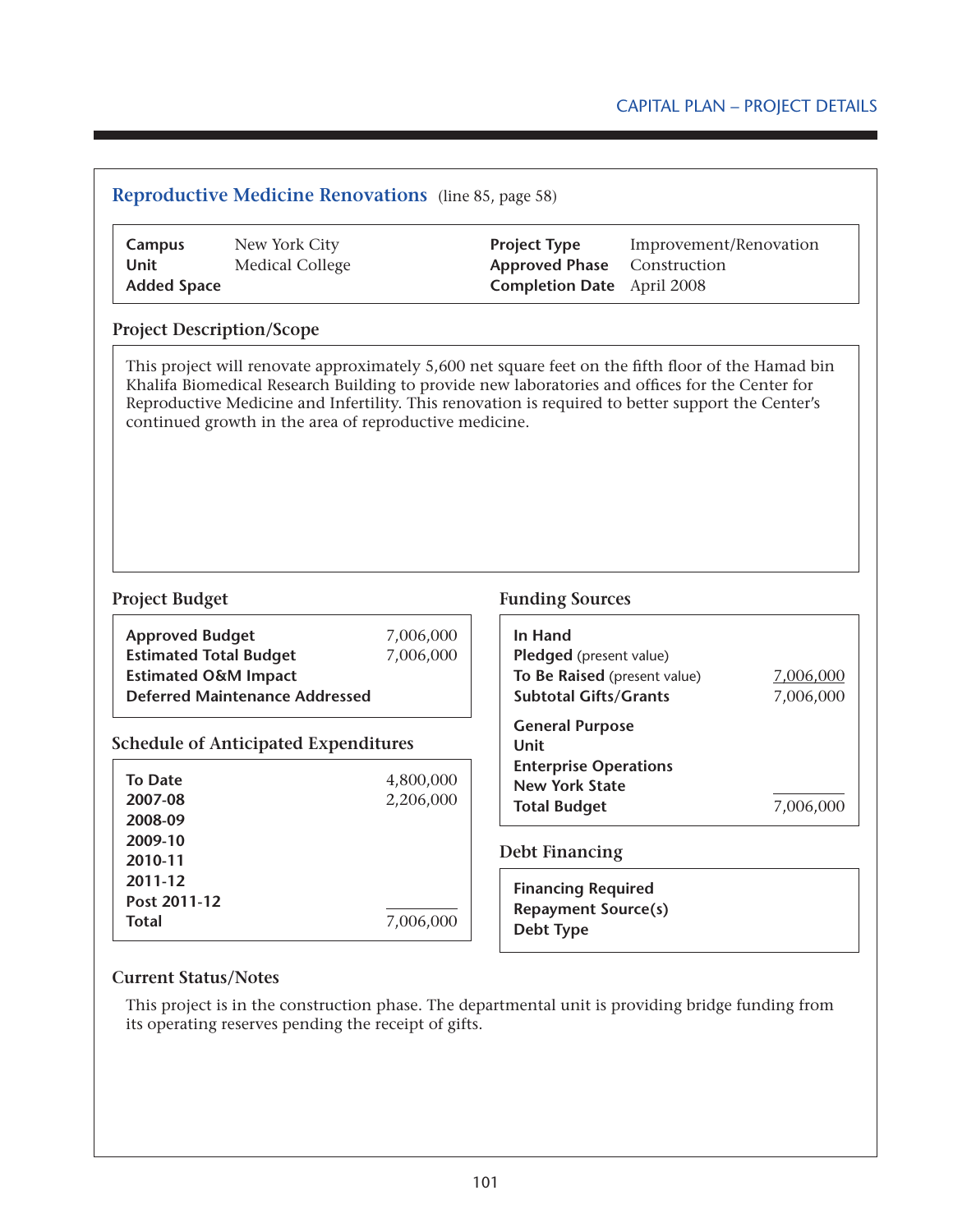|  |  |  |  |  | <b>Rice Hall Rehabilitation and Roof Replacement</b> (line 47, page 58) |
|--|--|--|--|--|-------------------------------------------------------------------------|
|--|--|--|--|--|-------------------------------------------------------------------------|

| Campus             | Ithaca                      | <b>Project Type</b>                 | Improvement/Renovation |
|--------------------|-----------------------------|-------------------------------------|------------------------|
| Unit               | Agriculture & Life Sciences | <b>Approved Phase</b> Concept       |                        |
| <b>Added Space</b> |                             | <b>Completion Date</b> October 2012 |                        |

### **Project Description/Scope**

 $\overline{1}$ 

This project will rehabilitate Rice Hall, addressing building systems, code requirements, and program needs.

| <b>Approved Budget</b>                   |           |
|------------------------------------------|-----------|
| <b>Estimated Total Budget</b>            | 5,000,000 |
| <b>Estimated O&amp;M Impact</b>          | 50,000    |
| Deferred Maintenance Addressed 4,382,000 |           |

## **Schedule of Anticipated Expenditures**

| <b>To Date</b><br>2007-08<br>2008-09<br>2009-10 |           |
|-------------------------------------------------|-----------|
| 2010-11                                         | 500,000   |
| 2011-12                                         | 2,500,000 |
| Post 2011-12                                    | 2,000,000 |
| <b>Total</b>                                    | 5,000,000 |

## **Project Budget Funding Sources**

| In Hand<br>Pledged (present value)<br>To Be Raised (present value)<br><b>Subtotal Gifts/Grants</b>             |                        |
|----------------------------------------------------------------------------------------------------------------|------------------------|
| <b>General Purpose</b><br>Unit<br><b>Enterprise Operations</b><br><b>New York State</b><br><b>Total Budget</b> | 5.000.000<br>5,000,000 |

## **Debt Financing**

**Financing Required Repayment Source(s) Debt Type**

### **Current Status/Notes**

This project is included in the approved 2004-09 State University Construction Fund (SUCF) capital plan. The programming phase of this project is underway, and is being done in conjunction with the projects for Fernow and Bruckner Halls. The design phase is expected to begin in 2007.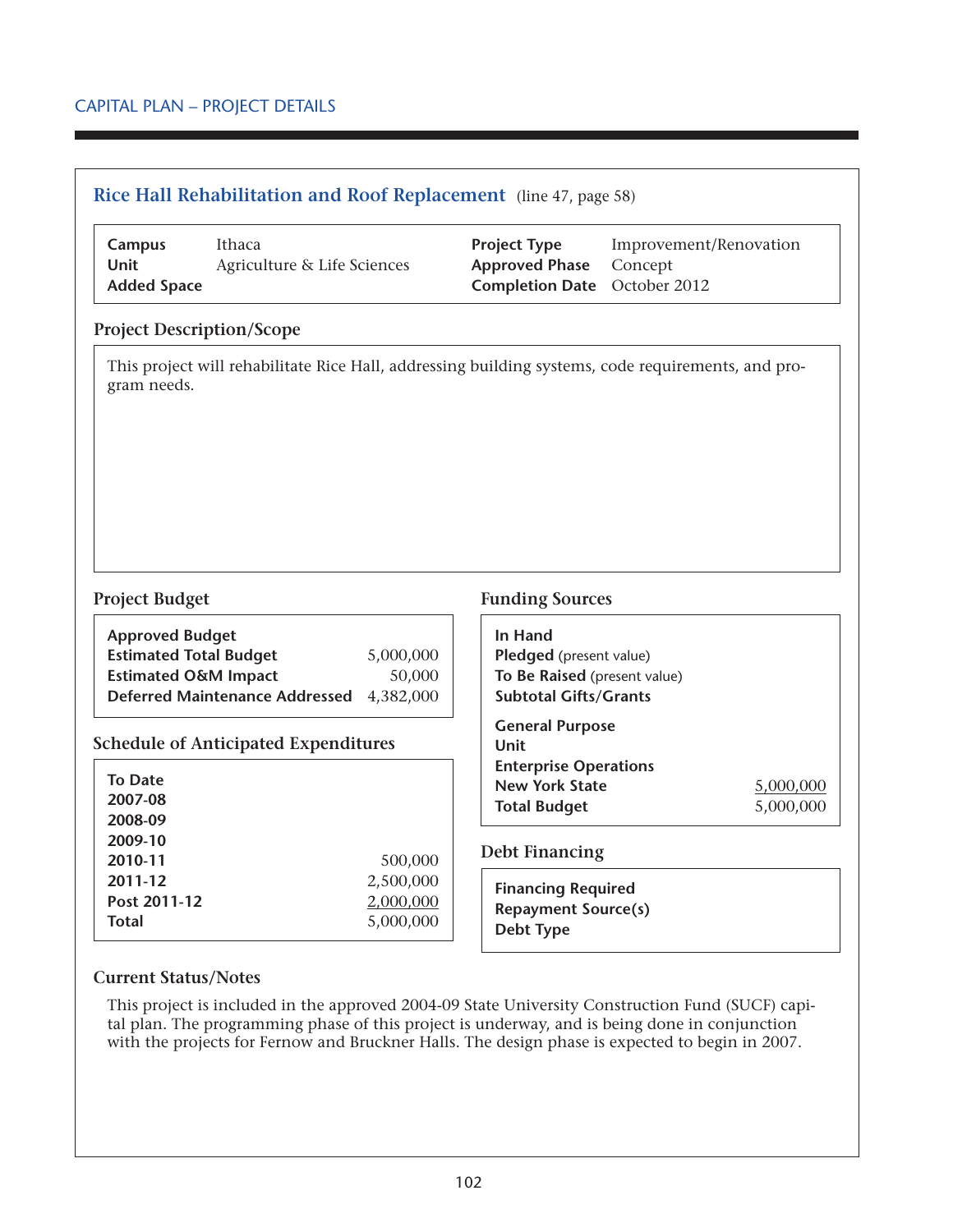# Capital Plan – Project Details

## **Stocking Hall Renovation** (line 30, page 54)

| Campus | Ithaca                                     | <b>Project Type</b>              | Construction/Renovation |
|--------|--------------------------------------------|----------------------------------|-------------------------|
| Unit   | Agriculture & Life Sciences                | <b>Approved Phase</b> Planning   |                         |
|        | <b>Added Space</b> 5,000 Gross Square Feet | <b>Completion Date</b> June 2013 |                         |

### **Project Description/Scope**

This project will renovate the four story west wing of Stocking Hall, and will likely demolish the central low section and replace it with a new building. The work is to support the program of the Department of Food Science.

| <b>Approved Budget</b>                    | 460,000    |  |
|-------------------------------------------|------------|--|
| <b>Estimated Total Budget</b>             | 25,000,000 |  |
| <b>Estimated O&amp;M Impact</b>           |            |  |
| Deferred Maintenance Addressed 23,072,000 |            |  |
|                                           |            |  |

## **Schedule of Anticipated Expenditures**

| <b>To Date</b><br>2007-08 | 230,000<br>370,000 |
|---------------------------|--------------------|
| 2008-09                   | 2,000,000          |
| 2009-10                   | 10,000,000         |
| 2010-11                   | 12,400,000         |
| 2011-12                   |                    |
| Post 2011-12              |                    |
| <b>Total</b>              | 25,000,000         |

#### **Project Budget Funding Sources**

| In Hand<br>Pledged (present value)<br>To Be Raised (present value)<br><b>Subtotal Gifts/Grants</b>             |                        |
|----------------------------------------------------------------------------------------------------------------|------------------------|
| <b>General Purpose</b><br>Unit<br><b>Enterprise Operations</b><br><b>New York State</b><br><b>Total Budget</b> | 25,000,000<br>25,000,0 |

### **Debt Financing**

**Financing Required Repayment Source(s) Debt Type**

### **Current Status/Notes**

Site selection has been approved. The project is currently funded with \$25 million from the 2004-09 State University Construction Fund (SUCF) capital plan. The total cost of renovation and new construction is estimated at \$89 million, and the balance of the project cost (\$64 million) is included in the "under consideration" section of the university's capital plan. (See page 63.)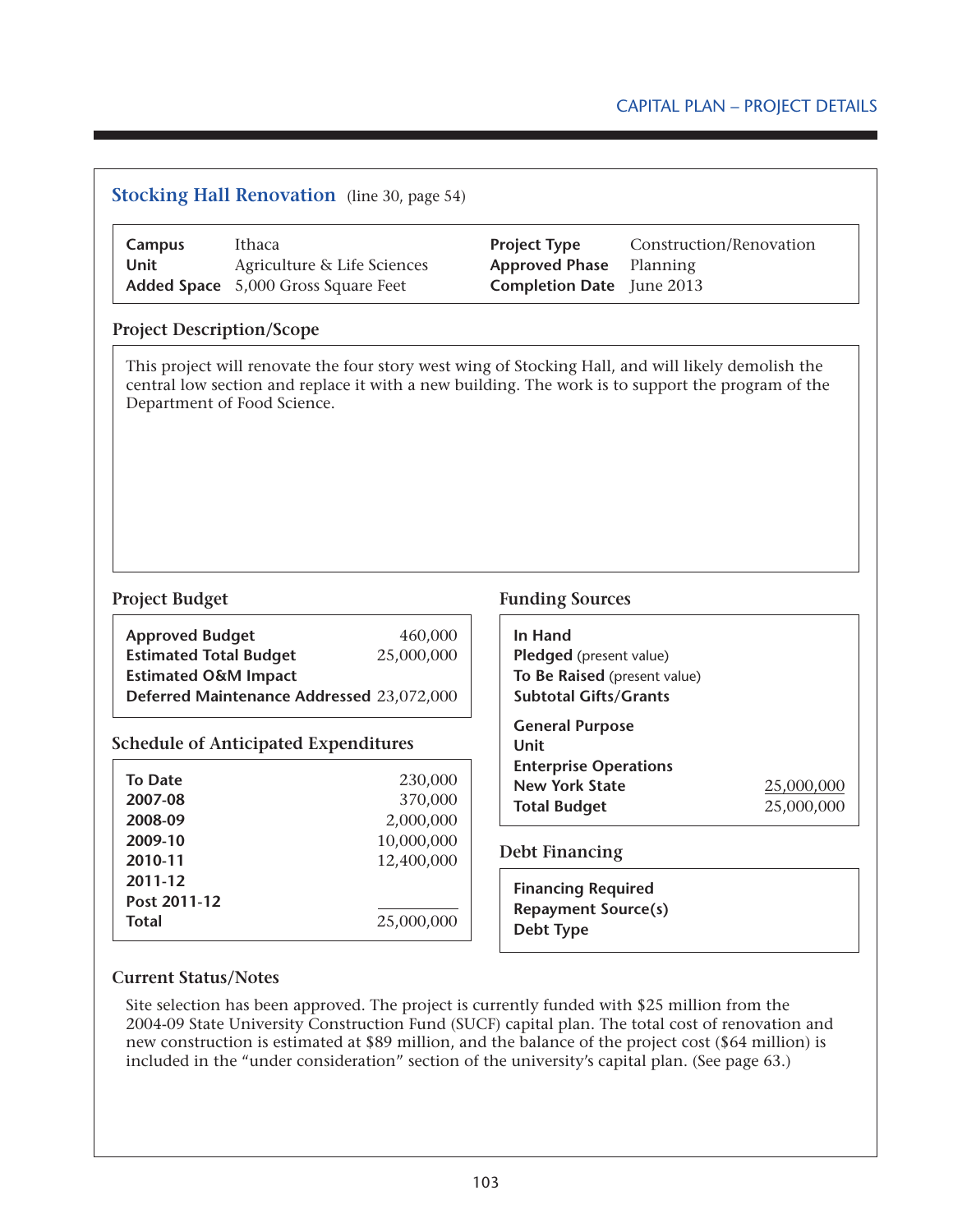|  |  | <b>Surgery Renovations</b> (line 84, page 58) |
|--|--|-----------------------------------------------|
|--|--|-----------------------------------------------|

| Campus             | New York City   | <b>Project Type</b>                | Improvement/Renovation |
|--------------------|-----------------|------------------------------------|------------------------|
| Unit               | Medical College | <b>Approved Phase</b> Construction |                        |
| <b>Added Space</b> |                 | <b>Completion Date</b> May 2008    |                        |

### **Project Description/Scope**

This project will renovate the research laboratories of the Department of Surgery, located on the eight and tenth floors of the A Building and on the seventh floor of the Lasdon Biomedical Research Building. The research space will be reorganized and modernized to support department initiatives.

### **Project Budget Funding Sources**

| <b>Approved Budget</b><br><b>Estimated Total Budget</b> | 8,000,000<br>8,000,000 | In Hand<br>Pledged (present value) | 8,000,000 |
|---------------------------------------------------------|------------------------|------------------------------------|-----------|
| <b>Estimated O&amp;M Impact</b>                         |                        | To Be Raised (present value)       |           |
| <b>Deferred Maintenance Addressed</b>                   |                        | <b>Subtotal Gifts/Grants</b>       | 8,000,000 |
| <b>Schedule of Anticipated Expenditures</b>             |                        | <b>General Purpose</b><br>Unit     |           |
| <b>To Date</b>                                          | 7,000,000              | <b>Enterprise Operations</b>       |           |
| 2007-08                                                 | 1,000,000              | <b>New York State</b>              |           |
| 2008-09                                                 |                        | <b>Total Budget</b>                | 8,000,000 |
| 2009-10                                                 |                        |                                    |           |
| 2010-11                                                 |                        | <b>Debt Financing</b>              |           |
| 2011-12                                                 |                        | <b>Financing Required</b>          |           |
| Post 2011-12                                            |                        | <b>Repayment Source(s)</b>         |           |
| <b>Total</b>                                            | 8,000,000              | Debt Type                          |           |

## **Current Status/Notes**

This project is in the construction phase.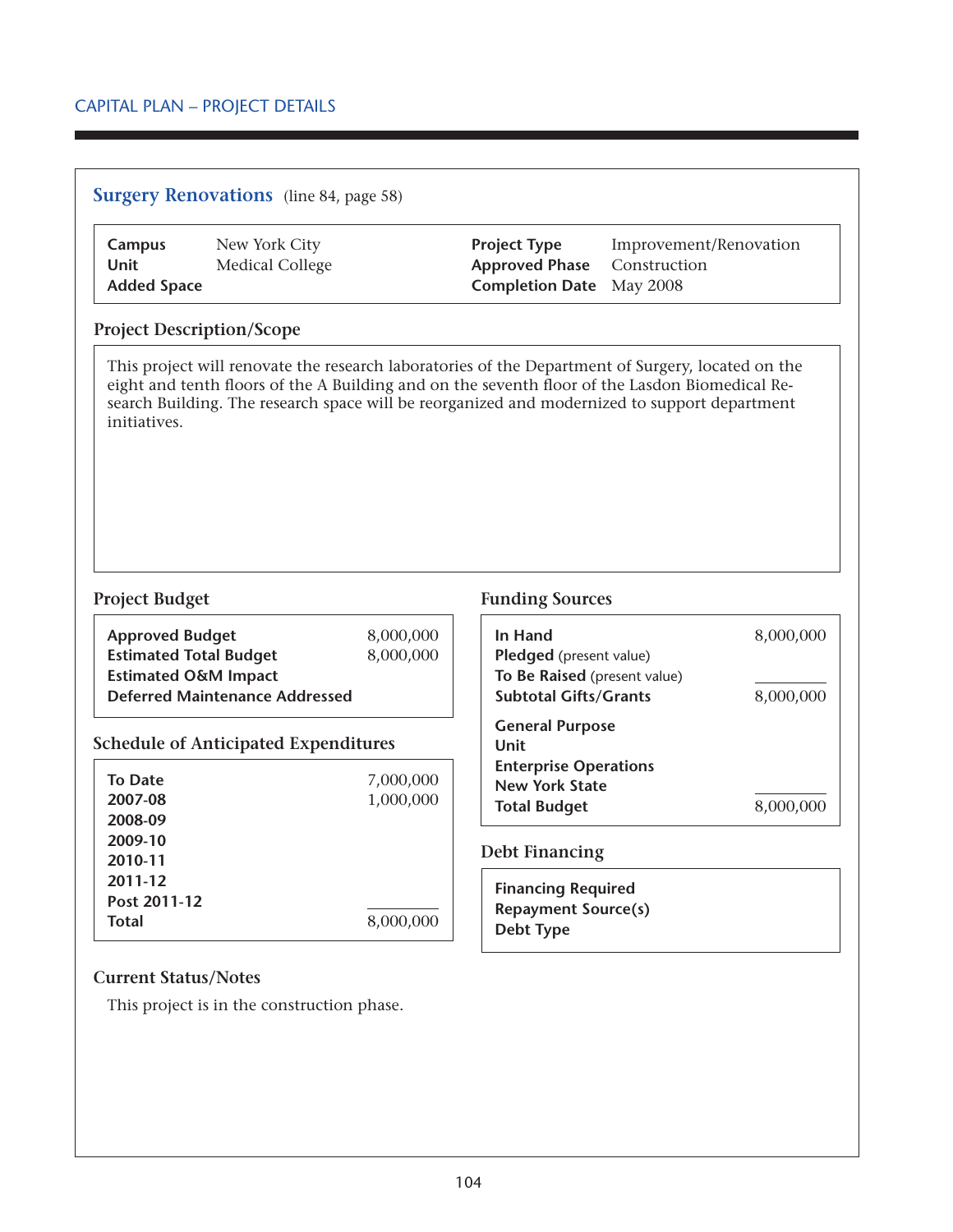| Campus<br><b>Unit</b><br><b>Added Space</b>                                                | Ithaca<br><b>Information Technologies</b>                                                                                                                                                                                                                                                                                                                                                                                                                                                                                                                     |                                  | <b>Project Type</b><br><b>Approved Phase</b><br><b>Completion Date</b>                                                       | Infrastructure<br>Ongoing<br>Ongoing |                        |
|--------------------------------------------------------------------------------------------|---------------------------------------------------------------------------------------------------------------------------------------------------------------------------------------------------------------------------------------------------------------------------------------------------------------------------------------------------------------------------------------------------------------------------------------------------------------------------------------------------------------------------------------------------------------|----------------------------------|------------------------------------------------------------------------------------------------------------------------------|--------------------------------------|------------------------|
| <b>Project Description/Scope</b>                                                           |                                                                                                                                                                                                                                                                                                                                                                                                                                                                                                                                                               |                                  |                                                                                                                              |                                      |                        |
|                                                                                            | The telephone switch, the voice mail system, and voice network infrastructure require life cycle<br>replacements as Cornell Information Technologies (CIT) continues to provide voice services to<br>campus. CIT is currently developing a long term strategy for telephony services. Options being<br>examined include a gradual transition to enhanced digital services and the provision of voice ser-<br>vices over the data network (VoIP). Going forward with PBX phone service and/or VoIP will require<br>retooling the current voice infrastructure. |                                  |                                                                                                                              |                                      |                        |
| <b>Project Budget</b>                                                                      |                                                                                                                                                                                                                                                                                                                                                                                                                                                                                                                                                               |                                  | <b>Funding Sources</b>                                                                                                       |                                      |                        |
| <b>Approved Budget</b><br><b>Estimated Total Budget</b><br><b>Estimated O&amp;M Impact</b> | <b>Deferred Maintenance Addressed</b>                                                                                                                                                                                                                                                                                                                                                                                                                                                                                                                         | 5,175,000                        | In Hand<br>Pledged (present value)<br>To Be Raised (present value)<br><b>Subtotal Gifts/Grants</b><br><b>General Purpose</b> |                                      |                        |
|                                                                                            | <b>Schedule of Anticipated Expenditures</b>                                                                                                                                                                                                                                                                                                                                                                                                                                                                                                                   |                                  | <b>Unit</b>                                                                                                                  |                                      | 1,500,000              |
| <b>To Date</b><br>2007-08<br>2008-09                                                       |                                                                                                                                                                                                                                                                                                                                                                                                                                                                                                                                                               | 1,700,000                        | <b>Enterprise Operations</b><br><b>New York State</b><br><b>Total Budget</b>                                                 |                                      | 3,675,000<br>5,175,000 |
| 2009-10<br>2010-11                                                                         |                                                                                                                                                                                                                                                                                                                                                                                                                                                                                                                                                               | 750,000<br>500,000               | <b>Debt Financing</b>                                                                                                        |                                      |                        |
| 2011-12<br>Post 2011-12<br><b>Total</b>                                                    |                                                                                                                                                                                                                                                                                                                                                                                                                                                                                                                                                               | 75,000<br>2,150,000<br>5,175,000 | <b>Financing Required</b><br><b>Repayment Source(s)</b><br><b>Debt Type</b>                                                  |                                      |                        |
|                                                                                            | <b>Current Status/Notes</b>                                                                                                                                                                                                                                                                                                                                                                                                                                                                                                                                   |                                  |                                                                                                                              |                                      |                        |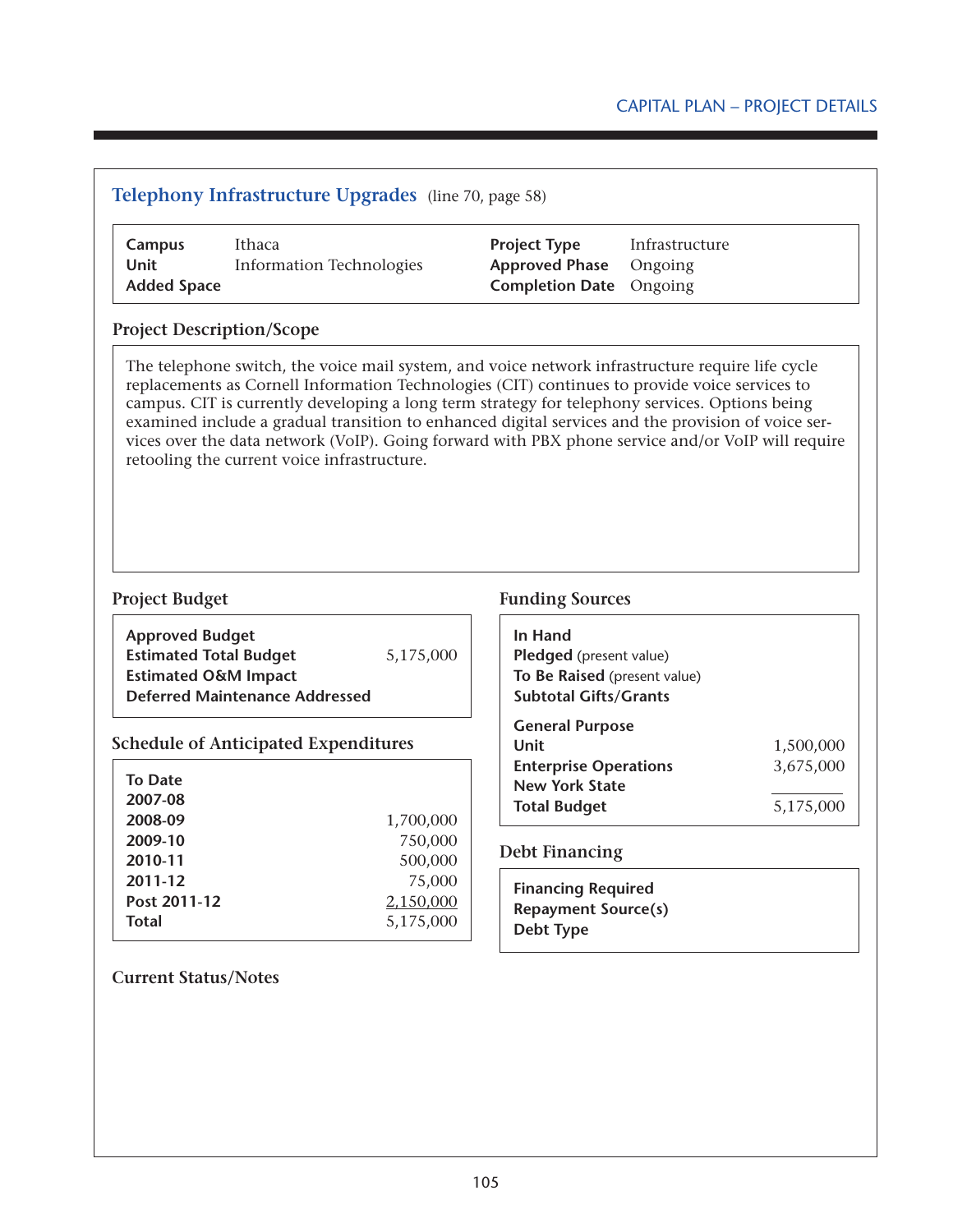# **Uris Hall Animal Facility** (line 6, page 54)

| Campus             | Ithaca          | <b>Project Type</b>                | Improvement/Renovation |
|--------------------|-----------------|------------------------------------|------------------------|
| Unit               | Arts & Sciences | <b>Approved Phase</b> Construction |                        |
| <b>Added Space</b> |                 | <b>Completion Date</b> Spring 2008 |                        |

### **Project Description/Scope**

The purpose of this project is to renovate approximately 11,850 gross square feet of animal holding, procedure, and support space in Uris Hall, as well as approximately 5,200 gross square feet of general lab and office space. The renovated space will be used to house vertebrate animals and associated activities required for the teaching and research of psychology faculty.

| <b>Approved Budget</b><br><b>Estimated Total Budget</b> | 7,200,000<br>7,200,000 |  |
|---------------------------------------------------------|------------------------|--|
| <b>Estimated O&amp;M Impact</b>                         | 40,000                 |  |
| Deferred Maintenance Addressed                          |                        |  |

## **Schedule of Anticipated Expenditures**

| <b>To Date</b> | 2,817,000 |
|----------------|-----------|
| 2007-08        | 4,383,000 |
| 2008-09        |           |
| 2009-10        |           |
| 2010-11        |           |
| 2011-12        |           |
| Post 2011-12   |           |
| <b>Total</b>   | 7,200,000 |

## **Project Budget Funding Sources**

| In Hand<br>Pledged (present value)<br>To Be Raised (present value)<br><b>Subtotal Gifts/Grants</b> |           |
|----------------------------------------------------------------------------------------------------|-----------|
| <b>General Purpose</b>                                                                             | 6,100,000 |
| Unit                                                                                               | 1,100,000 |
| <b>Enterprise Operations</b>                                                                       |           |
| <b>New York State</b>                                                                              |           |
| <b>Total Budget</b>                                                                                | 7,200     |

### **Debt Financing**

| <b>Financing Required</b>  | 6,100,000       |
|----------------------------|-----------------|
| <b>Repayment Source(s)</b> | General Purpose |
| Debt Type                  | Long-Term       |

## **Current Status/Notes**

The project is needed to bring the animal facility within Uris Hall into compliance with current animal facilities standards for accreditation by the Association for Assessment and Accreditation of Laboratory Animal Care International, to consolidate animal holding and procedure space for the operational efficiency, and to continue to provide adequate laboratory and office space to house the funded research projects and the courses associated with this facility and its faculty. The bids that have been received indicate a total project cost of approximately \$1 million less than planned.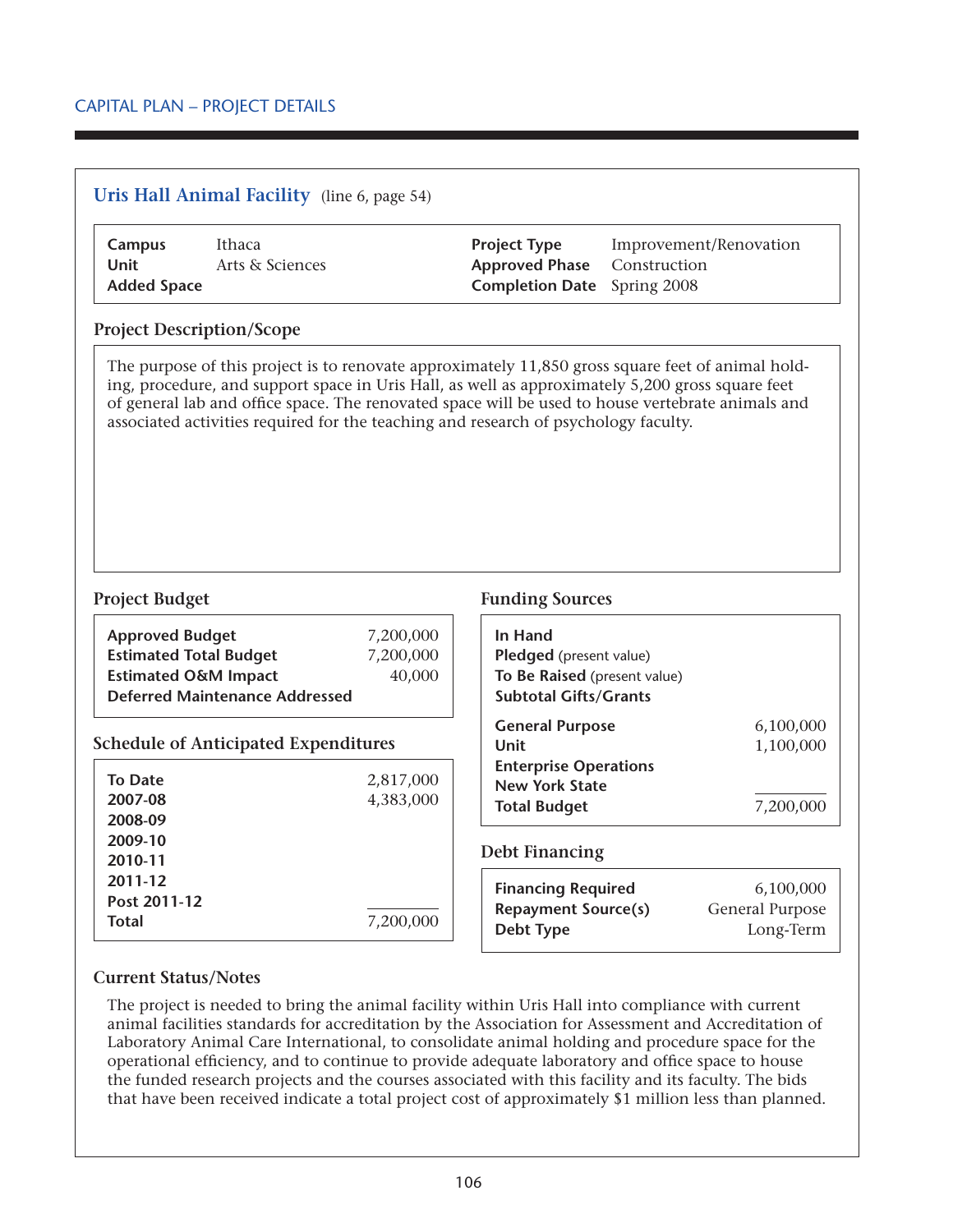## **Urology Renovation** (line 82, page 58)

| Campus             | New York City          |
|--------------------|------------------------|
| Unit               | <b>Medical College</b> |
| <b>Added Space</b> |                        |

**Project Type** Improvement/Renovation **Approved Phase** Design **Completion Date** 2007-08

## **Project Description/Scope**

The Medical College has initiated an effort to consolidate departmental laboratory space to create more efficient work environments and foster the exchange of information among colleagues. As a result of this effort the Medical College is renovating 8,590 net square feet of the ninth floor of the A Building and the ninth floor of the F Building for the Department of Urology. The project plans for a full renovation of the space, including the modernization of the HVAC, fire alarm, sprinkler, and life safety systems.

| <b>Approved Budget</b>                | 999,000   |
|---------------------------------------|-----------|
| <b>Estimated Total Budget</b>         | 9,300,000 |
| <b>Estimated O&amp;M Impact</b>       |           |
| <b>Deferred Maintenance Addressed</b> |           |

## **Schedule of Anticipated Expenditures**

| To Date<br>2007-08<br>2008-09<br>2009-10<br>2010-11<br>2011-12 | 597,000<br>8,000,000<br>703,000 |
|----------------------------------------------------------------|---------------------------------|
| Post 2011-12<br><b>Total</b>                                   | 9,300,000                       |

## **Project Budget Funding Sources**

| In Hand                                                                                 | 733,000   |
|-----------------------------------------------------------------------------------------|-----------|
| Pledged (present value)                                                                 | 1,150,000 |
| To Be Raised (present value)                                                            | 7,417,000 |
| <b>Subtotal Gifts/Grants</b>                                                            | 9,300,000 |
| <b>General Purpose</b><br>Unit<br><b>Enterprise Operations</b><br><b>New York State</b> |           |
| <b>Total Budget</b>                                                                     | 9,300,0   |

### **Debt Financing**

| <b>Financing Required</b>  |  |
|----------------------------|--|
| <b>Repayment Source(s)</b> |  |
| Debt Type                  |  |

## **Current Status/Notes**

This project is in the design phase.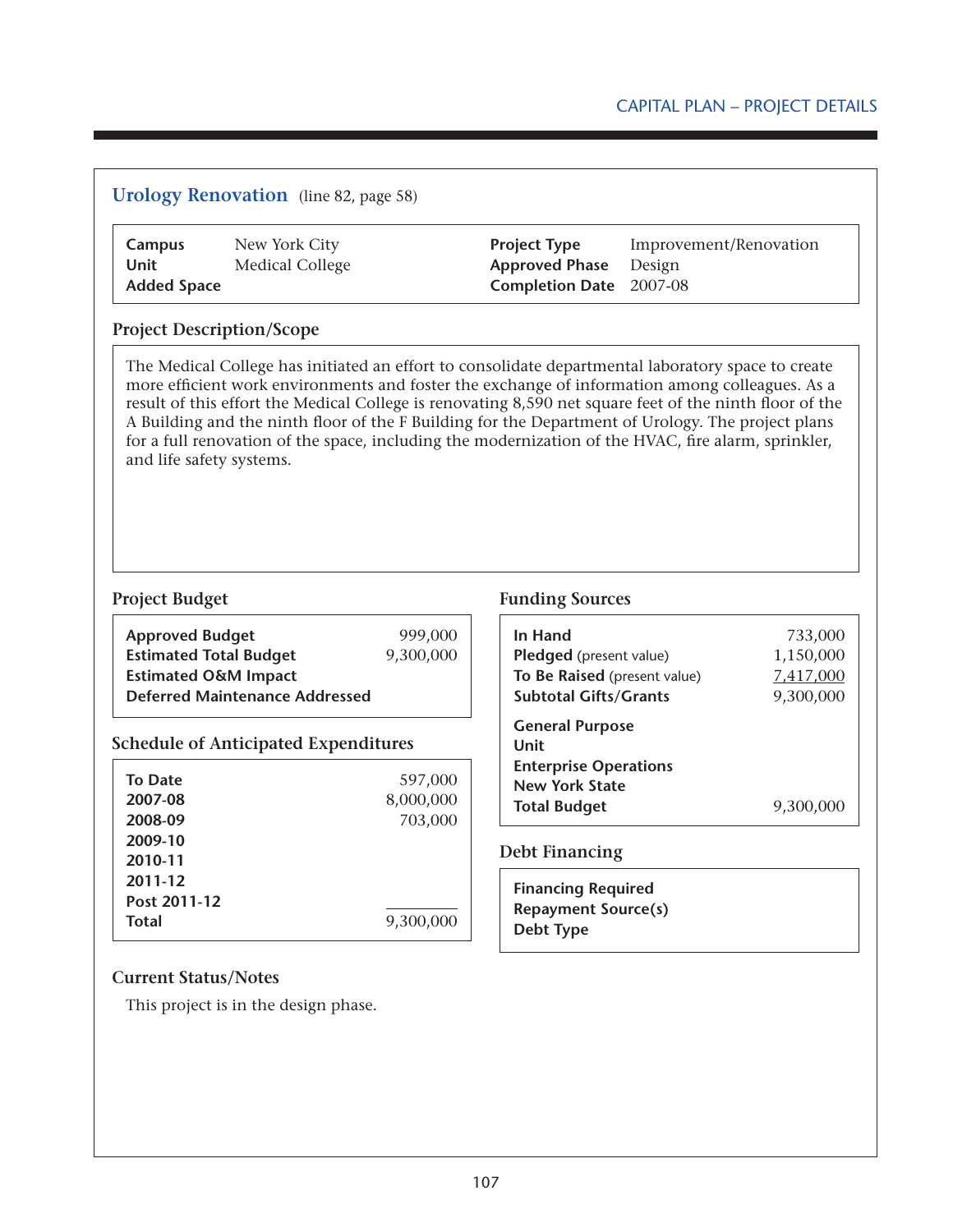| Veterinary Waste Management System (line 42, page 54) |                                                                      |                      |                                                                                                                                                                                                                                                                                                                |                                  |           |
|-------------------------------------------------------|----------------------------------------------------------------------|----------------------|----------------------------------------------------------------------------------------------------------------------------------------------------------------------------------------------------------------------------------------------------------------------------------------------------------------|----------------------------------|-----------|
| Campus<br><b>Unit</b>                                 | Ithaca<br>Veterinary Medicine<br>Added Space 2,000 Gross Square Feet |                      | <b>Project Type</b><br><b>Approved Phase</b><br><b>Completion Date</b> December 2010                                                                                                                                                                                                                           | New Construction<br>Construction |           |
| <b>Project Description/Scope</b>                      |                                                                      |                      |                                                                                                                                                                                                                                                                                                                |                                  |           |
| ment by alkaline digestion.                           |                                                                      |                      | This project will construct a new heat and chemical waste treatment facility to replace the existing<br>incinerator used to dispose of biological waste at the College of Veterinary Medicine. The process<br>technology will include pretreatment of waste by autoclave sterilization and grinding and treat- |                                  |           |
| <b>Project Budget</b>                                 |                                                                      |                      | <b>Funding Sources</b>                                                                                                                                                                                                                                                                                         |                                  |           |
| <b>Approved Budget</b>                                |                                                                      | 6,263,000            | In Hand                                                                                                                                                                                                                                                                                                        |                                  |           |
| <b>Estimated Total Budget</b>                         |                                                                      | 7,000,000            | Pledged (present value)                                                                                                                                                                                                                                                                                        |                                  |           |
| <b>Estimated O&amp;M Impact</b>                       |                                                                      | 60,000               | To Be Raised (present value)                                                                                                                                                                                                                                                                                   |                                  |           |
|                                                       | <b>Deferred Maintenance Addressed</b>                                | 2,000,000            | <b>Subtotal Gifts/Grants</b>                                                                                                                                                                                                                                                                                   |                                  |           |
|                                                       |                                                                      |                      | <b>General Purpose</b>                                                                                                                                                                                                                                                                                         |                                  |           |
|                                                       | <b>Schedule of Anticipated Expenditures</b>                          |                      | <b>Unit</b>                                                                                                                                                                                                                                                                                                    |                                  | 40,000    |
|                                                       |                                                                      |                      | <b>Enterprise Operations</b>                                                                                                                                                                                                                                                                                   |                                  |           |
| <b>To Date</b><br>2007-08                             |                                                                      |                      |                                                                                                                                                                                                                                                                                                                |                                  |           |
| 2008-09                                               |                                                                      | 454,000              | <b>New York State</b>                                                                                                                                                                                                                                                                                          |                                  | 6,960,000 |
| 2009-10                                               |                                                                      | 500,000              | <b>Total Budget</b>                                                                                                                                                                                                                                                                                            |                                  | 7,000,000 |
|                                                       |                                                                      | 3,100,000            |                                                                                                                                                                                                                                                                                                                |                                  |           |
| 2010-11                                               |                                                                      | 2,200,000<br>746,000 | <b>Debt Financing</b>                                                                                                                                                                                                                                                                                          |                                  |           |

**Current Status/Notes**

**Total** 7,000,000

**Post 2011-12**

The design has been completed and the necessary permits obtained. Construction is expected to begin in the spring of 2008. This project is included in the approved 2004-09 State University Construction Fund (SUCF) capital plan.

**Financing Required Repayment Source(s)**

**Debt Type**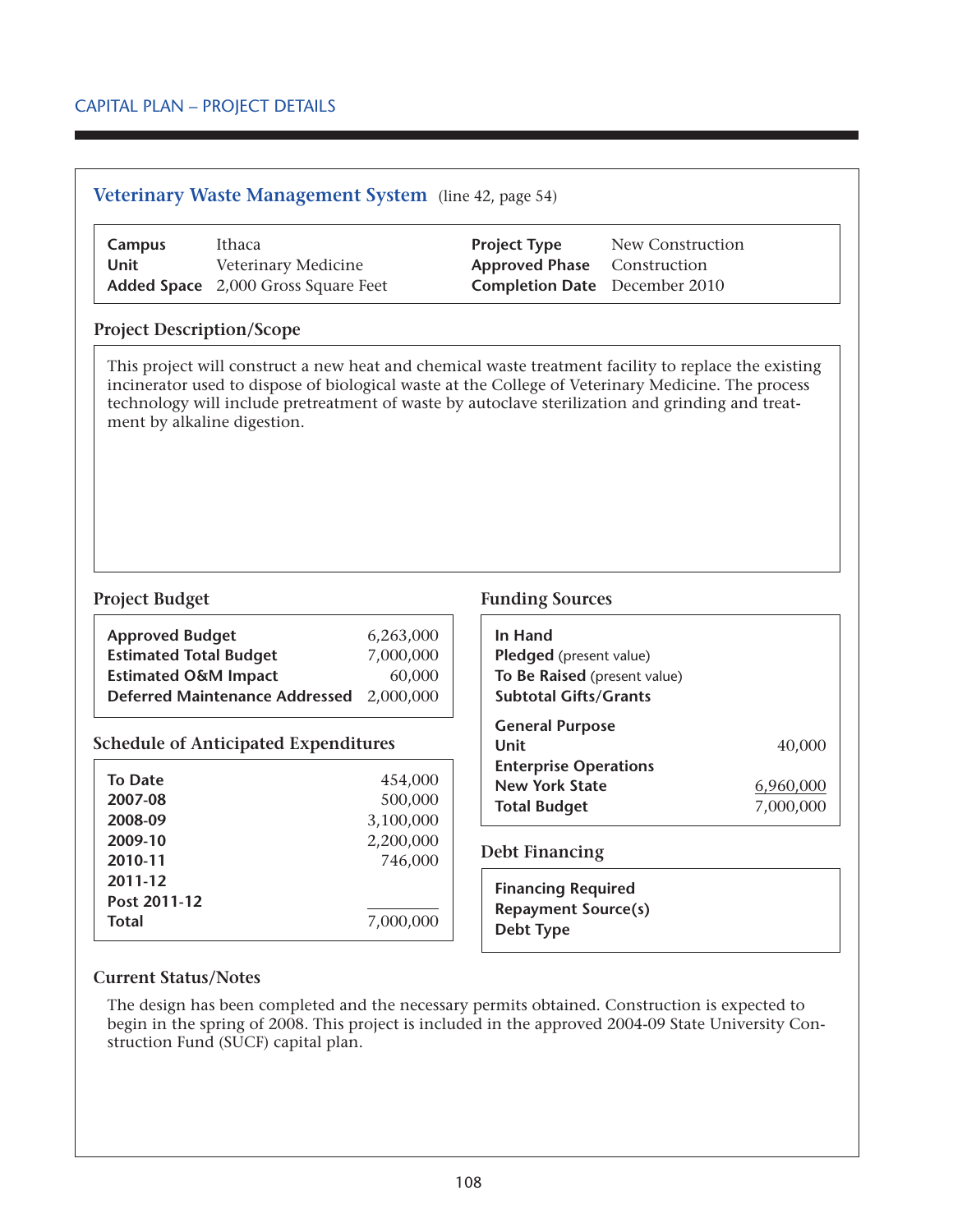| Campus<br><b>Unit</b>                                                                      | New York City<br>Medical College<br>Added Space 332,600 Gross Square Feet                                                                                                                                                                                                                                                                                                                                                   | <b>Project Type</b><br><b>Approved Phase</b><br><b>Completion Date</b> | New Construction<br>Construction<br>January 2007 |                                                        |
|--------------------------------------------------------------------------------------------|-----------------------------------------------------------------------------------------------------------------------------------------------------------------------------------------------------------------------------------------------------------------------------------------------------------------------------------------------------------------------------------------------------------------------------|------------------------------------------------------------------------|--------------------------------------------------|--------------------------------------------------------|
| <b>Project Description/Scope</b>                                                           |                                                                                                                                                                                                                                                                                                                                                                                                                             |                                                                        |                                                  |                                                        |
|                                                                                            | The Medical College is building a 332,600 gross square foot building at the southwest corner of<br>York Avenue and 70 <sup>th</sup> Street. The space will permit the Medical College and its Physician Organiza-<br>tion to expand educational support facilities for students and provide for new, expanded, and/or<br>relocated faculty practices to allow the College to remain competitive in numerous clinical areas. |                                                                        |                                                  |                                                        |
|                                                                                            |                                                                                                                                                                                                                                                                                                                                                                                                                             |                                                                        |                                                  |                                                        |
| <b>Project Budget</b>                                                                      |                                                                                                                                                                                                                                                                                                                                                                                                                             | <b>Funding Sources</b>                                                 |                                                  |                                                        |
|                                                                                            |                                                                                                                                                                                                                                                                                                                                                                                                                             | In Hand                                                                |                                                  |                                                        |
|                                                                                            | 229,803,000<br>229,803,000                                                                                                                                                                                                                                                                                                                                                                                                  | Pledged (present value)                                                |                                                  |                                                        |
|                                                                                            | 8,000,000                                                                                                                                                                                                                                                                                                                                                                                                                   | To Be Raised (present value)                                           |                                                  |                                                        |
| <b>Approved Budget</b><br><b>Estimated Total Budget</b><br><b>Estimated O&amp;M Impact</b> | <b>Deferred Maintenance Addressed</b>                                                                                                                                                                                                                                                                                                                                                                                       | <b>Subtotal Gifts/Grants</b>                                           |                                                  |                                                        |
|                                                                                            | <b>Schedule of Anticipated Expenditures</b>                                                                                                                                                                                                                                                                                                                                                                                 | <b>General Purpose</b><br><b>Unit</b>                                  |                                                  | 132,181,000<br>47,622,000<br>50,000,000<br>229,803,000 |
|                                                                                            |                                                                                                                                                                                                                                                                                                                                                                                                                             | <b>Enterprise Operations</b>                                           |                                                  |                                                        |
| <b>To Date</b>                                                                             | 202,331,000                                                                                                                                                                                                                                                                                                                                                                                                                 | <b>New York State</b>                                                  |                                                  |                                                        |
| 2007-08                                                                                    | 27,472,000                                                                                                                                                                                                                                                                                                                                                                                                                  | <b>Total Budget</b>                                                    |                                                  |                                                        |
| 2008-09                                                                                    |                                                                                                                                                                                                                                                                                                                                                                                                                             |                                                                        |                                                  | 229,803,000                                            |
| 2009-10<br>2010-11                                                                         |                                                                                                                                                                                                                                                                                                                                                                                                                             | <b>Debt Financing</b>                                                  |                                                  |                                                        |
| 2011-12                                                                                    |                                                                                                                                                                                                                                                                                                                                                                                                                             |                                                                        |                                                  |                                                        |
| Post 2011-12                                                                               |                                                                                                                                                                                                                                                                                                                                                                                                                             | <b>Financing Required</b><br><b>Repayment Source(s)</b>                |                                                  | 50,00,000<br>Gifts                                     |

### **Current Status/Notes**

This project has been largely completed; the first occupants moved into the building in January 2007.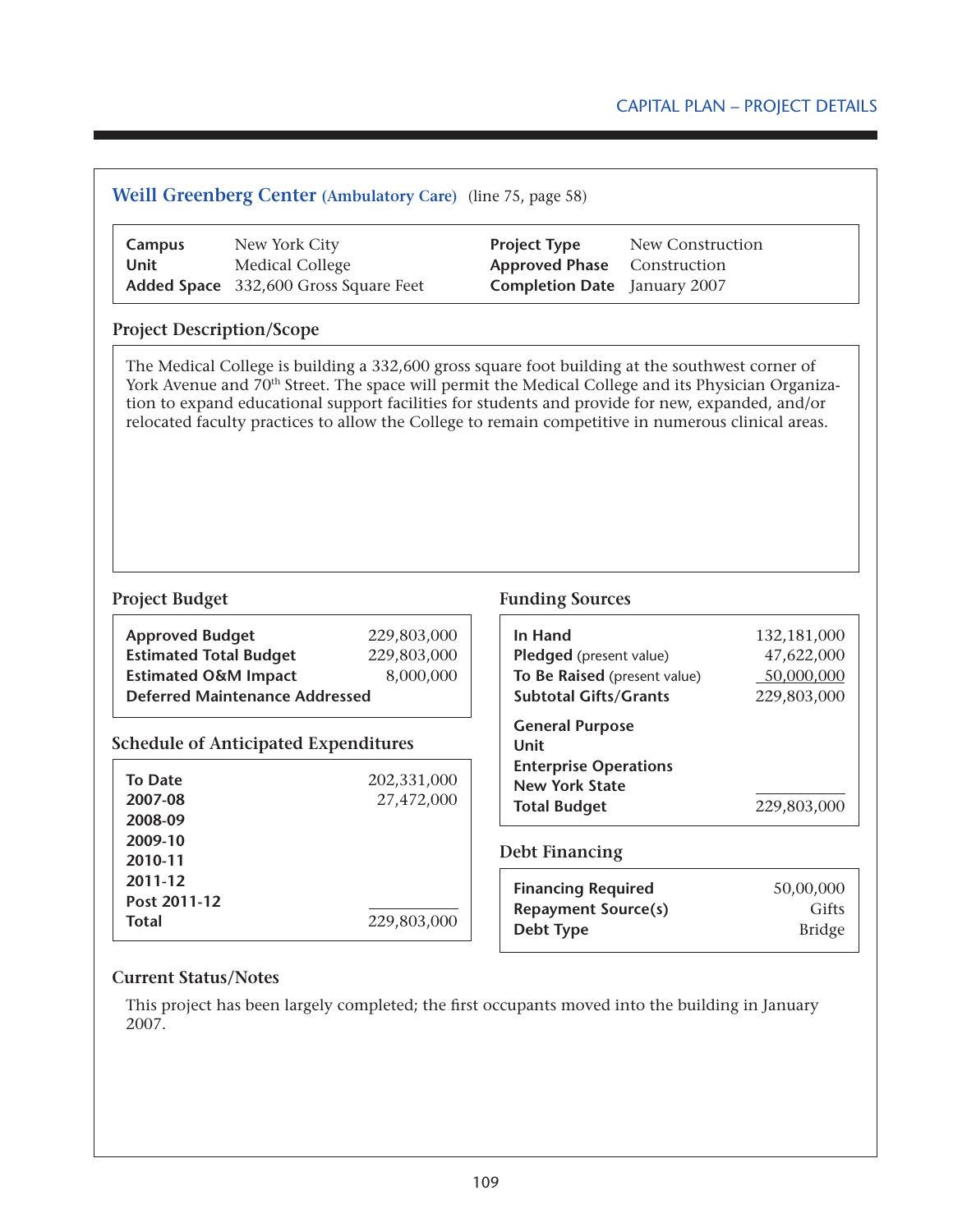#### **Weill Greenberg Center (Ambulatory Care) Ophthalmology Fit-Out** (line 81, page 58)

| Campus             | New York City   | <b>Project Type</b>                 | Fit-Out |
|--------------------|-----------------|-------------------------------------|---------|
| Unit               | Medical College | <b>Approved Phase</b> Construction  |         |
| <b>Added Space</b> |                 | <b>Completion Date</b> January 2008 |         |

#### **Project Description/Scope**

This project will design and fit-out approximately 23,000 gross square feet of the Weill Greenberg Center (16,000 gross square feet on the eleventh floor and 7,000 gross square feet on the twelfth floor) to permit the relocation of the clinical and administrative operations of the Department of Ophthalmology. This space will house the offices for the department chair and clinical faculty as well as an outpatient clinic.

| <b>Approved Budget</b>                | 14,126,000 | In $H_i$ |
|---------------------------------------|------------|----------|
| <b>Estimated Total Budget</b>         | 14,126,000 | Pled     |
| <b>Estimated O&amp;M Impact</b>       |            | To B     |
| <b>Deferred Maintenance Addressed</b> |            | Subt     |
|                                       |            |          |

#### **Schedule of Anticipated Expenditures**

| <b>To Date</b><br>2007-08<br>2008-09 | 3,531,000<br>10,595,000 |
|--------------------------------------|-------------------------|
| 2009-10<br>2010-11<br>2011-12        |                         |
| Post 2011-12<br><b>Total</b>         | 14,126,000              |

#### **Project Budget Funding Sources**

| In Hand                      |            |
|------------------------------|------------|
| Pledged (present value)      | 14,126,000 |
| To Be Raised (present value) |            |
| <b>Subtotal Gifts/Grants</b> | 14,126,000 |
| <b>General Purpose</b>       |            |
| Unit                         |            |
| <b>Enterprise Operations</b> |            |
| <b>New York State</b>        |            |
| <b>Total Budget</b>          | 14,126,000 |

#### **Debt Financing**

**Financing Required Repayment Source(s) Debt Type**

#### **Current Status/Notes**

This project is in the construction phase.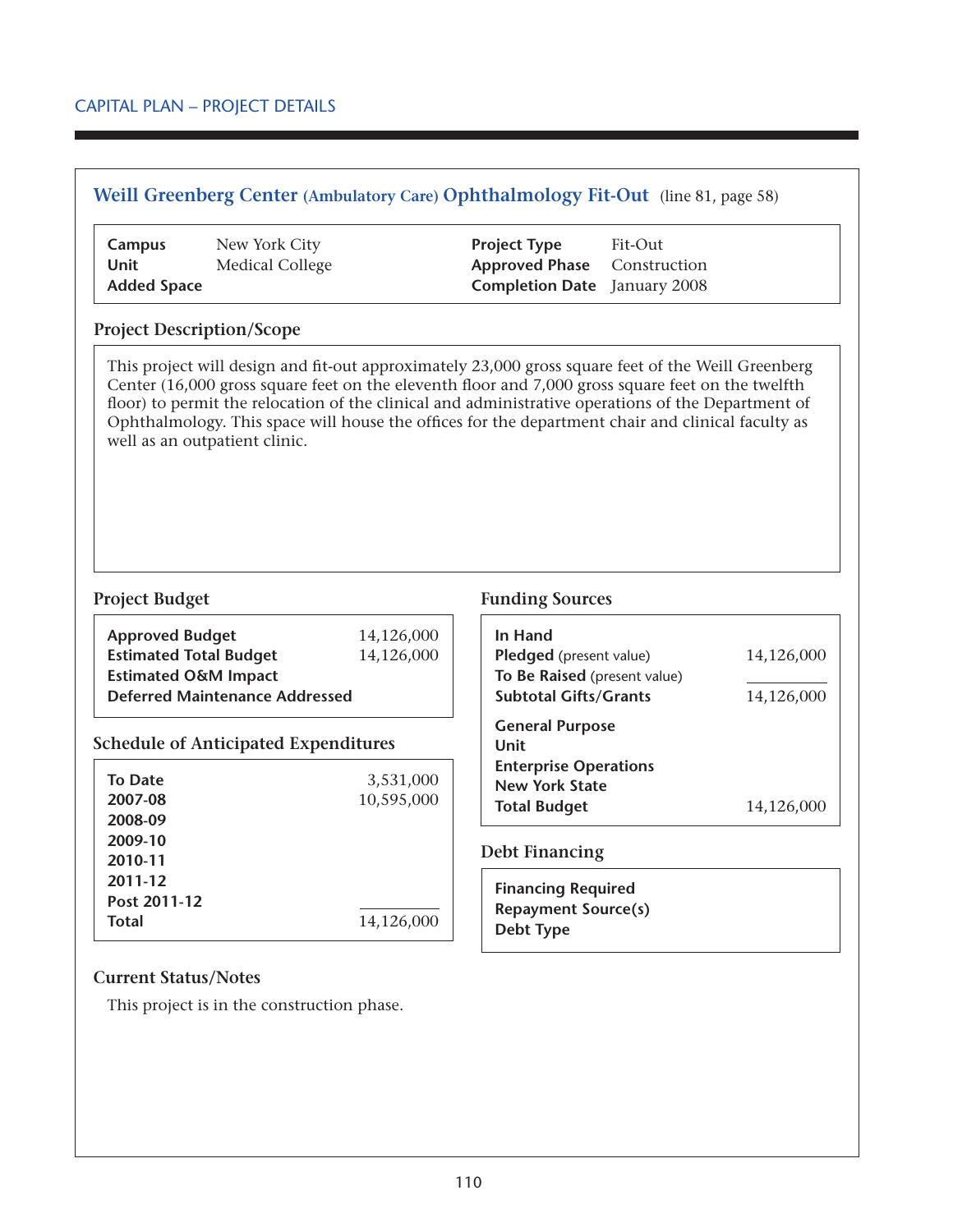## **West Campus Residential Initiative** (line 21, page 54) **Campus** Ithaca **Project Type** New Construction **Unit** Campus Life **Approved Phase** Construction **Added Space** 256,000 Gross Square Feet **Completion Date** August 2008 **Project Description/Scope** The purpose of the West Campus Residential Initiative (WCRI) is to implement changes to the campus living and learning program as described in the *President's Report on Residential Housing at*

*Cornell University*. The project will eliminate the Class Halls and existing Noyes Center and will construct five houses and a new Noyes Community Recreation Center on West Campus. Each house will have about 360 student beds and a dedicated dining facility. The new recreation center will be an approximately 30,000 gross square foot building with an indoor gym and fitness, aerobics, performance, and other spaces. The project budget does not include the renovation of the Gothic Halls, for which funding has not been identified, nor the cost of off-site parking facilities and the increase in operating and maintenance costs.

| <b>Approved Budget</b>                | 225,900,000 |
|---------------------------------------|-------------|
| <b>Estimated Total Budget</b>         | 225,900,000 |
| <b>Estimated O&amp;M Impact</b>       | 1,815,000   |
| <b>Deferred Maintenance Addressed</b> | 6.725.000   |

#### **Schedule of Anticipated Expenditures**

| <b>To Date</b><br>2007-08<br>2008-09<br>2009-10 | 157,400,000<br>53,000,000<br>15,500,000 |
|-------------------------------------------------|-----------------------------------------|
| 2010-11<br>2011-12<br>Post 2011-12              |                                         |
| <b>Total</b>                                    | 225,900,000                             |

#### **Project Budget Funding Sources**

| In Hand                                                                                                        | 126,190,000 |
|----------------------------------------------------------------------------------------------------------------|-------------|
| <b>Pledged</b> (present value)                                                                                 | 11,061,000  |
| To Be Raised (present value)                                                                                   | 88,649,000  |
| <b>Subtotal Gifts/Grants</b>                                                                                   | 225,900,000 |
| <b>General Purpose</b><br>Unit<br><b>Enterprise Operations</b><br><b>New York State</b><br><b>Total Budget</b> | 225,900,000 |

#### **Debt Financing**

| <b>Financing Required</b>  | 83,932,000    |
|----------------------------|---------------|
| <b>Repayment Source(s)</b> | Gifts         |
| Debt Type                  | <b>Bridge</b> |

#### **Current Status/Notes**

WCRI Project 1 (Cook House and a portion of Becker House) opened in August 2004. Project 2 (the remaining portion of Becker House) opened in August 2005. Project 3 (Bethe House and the new Noyes Community and Recreation Center) opened in January 2007. Construction of Project 4 (the 4th and 5th houses) started in January 2007 and will be finished in August 2008, completing the Residential Initiative two years ahead of schedule. The amount to be borrowed will depend on the timing of project expenditures and gift receipts.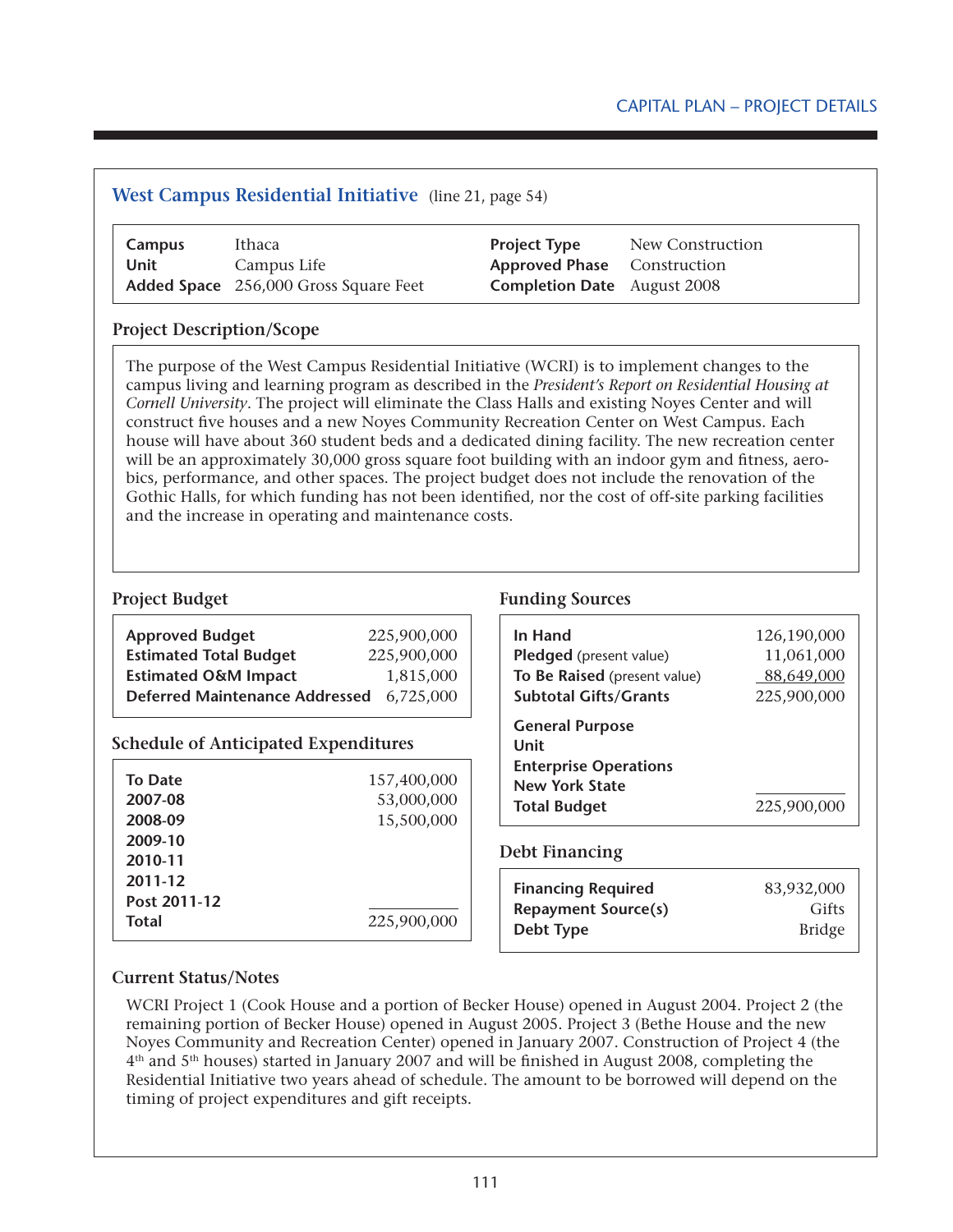## **APPENDICES**

### **Tuition and Fees Selected Business Schools**

| <b>Resident</b>                |                   |               |               | Nonresident                    |                   |               |               |
|--------------------------------|-------------------|---------------|---------------|--------------------------------|-------------------|---------------|---------------|
| <b>Institution</b>             | 05-06             | $06 - 07$     | $\frac{0}{0}$ | Institution                    | $05 - 06$         | 06-07         | $\frac{0}{0}$ |
| Dartmouth College              | \$41,525 \$44,390 |               | 6.9           | Dartmouth College              | \$41,525 \$44,390 |               | 6.9           |
| <b>Stanford University</b>     | 41,340            | 43,380        | 4.9           | <b>Stanford University</b>     | 41,340            | 43,380        | 4.9           |
| University of Chicago          | 40,067            | 43,097        | 7.6           | University of Chicago          | 40,067            | 43,097        | 7.6           |
| Columbia University            | 39,770            | 43,050        | 8.2           | Columbia University            | 39,770            | 43,050        | 8.2           |
| University of Pennsylvania     | 40,458            | 42,968        | 6.2           | University of Pennsylvania     | 40,458            | 42,968        | 6.2           |
| <b>MIT</b>                     | 40,044            | 42,834        | 7.0           | <b>MIT</b>                     | 40,044            | 42,834        | 7.0           |
| Carnegie Mellon University     | 39,184            | 42,288        | 7.9           | Carnegie Mellon University     | 39,184            | 42,288        | 7.9           |
| Northwestern University        | 38,844            | 41,115        | 5.8           | Northwestern University        | 38,844            | 41,115        | 5.8           |
| Harvard University             | 38,870            | 40,990        | 5.5           | Harvard University             | 38,870            | 40,990        | 5.5           |
| Duke University                | 38,454            | 40,314        | 4.8           | U. of Michigan (Ann Arbor)     | 38,989            | 40,989        | 5.1           |
| Yale University                | 36,980            | 39,700        | 7.4           | Duke University                | 38,454            | 40,314        | 4.8           |
| New York University            | 37,700            | 39,586        | 5.0           | University of Virginia         | 37,300            | 40,000        | 7.2           |
| <b>Cornell</b>                 | 36,412            | 38,868        | 6.7           | Yale University                | 36,980            | 39,700        | 7.4           |
| University of Rochester        | 35,250            | 36,312        | 3.0           | New York University            | 37,700            | 39,586        | 5.0           |
| <b>Emory University</b>        | 34,434            | 36,146        | 5.0           | <b>Cornell</b>                 | 36,412            | 38,868        | 6.7           |
| U. of Michigan (Ann Arbor)     | 33,989            | 35,989        | 5.9           | Univ. of North Carolina        | 35,300            | 37,466        | 6.1           |
| Georgetown University          | 34,228            | 35,610        | 4.0           | U. of California (Berkeley)    | 35,856            | 36,634        | 2.2           |
| University of Virginia         | 32,300            | 35,000        | 8.4           | University of Rochester        | 35,250            | 36,312        | 3.0           |
| U. of California (Los Angeles) | 26,039            | 26,956        | 3.5           | <b>Emory University</b>        | 34,434            | 36,146        | 5.0           |
| Univ. of Maryland              | 24,161            | 25,908        | 7.2           | U. of California (Los Angeles) | 35,576            | 36,105        | 1.5           |
| U. of California (Berkeley)    |                   | 24,325 25,459 | 4.7           | Georgetown University          |                   | 34,228 35,610 | 4.0           |
| Univ. of North Carolina        |                   | 18,926 20,092 | 6.2           | Univ. of Maryland              | 33,521            | 35,268        | 5.2           |
| Indiana Univ. (Bloomington)    |                   | 14,623 15,636 | 6.9           | Indiana Univ. (Bloomington)    | 28,541            | 30,459        | 6.7           |
| Purdue University              |                   | 14,174 15,276 | 7.8           | Purdue University              | 28,076            | 30,010        | 6.9           |
| Univ. of Texas (Austin)        | 10,849            | 13,053 20.3   |               | Univ. of Texas (Austin)        | 24,689            | 26,963        | 9.2           |

Notes: • Institutions are ranked in descending order of rates for 2006-07.

• Rates shown are for first-year, full-time students.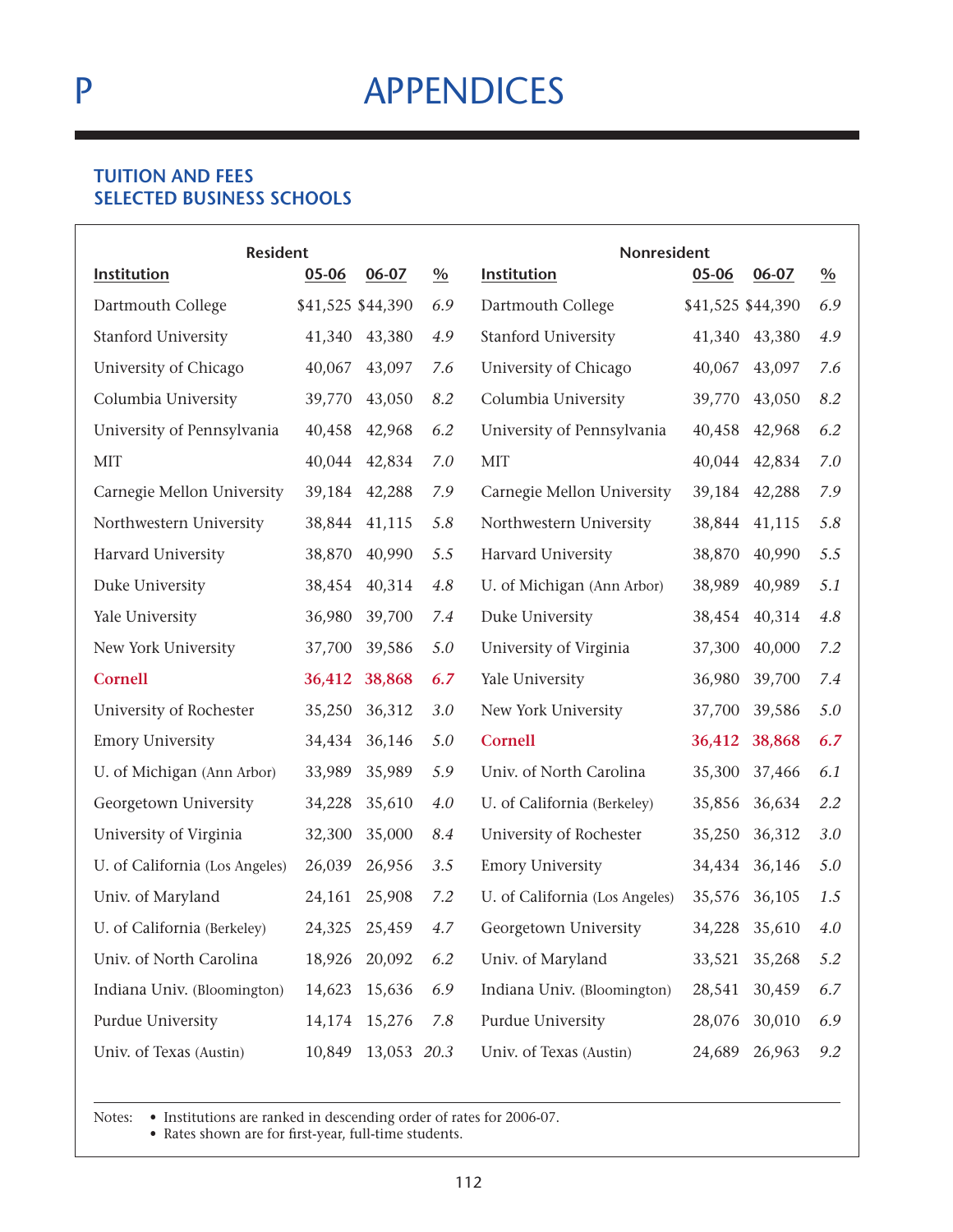#### **Tuition and Fees Selected Law Schools**

| <b>Resident</b>                |                   |                    |               | Nonresident                    |                   |                    |               |
|--------------------------------|-------------------|--------------------|---------------|--------------------------------|-------------------|--------------------|---------------|
| Institution                    | $05 - 06$         | $06 - 07$          | $\frac{0}{0}$ | <b>Institution</b>             | 05-06             | $06 - 07$          | $\frac{0}{0}$ |
| Columbia University            | \$39,172 \$41,226 |                    | 5.2           | Columbia University            | \$39,172 \$41,226 |                    | 5.2           |
| Yale University                | 38,800            | 40,900             | 5.4           | Yale University                | 38,800            | 40,900             | 5.4           |
| Cornell                        | 37,812            | 40,648             | 7.5           | Cornell                        | 37,812            | 40,648             | 7.5           |
| Northwestern University        | 38,122            | 40,410             | 6.0           | Northwestern University        | 38,122            | 40,410             | 6.0           |
| New York University            | 38,069            | 39,967             | 5.0           | New York University            | 38,069            | 39,967             | 5.0           |
| U. of Southern California      | 37,236            | 39,422             | 5.9           | U. of Southern California      | 37,236            | 39,422             | 5.9           |
| Duke University                | 36,534            | 38,709             | 6.0           | Duke University                | 36,534            | 38,709             | 6.0           |
| University of Pennsylvania     | 36,446            | 38,660             | 6.1           | University of Pennsylvania     | 36,446            | 38,660             | 6.1           |
| Harvard University             | 36,470            | 38,490             | 5.5           | U. of Michigan (Ann Arbor)     | 35,919            | 38,501             | 7.2           |
| University of Chicago          | 36,138            | 38,003             | 5.2           | Harvard University             | 36,470            | 38,490             | 5.5           |
| Stanford University            | 35,400            | 37,440             | 5.8           | University of Chicago          | 36,138            | 38,003             | 5.2           |
| Georgetown University          | 35,080            | 37,220             | 6.1           | U. of California (Berkeley)    | 36,586            | 37,722             | 3.1           |
| <b>Emory University</b>        | 35,034            | 36,746             | 4.9           | Stanford University            | 35,400            | 37,440             | 5.8           |
| Vanderbilt University          | 34,006            | 36,322             | 6.8           | Georgetown University          | 35,080            | 37,220             | 6.1           |
| George Washington Univ.        | 34,500            | 36,310             | 5.2           | <b>Emory University</b>        | 35,034            | 36,746             | 4.9           |
| U. of Michigan (Ann Arbor)     | 32,919            | 35,501             | 7.8           | U. of California (Los Angeles) | 35,545            | 36,393             | 2.4           |
| University of Notre Dame       | 32,220            | 34,120             | 5.9           | Vanderbilt University          | 34,006            | 36,322             | 6.8           |
| Washington & Lee Univ.         | 27,981            | 31,275             | 11.8          | George Washington Univ.        | 34,500            | 36,310             | 5.2           |
| University of Virginia         | 28,300            | 30,700             | 8.5           | University of Virginia         | 33,300            | 35,700             | 7.2           |
| U. of California (Berkeley)    | 24,341            | 25,477             | 4.7           | University of Notre Dame       | 32,220            | 34,120             | 5.9           |
| U. of California (Los Angeles) |                   | 24,581 25,469      | 3.6           | University of Illinois         |                   | 28,392 31,664 11.5 |               |
| University of Minnesota        |                   | 18,422 20,585 11.7 |               | Washington & Lee Univ.         | 27,981            | 31,275 11.8        |               |
| University of Illinois         | 17,488            | 20,458 17.0        |               | Univ. of Texas (Austin)        | 27,863            | 30,799 10.5        |               |
| Univ. of Texas (Austin)        |                   | 15,507 17,291 11.5 |               | University of Minnesota        | 28,516            | 30,085             | 5.5           |
| University of Washington       | 14,807            | 16,255             | 9.8           | University of Washington       | 21,737            | 23,878             | 9.8           |

Notes: • Institutions are ranked in descending order of rates for 2006-07.

• Rates shown are for first-year, full-time students.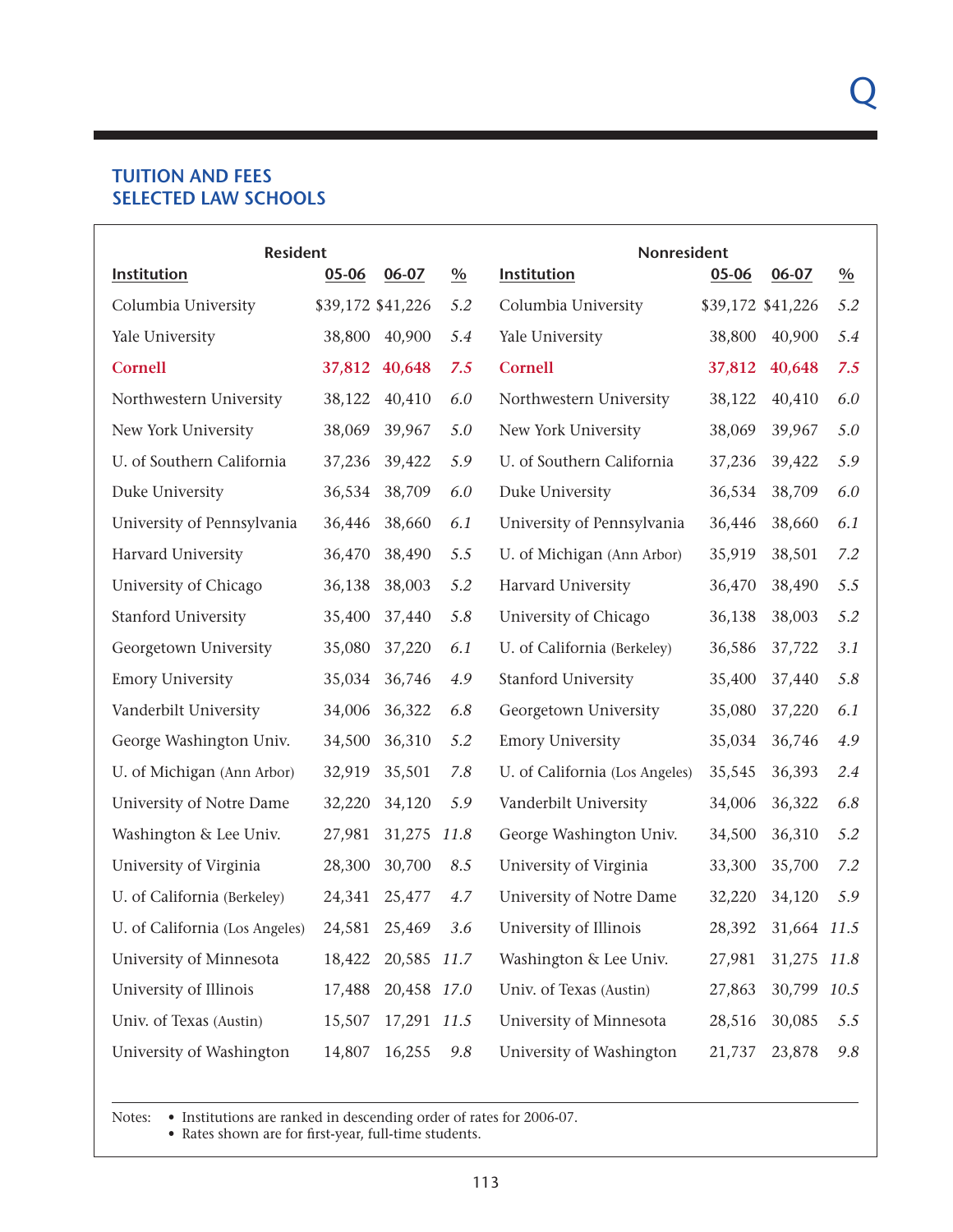#### **Tuition and Fees Colleges of Veterinary Medicine**

| <b>Resident</b>              |                   |           |               | Nonresident                  |           |                   |               |
|------------------------------|-------------------|-----------|---------------|------------------------------|-----------|-------------------|---------------|
| <b>Institution</b>           | $05 - 05$         | $06 - 07$ | $\frac{0}{0}$ | Institution                  | $05 - 06$ | $06 - 07$         | $\frac{0}{0}$ |
| Western U. of Health Serv.   | \$32,595 \$34,420 |           | 5.6           | Ohio State University        |           | \$44,691 \$49,470 | 10.7          |
| University of Pennsylvania   | 28,998            | 30,212    | 4.2           | Mississippi State University | 42,458    | 45,900            | 8.1           |
| <b>Tufts University</b>      | 28,855            | 29,720    | 3.0           | Colorado State University *  | 37,399    | 38,246            | 2.3           |
| <b>Cornell</b>               | 22,062            | 23,068    | 4.6           | University of Florida †      | 35,661    | 37,750            | 5.9           |
| University of California     | 21,702            | 22,233    | 2.4           | University of Tennessee †    | 32,578    | 37,440            | 14.9          |
| Ohio State University        | 17,955            | 19,500    | 8.6           | Washington State Univ. *     | 34,004    | 37,047            | 8.9           |
| University of Minnesota      | 18,228            | 19,418    | 6.5           | University of Minnesota *    | 35,076    | 36,855            | 5.1           |
| Mississippi State University | 13,973            | 17,787    | 27.3          | University of Illinois †     | 36,476    | 36,614            | 0.4           |
| Michigan State University    | 16,000            | 17,196    | 7.5           | Michigan State University †  | 33,600    | 35,996            | 7.1           |
| University of Illinois       | 16,012            | 17,150    | 7.1           | University of Pennsylvania * | 34,470    | 35,902            | 4.2           |
| University of Florida        | 15,297            | 16,775    | 9.7           | Iowa State University        | 31,277    | 35,172            | 12.5          |
| University of Wisconsin      | 15,936            | 16,382    | 2.8           | Tufts University             | 33,947    | 34,965            | 3.0           |
| University of Missouri       | 14,930            | 15,754    | 5.5           | Kansas State University *    | 33,000    | 34,720            | 5.2           |
| Oregon State University      | 14,850            | 15,585    | 4.9           | University of California     | 33,947    | 34,478            | 1.6           |
| Washington State University  | 13,776            | 14,998    | 8.9           | Western U. of Health Serv. † | 32,595    | 34,420            | 5.6           |
| Tuskegee University          | 13,910            | 14,960    | 7.5           | Purdue University †          | 32,188    | 34,370            | 6.8           |
| Iowa State University        | 12,692            | 14,834    | 16.9          | Virginia Tech †              | 30,969    | 33,692            | 8.8           |
| Virginia Tech                | 13,769            | 14,738    | 7.0           | Cornell <sup>*</sup>         | 31,562    | 33,068            | 4.8           |
| Purdue University            | 13,352            | 14,404    | 7.9           | North Carolina State Univ. † | 32,594    | 33,009            | 1.3           |
| Kansas State University      | 13,000            | 14,140    | 8.8           | University of Georgia *      | 29,976    | 32,378            | 8.0           |
| University of Tennessee      | 11,612            | 13,374    | 15.2          | Louisiana State University * | 30,456    | 32,268            | 5.9           |
| Colorado State University    | 12,499            | 12,846    | 2.8           | Auburn University *          | 30,058    | 31,306            | 4.2           |
| Texas A&M University         | 11,371            | 12,597    | 10.8          | University of Missouri       | 28,620    | 30,126            | 5.3           |
| Oklahoma State University    | 11,466            | 12,091    | 5.5           | Oregon State University *    | 28,323    | 29,733            | 5.0           |
| University of Georgia        | 11,376            | 11,978    | 5.3           | Oklahoma State University    | 28,742    | 29,366            | 2.2           |
| Louisiana State University   | 11,856            | 11,868    | 0.1           | University of Wisconsin      | 23,970    | 24,454            | 2.0           |
| Auburn University            | 10,178            | 10,606    | 4.2           | Texas A&M University †       | 22,171    | 23,397            | 5.5           |
| North Carolina State Univ.   | 9,831             | 10,246    | 4.2           | Tuskegee University          | 13,910    | 14,960            | 7.5           |

Notes: • Institutions are ranked in descending order of rates for 2006-07.

• Rates for the University of California and the University of Missouri include health insurance and other fees. Rates for Cornell University, the University of Georgia, the University of Illinois, and Louisiana State University include required fees. Colorado State University's rate includes a technology fee.

 • Pennsylvania, Tufts, and Tuskegee are private institutions. Cornell is a private institution that is designated as a unit of the State University of New York and receives public support. All others are public.

\* These institutions charge contract students at resident tuition and fees rates.

† These institutions do not have contract agreements.

 • Ohio State University assesses a contract student at the nonresident tuition and fees rate. This rate is then adjusted by the subsidy received from the contract state, with the student paying the difference. Ohio State also offers second-year students the option to become state residents.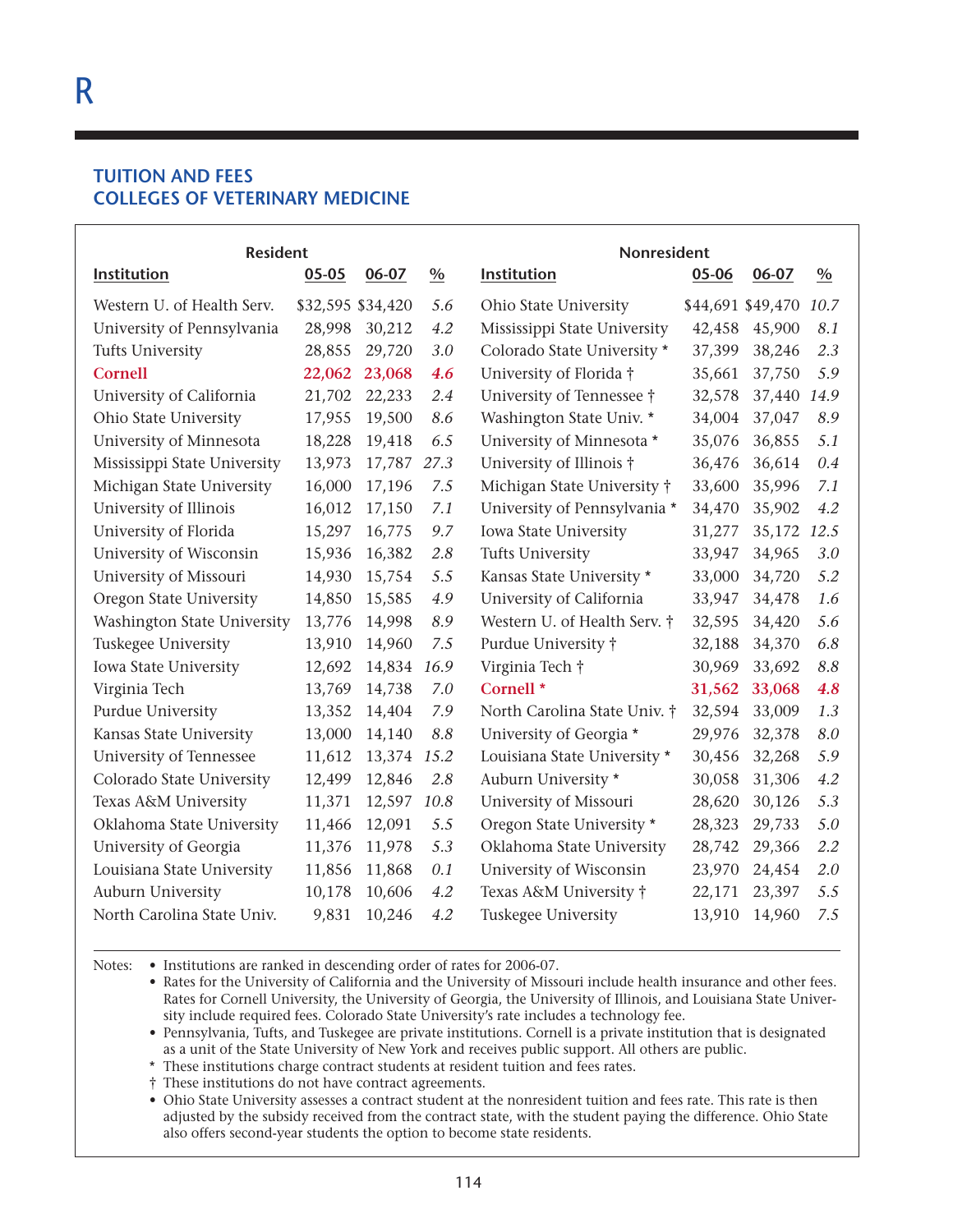### **Graduate Student Stipends – Ithaca Campus**

| <b>Nine-Month Appointments</b>                   | 04-05    | 05-06    | 06-07    | 07-08    | <b>Percent</b><br>Change<br>from<br>06-07 |
|--------------------------------------------------|----------|----------|----------|----------|-------------------------------------------|
| 1. Basic Stipend - TA, RA, GRA, GA               | \$16,000 | \$17,600 | \$19,360 | \$20,000 | 3.3%                                      |
| 2. Basic Stipend - EA (contract colleges only)   | 16,000   | 17,600   | 19,360   | 20,000   | 3.3%                                      |
| 3. Maximum Adjustment to Basic Stipend           | 8,000    | 8,800    | 9,680    | 10,000   | 3.3%                                      |
| 4. Maximum Fellowship/External Funding & Stipend | 31,000   | 32,000   | 33,000   | 34,000   | 3.0%                                      |
| <b>Twelve-Month Appointments</b>                 |          |          |          |          |                                           |
| 5. Basic Stipend - TA, RA, GRA                   | 21,333   | 23,467   | 25,813   | 26,667   | 3.3%                                      |
| 6. Basic Stipend - EA (contract colleges only)   | 21,333   | 23,467   | 25,813   | 26,667   | 3.3%                                      |
| 7. Maximum Adjustment to Basic Stipend           | N/A      | N/A      | N/A      | N/A      |                                           |
| 8. Maximum Fellowship/External Funding & Stipend | N/A      | N/A      | N/A      | N/A      |                                           |
| <b>Veterinary Medicine</b>                       |          |          |          |          |                                           |
| 9. Post-DVM Graduate Assistant - Level 1         | 28,600   | 29,800   | 30,900   | 32,000   | 3.6%                                      |
| 10. Post-DVM Graduate Assistant - Level 2        | 29,400   | 30,600   | 31,700   | 32,900   | 3.8%                                      |
| 11. Post-DVM Graduate Assistant - Level 3        | 30,200   | 31,500   | 32,700   | 33,900   | 3.7%                                      |
| 12. Post-DVM Graduate Assistant - Level 4        | 31,200   | 32,500   | 33,700   | 34,900   | 3.6%                                      |
| 13. Post-DVM Graduate Assistant - Level 5        | 32,200   | 33,500   | 34,700   | 35,900   | 3.5%                                      |
| 14. Post-DVM Graduate Assistant - Level 6        | 33,200   | 34,600   | 35,900   | 37,200   | 3.6%                                      |
| 15. Post-DVM Graduate Assistant - Level 7        | 34,300   | 35,700   | 37,100   | 38,400   | 3.5%                                      |
| 16. Post-DVM Graduate Assistant - Level 8        | 35,300   | 36,800   | 38,200   | 39,500   | 3.4%                                      |
|                                                  |          |          |          |          |                                           |

Notes: • A teaching assistant (TA) receives a stipend for providing teaching services that are not thesis related.

- • A research assistant (RA) receives a stipend for conducting research services that are not thesis related.
- • A graduate research assistant (GRA) receives support for thesis or degree-related work of a type that is required from all candidates for the degree.
- A graduate assistant (GA) receives a stipend for providing one or more services (teaching, grading, research, administrative, or other) that cannot be appropriately categorized as being a TA, RA, GRA, or EA.

 • An extension assistant (EA) receives a stipend for engaging in extension or public service activities that are not thesis related. (This title is used only in the contract colleges.)

- TA, RA, GRA, GA, and EA appointments normally involve between 15 and 20 hours of work per week.
- \* The summer compensation for twelve-month appointments may be supplemented, subject to the availability of funds.